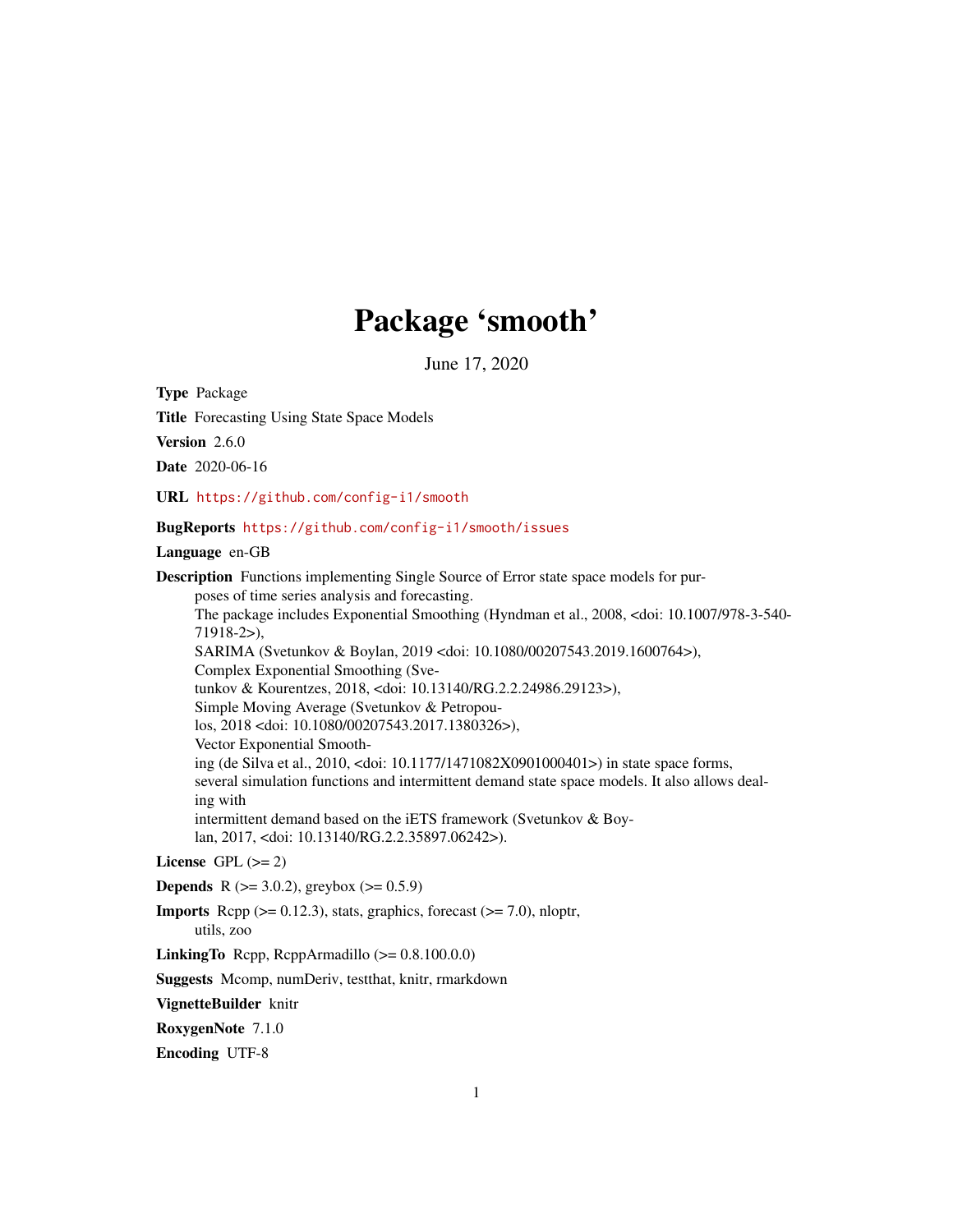# **NeedsCompilation** yes

Author Ivan Svetunkov [aut, cre] (Lecturer at Centre for Marketing Analytics and Forecasting, Lancaster University, UK)

Maintainer Ivan Svetunkov <ivan@svetunkov.ru>

**Repository CRAN** 

Date/Publication 2020-06-17 04:10:03 UTC

# R topics documented:

| 3<br>auto.ces    |
|------------------|
| 6<br>auto.gum    |
| 10               |
| 14               |
| 18               |
| 23<br>cma        |
| 25<br>es         |
| 32               |
| 34<br>gum        |
| 40               |
| 41<br><i>iss</i> |
| 43               |
| 49               |
| 50               |
| 51               |
| 55               |
| 58<br>orders     |
| 60               |
| 62               |
| 63<br>sim.ces    |
| 65               |
| 68               |
| 70<br>sim.oes    |
| 72               |
| 74               |
| 76<br>sim.yes    |
| 79<br>sma        |
| 82               |
| 85               |
| 89<br>sowhat.    |
| ssarima<br>90    |
| 96               |
| viss<br>.102     |
|                  |

**Index**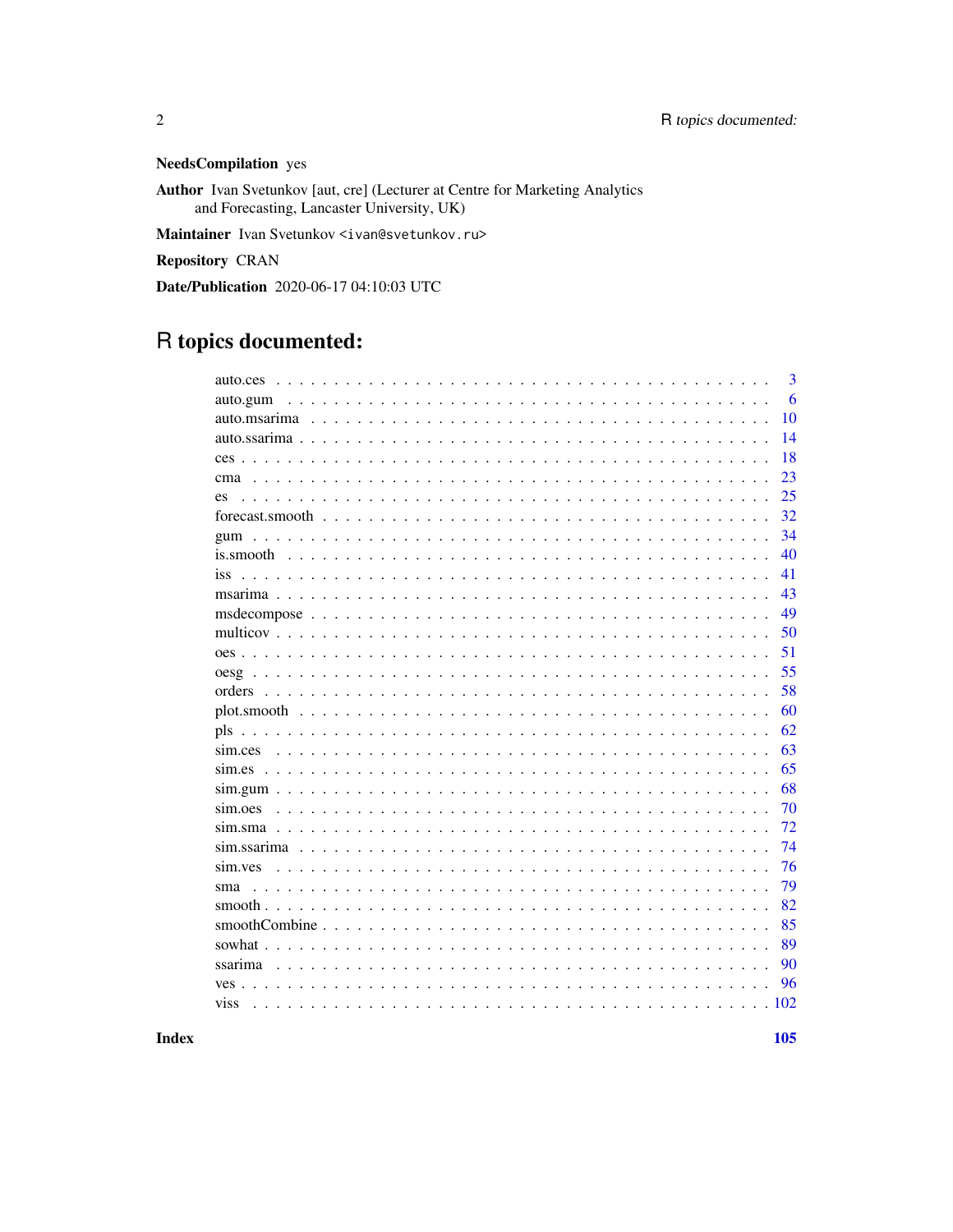<span id="page-2-1"></span><span id="page-2-0"></span>

# Description

Function estimates CES in state space form with information potential equal to errors with different seasonality types and chooses the one with the lowest IC value.

#### Usage

```
auto.ces(y, models = c("none", "simple", "full"),
  initial = c("backcasting", "optimal"), ic = c("AICc", "AIC", "BIC",
  "BICc"), loss = c("MSE", "MAE", "HAM", "MSEh", "TMSE", "GTMSE", "MSCE"),
  h = 10, holdout = FALSE, cumulative = FALSE, interval = c("none","parametric", "likelihood", "semiparametric", "nonparametric"),
 level = 0.95, occurrence = c("none", "auto", "fixed", "general",
 "odds-ratio", "inverse-odds-ratio", "direct"), oesmodel = "MNN",
  bounds = c("admissible", "none"), silent = c("all", "graph", "legend",
  "output", "none"), xreg = NULL, xregDo = c("use", "select"),
  initialX = NULL, updateX = FALSE, persistenceX = NULL,
  transitionX = NULL, ...)
```
# Arguments

| У          | Vector or ts object, containing data needed to be forecasted.                                                                                                                                                                                                                                                                                                                                                                                                                                                                                                                                                                                                                                                                                                                                      |
|------------|----------------------------------------------------------------------------------------------------------------------------------------------------------------------------------------------------------------------------------------------------------------------------------------------------------------------------------------------------------------------------------------------------------------------------------------------------------------------------------------------------------------------------------------------------------------------------------------------------------------------------------------------------------------------------------------------------------------------------------------------------------------------------------------------------|
| models     | The vector containing several types of seasonality that should be used in CES<br>selection. See ces for more details about the possible types of seasonal models.                                                                                                                                                                                                                                                                                                                                                                                                                                                                                                                                                                                                                                  |
| initial    | Can be either character or a vector of initial states. If it is character, then it can<br>be "optimal", meaning that the initial states are optimised, or "backcasting",<br>meaning that the initials are produced using backcasting procedure.                                                                                                                                                                                                                                                                                                                                                                                                                                                                                                                                                    |
| iс         | The information criterion used in the model selection procedure.                                                                                                                                                                                                                                                                                                                                                                                                                                                                                                                                                                                                                                                                                                                                   |
| loss       | The type of Loss Function used in optimization. loss can be: MSE (Mean<br>Squared Error), MAE (Mean Absolute Error), HAM (Half Absolute Moment), TMSE<br>- Trace Mean Squared Error, GTMSE - Geometric Trace Mean Squared Error,<br>MSEh - optimisation using only h-steps ahead error, MSCE - Mean Squared Cu-<br>mulative Error. If loss!="MSE", then likelihood and model selection is done<br>based on equivalent MSE. Model selection in this cases becomes not optimal.<br>There are also available analytical approximations for multistep functions: aMSEh,<br>aTMSE and aGTMSE. These can be useful in cases of small samples.<br>Finally, just for fun the absolute and half analogues of multistep estimators are<br>available: MAEh, TMAE, GTMAE, MACE, TMAE, HAMh, THAM, GTHAM, CHAM. |
| h          | Length of forecasting horizon.                                                                                                                                                                                                                                                                                                                                                                                                                                                                                                                                                                                                                                                                                                                                                                     |
| holdout    | If TRUE, holdout sample of size h is taken from the end of the data.                                                                                                                                                                                                                                                                                                                                                                                                                                                                                                                                                                                                                                                                                                                               |
| cumulative | If TRUE, then the cumulative forecast and prediction interval are produced in-<br>stead of the normal ones. This is useful for inventory control systems.                                                                                                                                                                                                                                                                                                                                                                                                                                                                                                                                                                                                                                          |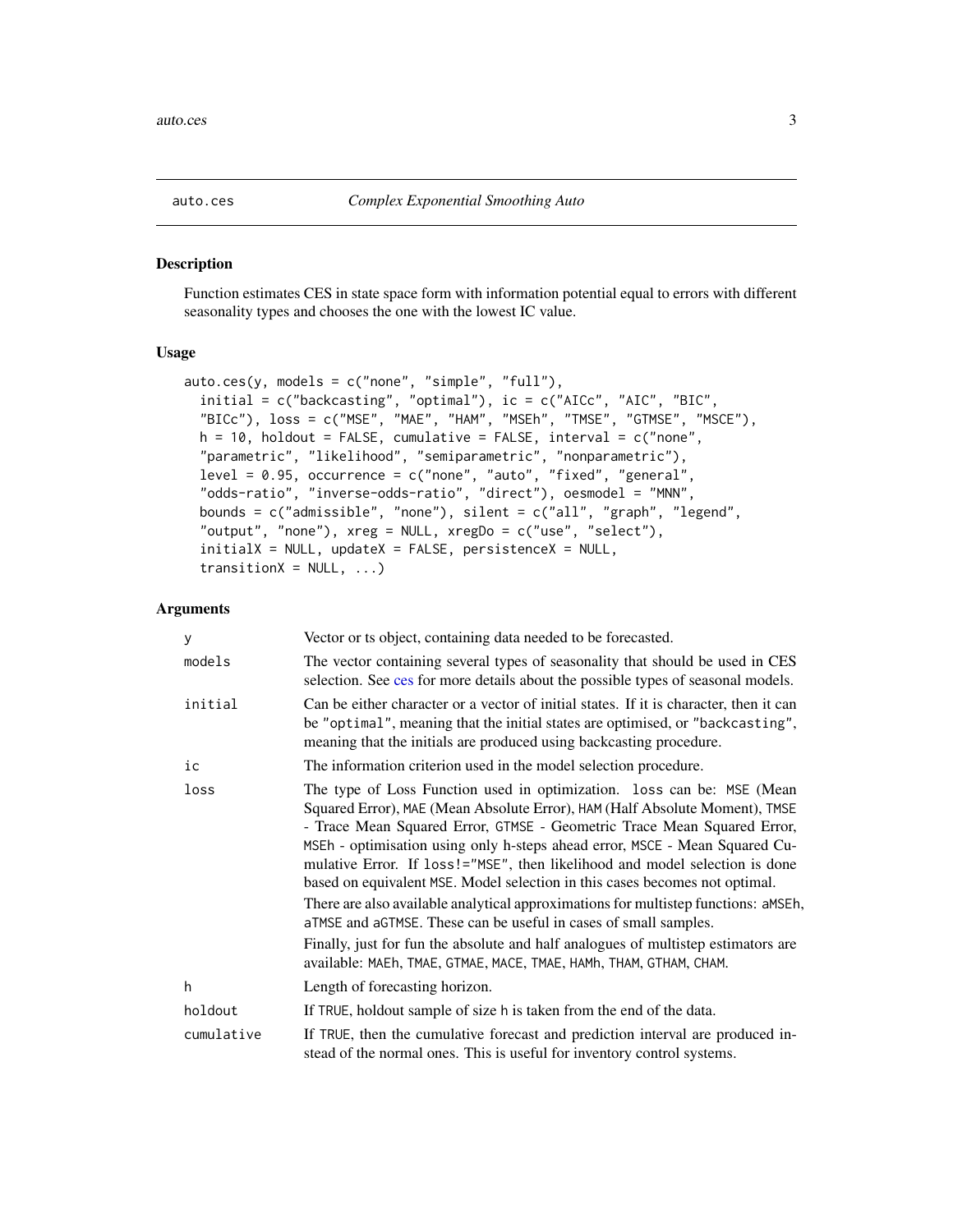| interval   | Type of interval to construct. This can be:                                                                                                                                                                                                                                                                                                                                                                                                                                                                                                                                                                                         |
|------------|-------------------------------------------------------------------------------------------------------------------------------------------------------------------------------------------------------------------------------------------------------------------------------------------------------------------------------------------------------------------------------------------------------------------------------------------------------------------------------------------------------------------------------------------------------------------------------------------------------------------------------------|
|            | • "none", aka "n" - do not produce prediction interval.                                                                                                                                                                                                                                                                                                                                                                                                                                                                                                                                                                             |
|            | • "parametric", "p" - use state-space structure of ETS. In case of mixed<br>models this is done using simulations, which may take longer time than for<br>the pure additive and pure multiplicative models. This type of interval relies<br>on unbiased estimate of in-sample error variance, which divides the sume<br>of squared errors by T-k rather than just T.                                                                                                                                                                                                                                                                |
|            | • "likelihood", "l" - these are the same as "p", but relies on the biased<br>estimate of variance from the likelihood (division by T, not by T-k).                                                                                                                                                                                                                                                                                                                                                                                                                                                                                  |
|            | • "semiparametric", "sp" - interval based on covariance matrix of 1 to<br>h steps ahead errors and assumption of normal / log-normal distribution<br>(depending on error type).                                                                                                                                                                                                                                                                                                                                                                                                                                                     |
|            | • "nonparametric", "np" - interval based on values from a quantile regres-<br>sion on error matrix (see Taylor and Bunn, 1999). The model used in this<br>process is $e[j] = a j^b$ , where $j=1,,h$ .                                                                                                                                                                                                                                                                                                                                                                                                                              |
|            | The parameter also accepts TRUE and FALSE. The former means that parametric<br>interval are constructed, while the latter is equivalent to none. If the forecasts of<br>the models were combined, then the interval are combined quantile-wise (Lich-<br>tendahl et al., 2013).                                                                                                                                                                                                                                                                                                                                                     |
| level      | Confidence level. Defines width of prediction interval.                                                                                                                                                                                                                                                                                                                                                                                                                                                                                                                                                                             |
| occurrence | The type of model used in probability estimation. Can be "none" - none,<br>"fixed" - constant probability, "general" - the general Beta model with two<br>parameters, "odds-ratio" - the Odds-ratio model with b=1 in Beta distribution,<br>"inverse-odds-ratio" - the model with a=1 in Beta distribution, "direct" -<br>the TSB-like (Teunter et al., 2011) probability update mechanism a+b=1, "auto"<br>- the automatically selected type of occurrence model.                                                                                                                                                                  |
| oesmodel   | The type of ETS model used for the modelling of the time varying probability.<br>Object of the class "oes" can be provided here, and its parameters would be used<br>in iETS model.                                                                                                                                                                                                                                                                                                                                                                                                                                                 |
| bounds     | What type of bounds to use in the model estimation. The first letter can be used<br>instead of the whole word.                                                                                                                                                                                                                                                                                                                                                                                                                                                                                                                      |
| silent     | If silent="none", then nothing is silent, everything is printed out and drawn.<br>silent="all" means that nothing is produced or drawn (except for warnings).<br>In case of silent="graph", no graph is produced. If silent="legend", then<br>legend of the graph is skipped. And finally silent="output" means that noth-<br>ing is printed out in the console, but the graph is produced. silent also ac-<br>cepts TRUE and FALSE. In this case silent=TRUE is equivalent to silent="all",<br>while silent=FALSE is equivalent to silent="none". The parameter also ac-<br>cepts first letter of words ("n", "a", "g", "l", "o"). |
| xreg       | The vector (either numeric or time series) or the matrix (or data.frame) of ex-<br>ogenous variables that should be included in the model. If matrix included<br>than columns should contain variables and rows - observations. Note that xreg<br>should have number of observations equal either to in-sample or to the whole<br>series. If the number of observations in xreg is equal to in-sample, then values<br>for the holdout sample are produced using es function.                                                                                                                                                        |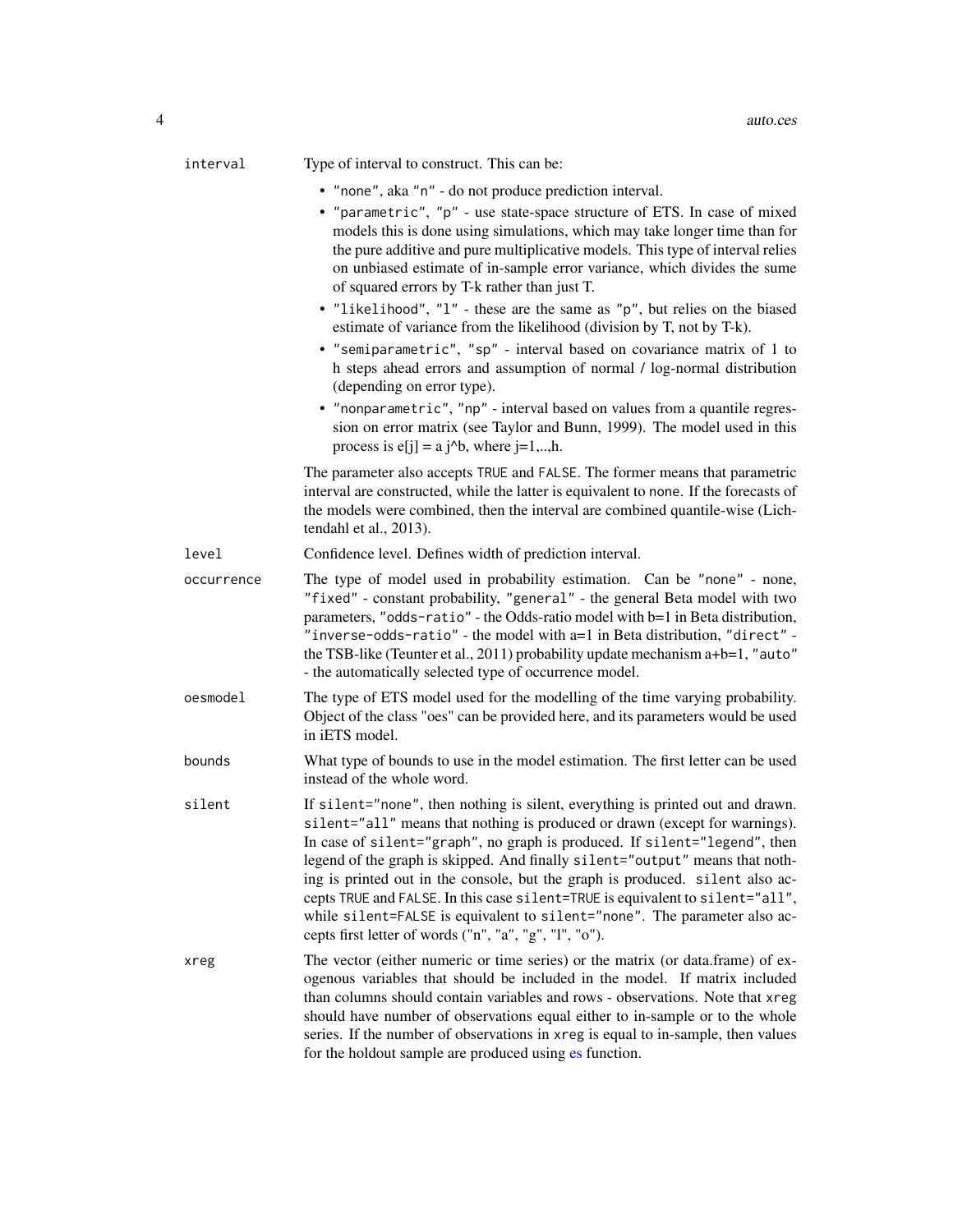#### auto.ces 5

| xregDo       | The variable defines what to do with the provided xreg: "use" means that all of<br>the data should be used, while "select" means that a selection using ic should<br>be done. "combine" will be available at some point in future                                        |
|--------------|--------------------------------------------------------------------------------------------------------------------------------------------------------------------------------------------------------------------------------------------------------------------------|
| initialX     | The vector of initial parameters for exogenous variables. Ignored if xreg is<br>NULL.                                                                                                                                                                                    |
| updateX      | If TRUE, transition matrix for exogenous variables is estimated, introducing non-<br>linear interactions between parameters. Prerequisite - non-NULL xreg.                                                                                                               |
| persistenceX | The persistence vector $q_X$ , containing smoothing parameters for exogenous vari-<br>ables. If NULL, then estimated. Prerequisite - non-NULL xreg.                                                                                                                      |
| transitionX  | The transition matrix $F_x$ for exogenous variables. Can be provided as a vector.<br>Matrix will be formed using the default matrix (transition, nc, nc), where nc<br>is number of components in state vector. If NULL, then estimated. Prerequisite -<br>non-NULL xreg. |
| $\ddots$     | Other non-documented parameters. For example FI=TRUE will make the func-<br>tion produce Fisher Information matrix, which then can be used to calculated<br>variances of parameters of the model.                                                                        |

# Details

The function estimates several Complex Exponential Smoothing in the state space 2 described in Svetunkov, Kourentzes (2015) with the information potential equal to the approximation error using different types of seasonality and chooses the one with the lowest value of information criterion.

For some more information about the model and its implementation, see the vignette: vignette("ces","smooth")

## Value

Object of class "smooth" is returned. See [ces](#page-17-1) for details.

## Author(s)

Ivan Svetunkov, <ivan@svetunkov.ru>

# References

- Svetunkov, I., Kourentzes, N. (February 2015). Complex exponential smoothing. Working Paper of Department of Management Science, Lancaster University 2015:1, 1-31.
- Svetunkov I., Kourentzes N. (2017) Complex Exponential Smoothing for Time Series Forecasting. Not yet published.

# See Also

[ces](#page-17-1)[,ets](#page-0-0)[,forecast](#page-31-1)[,ts](#page-0-0)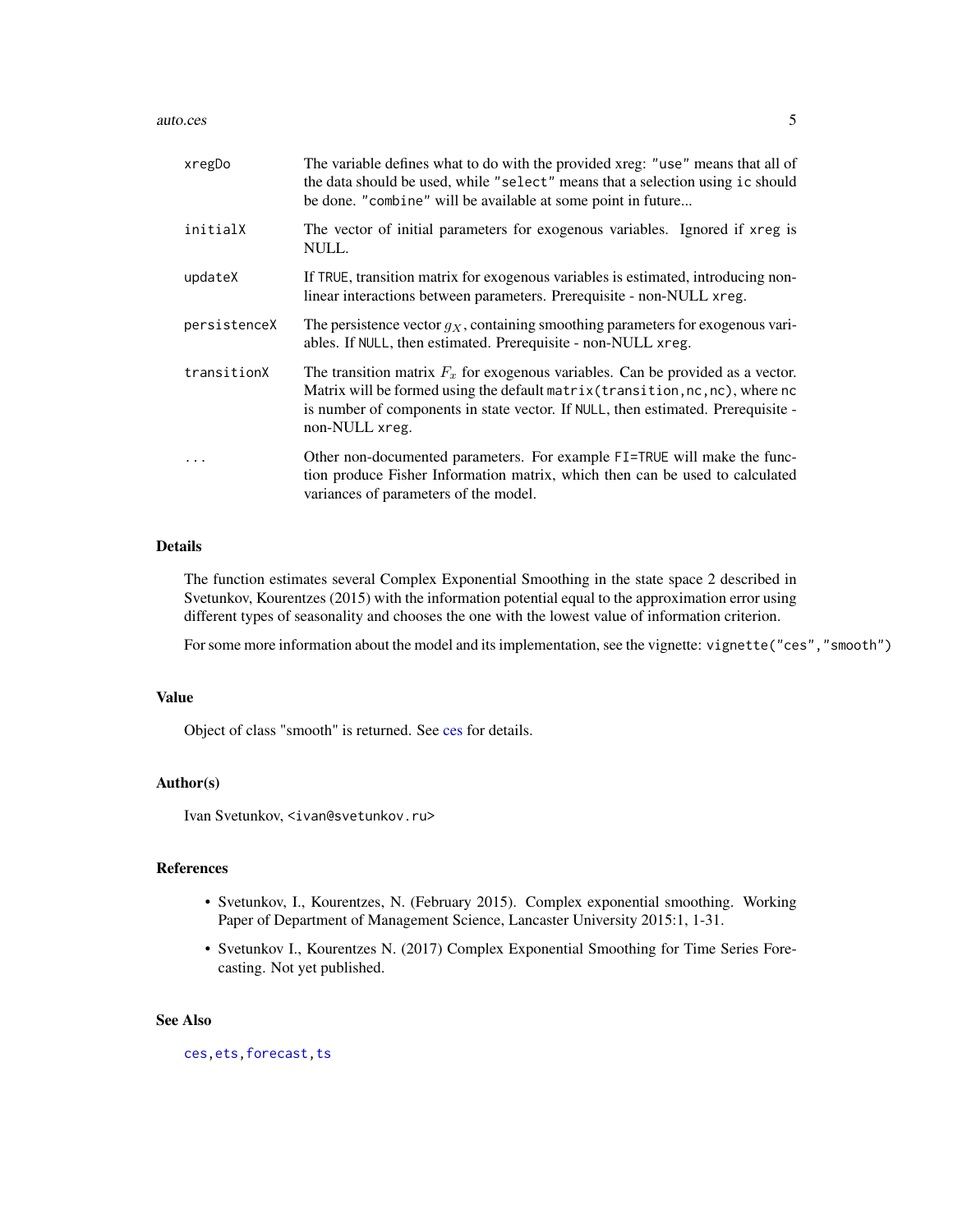# Examples

```
y <- ts(rnorm(100,10,3),frequency=12)
# CES with and without holdout
auto.ces(y,h=20,holdout=TRUE)
auto.ces(y,h=20,holdout=FALSE)
library("Mcomp")
## Not run: y <- ts(c(M3$N0740$x,M3$N0740$xx),start=start(M3$N0740$x),frequency=frequency(M3$N0740$x))
# Selection between "none" and "full" seasonalities
auto.ces(y,h=8,holdout=TRUE,models=c("n","f"),interval="p",level=0.8,ic="AIC")
## End(Not run)
ourModel <- auto.ces(M3[[1683]],interval="sp")
summary(ourModel)
forecast(ourModel)
plot(forecast(ourModel))
```
auto.gum *Automatic GUM*

## Description

Function selects the order of GUM model based on information criteria, using fancy branch and bound mechanism.

#### Usage

```
auto.gum(y, orders = 3, lags = frequency(y), type = c("additive",
 "multiplicative", "select"), initial = c("backcasting", "optimal"),
 ic = c("AICc", "AIC", "BIC", "BICc"), loss = c("MSE", "MAE", "HAM","MSEh", "TMSE", "GTMSE", "MSCE"), h = 10, holdout = FALSE,
 cumulative = FALSE, interval = c("none", "parametric", "likelihood",
 "semiparametric", "nonparametric"), level = 0.95, occurrence = c("none",
 "auto", "fixed", "general", "odds-ratio", "inverse-odds-ratio", "direct"),
 oesmodel = "MNN", bounds = c("restricted", "admissible", "none"),
 silent = c("all", "graph", "legend", "output", "none"), xreg = NULL,
 xregDo = c("use", "select"), initialX = NULL, updateX = FALSE,persistenceX = NULL, transitionX = NULL, ...)
```
## Arguments

|  | Vector or ts object, containing data needed to be forecasted. |  |  |  |
|--|---------------------------------------------------------------|--|--|--|
|--|---------------------------------------------------------------|--|--|--|

orders The value of the max order to check. This is the upper bound of orders, but the real orders could be lower than this because of the increasing number of parameters in the models with higher orders.

<span id="page-5-0"></span>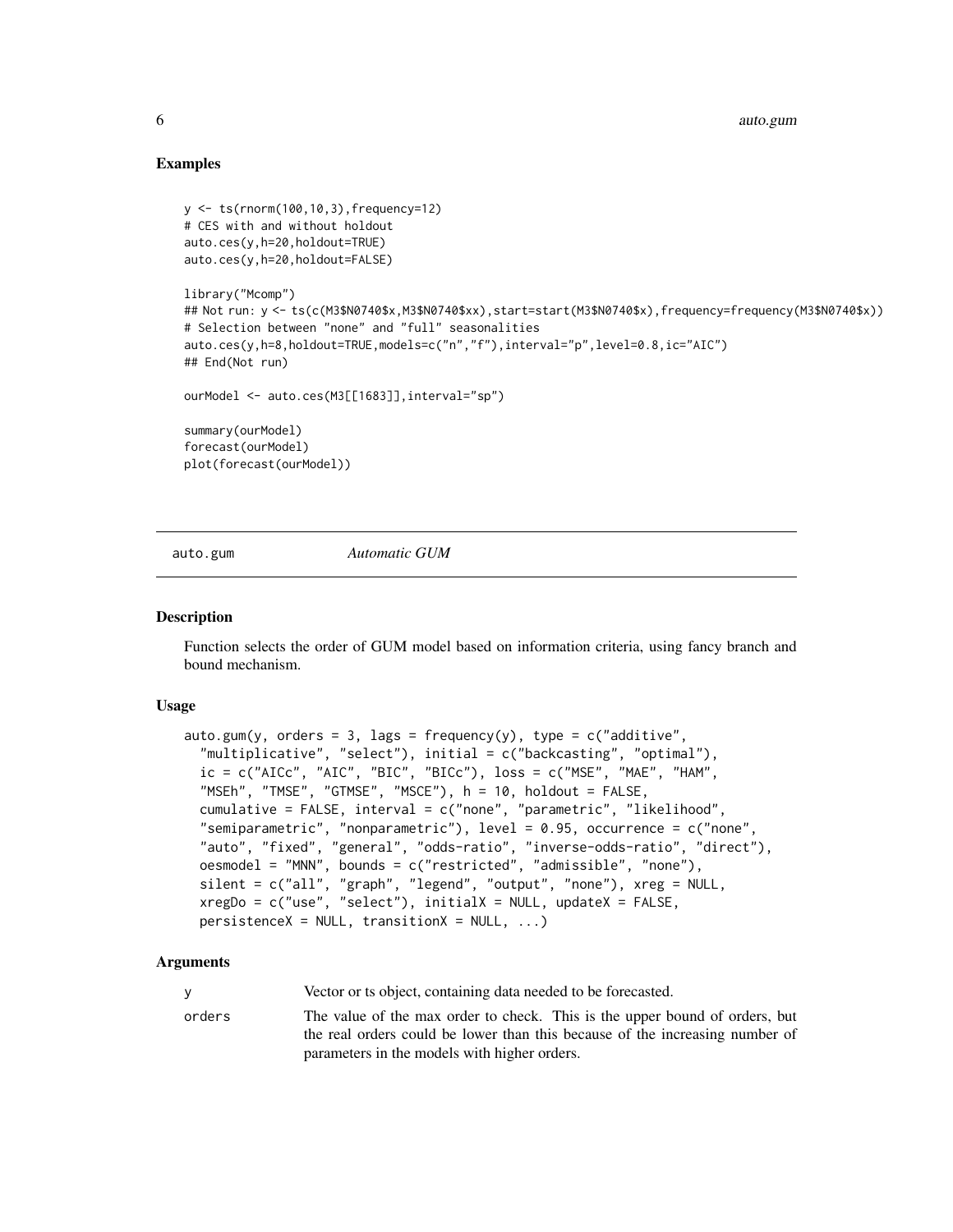| lags       | The value of the maximum lag to check. This should usually be a maximum<br>frequency of the data.                                                                                                                                                                                                                                                                                                                                                                                                                                                                                                                                                                                                                            |
|------------|------------------------------------------------------------------------------------------------------------------------------------------------------------------------------------------------------------------------------------------------------------------------------------------------------------------------------------------------------------------------------------------------------------------------------------------------------------------------------------------------------------------------------------------------------------------------------------------------------------------------------------------------------------------------------------------------------------------------------|
| type       | Type of model. Can either be "additive" or "multiplicative". The latter<br>means that the GUM is fitted on log-transformed data. If "select", then this is<br>selected automatically, which may slow down things twice.                                                                                                                                                                                                                                                                                                                                                                                                                                                                                                      |
| initial    | Can be either character or a vector of initial states. If it is character, then it can<br>be "optimal", meaning that the initial states are optimised, or "backcasting",<br>meaning that the initials are produced using backcasting procedure.                                                                                                                                                                                                                                                                                                                                                                                                                                                                              |
| ic         | The information criterion used in the model selection procedure.                                                                                                                                                                                                                                                                                                                                                                                                                                                                                                                                                                                                                                                             |
| loss       | The type of Loss Function used in optimization. loss can be: MSE (Mean<br>Squared Error), MAE (Mean Absolute Error), HAM (Half Absolute Moment), TMSE<br>- Trace Mean Squared Error, GTMSE - Geometric Trace Mean Squared Error,<br>MSEh - optimisation using only h-steps ahead error, MSCE - Mean Squared Cu-<br>mulative Error. If loss!="MSE", then likelihood and model selection is done<br>based on equivalent MSE. Model selection in this cases becomes not optimal.<br>There are also available analytical approximations for multistep functions: aMSEh,<br>aTMSE and aGTMSE. These can be useful in cases of small samples.<br>Finally, just for fun the absolute and half analogues of multistep estimators are |
|            | available: MAEh, TMAE, GTMAE, MACE, TMAE, HAMh, THAM, GTHAM, CHAM.                                                                                                                                                                                                                                                                                                                                                                                                                                                                                                                                                                                                                                                           |
| h          | Length of forecasting horizon.                                                                                                                                                                                                                                                                                                                                                                                                                                                                                                                                                                                                                                                                                               |
| holdout    | If TRUE, holdout sample of size h is taken from the end of the data.                                                                                                                                                                                                                                                                                                                                                                                                                                                                                                                                                                                                                                                         |
| cumulative | If TRUE, then the cumulative forecast and prediction interval are produced in-<br>stead of the normal ones. This is useful for inventory control systems.                                                                                                                                                                                                                                                                                                                                                                                                                                                                                                                                                                    |
| interval   | Type of interval to construct. This can be:                                                                                                                                                                                                                                                                                                                                                                                                                                                                                                                                                                                                                                                                                  |
|            | • "none", aka "n" - do not produce prediction interval.                                                                                                                                                                                                                                                                                                                                                                                                                                                                                                                                                                                                                                                                      |
|            | • "parametric", "p" - use state-space structure of ETS. In case of mixed<br>models this is done using simulations, which may take longer time than for<br>the pure additive and pure multiplicative models. This type of interval relies<br>on unbiased estimate of in-sample error variance, which divides the sume<br>of squared errors by T-k rather than just T.                                                                                                                                                                                                                                                                                                                                                         |
|            | • "likelihood", "l" - these are the same as "p", but relies on the biased<br>estimate of variance from the likelihood (division by T, not by T-k).<br>"semiparametric", "sp" - interval based on covariance matrix of 1 to<br>h steps ahead errors and assumption of normal / log-normal distribution<br>(depending on error type).                                                                                                                                                                                                                                                                                                                                                                                          |
|            | • "nonparametric", "np" - interval based on values from a quantile regres-<br>sion on error matrix (see Taylor and Bunn, 1999). The model used in this<br>process is $e[i] = a i^b$ , where $i=1,,h$ .                                                                                                                                                                                                                                                                                                                                                                                                                                                                                                                       |
|            | The parameter also accepts TRUE and FALSE. The former means that parametric<br>interval are constructed, while the latter is equivalent to none. If the forecasts of<br>the models were combined, then the interval are combined quantile-wise (Lich-<br>tendahl et al., 2013).                                                                                                                                                                                                                                                                                                                                                                                                                                              |
| level      | Confidence level. Defines width of prediction interval.                                                                                                                                                                                                                                                                                                                                                                                                                                                                                                                                                                                                                                                                      |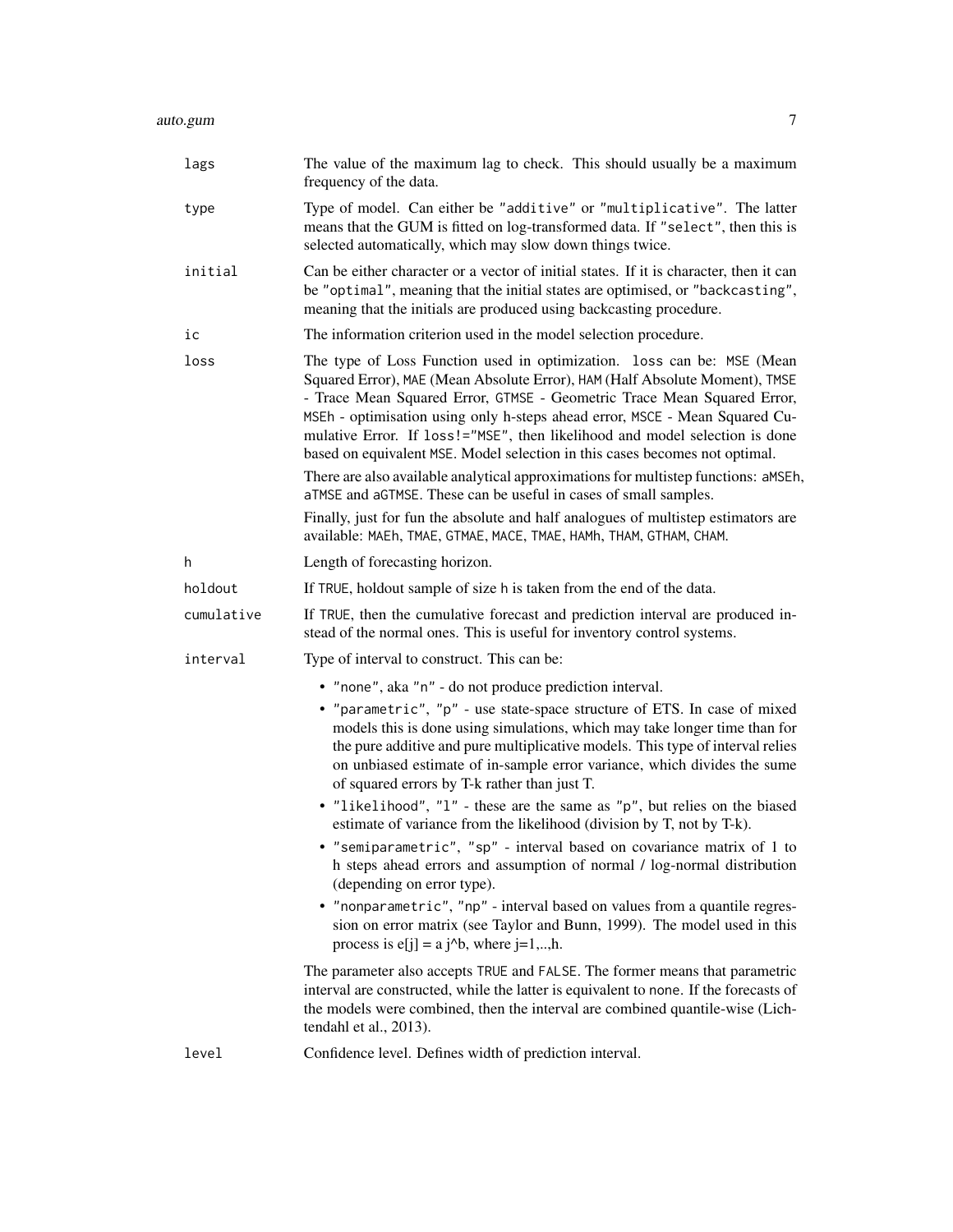| occurrence   | The type of model used in probability estimation. Can be "none" - none,<br>"fixed" - constant probability, "general" - the general Beta model with two<br>parameters, "odds-ratio" - the Odds-ratio model with b=1 in Beta distribution,<br>"inverse-odds-ratio" - the model with a=1 in Beta distribution, "direct" -<br>the TSB-like (Teunter et al., 2011) probability update mechanism a+b=1, "auto"<br>- the automatically selected type of occurrence model.                                                                                                                                                                  |
|--------------|-------------------------------------------------------------------------------------------------------------------------------------------------------------------------------------------------------------------------------------------------------------------------------------------------------------------------------------------------------------------------------------------------------------------------------------------------------------------------------------------------------------------------------------------------------------------------------------------------------------------------------------|
| oesmodel     | The type of ETS model used for the modelling of the time varying probability.<br>Object of the class "oes" can be provided here, and its parameters would be used<br>in iETS model.                                                                                                                                                                                                                                                                                                                                                                                                                                                 |
| bounds       | What type of bounds to use in the model estimation. The first letter can be used<br>instead of the whole word.                                                                                                                                                                                                                                                                                                                                                                                                                                                                                                                      |
| silent       | If silent="none", then nothing is silent, everything is printed out and drawn.<br>silent="all" means that nothing is produced or drawn (except for warnings).<br>In case of silent="graph", no graph is produced. If silent="legend", then<br>legend of the graph is skipped. And finally silent="output" means that noth-<br>ing is printed out in the console, but the graph is produced. silent also ac-<br>cepts TRUE and FALSE. In this case silent=TRUE is equivalent to silent="all",<br>while silent=FALSE is equivalent to silent="none". The parameter also ac-<br>cepts first letter of words ("n", "a", "g", "l", "o"). |
| xreg         | The vector (either numeric or time series) or the matrix (or data.frame) of ex-<br>ogenous variables that should be included in the model. If matrix included<br>than columns should contain variables and rows - observations. Note that xreg<br>should have number of observations equal either to in-sample or to the whole<br>series. If the number of observations in xreg is equal to in-sample, then values<br>for the holdout sample are produced using es function.                                                                                                                                                        |
| xregDo       | The variable defines what to do with the provided xreg: "use" means that all of<br>the data should be used, while "select" means that a selection using ic should<br>be done. "combine" will be available at some point in future                                                                                                                                                                                                                                                                                                                                                                                                   |
| initialX     | The vector of initial parameters for exogenous variables. Ignored if xreg is<br>NULL.                                                                                                                                                                                                                                                                                                                                                                                                                                                                                                                                               |
| updateX      | If TRUE, transition matrix for exogenous variables is estimated, introducing non-<br>linear interactions between parameters. Prerequisite - non-NULL xreg.                                                                                                                                                                                                                                                                                                                                                                                                                                                                          |
| persistenceX | The persistence vector $g_X$ , containing smoothing parameters for exogenous vari-<br>ables. If NULL, then estimated. Prerequisite - non-NULL xreg.                                                                                                                                                                                                                                                                                                                                                                                                                                                                                 |
| transitionX  | The transition matrix $F_x$ for exogenous variables. Can be provided as a vector.<br>Matrix will be formed using the default matrix (transition, nc, nc), where nc<br>is number of components in state vector. If NULL, then estimated. Prerequisite -<br>non-NULL xreg.                                                                                                                                                                                                                                                                                                                                                            |
|              | Other non-documented parameters. For example FI=TRUE will make the func-<br>tion also produce Fisher Information matrix, which then can be used to calcu-<br>lated variances of parameters of the model.                                                                                                                                                                                                                                                                                                                                                                                                                            |

# Details

The function checks several GUM models (see [gum](#page-33-1) documentation) and selects the best one based on the specified information criterion.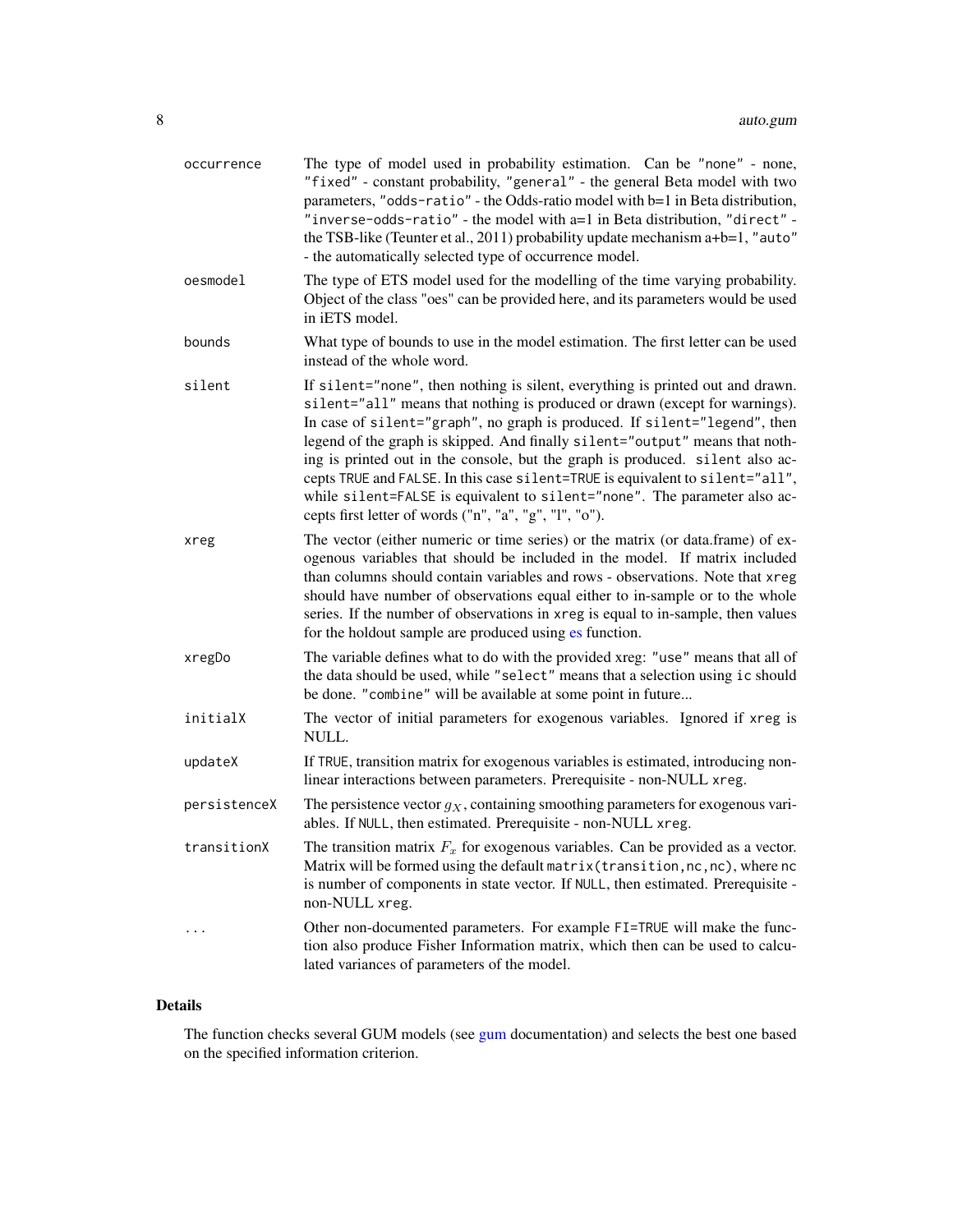#### auto.gum 9

The resulting model can be complicated and not straightforward, because GUM allows capturing hidden orders that no ARIMA model can. It is advised to use initial="b", because optimising GUM of arbitrary order is not a simple task.

For some more information about the model and its implementation, see the vignette: vignette("gum","smooth")

#### Value

Object of class "smooth" is returned. See [gum](#page-33-1) for details.

## Author(s)

Ivan Svetunkov, <ivan@svetunkov.ru>

## **References**

- Snyder, R. D., 1985. Recursive Estimation of Dynamic Linear Models. Journal of the Royal Statistical Society, Series B (Methodological) 47 (2), 272-276.
- Hyndman, R.J., Koehler, A.B., Ord, J.K., and Snyder, R.D. (2008) Forecasting with exponential smoothing: the state space approach, Springer-Verlag. [http://dx.doi.org/10.1007/](http://dx.doi.org/10.1007/978-3-540-71918-2) [978-3-540-71918-2](http://dx.doi.org/10.1007/978-3-540-71918-2).
- Svetunkov Ivan and Boylan John E. (2017). Multiplicative State-Space Models for Intermittent Time Series. Working Paper of Department of Management Science, Lancaster University, 2017:4 , 1-43.
- Teunter R., Syntetos A., Babai Z. (2011). Intermittent demand: Linking forecasting to inventory obsolescence. European Journal of Operational Research, 214, 606-615.
- Croston, J. (1972) Forecasting and stock control for intermittent demands. Operational Research Quarterly, 23(3), 289-303.
- Syntetos, A., Boylan J. (2005) The accuracy of intermittent demand estimates. International Journal of Forecasting, 21(2), 303-314.

# See Also

[gum](#page-33-1)[,ets](#page-0-0)[,es](#page-24-1)[,ces](#page-17-1)[,sim.es,](#page-64-1)[ssarima](#page-89-1)

## Examples

```
x < - rnorm(50,100,3)
```

```
# The best GUM model for the data
ourModel <- auto.gum(x,orders=2,lags=4,h=18,holdout=TRUE,interval="np")
```
summary(ourModel) forecast(ourModel) plot(forecast(ourModel))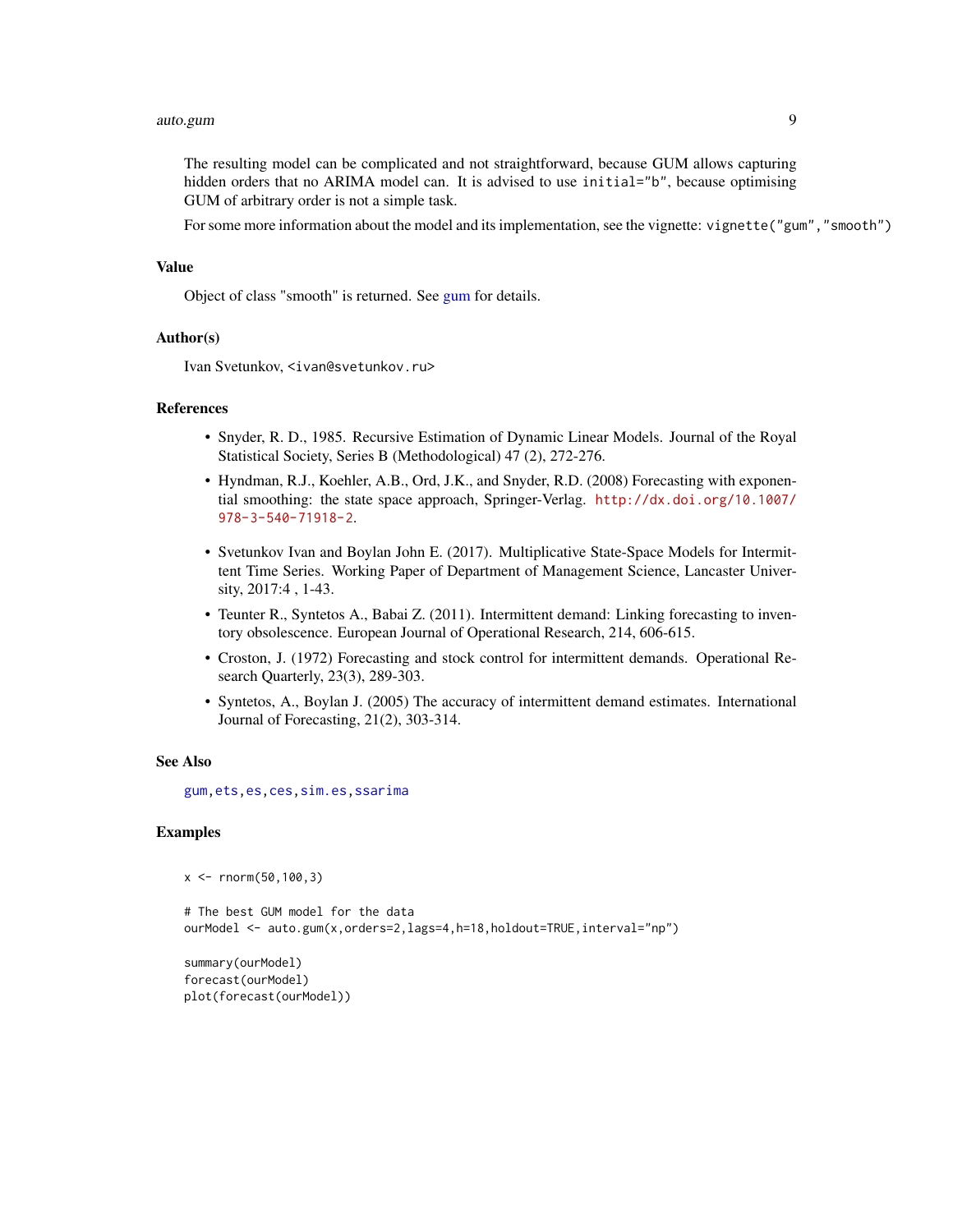## Description

Function selects the best State Space ARIMA based on information criteria, using fancy branch and bound mechanism. The resulting model can be not optimal in IC meaning, but it is usually reasonable. This mechanism is described in Svetunkov & Boylan (2019).

## Usage

```
auto.msarima(y, orders = list(ar = c(3, 3), i = c(2, 1), ma = c(3, 3)),
  lags = c(1, frequency(y)), combine = FALSE, fast = TRUE,constant = NULL, initial = c("backcasting", "optimal"), ic = c("AICc",
  "AIC", "BIC", "BICc"), loss = c("MSE", "MAE", "HAM", "MSEh", "TMSE",
  "GTMSE", "MSCE"), h = 10, holdout = FALSE, cumulative = FALSE,
  interval = c("none", "parametric", "likelihood", "semiparametric",
  "nonparametric"), level = 0.95, occurrence = c("none", "auto", "fixed",
  "general", "odds-ratio", "inverse-odds-ratio", "direct"), oesmodel = "MNN",
  bounds = c("admissible", "none"), silent = c("all", "graph", "legend",
  "output", "none"), xreg = NULL, xregDo = c("use", "select"),
  initialX = NULL, updateX = FALSE, persistenceX = NULL,
  transitionX = NULL, ...)
```
## Arguments

| y        | Vector or ts object, containing data needed to be forecasted.                                                                                                                                                                                   |
|----------|-------------------------------------------------------------------------------------------------------------------------------------------------------------------------------------------------------------------------------------------------|
| orders   | List of maximum orders to check, containing vector variables ar, i and ma. If<br>a variable is not provided in the list, then it is assumed to be equal to zero. At<br>least one variable should have the same length as lags.                  |
| lags     | Defines lags for the corresponding orders (see examples). The length of lags<br>must correspond to the length of orders. There is no restrictions on the length<br>of lags vector.                                                              |
| combine  | If TRUE, then resulting ARIMA is combined using AIC weights.                                                                                                                                                                                    |
| fast     | If TRUE, then some of the orders of ARIMA are skipped. This is not advised for<br>models with lags greater than 12.                                                                                                                             |
| constant | If NULL, then the function will check if constant is needed. if TRUE, then constant<br>is forced in the model. Otherwise constant is not used.                                                                                                  |
| initial  | Can be either character or a vector of initial states. If it is character, then it can<br>be "optimal", meaning that the initial states are optimised, or "backcasting",<br>meaning that the initials are produced using backcasting procedure. |
| ic       | The information criterion used in the model selection procedure.                                                                                                                                                                                |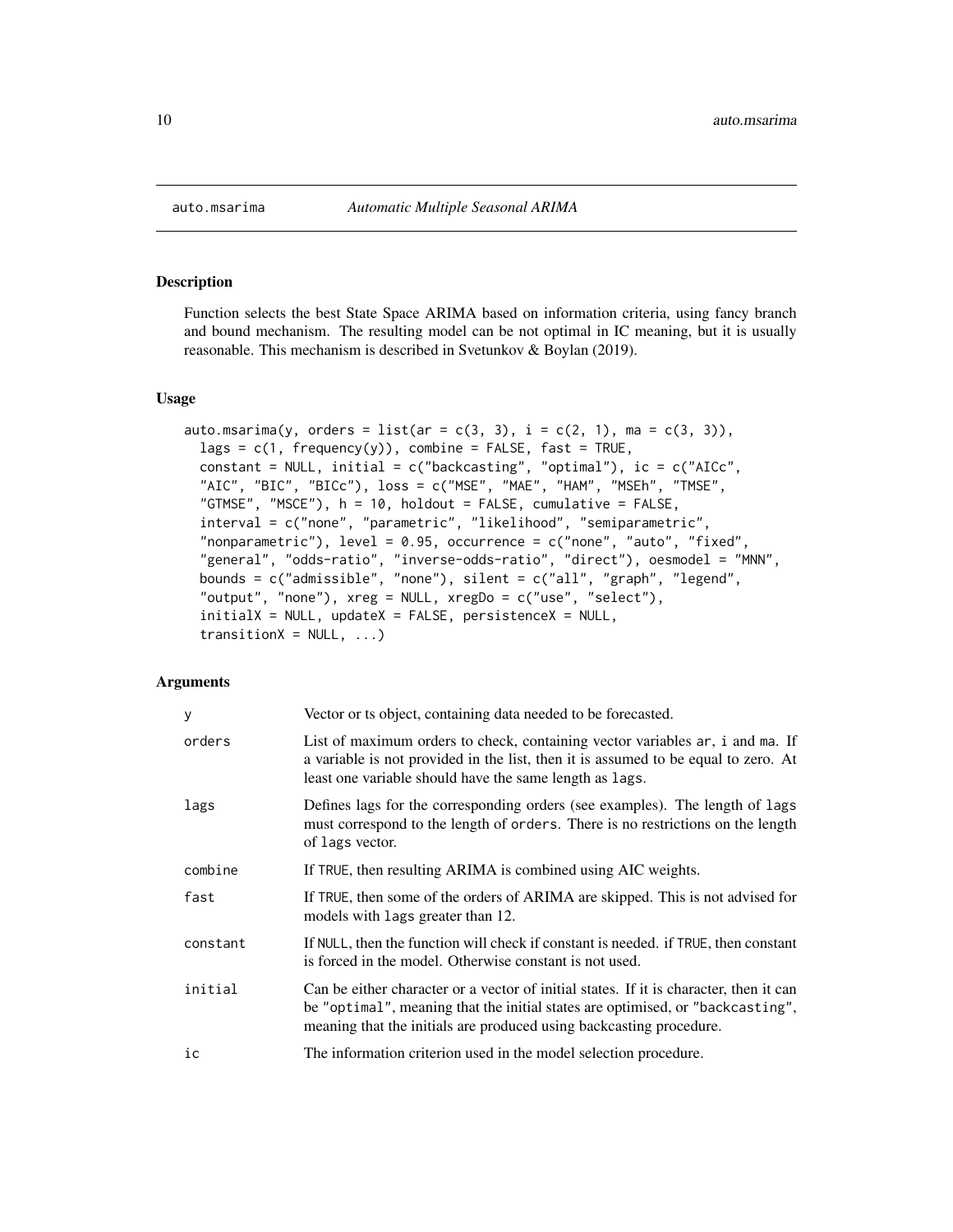# auto.msarima 11

| loss       | The type of Loss Function used in optimization. loss can be: MSE (Mean<br>Squared Error), MAE (Mean Absolute Error), HAM (Half Absolute Moment), TMSE<br>- Trace Mean Squared Error, GTMSE - Geometric Trace Mean Squared Error,<br>MSEh - optimisation using only h-steps ahead error, MSCE - Mean Squared Cu-<br>mulative Error. If loss!="MSE", then likelihood and model selection is done<br>based on equivalent MSE. Model selection in this cases becomes not optimal.<br>There are also available analytical approximations for multistep functions: aMSEh,<br>aTMSE and aGTMSE. These can be useful in cases of small samples.<br>Finally, just for fun the absolute and half analogues of multistep estimators are<br>available: MAEh, TMAE, GTMAE, MACE, TMAE, HAMh, THAM, GTHAM, CHAM.                                                                                                                                                                                                                                                                                                                                                                                                                                                                    |
|------------|-----------------------------------------------------------------------------------------------------------------------------------------------------------------------------------------------------------------------------------------------------------------------------------------------------------------------------------------------------------------------------------------------------------------------------------------------------------------------------------------------------------------------------------------------------------------------------------------------------------------------------------------------------------------------------------------------------------------------------------------------------------------------------------------------------------------------------------------------------------------------------------------------------------------------------------------------------------------------------------------------------------------------------------------------------------------------------------------------------------------------------------------------------------------------------------------------------------------------------------------------------------------------|
| h          | Length of forecasting horizon.                                                                                                                                                                                                                                                                                                                                                                                                                                                                                                                                                                                                                                                                                                                                                                                                                                                                                                                                                                                                                                                                                                                                                                                                                                        |
| holdout    | If TRUE, holdout sample of size h is taken from the end of the data.                                                                                                                                                                                                                                                                                                                                                                                                                                                                                                                                                                                                                                                                                                                                                                                                                                                                                                                                                                                                                                                                                                                                                                                                  |
| cumulative | If TRUE, then the cumulative forecast and prediction interval are produced in-<br>stead of the normal ones. This is useful for inventory control systems.                                                                                                                                                                                                                                                                                                                                                                                                                                                                                                                                                                                                                                                                                                                                                                                                                                                                                                                                                                                                                                                                                                             |
| interval   | Type of interval to construct. This can be:                                                                                                                                                                                                                                                                                                                                                                                                                                                                                                                                                                                                                                                                                                                                                                                                                                                                                                                                                                                                                                                                                                                                                                                                                           |
|            | • "none", aka "n" - do not produce prediction interval.<br>• "parametric", "p" - use state-space structure of ETS. In case of mixed<br>models this is done using simulations, which may take longer time than for<br>the pure additive and pure multiplicative models. This type of interval relies<br>on unbiased estimate of in-sample error variance, which divides the sume<br>of squared errors by T-k rather than just T.<br>• "likelihood", "l" - these are the same as "p", but relies on the biased<br>estimate of variance from the likelihood (division by T, not by T-k).<br>• "semiparametric", "sp" - interval based on covariance matrix of 1 to<br>h steps ahead errors and assumption of normal / log-normal distribution<br>(depending on error type).<br>• "nonparametric", "np" - interval based on values from a quantile regres-<br>sion on error matrix (see Taylor and Bunn, 1999). The model used in this<br>process is $e[j] = a j^b$ , where $j=1,,h$ .<br>The parameter also accepts TRUE and FALSE. The former means that parametric<br>interval are constructed, while the latter is equivalent to none. If the forecasts of<br>the models were combined, then the interval are combined quantile-wise (Lich-<br>tendahl et al., 2013). |
| level      | Confidence level. Defines width of prediction interval.                                                                                                                                                                                                                                                                                                                                                                                                                                                                                                                                                                                                                                                                                                                                                                                                                                                                                                                                                                                                                                                                                                                                                                                                               |
| occurrence | The type of model used in probability estimation. Can be "none" - none,<br>"fixed" - constant probability, "general" - the general Beta model with two<br>parameters, "odds-ratio" - the Odds-ratio model with b=1 in Beta distribution,<br>"inverse-odds-ratio" - the model with a=1 in Beta distribution, "direct" -<br>the TSB-like (Teunter et al., 2011) probability update mechanism a+b=1, "auto"<br>- the automatically selected type of occurrence model.                                                                                                                                                                                                                                                                                                                                                                                                                                                                                                                                                                                                                                                                                                                                                                                                    |
| oesmodel   | The type of ETS model used for the modelling of the time varying probability.<br>Object of the class "oes" can be provided here, and its parameters would be used<br>in iETS model.                                                                                                                                                                                                                                                                                                                                                                                                                                                                                                                                                                                                                                                                                                                                                                                                                                                                                                                                                                                                                                                                                   |
| bounds     | What type of bounds to use in the model estimation. The first letter can be used<br>instead of the whole word.                                                                                                                                                                                                                                                                                                                                                                                                                                                                                                                                                                                                                                                                                                                                                                                                                                                                                                                                                                                                                                                                                                                                                        |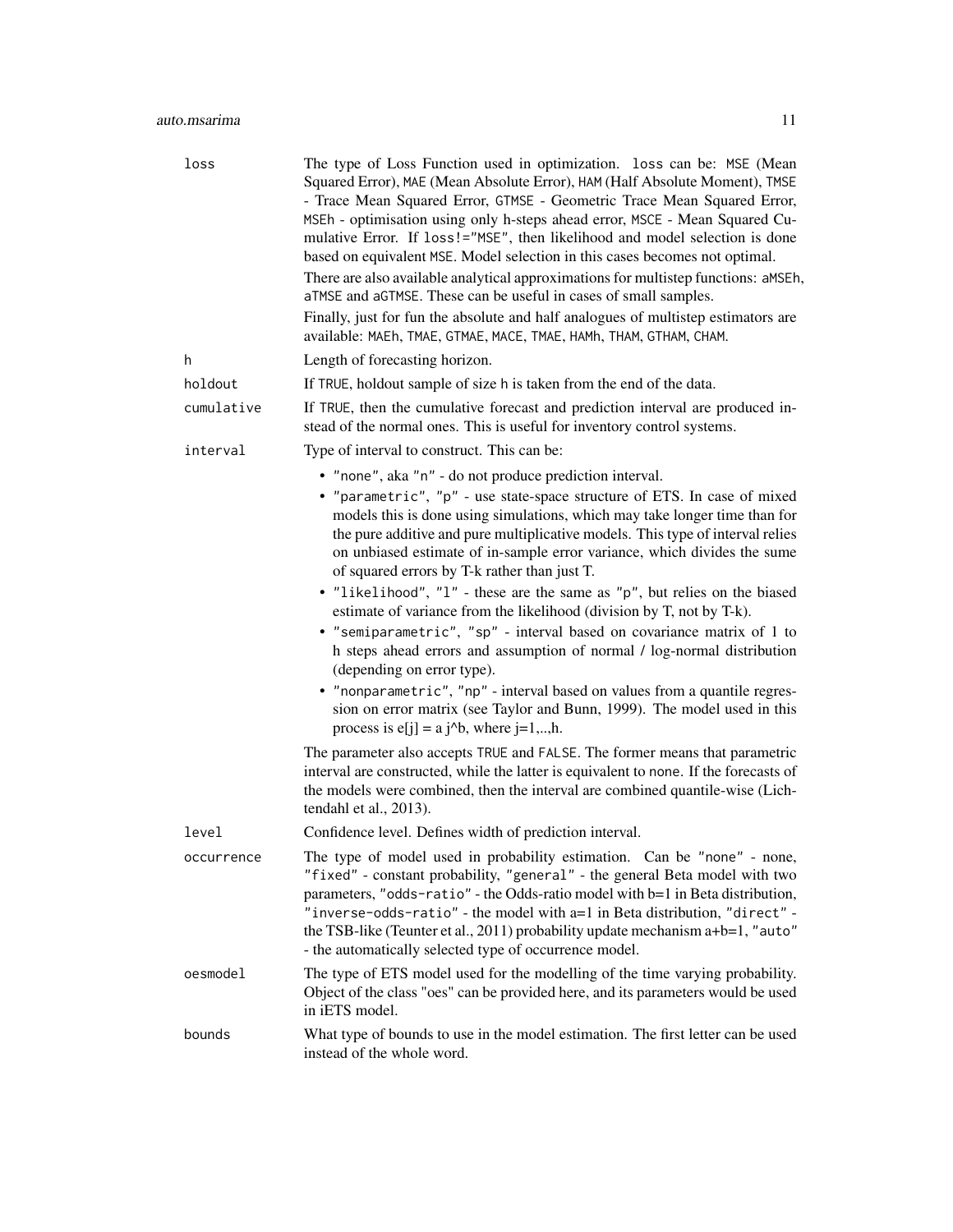| If silent="none", then nothing is silent, everything is printed out and drawn.<br>silent="all" means that nothing is produced or drawn (except for warnings).<br>In case of silent="graph", no graph is produced. If silent="legend", then<br>legend of the graph is skipped. And finally silent="output" means that noth-<br>ing is printed out in the console, but the graph is produced. silent also ac-<br>cepts TRUE and FALSE. In this case silent=TRUE is equivalent to silent="all",<br>while silent=FALSE is equivalent to silent="none". The parameter also ac-<br>cepts first letter of words ("n", "a", "g", "l", "o"). |
|-------------------------------------------------------------------------------------------------------------------------------------------------------------------------------------------------------------------------------------------------------------------------------------------------------------------------------------------------------------------------------------------------------------------------------------------------------------------------------------------------------------------------------------------------------------------------------------------------------------------------------------|
| The vector (either numeric or time series) or the matrix (or data.frame) of ex-<br>ogenous variables that should be included in the model. If matrix included<br>than columns should contain variables and rows - observations. Note that xreg<br>should have number of observations equal either to in-sample or to the whole<br>series. If the number of observations in xreg is equal to in-sample, then values<br>for the holdout sample are produced using es function.                                                                                                                                                        |
| The variable defines what to do with the provided xreg: "use" means that all of<br>the data should be used, while "select" means that a selection using ic should<br>be done. "combine" will be available at some point in future                                                                                                                                                                                                                                                                                                                                                                                                   |
| The vector of initial parameters for exogenous variables. Ignored if xreg is<br>NULL.                                                                                                                                                                                                                                                                                                                                                                                                                                                                                                                                               |
| If TRUE, transition matrix for exogenous variables is estimated, introducing non-<br>linear interactions between parameters. Prerequisite - non-NULL xreg.                                                                                                                                                                                                                                                                                                                                                                                                                                                                          |
| The persistence vector $g_X$ , containing smoothing parameters for exogenous vari-<br>ables. If NULL, then estimated. Prerequisite - non-NULL xreg.                                                                                                                                                                                                                                                                                                                                                                                                                                                                                 |
| The transition matrix $F_x$ for exogenous variables. Can be provided as a vector.<br>Matrix will be formed using the default matrix (transition, nc, nc), where nc<br>is number of components in state vector. If NULL, then estimated. Prerequisite -<br>non-NULL xreg.                                                                                                                                                                                                                                                                                                                                                            |
| Other non-documented parameters. For example FI=TRUE will make the func-<br>tion also produce Fisher Information matrix, which then can be used to cal-<br>culated variances of parameters of the model. Maximum orders to check can<br>also be specified separately, however orders variable must be set to NULL:<br>ar.orders - Maximum order of AR term. Can be vector, defining max orders<br>of AR, SAR etc. i.orders - Maximum order of I. Can be vector, defining max<br>orders of I, SI etc. ma. orders - Maximum order of MA term. Can be vector,<br>defining max orders of MA, SMA etc.                                   |
|                                                                                                                                                                                                                                                                                                                                                                                                                                                                                                                                                                                                                                     |

# Details

The function constructs bunch of ARIMAs in Single Source of Error state space form (see [msarima](#page-42-1) documentation) and selects the best one based on information criterion. It works faster than [auto.ssarima](#page-13-1) on large datasets and high frequency data.

Due to the flexibility of the model, multiple seasonalities can be used. For example, something crazy like this can be constructed:  $SARIMA(1,1,1)(0,1,1)[24](2,0,1)[24*7](0,0,1)[24*30]$ , but the estimation may take some time...

For some more information about the model and its implementation, see the vignette: vignette("ssarima", "smooth")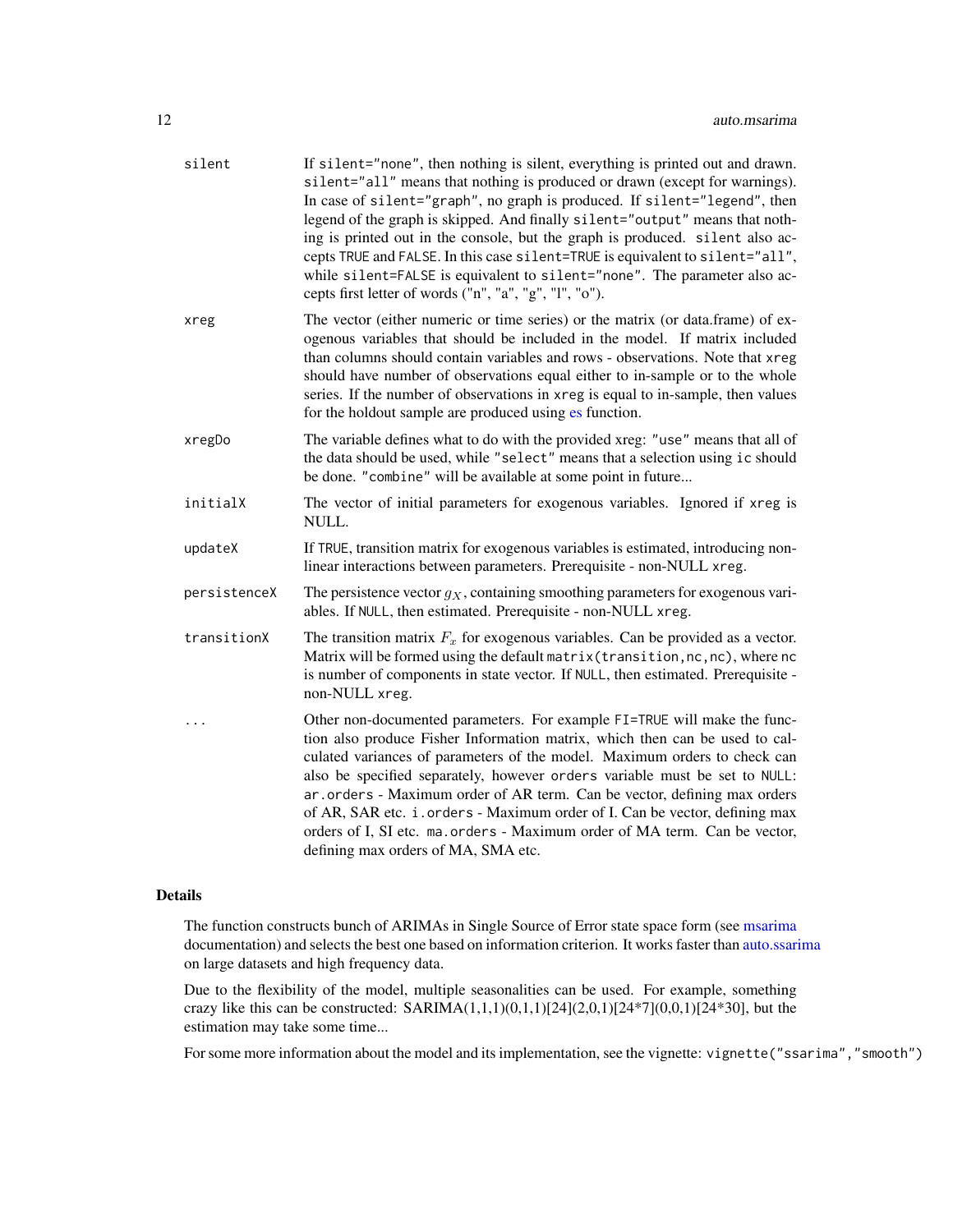#### auto.msarima 13

#### Value

Object of class "smooth" is returned. See [msarima](#page-42-1) for details.

## Author(s)

Ivan Svetunkov, <ivan@svetunkov.ru>

# References

- Snyder, R. D., 1985. Recursive Estimation of Dynamic Linear Models. Journal of the Royal Statistical Society, Series B (Methodological) 47 (2), 272-276.
- Hyndman, R.J., Koehler, A.B., Ord, J.K., and Snyder, R.D. (2008) Forecasting with exponential smoothing: the state space approach, Springer-Verlag. [http://dx.doi.org/10.1007/](http://dx.doi.org/10.1007/978-3-540-71918-2) [978-3-540-71918-2](http://dx.doi.org/10.1007/978-3-540-71918-2).
- Svetunkov Ivan and Boylan John E. (2017). Multiplicative State-Space Models for Intermittent Time Series. Working Paper of Department of Management Science, Lancaster University, 2017:4 , 1-43.
- Teunter R., Syntetos A., Babai Z. (2011). Intermittent demand: Linking forecasting to inventory obsolescence. European Journal of Operational Research, 214, 606-615.
- Croston, J. (1972) Forecasting and stock control for intermittent demands. Operational Research Quarterly, 23(3), 289-303.
- Syntetos, A., Boylan J. (2005) The accuracy of intermittent demand estimates. International Journal of Forecasting, 21(2), 303-314.
- Svetunkov, I., & Boylan, J. E. (2019). State-space ARIMA for supply-chain forecasting. International Journal of Production Research, 0(0), 1–10. [https://doi.org/10.1080/00207543.](https://doi.org/10.1080/00207543.2019.1600764) [2019.1600764](https://doi.org/10.1080/00207543.2019.1600764)

#### See Also

[ets](#page-0-0)[,es](#page-24-1)[,ces](#page-17-1)[,sim.es](#page-64-1)[,gum,](#page-33-1)[msarima](#page-42-1)

## Examples

```
x \le - rnorm(118, 100, 3)# The best ARIMA for the data
ourModel <- auto.msarima(x,orders=list(ar=c(2,1),i=c(1,1),ma=c(2,1)),lags=c(1,12),
                     h=18,holdout=TRUE,interval="np")
# The other one using optimised states
## Not run: auto.msarima(x,orders=list(ar=c(3,2),i=c(2,1),ma=c(3,2)),lags=c(1,12),
                     initial="o",h=18,holdout=TRUE)
## End(Not run)
# And now combined ARIMA
```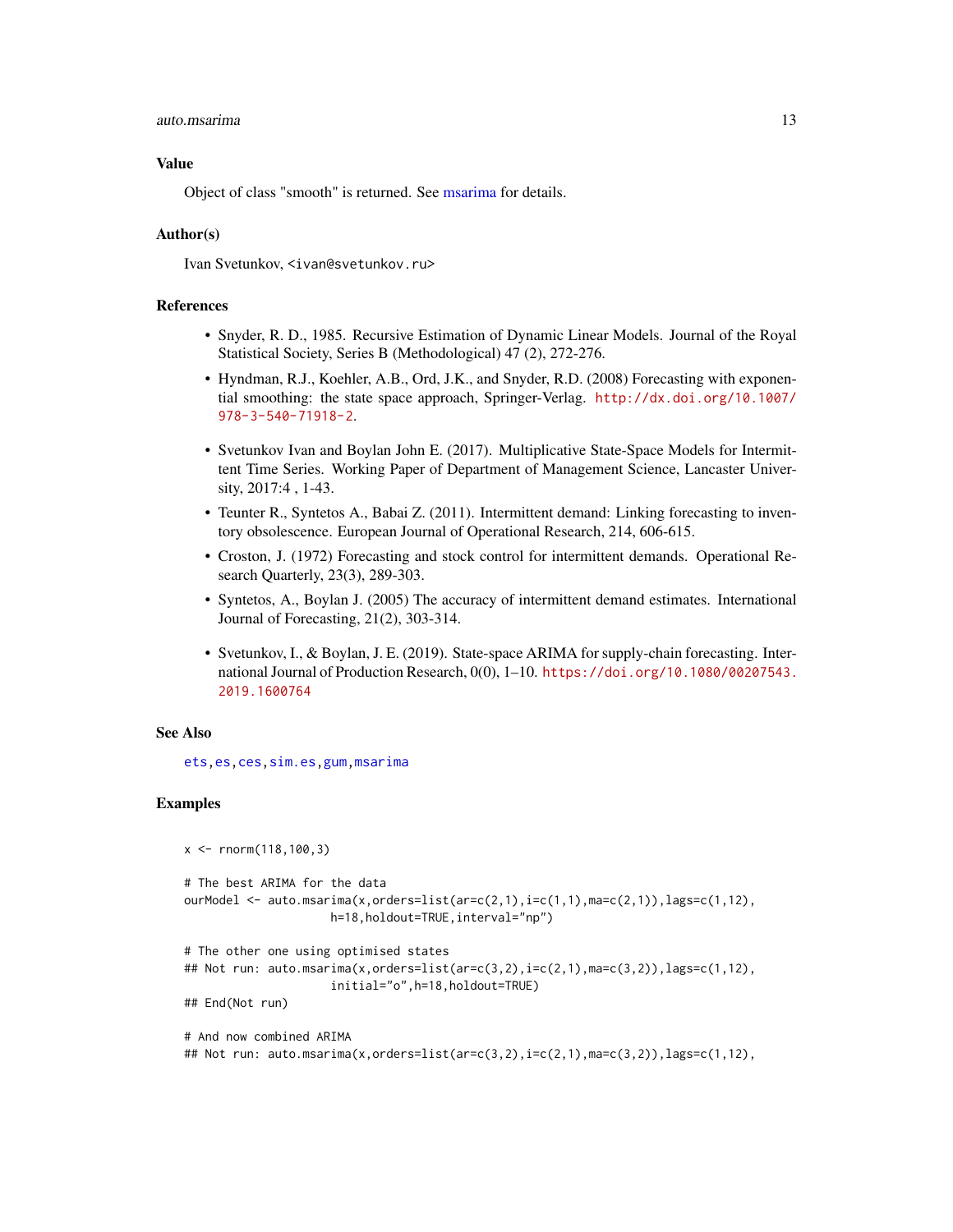#### 14 auto.ssarima

combine=TRUE,h=18,holdout=TRUE)

## End(Not run)

summary(ourModel) forecast(ourModel) plot(forecast(ourModel))

<span id="page-13-1"></span>auto.ssarima *State Space ARIMA*

# Description

Function selects the best State Space ARIMA based on information criteria, using fancy branch and bound mechanism. The resulting model can be not optimal in IC meaning, but it is usually reasonable.

## Usage

```
auto.ssarima(y, orders = list(ar = c(3, 3), i = c(2, 1), ma = c(3, 3)),
  lags = c(1, frequency(y)), combine = FALSE, fast = TRUE,constant = NULL, initial = c("backcasting", "optimal"), ic = c("AICc","AIC", "BIC", "BICc"), loss = c("MSE", "MAE", "HAM", "MSEh", "TMSE",
  "GTMSE", "MSCE"), h = 10, holdout = FALSE, cumulative = FALSE,
  interval = c("none", "parametric", "likelihood", "semiparametric",
  "nonparametric"), level = 0.95, occurrence = c("none", "auto", "fixed","general", "odds-ratio", "inverse-odds-ratio", "direct"), oesmodel = "MNN",
 bounds = c("admissible", "none"), silent = c("all", "graph", "legend",
  "output", "none"), xreg = NULL, xregDo = c("use", "select"),
  initialX = NULL, updateX = FALSE, persistenceX = NULL,
  transitionX = NULL, ...
```
## Arguments

| y        | Vector or ts object, containing data needed to be forecasted.                                                                                                                                                                  |
|----------|--------------------------------------------------------------------------------------------------------------------------------------------------------------------------------------------------------------------------------|
| orders   | List of maximum orders to check, containing vector variables ar, i and ma. If<br>a variable is not provided in the list, then it is assumed to be equal to zero. At<br>least one variable should have the same length as lags. |
| lags     | Defines lags for the corresponding orders (see examples). The length of lags<br>must correspond to the length of orders. There is no restrictions on the length<br>of lags vector.                                             |
| combine  | If TRUE, then resulting ARIMA is combined using AIC weights.                                                                                                                                                                   |
| fast     | If TRUE, then some of the orders of ARIMA are skipped. This is not advised for<br>models with lags greater than 12.                                                                                                            |
| constant | If NULL, then the function will check if constant is needed. If TRUE, then constant<br>is forced in the model. Otherwise constant is not used.                                                                                 |

<span id="page-13-0"></span>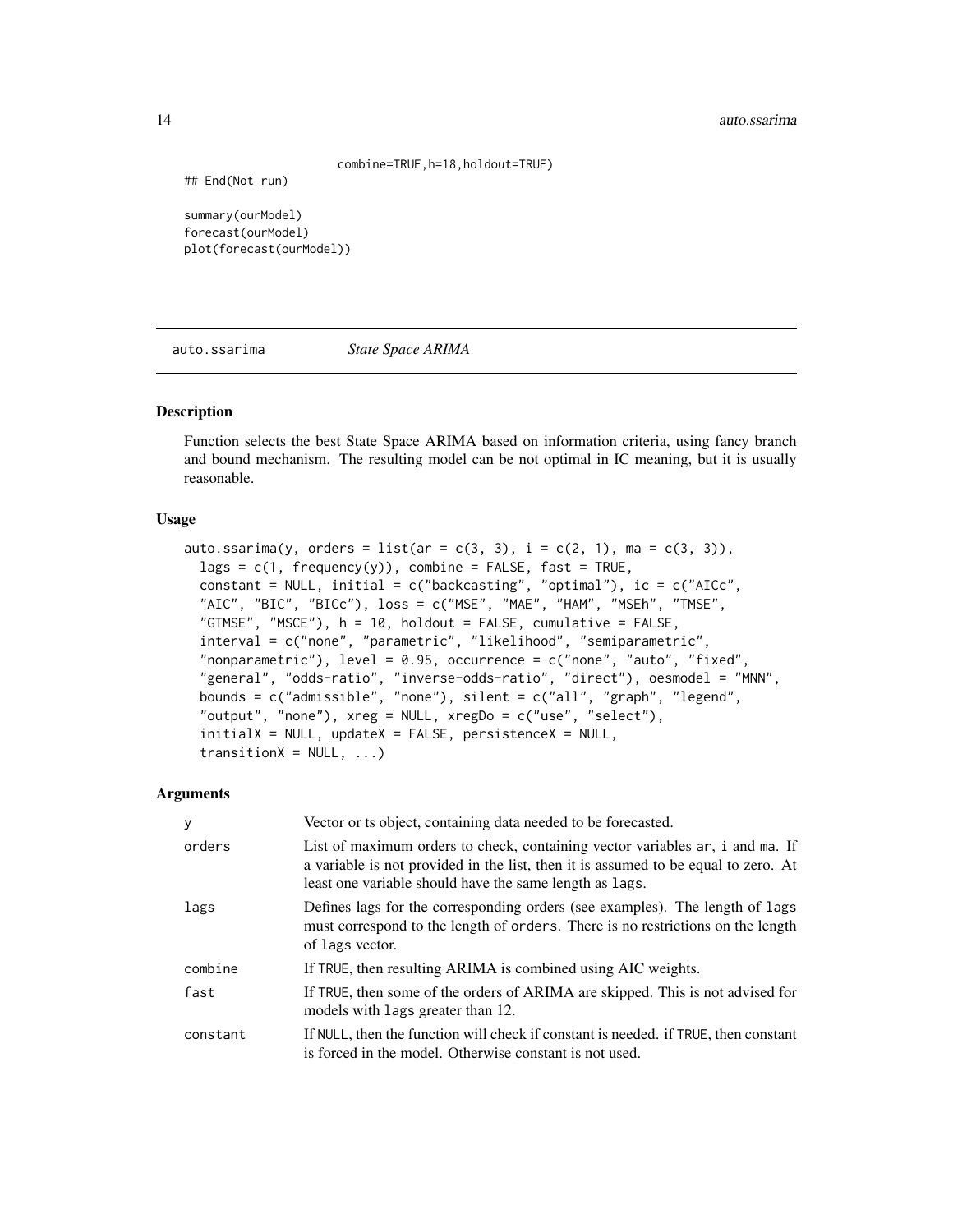| initial    | Can be either character or a vector of initial states. If it is character, then it can<br>be "optimal", meaning that the initial states are optimised, or "backcasting",<br>meaning that the initials are produced using backcasting procedure.                                                                                                                                                                                                                                                                                                                                                                                                                                                                                                                                                    |
|------------|----------------------------------------------------------------------------------------------------------------------------------------------------------------------------------------------------------------------------------------------------------------------------------------------------------------------------------------------------------------------------------------------------------------------------------------------------------------------------------------------------------------------------------------------------------------------------------------------------------------------------------------------------------------------------------------------------------------------------------------------------------------------------------------------------|
| ic         | The information criterion used in the model selection procedure.                                                                                                                                                                                                                                                                                                                                                                                                                                                                                                                                                                                                                                                                                                                                   |
| loss       | The type of Loss Function used in optimization. loss can be: MSE (Mean<br>Squared Error), MAE (Mean Absolute Error), HAM (Half Absolute Moment), TMSE<br>- Trace Mean Squared Error, GTMSE - Geometric Trace Mean Squared Error,<br>MSEh - optimisation using only h-steps ahead error, MSCE - Mean Squared Cu-<br>mulative Error. If loss!="MSE", then likelihood and model selection is done<br>based on equivalent MSE. Model selection in this cases becomes not optimal.<br>There are also available analytical approximations for multistep functions: aMSEh,<br>aTMSE and aGTMSE. These can be useful in cases of small samples.<br>Finally, just for fun the absolute and half analogues of multistep estimators are<br>available: MAEh, TMAE, GTMAE, MACE, TMAE, HAMh, THAM, GTHAM, CHAM. |
| h          | Length of forecasting horizon.                                                                                                                                                                                                                                                                                                                                                                                                                                                                                                                                                                                                                                                                                                                                                                     |
| holdout    | If TRUE, holdout sample of size h is taken from the end of the data.                                                                                                                                                                                                                                                                                                                                                                                                                                                                                                                                                                                                                                                                                                                               |
| cumulative | If TRUE, then the cumulative forecast and prediction interval are produced in-<br>stead of the normal ones. This is useful for inventory control systems.                                                                                                                                                                                                                                                                                                                                                                                                                                                                                                                                                                                                                                          |
| interval   | Type of interval to construct. This can be:                                                                                                                                                                                                                                                                                                                                                                                                                                                                                                                                                                                                                                                                                                                                                        |
|            | • "none", aka "n" - do not produce prediction interval.                                                                                                                                                                                                                                                                                                                                                                                                                                                                                                                                                                                                                                                                                                                                            |
|            | • "parametric", "p" - use state-space structure of ETS. In case of mixed<br>models this is done using simulations, which may take longer time than for<br>the pure additive and pure multiplicative models. This type of interval relies<br>on unbiased estimate of in-sample error variance, which divides the sume<br>of squared errors by T-k rather than just T.                                                                                                                                                                                                                                                                                                                                                                                                                               |
|            | • "likelihood", "l" - these are the same as "p", but relies on the biased<br>estimate of variance from the likelihood (division by T, not by T-k).                                                                                                                                                                                                                                                                                                                                                                                                                                                                                                                                                                                                                                                 |
|            | • "semiparametric", "sp" - interval based on covariance matrix of 1 to<br>h steps ahead errors and assumption of normal / log-normal distribution<br>(depending on error type).                                                                                                                                                                                                                                                                                                                                                                                                                                                                                                                                                                                                                    |
|            | • "nonparametric", "np" - interval based on values from a quantile regres-<br>sion on error matrix (see Taylor and Bunn, 1999). The model used in this<br>process is $e[j] = a j^b$ , where $j=1,,h$ .                                                                                                                                                                                                                                                                                                                                                                                                                                                                                                                                                                                             |
|            | The parameter also accepts TRUE and FALSE. The former means that parametric<br>interval are constructed, while the latter is equivalent to none. If the forecasts of<br>the models were combined, then the interval are combined quantile-wise (Lich-<br>tendahl et al., 2013).                                                                                                                                                                                                                                                                                                                                                                                                                                                                                                                    |
| level      | Confidence level. Defines width of prediction interval.                                                                                                                                                                                                                                                                                                                                                                                                                                                                                                                                                                                                                                                                                                                                            |
| occurrence | The type of model used in probability estimation. Can be "none" - none,<br>"fixed" - constant probability, "general" - the general Beta model with two<br>parameters, "odds-ratio" - the Odds-ratio model with b=1 in Beta distribution,<br>"inverse-odds-ratio" - the model with a=1 in Beta distribution, "direct" -<br>the TSB-like (Teunter et al., 2011) probability update mechanism a+b=1, "auto"<br>- the automatically selected type of occurrence model.                                                                                                                                                                                                                                                                                                                                 |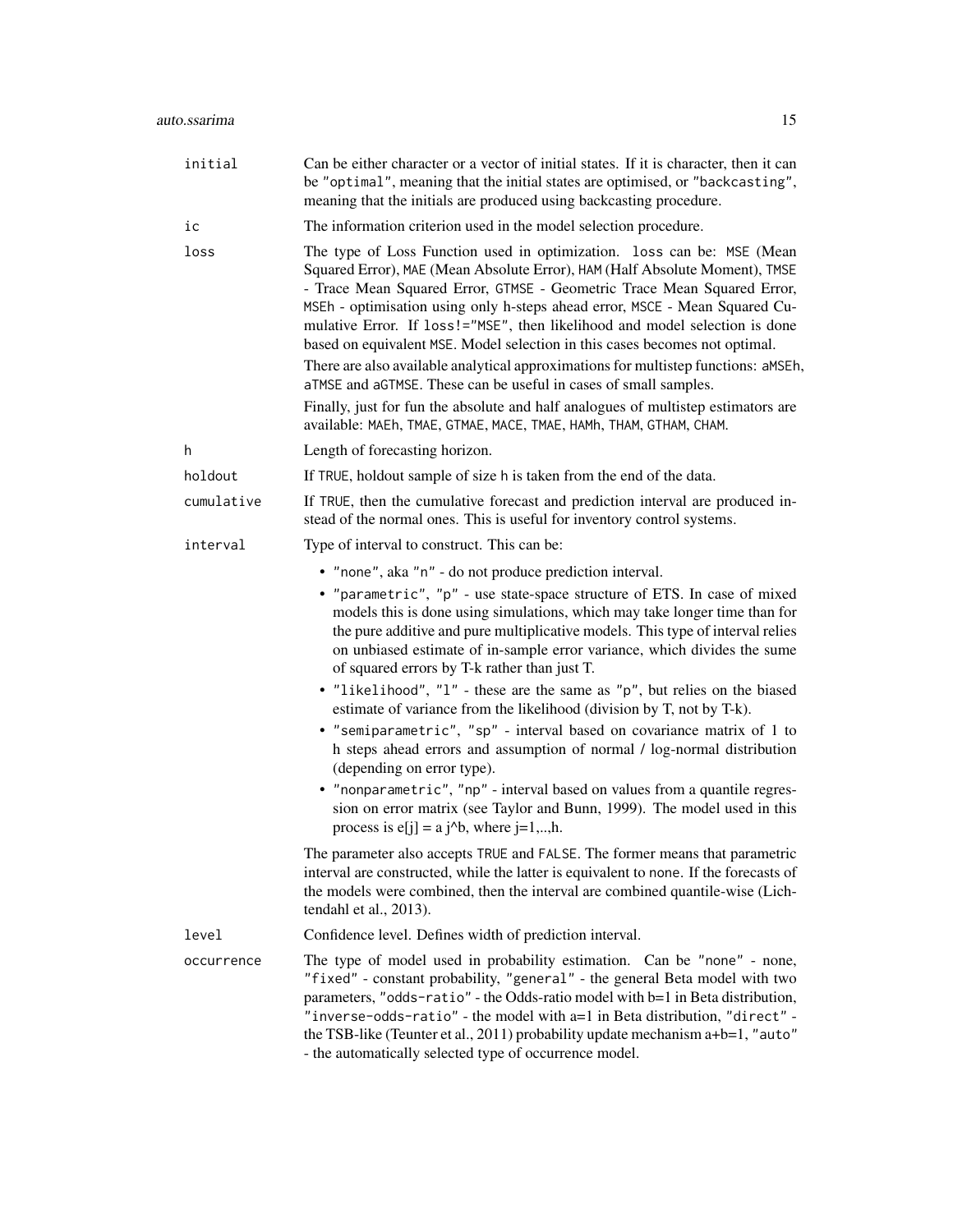| oesmodel     | The type of ETS model used for the modelling of the time varying probability.<br>Object of the class "oes" can be provided here, and its parameters would be used<br>in iETS model.                                                                                                                                                                                                                                                                                                                                                                                                                                                 |
|--------------|-------------------------------------------------------------------------------------------------------------------------------------------------------------------------------------------------------------------------------------------------------------------------------------------------------------------------------------------------------------------------------------------------------------------------------------------------------------------------------------------------------------------------------------------------------------------------------------------------------------------------------------|
| bounds       | What type of bounds to use in the model estimation. The first letter can be used<br>instead of the whole word.                                                                                                                                                                                                                                                                                                                                                                                                                                                                                                                      |
| silent       | If silent="none", then nothing is silent, everything is printed out and drawn.<br>silent="all" means that nothing is produced or drawn (except for warnings).<br>In case of silent="graph", no graph is produced. If silent="legend", then<br>legend of the graph is skipped. And finally silent="output" means that noth-<br>ing is printed out in the console, but the graph is produced. silent also ac-<br>cepts TRUE and FALSE. In this case silent=TRUE is equivalent to silent="all",<br>while silent=FALSE is equivalent to silent="none". The parameter also ac-<br>cepts first letter of words ("n", "a", "g", "l", "o"). |
| xreg         | The vector (either numeric or time series) or the matrix (or data.frame) of ex-<br>ogenous variables that should be included in the model. If matrix included<br>than columns should contain variables and rows - observations. Note that xreg<br>should have number of observations equal either to in-sample or to the whole<br>series. If the number of observations in xreg is equal to in-sample, then values<br>for the holdout sample are produced using es function.                                                                                                                                                        |
| xregDo       | The variable defines what to do with the provided xreg: "use" means that all of<br>the data should be used, while "select" means that a selection using ic should<br>be done. "combine" will be available at some point in future                                                                                                                                                                                                                                                                                                                                                                                                   |
| initialX     | The vector of initial parameters for exogenous variables. Ignored if xreg is<br>NULL.                                                                                                                                                                                                                                                                                                                                                                                                                                                                                                                                               |
| updateX      | If TRUE, transition matrix for exogenous variables is estimated, introducing non-<br>linear interactions between parameters. Prerequisite - non-NULL xreg.                                                                                                                                                                                                                                                                                                                                                                                                                                                                          |
| persistenceX | The persistence vector $g_X$ , containing smoothing parameters for exogenous vari-<br>ables. If NULL, then estimated. Prerequisite - non-NULL xreg.                                                                                                                                                                                                                                                                                                                                                                                                                                                                                 |
| transitionX  | The transition matrix $F_x$ for exogenous variables. Can be provided as a vector.<br>Matrix will be formed using the default matrix (transition, nc, nc), where nc<br>is number of components in state vector. If NULL, then estimated. Prerequisite -<br>non-NULL xreg.                                                                                                                                                                                                                                                                                                                                                            |
|              | Other non-documented parameters. For example FI=TRUE will make the func-<br>tion also produce Fisher Information matrix, which then can be used to cal-<br>culated variances of parameters of the model. Maximum orders to check can<br>also be specified separately, however orders variable must be set to NULL:<br>ar.orders - Maximum order of AR term. Can be vector, defining max orders<br>of AR, SAR etc. i.orders - Maximum order of I. Can be vector, defining max<br>orders of I, SI etc. ma. orders - Maximum order of MA term. Can be vector,<br>defining max orders of MA, SMA etc.                                   |

# Details

The function constructs bunch of ARIMAs in Single Source of Error state space form (see [ssarima](#page-89-1) documentation) and selects the best one based on information criterion. The mechanism is described in Svetunkov & Boylan (2019).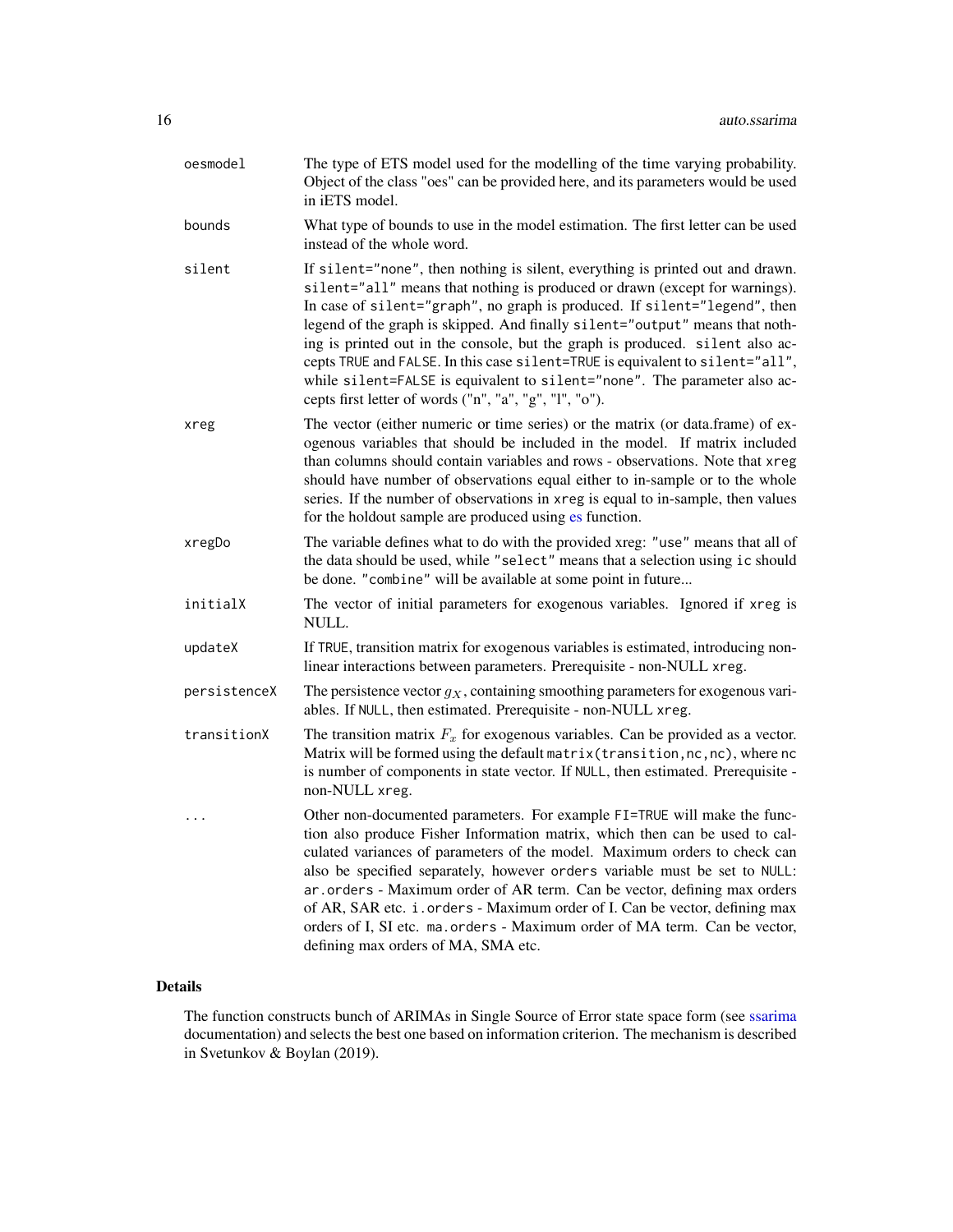#### auto.ssarima 17

Due to the flexibility of the model, multiple seasonalities can be used. For example, something crazy like this can be constructed:  $SARIMA(1,1,1)(0,1,1)[24](2,0,1)[24*7](0,0,1)[24*30]$ , but the estimation may take a lot of time... It is recommended to use [auto.msarima](#page-9-1) in cases with more than one seasonality and high frequencies.

For some more information about the model and its implementation, see the vignette: vignette("ssarima","smooth")

## Value

Object of class "smooth" is returned. See [ssarima](#page-89-1) for details.

## Author(s)

Ivan Svetunkov, <ivan@svetunkov.ru>

# References

- Snyder, R. D., 1985. Recursive Estimation of Dynamic Linear Models. Journal of the Royal Statistical Society, Series B (Methodological) 47 (2), 272-276.
- Hyndman, R.J., Koehler, A.B., Ord, J.K., and Snyder, R.D. (2008) Forecasting with exponential smoothing: the state space approach, Springer-Verlag. [http://dx.doi.org/10.1007/](http://dx.doi.org/10.1007/978-3-540-71918-2) [978-3-540-71918-2](http://dx.doi.org/10.1007/978-3-540-71918-2).
- Svetunkov Ivan and Boylan John E. (2017). Multiplicative State-Space Models for Intermittent Time Series. Working Paper of Department of Management Science, Lancaster University, 2017:4 , 1-43.
- Teunter R., Syntetos A., Babai Z. (2011). Intermittent demand: Linking forecasting to inventory obsolescence. European Journal of Operational Research, 214, 606-615.
- Croston, J. (1972) Forecasting and stock control for intermittent demands. Operational Research Quarterly, 23(3), 289-303.
- Syntetos, A., Boylan J. (2005) The accuracy of intermittent demand estimates. International Journal of Forecasting, 21(2), 303-314.
- Svetunkov, I., & Boylan, J. E. (2019). State-space ARIMA for supply-chain forecasting. International Journal of Production Research, 0(0), 1–10. [https://doi.org/10.1080/00207543.](https://doi.org/10.1080/00207543.2019.1600764) [2019.1600764](https://doi.org/10.1080/00207543.2019.1600764)

#### See Also

[ets](#page-0-0)[,es](#page-24-1)[,ces](#page-17-1)[,sim.es](#page-64-1)[,gum,](#page-33-1)[ssarima](#page-89-1)

## Examples

```
x <- rnorm(118,100,3)
# The best ARIMA for the data
ourModel \leq auto.ssarima(x,orders=list(ar=c(2,1),i=c(1,1),ma=c(2,1)),lags=c(1,12),
                     h=18,holdout=TRUE,interval="np")
```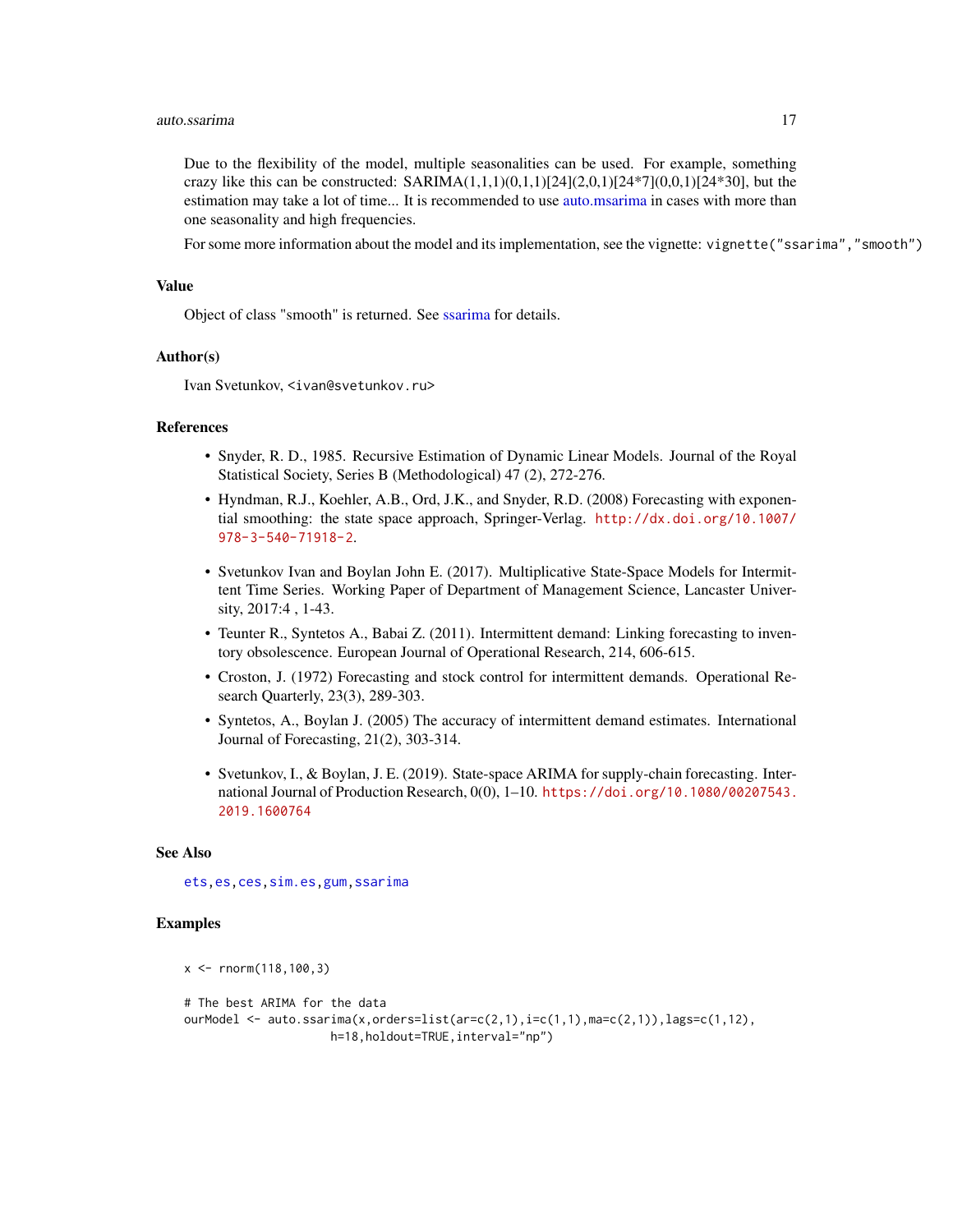```
# The other one using optimised states
## Not run: auto.ssarima(x,orders=list(ar=c(3,2),i=c(2,1),ma=c(3,2)),lags=c(1,12),
                     initial="o",h=18,holdout=TRUE)
## End(Not run)
# And now combined ARIMA
## Not run: auto.ssarima(x,orders=list(ar=c(3,2),i=c(2,1),ma=c(3,2)),lags=c(1,12),
                      combine=TRUE,h=18,holdout=TRUE)
## End(Not run)
summary(ourModel)
forecast(ourModel)
plot(forecast(ourModel))
```
## <span id="page-17-1"></span>ces *Complex Exponential Smoothing*

#### Description

Function estimates CES in state space form with information potential equal to errors and returns several variables.

#### Usage

```
ces(y, seasonality = c("none", "simple", "partial", "full"),
  initial = c("backcasting", "optimal"), a = NULL, b = NULL,ic = c("AICc", "AIC", "BIC", "BICc"), loss = c("MSE", "MAE", "HAM","MSEh", "TMSE", "GTMSE", "MSCE"), h = 10, holdout = FALSE,
  cumulative = FALSE, interval = c("none", "parametric", "likelihood",
  "semiparametric", "nonparametric"), level = 0.95, occurrence = c("none",
  "auto", "fixed", "general", "odds-ratio", "inverse-odds-ratio", "direct"),
  oesmodel = "MNN", bounds = c("admissible", "none"), silent = c("all",
  "graph", "legend", "output", "none"), xreg = NULL, xregDo = c("use",
  "select"), initialX = NULL, updateX = FALSE, persistenceX = NULL,
  transitionX = NULL, ...)
```
## Arguments

y Vector or ts object, containing data needed to be forecasted.

seasonality The type of seasonality used in CES. Can be: none - No seasonality; simple - Simple seasonality, using lagged CES (based on t-m observation, where m is the seasonality lag); partial - Partial seasonality with real seasonal components (equivalent to additive seasonality); full - Full seasonality with complex seasonal components (can do both multiplicative and additive seasonality, depending on the data). First letter can be used instead of full words. Any seasonal CES can only be constructed for time series vectors.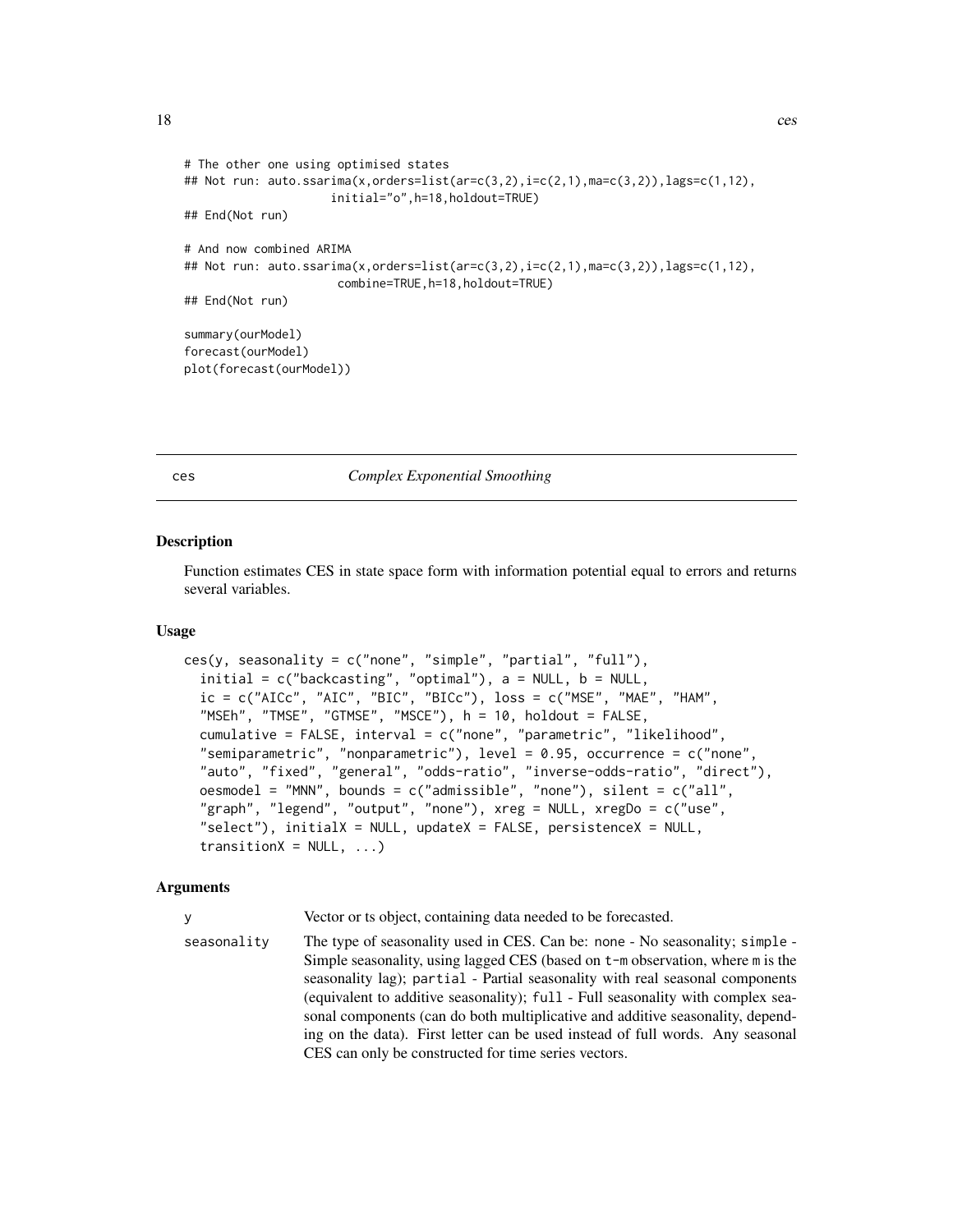| initial    | Can be either character or a vector of initial states. If it is character, then it can<br>be "optimal", meaning that the initial states are optimised, or "backcasting",<br>meaning that the initials are produced using backcasting procedure.                                                                                                                                                                                                                                                                                                                                                                                                                                                                              |
|------------|------------------------------------------------------------------------------------------------------------------------------------------------------------------------------------------------------------------------------------------------------------------------------------------------------------------------------------------------------------------------------------------------------------------------------------------------------------------------------------------------------------------------------------------------------------------------------------------------------------------------------------------------------------------------------------------------------------------------------|
| a          | First complex smoothing parameter. Should be a complex number.                                                                                                                                                                                                                                                                                                                                                                                                                                                                                                                                                                                                                                                               |
|            | NOTE! CES is very sensitive to a and b values so it is advised either to leave<br>them alone, or to use values from previously estimated model.                                                                                                                                                                                                                                                                                                                                                                                                                                                                                                                                                                              |
| b          | Second complex smoothing parameter. Can be real if seasonality="partial".<br>In case of seasonality="full" must be complex number.                                                                                                                                                                                                                                                                                                                                                                                                                                                                                                                                                                                           |
| ic         | The information criterion used in the model selection procedure.                                                                                                                                                                                                                                                                                                                                                                                                                                                                                                                                                                                                                                                             |
| loss       | The type of Loss Function used in optimization. loss can be: MSE (Mean<br>Squared Error), MAE (Mean Absolute Error), HAM (Half Absolute Moment), TMSE<br>- Trace Mean Squared Error, GTMSE - Geometric Trace Mean Squared Error,<br>MSEh - optimisation using only h-steps ahead error, MSCE - Mean Squared Cu-<br>mulative Error. If loss!="MSE", then likelihood and model selection is done<br>based on equivalent MSE. Model selection in this cases becomes not optimal.<br>There are also available analytical approximations for multistep functions: aMSEh,<br>aTMSE and aGTMSE. These can be useful in cases of small samples.<br>Finally, just for fun the absolute and half analogues of multistep estimators are |
|            | available: MAEh, TMAE, GTMAE, MACE, TMAE, HAMh, THAM, GTHAM, CHAM.                                                                                                                                                                                                                                                                                                                                                                                                                                                                                                                                                                                                                                                           |
| h          | Length of forecasting horizon.                                                                                                                                                                                                                                                                                                                                                                                                                                                                                                                                                                                                                                                                                               |
| holdout    | If TRUE, holdout sample of size h is taken from the end of the data.                                                                                                                                                                                                                                                                                                                                                                                                                                                                                                                                                                                                                                                         |
| cumulative | If TRUE, then the cumulative forecast and prediction interval are produced in-<br>stead of the normal ones. This is useful for inventory control systems.                                                                                                                                                                                                                                                                                                                                                                                                                                                                                                                                                                    |
| interval   | Type of interval to construct. This can be:                                                                                                                                                                                                                                                                                                                                                                                                                                                                                                                                                                                                                                                                                  |
|            | • "none", aka "n" - do not produce prediction interval.                                                                                                                                                                                                                                                                                                                                                                                                                                                                                                                                                                                                                                                                      |
|            | • "parametric", "p" - use state-space structure of ETS. In case of mixed<br>models this is done using simulations, which may take longer time than for<br>the pure additive and pure multiplicative models. This type of interval relies<br>on unbiased estimate of in-sample error variance, which divides the sume<br>of squared errors by T-k rather than just T.                                                                                                                                                                                                                                                                                                                                                         |
|            | • "likelihood", "l" - these are the same as "p", but relies on the biased<br>estimate of variance from the likelihood (division by T, not by T-k).                                                                                                                                                                                                                                                                                                                                                                                                                                                                                                                                                                           |
|            | • "semiparametric", "sp" - interval based on covariance matrix of 1 to<br>h steps ahead errors and assumption of normal / log-normal distribution<br>(depending on error type).                                                                                                                                                                                                                                                                                                                                                                                                                                                                                                                                              |
|            | • "nonparametric", "np" - interval based on values from a quantile regres-<br>sion on error matrix (see Taylor and Bunn, 1999). The model used in this<br>process is $e[j] = a j^b$ , where $j=1,,h$ .                                                                                                                                                                                                                                                                                                                                                                                                                                                                                                                       |
|            | The parameter also accepts TRUE and FALSE. The former means that parametric<br>interval are constructed, while the latter is equivalent to none. If the forecasts of<br>the models were combined, then the interval are combined quantile-wise (Lich-<br>tendahl et al., 2013).                                                                                                                                                                                                                                                                                                                                                                                                                                              |
| level      | Confidence level. Defines width of prediction interval.                                                                                                                                                                                                                                                                                                                                                                                                                                                                                                                                                                                                                                                                      |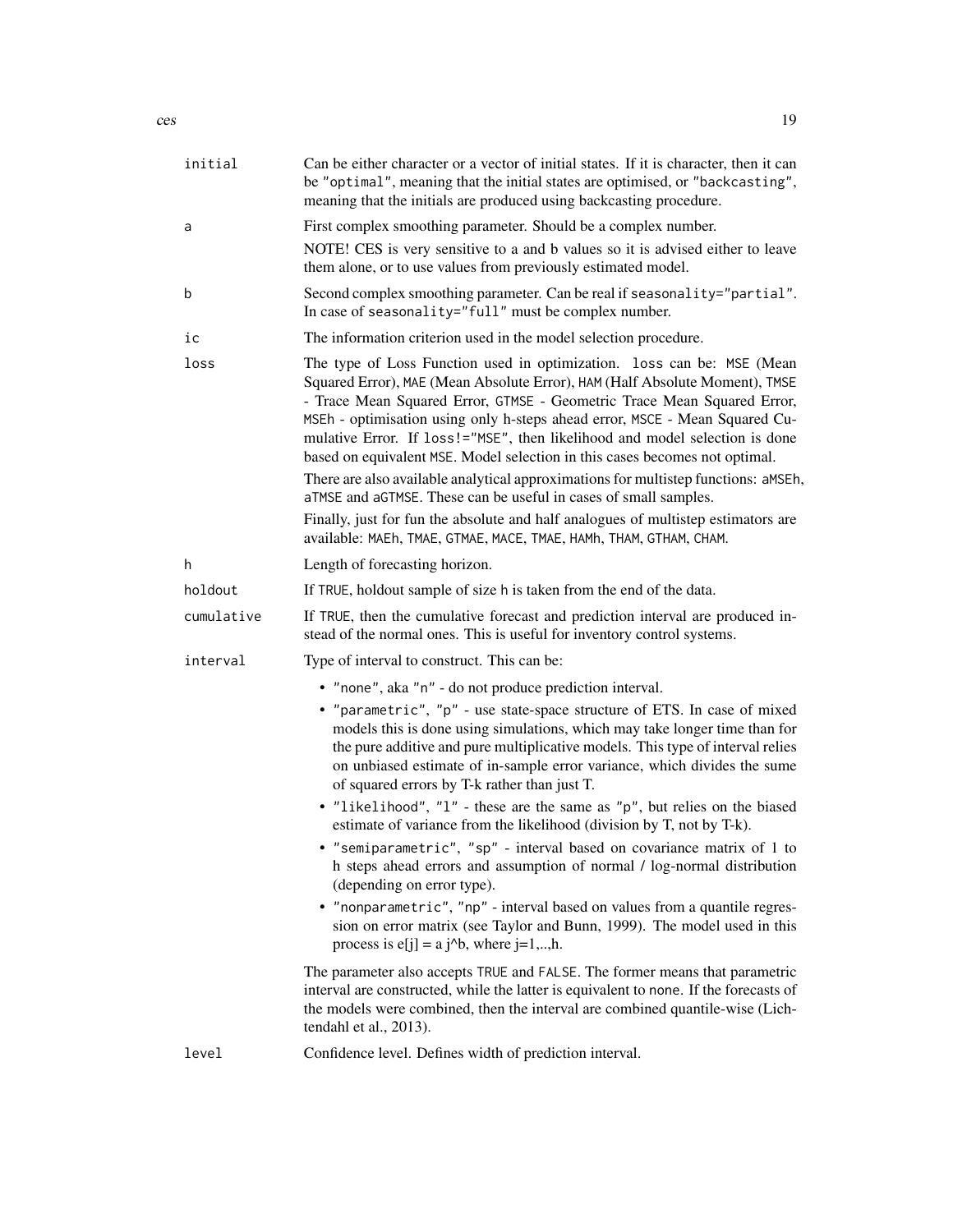| occurrence   | The type of model used in probability estimation. Can be "none" - none,<br>"fixed" - constant probability, "general" - the general Beta model with two<br>parameters, "odds-ratio" - the Odds-ratio model with b=1 in Beta distribution,<br>"inverse-odds-ratio" - the model with a=1 in Beta distribution, "direct" -<br>the TSB-like (Teunter et al., 2011) probability update mechanism a+b=1, "auto"<br>- the automatically selected type of occurrence model.                                                                                                                                                                  |
|--------------|-------------------------------------------------------------------------------------------------------------------------------------------------------------------------------------------------------------------------------------------------------------------------------------------------------------------------------------------------------------------------------------------------------------------------------------------------------------------------------------------------------------------------------------------------------------------------------------------------------------------------------------|
| oesmodel     | The type of ETS model used for the modelling of the time varying probability.<br>Object of the class "oes" can be provided here, and its parameters would be used<br>in iETS model.                                                                                                                                                                                                                                                                                                                                                                                                                                                 |
| bounds       | What type of bounds to use in the model estimation. The first letter can be used<br>instead of the whole word.                                                                                                                                                                                                                                                                                                                                                                                                                                                                                                                      |
| silent       | If silent="none", then nothing is silent, everything is printed out and drawn.<br>silent="all" means that nothing is produced or drawn (except for warnings).<br>In case of silent="graph", no graph is produced. If silent="legend", then<br>legend of the graph is skipped. And finally silent="output" means that noth-<br>ing is printed out in the console, but the graph is produced. silent also ac-<br>cepts TRUE and FALSE. In this case silent=TRUE is equivalent to silent="all",<br>while silent=FALSE is equivalent to silent="none". The parameter also ac-<br>cepts first letter of words ("n", "a", "g", "l", "o"). |
| xreg         | The vector (either numeric or time series) or the matrix (or data.frame) of ex-<br>ogenous variables that should be included in the model. If matrix included<br>than columns should contain variables and rows - observations. Note that xreg<br>should have number of observations equal either to in-sample or to the whole<br>series. If the number of observations in xreg is equal to in-sample, then values<br>for the holdout sample are produced using es function.                                                                                                                                                        |
| xregDo       | The variable defines what to do with the provided xreg: "use" means that all of<br>the data should be used, while "select" means that a selection using ic should<br>be done. "combine" will be available at some point in future                                                                                                                                                                                                                                                                                                                                                                                                   |
| initialX     | The vector of initial parameters for exogenous variables. Ignored if xreg is<br>NULL.                                                                                                                                                                                                                                                                                                                                                                                                                                                                                                                                               |
| updateX      | If TRUE, transition matrix for exogenous variables is estimated, introducing non-<br>linear interactions between parameters. Prerequisite - non-NULL xreg.                                                                                                                                                                                                                                                                                                                                                                                                                                                                          |
| persistenceX | The persistence vector $g_X$ , containing smoothing parameters for exogenous vari-<br>ables. If NULL, then estimated. Prerequisite - non-NULL xreg.                                                                                                                                                                                                                                                                                                                                                                                                                                                                                 |
| transitionX  | The transition matrix $F_x$ for exogenous variables. Can be provided as a vector.<br>Matrix will be formed using the default matrix (transition, nc, nc), where nc<br>is number of components in state vector. If NULL, then estimated. Prerequisite -<br>non-NULL xreg.                                                                                                                                                                                                                                                                                                                                                            |
|              | Other non-documented parameters. For example parameter model can accept<br>a previously estimated CES model and use all its parameters. FI=TRUE will<br>make the function produce Fisher Information matrix, which then can be used<br>to calculated variances of parameters of the model.                                                                                                                                                                                                                                                                                                                                          |

# Details

The function estimates Complex Exponential Smoothing in the state space 2 described in Svetunkov, Kourentzes (2017) with the information potential equal to the approximation error. The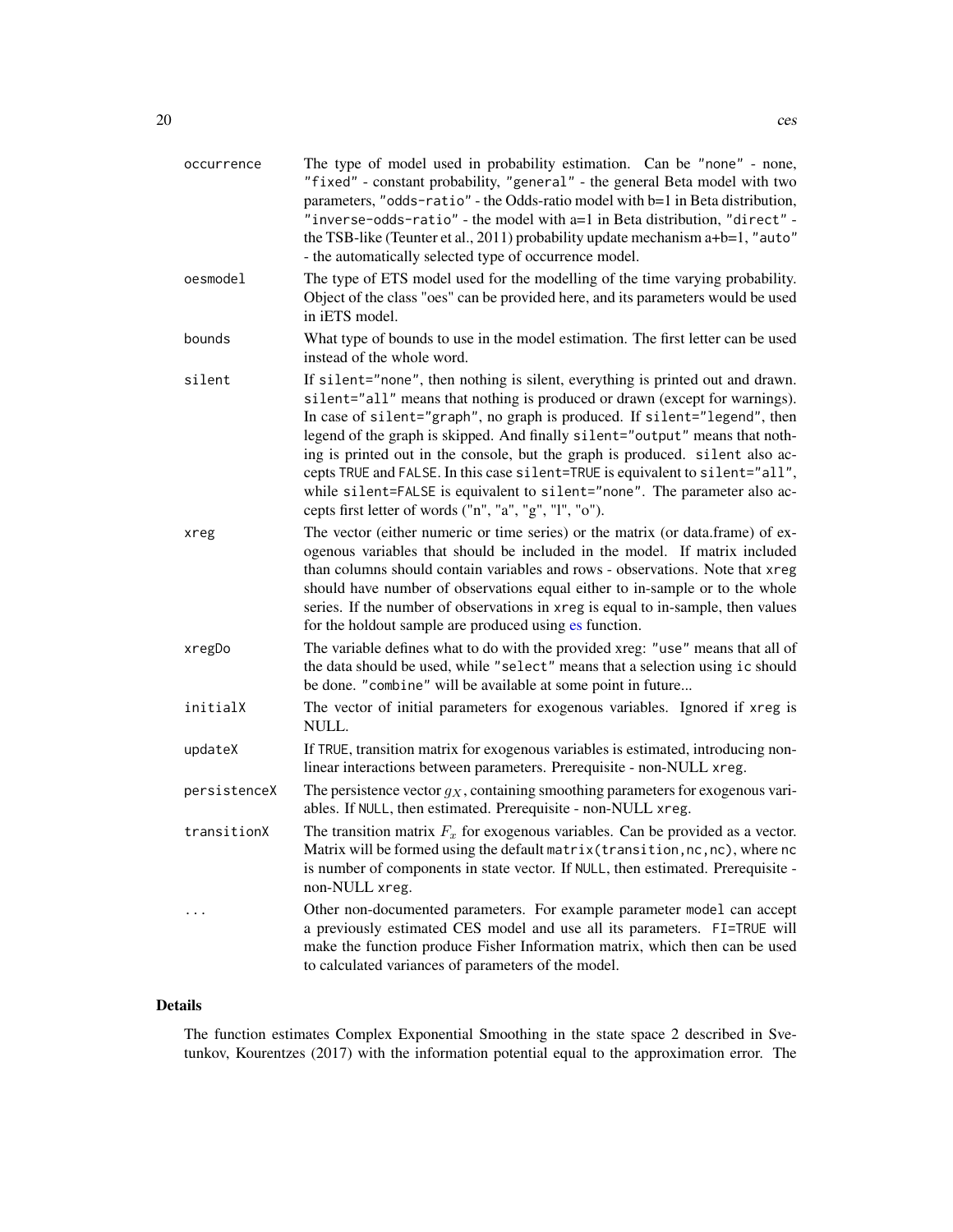estimation of initial states of xt is done using backcast.

For some more information about the model and its implementation, see the vignette: vignette("ces","smooth")

#### Value

Object of class "smooth" is returned. It contains the list of the following values:

- model type of constructed model.
- timeElapsed time elapsed for the construction of the model.
- states the matrix of the components of CES. The included minimum is "level" and "potential". In the case of seasonal model the seasonal component is also included. In the case of exogenous variables the estimated coefficients for the exogenous variables are also included.
- a complex smoothing parameter in the form  $a0 + ia1$
- b smoothing parameter for the seasonal component. Can either be real (if seasonality="P") or complex (if seasonality=" $F''$ ) in a form  $b0 + ib1$ .
- persistence persistence vector. This is the place, where smoothing parameters live.
- transition transition matrix of the model.
- measurement measurement vector of the model.
- initialType Type of the initial values used.
- initial the initial values of the state vector (non-seasonal).
- nParam table with the number of estimated / provided parameters. If a previous model was reused, then its initials are reused and the number of provided parameters will take this into account.
- fitted the fitted values of CES.
- forecast the point forecast of CES.
- lower the lower bound of prediction interval. When interval="none" then NA is returned.
- upper the upper bound of prediction interval. When interval="none" then NA is returned.
- residuals the residuals of the estimated model.
- errors The matrix of 1 to h steps ahead errors.
- s2 variance of the residuals (taking degrees of freedom into account).
- interval type of interval asked by user.
- level confidence level for interval.
- cumulative whether the produced forecast was cumulative or not.
- y The data provided in the call of the function.
- holdout the holdout part of the original data.
- occurrence model of the class "oes" if the occurrence model was estimated. If the model is non-intermittent, then occurrence is NULL.
- xreg provided vector or matrix of exogenous variables. If xregDo="s", then this value will contain only selected exogenous variables.
- updateX boolean, defining, if the states of exogenous variables were estimated as well.
- initialX initial values for parameters of exogenous variables.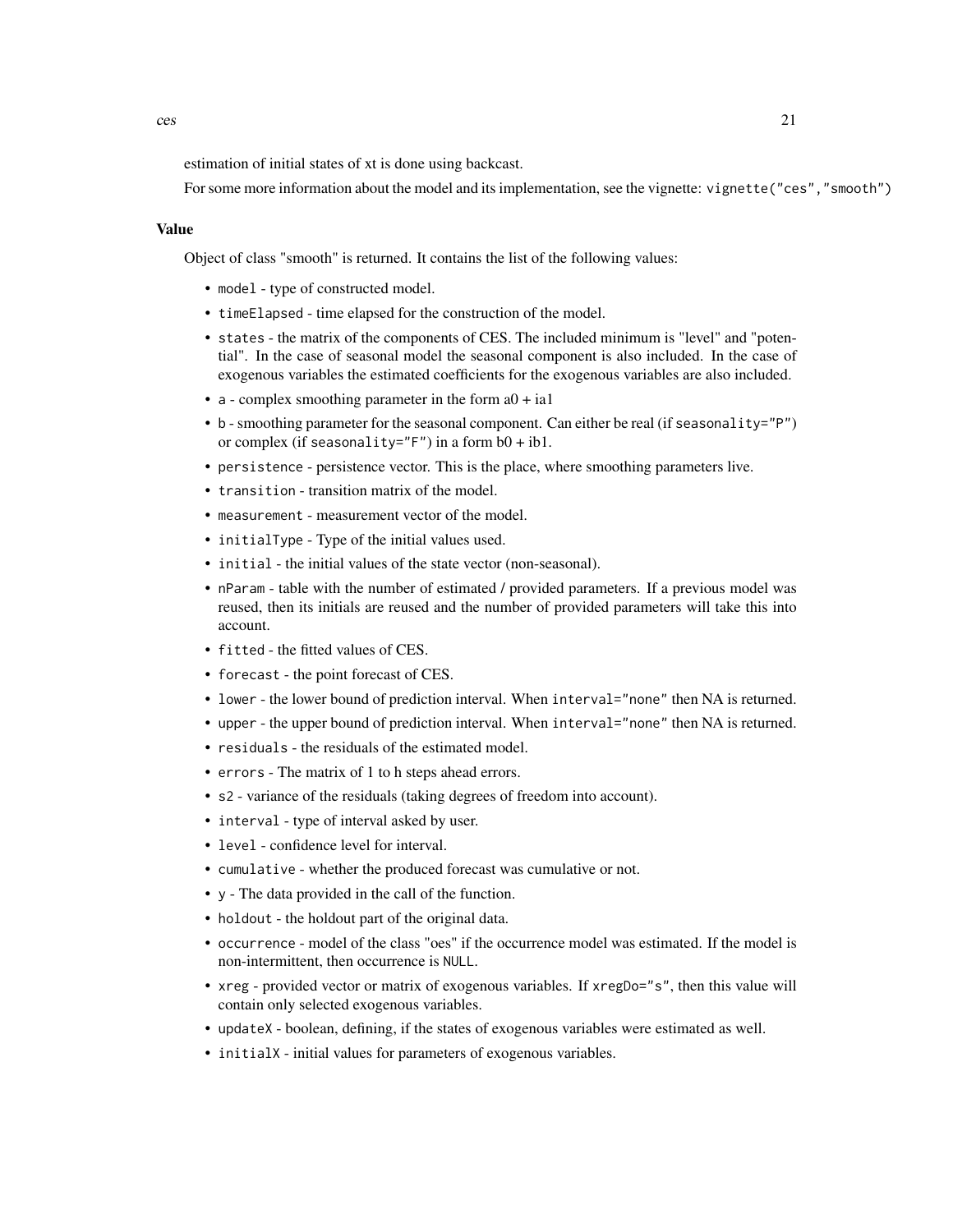- persistenceX persistence vector g for exogenous variables.
- transitionX transition matrix F for exogenous variables.
- ICs values of information criteria of the model. Includes AIC, AICc, BIC and BICc.
- logLik log-likelihood of the function.
- lossValue Cost function value.
- loss Type of loss function used in the estimation.
- FI Fisher Information. Equal to NULL if FI=FALSE or when FI is not provided at all.
- accuracy vector of accuracy measures for the holdout sample. In case of non-intermittent data includes: MPE, MAPE, SMAPE, MASE, sMAE, RelMAE, sMSE and Bias coefficient (based on complex numbers). In case of intermittent data the set of errors will be: sMSE, sPIS, sCE (scaled cumulative error) and Bias coefficient. This is available only when holdout=TRUE.
- B the vector of all the estimated parameters.

# Author(s)

Ivan Svetunkov, <ivan@svetunkov.ru>

## References

- Svetunkov, I., Kourentzes, N. (February 2015). Complex exponential smoothing. Working Paper of Department of Management Science, Lancaster University 2015:1, 1-31.
- Svetunkov I., Kourentzes N. (2017) Complex Exponential Smoothing for Time Series Forecasting. Not yet published.

## See Also

[ets](#page-0-0), forecast, ts, auto.ces

# **Examples**

```
y \le - rnorm(100,10,3)
ces(y,h=20,holdout=TRUE)
ces(y,h=20,holdout=FALSE)
y \le -500 - c(1:100)*0.5 + rnorm(100,10,3)ces(y,h=20,holdout=TRUE,interval="p",bounds="a")
library("Mcomp")
y <- ts(c(M3$N0740$x,M3$N0740$xx),start=start(M3$N0740$x),frequency=frequency(M3$N0740$x))
ces(y,h=8,holdout=TRUE, seasonality="s", interval="sp", level=0.8)
## Not run: y <- ts(c(M3$N1683$x,M3$N1683$xx),start=start(M3$N1683$x),frequency=frequency(M3$N1683$x))
ces(y,h=18,holdout=TRUE,seasonality="s",interval="sp")
ces(y,h=18,holdout=TRUE,seasonality="p",interval="np")
ces(y,h=18,holdout=TRUE,seasonality="f",interval="p")
## End(Not run)
```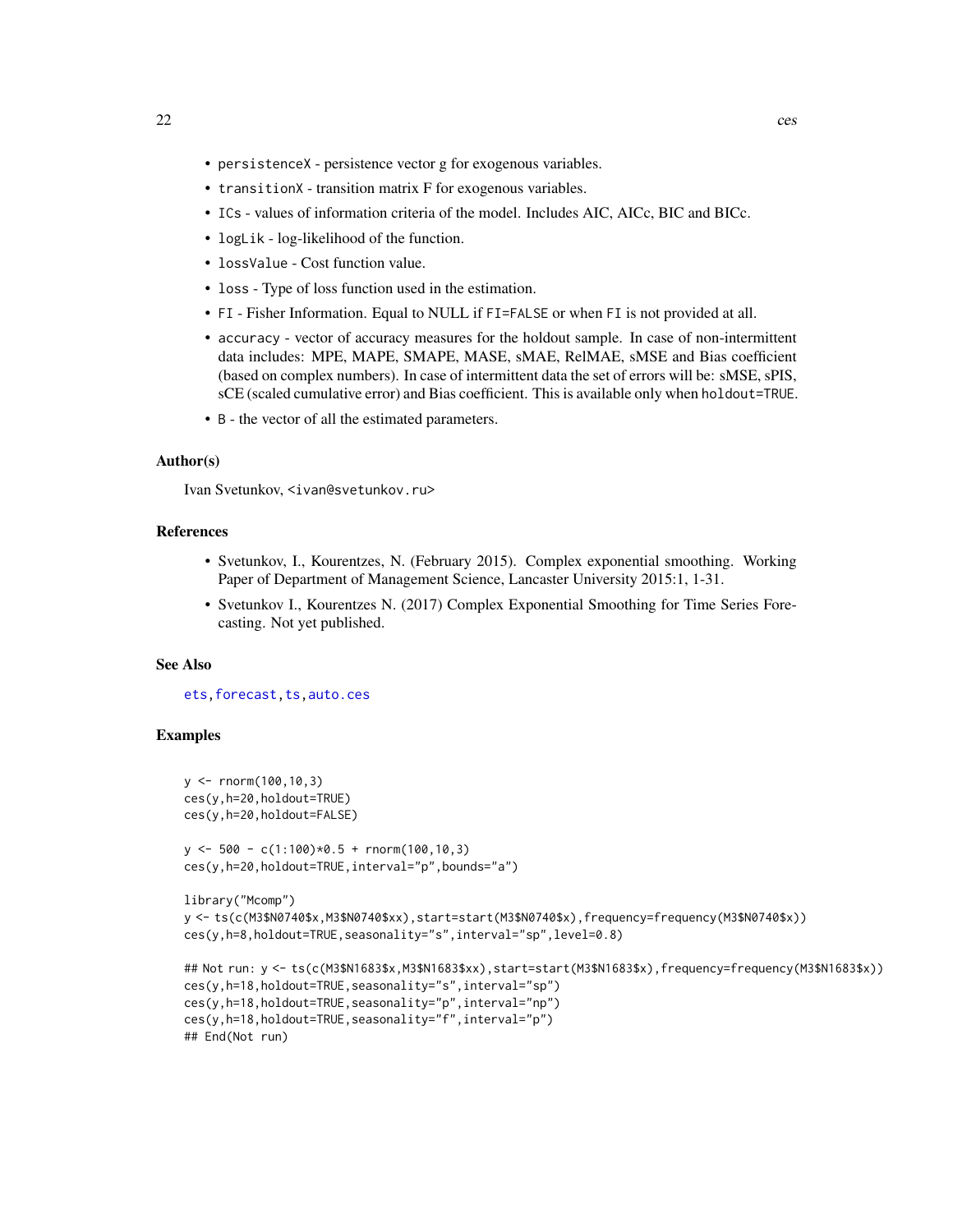```
## Not run: x <- cbind(c(rep(0,25),1,rep(0,43)),c(rep(0,10),1,rep(0,58)))
ces(ts(c(M3$N1457$x,M3$N1457$xx),frequency=12),h=18,holdout=TRUE,
    interval="np",xreg=x,loss="TMSE")
## End(Not run)
# Exogenous variables in CES
## Not run: x <- cbind(c(rep(0,25),1,rep(0,43)),c(rep(0,10),1,rep(0,58)))
ces(ts(c(M3$N1457$x,M3$N1457$xx),frequency=12),h=18,holdout=TRUE,xreg=x)
ourModel <- ces(ts(c(M3$N1457$x,M3$N1457$xx),frequency=12),h=18,holdout=TRUE,xreg=x,updateX=TRUE)
# This will be the same model as in previous line but estimated on new portion of data
ces(ts(c(M3$N1457$x,M3$N1457$xx),frequency=12),model=ourModel,h=18,holdout=FALSE)
## End(Not run)
# Intermittent data example
x \le - rpois(100,0.2)
# Best type of the occurrence model based on iETS(Z,Z,N)
ourModel <- ces(x,occurrence="auto")
summary(ourModel)
forecast(ourModel)
plot(forecast(ourModel))
```
cma *Centered Moving Average*

# **Description**

Function constructs centered moving average based on state space SMA

## Usage

 $cma(y, order = NULL, silent = TRUE, ...)$ 

## Arguments

| v      | Vector or ts object, containing data needed to be smoothed.                                                                                         |
|--------|-----------------------------------------------------------------------------------------------------------------------------------------------------|
| order  | Order of centered moving average. If NULL, then the function will try to select<br>order of SMA based on information criteria. See sma for details. |
| silent | If TRUE, then plot is not produced. Otherwise, there is a plot                                                                                      |
| .      | Nothing. Needed only for the transition to the new name of variables.                                                                               |

# Details

If the order is odd, then the function constructs SMA(order) and shifts it back in time. Otherwise an AR(order+1) model is constructed with the preset parameters:

 $phi_i = 0.5, 1, 1, \ldots, 0.5$  / order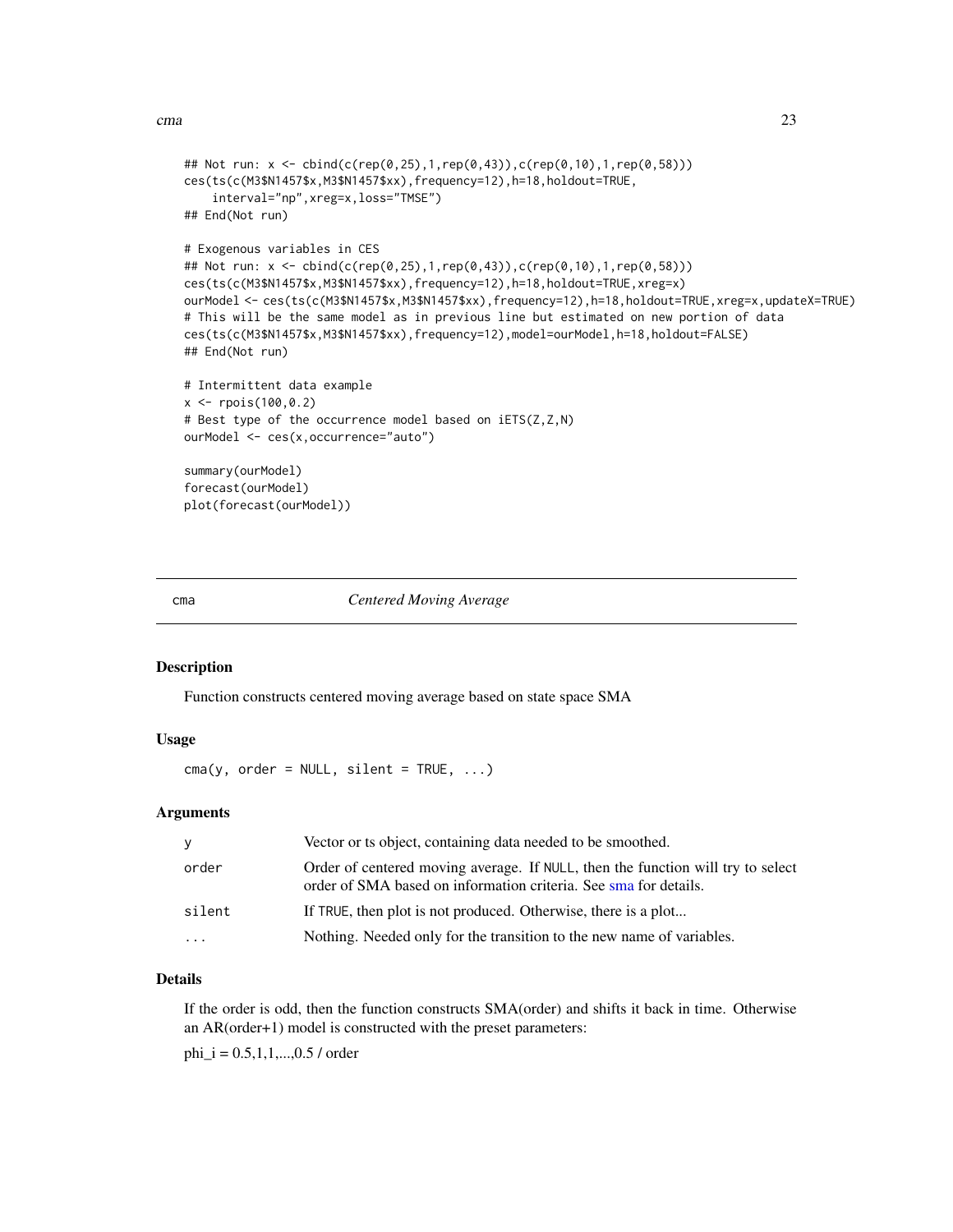This then corresponds to the centered MA with 0.5 weight for the first observation and 0.5 weight for an additional one. e.g. if this is monthly data and we use order=12, then half of the first january and half of the new one is taken.

This is not a forecasting tool. This is supposed to smooth the time series in order to find trend. So don't expect any forecasts from this function!

# Value

Object of class "smooth" is returned. It contains the list of the following values:

- model the name of the estimated model.
- timeElapsed time elapsed for the construction of the model.
- order order of the moving average.
- nParam table with the number of estimated / provided parameters. If a previous model was reused, then its initials are reused and the number of provided parameters will take this into account.
- fitted the fitted values, shifted in time.
- forecast NAs, because this function does not produce forecasts.
- residuals the residuals of the SMA / AR model.
- s2 variance of the residuals (taking degrees of freedom into account) of the SMA / AR model.
- y the original data.
- ICs values of information criteria from the respective SMA or AR model. Includes AIC, AICc, BIC and BICc.
- logLik log-likelihood of the SMA / AR model.
- lossValue Cost function value (for the SMA / AR model).
- loss Type of loss function used in the estimation.

#### Author(s)

Ivan Svetunkov, <ivan@svetunkov.ru>

## References

- Svetunkov I. (2015 Inf) "smooth" package for R series of posts about the underlying models and how to use them: <https://forecasting.svetunkov.ru/en/tag/smooth/>.
- Svetunkov I. (2017). Statistical models underlying functions of 'smooth' package for R. Working Paper of Department of Management Science, Lancaster University 2017:1, 1-52.

#### See Also

[ma](#page-0-0)[,es](#page-24-1)[,ssarima](#page-89-1)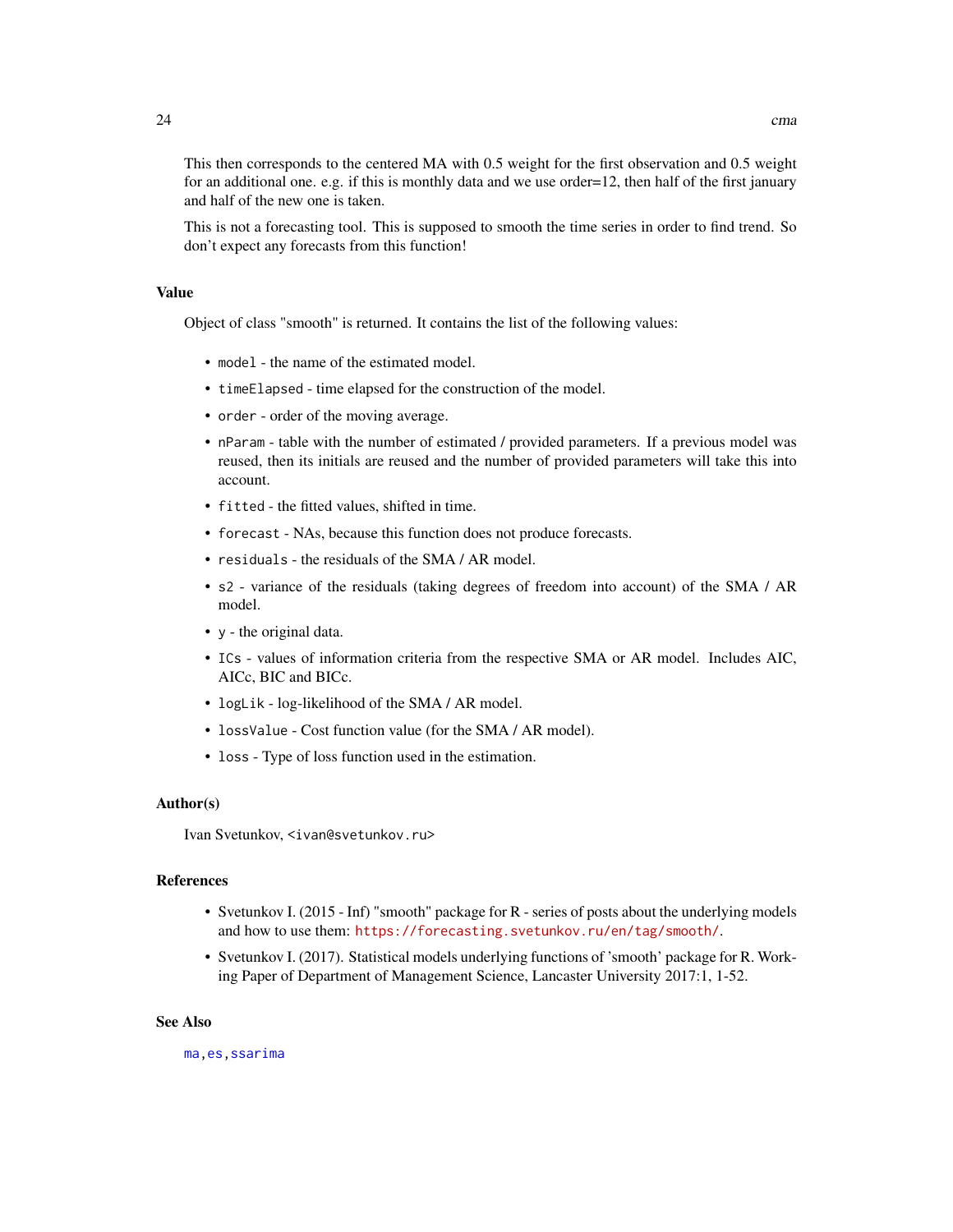<span id="page-24-0"></span>

#### Examples

```
# CMA of specific order
ourModel <- cma(rnorm(118,100,3),order=12)
# CMA of arbitrary order
ourModel <- cma(rnorm(118,100,3))
summary(ourModel)
```

```
es Exponential Smoothing in SSOE state space model
```
### Description

Function constructs ETS model and returns forecast, fitted values, errors and matrix of states.

#### Usage

```
es(y, model = "ZZZ", persistence = NULL, phi = NULL,initial = c("optimal", "backcasting"), initialSeason = NULL,
  ic = c("AICc", "AIC", "BIC", "BICc"), loss = c("MSE", "MAE", "HAM","MSEh", "TMSE", "GTMSE", "MSCE"), h = 10, holdout = FALSE,
  cumulative = FALSE, interval = c("none", "parametric", "likelihood",
  "semiparametric", "nonparametric"), level = 0.95, occurrence = c("none",
  "auto", "fixed", "general", "odds-ratio", "inverse-odds-ratio", "direct"),
 oesmodel = "MNN", bounds = c("usual", "admissible", "none"),
 silent = c("all", "graph", "legend", "output", "none"), xreg = NULL,
  xregDo = c("use", "select"), initialX = NULL, updateX = FALSE,persistenceX = NULL, transitionX = NULL, ...)
```
#### Arguments

y Vector or ts object, containing data needed to be forecasted.

model The type of ETS model. The first letter stands for the type of the error term ("A" or "M"), the second (and sometimes the third as well) is for the trend ("N", "A", "Ad", "M" or "Md"), and the last one is for the type of seasonality ("N", "A" or "M"). So, the function accepts words with 3 or 4 characters: ANN, AAN, AAdN, AAA, AAdA, MAdM etc. ZZZ means that the model will be selected based on the chosen information criteria type. Models pool can be restricted with additive only components. This is done via model="XXX". For example, making selection between models with none / additive / damped additive trend component only (i.e. excluding multiplicative trend) can be done with model="ZXZ". Furthermore, selection between multiplicative models (excluding additive components) is regulated using model="YYY". This can be useful for positive data with low values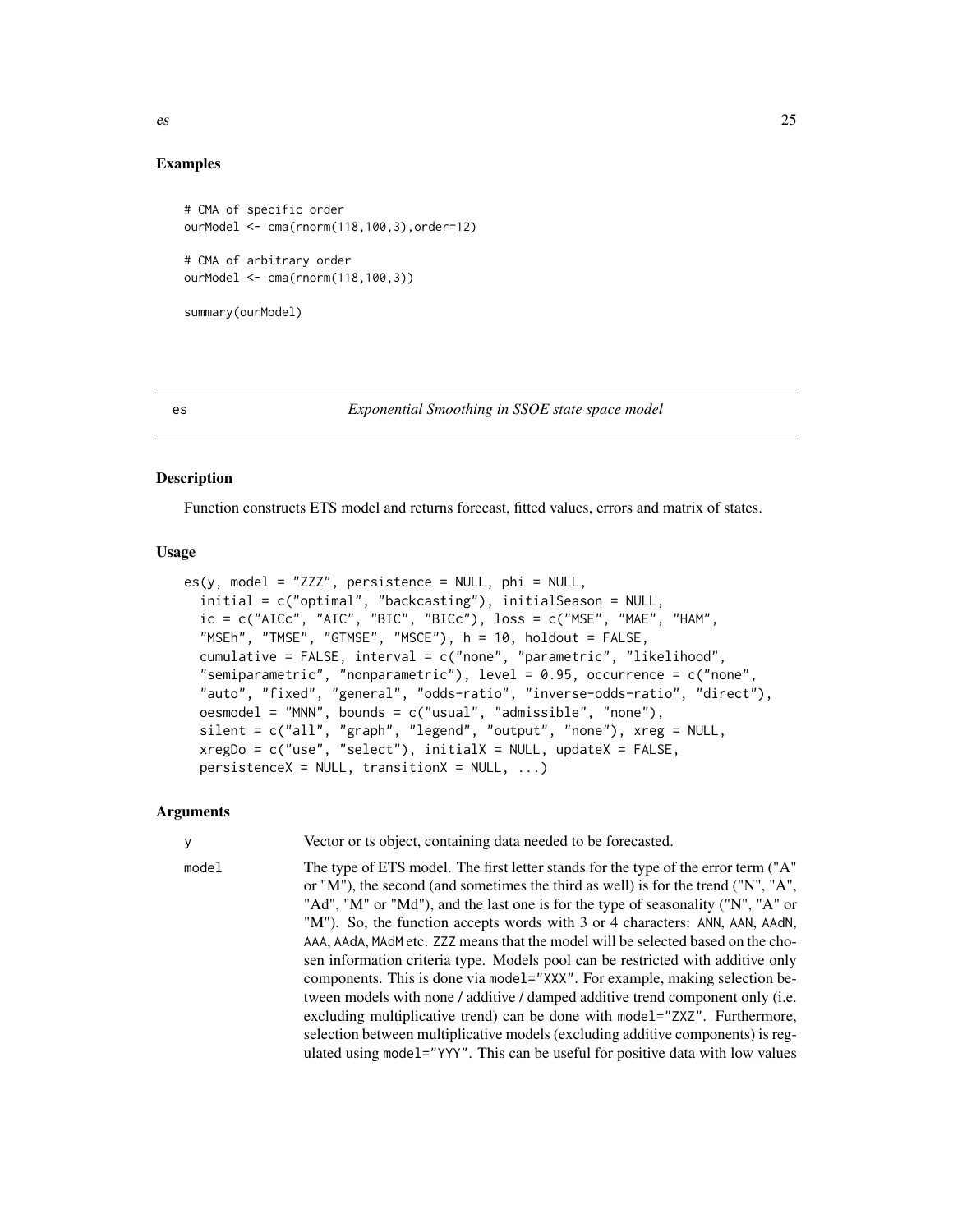|               | (for example, slow moving products). Finally, if model="CCC", then all the mod-<br>els are estimated and combination of their forecasts using AIC weights is pro-<br>duced (Kolassa, 2011). This can also be regulated. For example, model="CCN"<br>will combine forecasts of all non-seasonal models and model="CXY" will com-<br>bine forecasts of all the models with non-multiplicative trend and non-additive<br>seasonality with either additive or multiplicative error. Not sure why anyone<br>would need this thing, but it is available.                                                                                      |
|---------------|-----------------------------------------------------------------------------------------------------------------------------------------------------------------------------------------------------------------------------------------------------------------------------------------------------------------------------------------------------------------------------------------------------------------------------------------------------------------------------------------------------------------------------------------------------------------------------------------------------------------------------------------|
|               | The parameter model can also be a vector of names of models for a finer tuning<br>(pool of models). For example, model=c("ANN", "AAA") will estimate only two<br>models and select the best of them.                                                                                                                                                                                                                                                                                                                                                                                                                                    |
|               | Also model can accept a previously estimated ES or ETS (from forecast pack-<br>age) model and use all its parameters.                                                                                                                                                                                                                                                                                                                                                                                                                                                                                                                   |
|               | Keep in mind that model selection with "Z" components uses Branch and Bound<br>algorithm and may skip some models that could have slightly smaller informa-<br>tion criteria.                                                                                                                                                                                                                                                                                                                                                                                                                                                           |
| persistence   | Persistence vector $g$ , containing smoothing parameters. If NULL, then estimated.                                                                                                                                                                                                                                                                                                                                                                                                                                                                                                                                                      |
| phi           | Value of damping parameter. If NULL then it is estimated.                                                                                                                                                                                                                                                                                                                                                                                                                                                                                                                                                                               |
| initial       | Can be either character or a vector of initial states. If it is character, then it can<br>be "optimal", meaning that the initial states are optimised, or "backcasting",<br>meaning that the initials are produced using backcasting procedure (advised for<br>data with high frequency). If character, then initial Season will be estimated<br>in the way defined by initial.                                                                                                                                                                                                                                                         |
| initialSeason | Vector of initial values for seasonal components. If NULL, they are estimated<br>during optimisation.                                                                                                                                                                                                                                                                                                                                                                                                                                                                                                                                   |
| ic            | The information criterion used in the model selection procedure.                                                                                                                                                                                                                                                                                                                                                                                                                                                                                                                                                                        |
| loss          | The type of Loss Function used in optimization. loss can be: MSE (Mean<br>Squared Error), MAE (Mean Absolute Error), HAM (Half Absolute Moment), TMSE<br>- Trace Mean Squared Error, GTMSE - Geometric Trace Mean Squared Error,<br>MSEh - optimisation using only h-steps ahead error, MSCE - Mean Squared Cu-<br>mulative Error. If loss!="MSE", then likelihood and model selection is done<br>based on equivalent MSE. Model selection in this cases becomes not optimal.<br>There are also available analytical approximations for multistep functions: aMSEh,<br>aTMSE and aGTMSE. These can be useful in cases of small samples. |
|               | Finally, just for fun the absolute and half analogues of multistep estimators are<br>available: MAEh, TMAE, GTMAE, MACE, TMAE, HAMh, THAM, GTHAM, CHAM.                                                                                                                                                                                                                                                                                                                                                                                                                                                                                 |
| h             | Length of forecasting horizon.                                                                                                                                                                                                                                                                                                                                                                                                                                                                                                                                                                                                          |
| holdout       | If TRUE, holdout sample of size h is taken from the end of the data.                                                                                                                                                                                                                                                                                                                                                                                                                                                                                                                                                                    |
| cumulative    | If TRUE, then the cumulative forecast and prediction interval are produced in-<br>stead of the normal ones. This is useful for inventory control systems.                                                                                                                                                                                                                                                                                                                                                                                                                                                                               |
| interval      | Type of interval to construct. This can be:<br>• "none", aka "n" - do not produce prediction interval.<br>• "parametric", "p" - use state-space structure of ETS. In case of mixed<br>models this is done using simulations, which may take longer time than for<br>the pure additive and pure multiplicative models. This type of interval relies<br>on unbiased estimate of in-sample error variance, which divides the sume<br>of squared errors by T-k rather than just T.                                                                                                                                                          |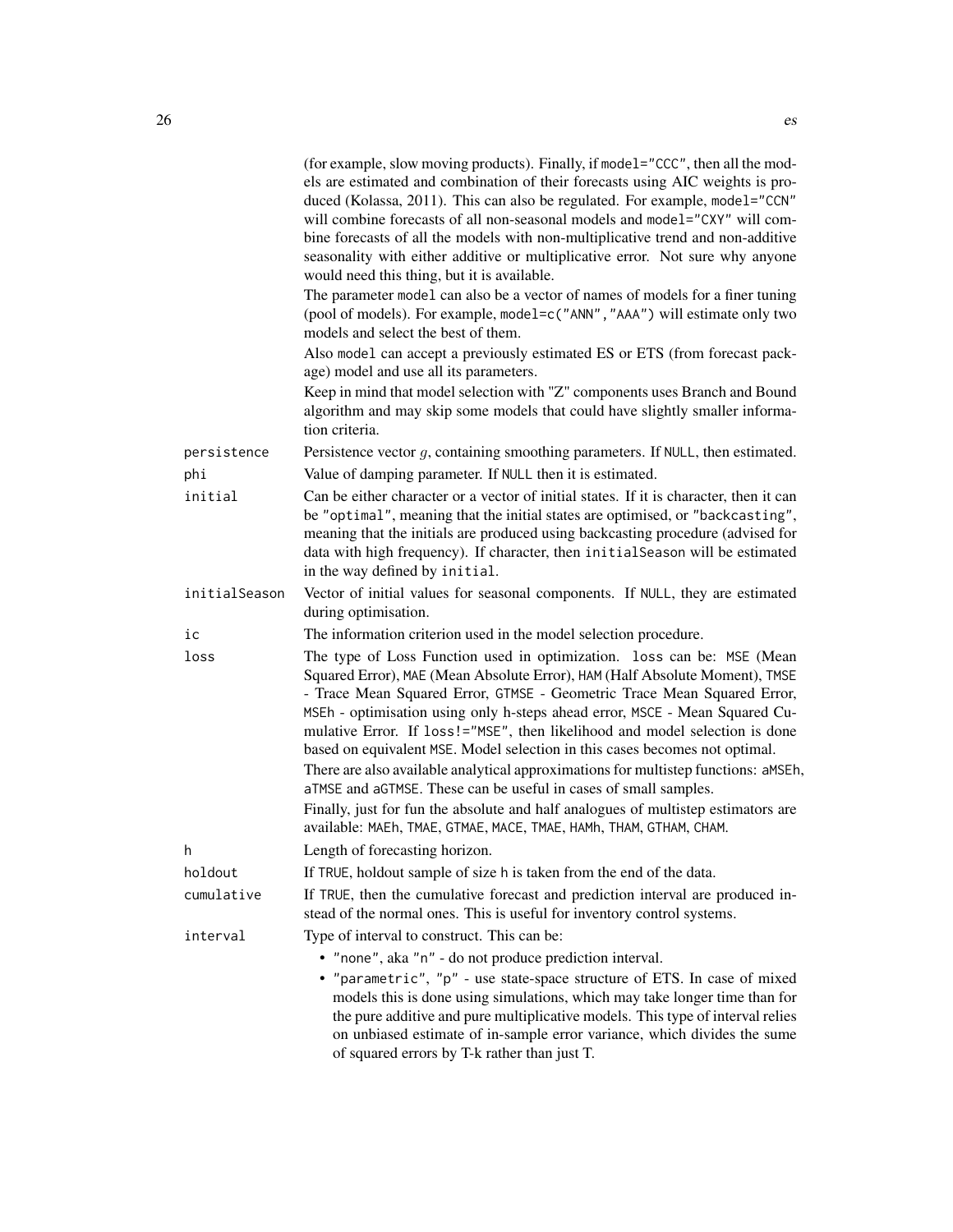• "nonparametric", "np" - interval based on values from a quantile regression on error matrix (see Taylor and Bunn, 1999). The model used in this process is  $e[j] = a j^b$ , where  $j=1,..,h$ .

The parameter also accepts TRUE and FALSE. The former means that parametric interval are constructed, while the latter is equivalent to none. If the forecasts of the models were combined, then the interval are combined quantile-wise (Lichtendahl et al., 2013).

level Confidence level. Defines width of prediction interval.

(depending on error type).

- occurrence The type of model used in probability estimation. Can be "none" none, "fixed" - constant probability, "general" - the general Beta model with two parameters, "odds-ratio" - the Odds-ratio model with b=1 in Beta distribution, "inverse-odds-ratio" - the model with a=1 in Beta distribution, "direct" the TSB-like (Teunter et al., 2011) probability update mechanism a+b=1, "auto" - the automatically selected type of occurrence model.
- oesmodel The type of ETS model used for the modelling of the time varying probability. Object of the class "oes" can be provided here, and its parameters would be used in iETS model.
- bounds What type of bounds to use in the model estimation. The first letter can be used instead of the whole word.
- silent If silent="none", then nothing is silent, everything is printed out and drawn. silent="all" means that nothing is produced or drawn (except for warnings). In case of silent="graph", no graph is produced. If silent="legend", then legend of the graph is skipped. And finally silent="output" means that nothing is printed out in the console, but the graph is produced. silent also accepts TRUE and FALSE. In this case silent=TRUE is equivalent to silent="all", while silent=FALSE is equivalent to silent="none". The parameter also accepts first letter of words ("n", "a", "g", "l", "o").
- xreg The vector (either numeric or time series) or the matrix (or data.frame) of exogenous variables that should be included in the model. If matrix included than columns should contain variables and rows - observations. Note that xreg should have number of observations equal either to in-sample or to the whole series. If the number of observations in xreg is equal to in-sample, then values for the holdout sample are produced using [es](#page-24-1) function.
- xregDo The variable defines what to do with the provided xreg: "use" means that all of the data should be used, while "select" means that a selection using ic should be done. "combine" will be available at some point in future...
- initialX The vector of initial parameters for exogenous variables. Ignored if xreg is NULL.
- updateX If TRUE, transition matrix for exogenous variables is estimated, introducing nonlinear interactions between parameters. Prerequisite - non-NULL xreg.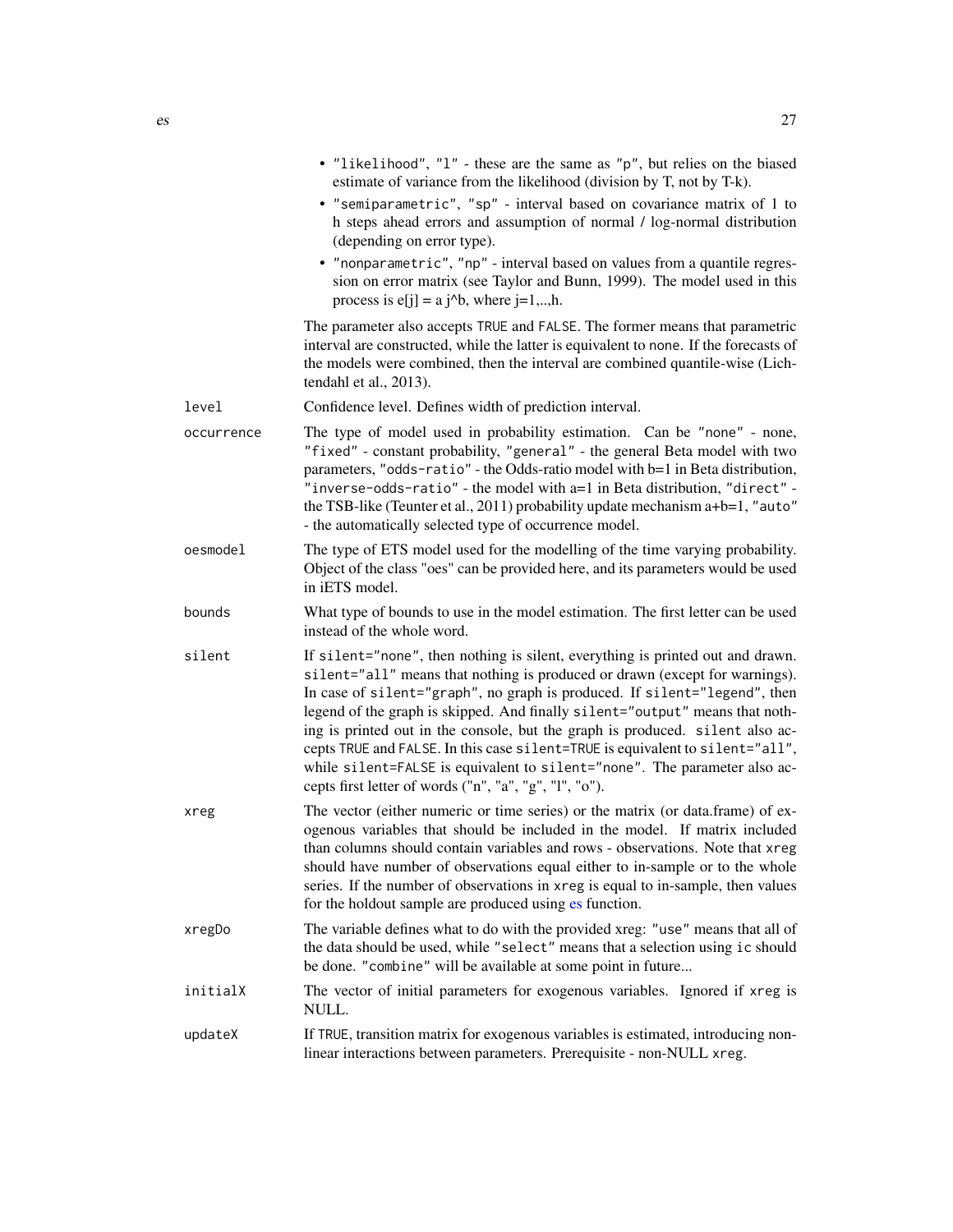| persistenceX | The persistence vector $q_X$ , containing smoothing parameters for exogenous vari-<br>ables. If NULL, then estimated. Prerequisite - non-NULL xreg.                                                                                                                                                                                                                                                                                                                                                                                                                                                                                                                                                                                                                                                                                                                                                                   |
|--------------|-----------------------------------------------------------------------------------------------------------------------------------------------------------------------------------------------------------------------------------------------------------------------------------------------------------------------------------------------------------------------------------------------------------------------------------------------------------------------------------------------------------------------------------------------------------------------------------------------------------------------------------------------------------------------------------------------------------------------------------------------------------------------------------------------------------------------------------------------------------------------------------------------------------------------|
| transitionX  | The transition matrix $F_x$ for exogenous variables. Can be provided as a vector.<br>Matrix will be formed using the default matrix (transition, nc, nc), where nc<br>is number of components in state vector. If NULL, then estimated. Prerequisite -<br>non-NULL xreg.                                                                                                                                                                                                                                                                                                                                                                                                                                                                                                                                                                                                                                              |
|              | Other non-documented parameters. For example FI=TRUE will make the func-<br>tion also produce Fisher Information matrix, which then can be used to calcu-<br>lated variances of smoothing parameters and initial states of the model. Param-<br>eters B, 1b and ub can be passed via ellipsis as well. In this case they will be<br>used for optimisation. B sets the initial values before the optimisation, 1b and<br>ub define lower and upper bounds for the search inside of the specified bounds.<br>These values should have length equal to the number of parameters to estimate.<br>You can also pass two parameters to the optimiser: 1. maxeval - maximum<br>number of evaluations to carry on; 2. xtol_rel - the precision of the optimiser.<br>The default values used in es() are maxeval=500 and $xtol_{rel}=1e-8$ . You can<br>read more about these parameters in the documentation of not function. |

# Details

Function estimates ETS in a form of the Single Source of Error state space model of the following type:

$$
y_t = o_t(w(v_{t-l}) + h(x_t, a_{t-1}) + r(v_{t-l})\epsilon_t)
$$

$$
v_t = f(v_{t-l}) + g(v_{t-l})\epsilon_t
$$

$$
a_t = F_X a_{t-1} + g_X \epsilon_t / x_t
$$

Where  $o_t$  is the Bernoulli distributed random variable (in case of normal data it equals to 1 for all observations),  $v_t$  is the state vector and l is the vector of lags,  $x_t$  is the vector of exogenous variables.  $w(.)$  is the measurement function,  $r(.)$  is the error function,  $f(.)$  is the transition function, g(.) is the persistence function and h(.) is the explanatory variables function.  $a_t$  is the vector of parameters for exogenous variables,  $F_X$  is the transitionX matrix and  $g_X$  is the persistenceX matrix. Finally,  $\epsilon_t$  is the error term.

For the details see Hyndman et al.(2008).

For some more information about the model and its implementation, see the vignette: vignette("es","smooth").

Also, there are posts about the functions of the package smooth on the website of Ivan Svetunkov: <https://forecasting.svetunkov.ru/en/tag/smooth/> - they explain the underlying models and how to use the functions.

#### Value

Object of class "smooth" is returned. It contains the list of the following values for classical ETS models: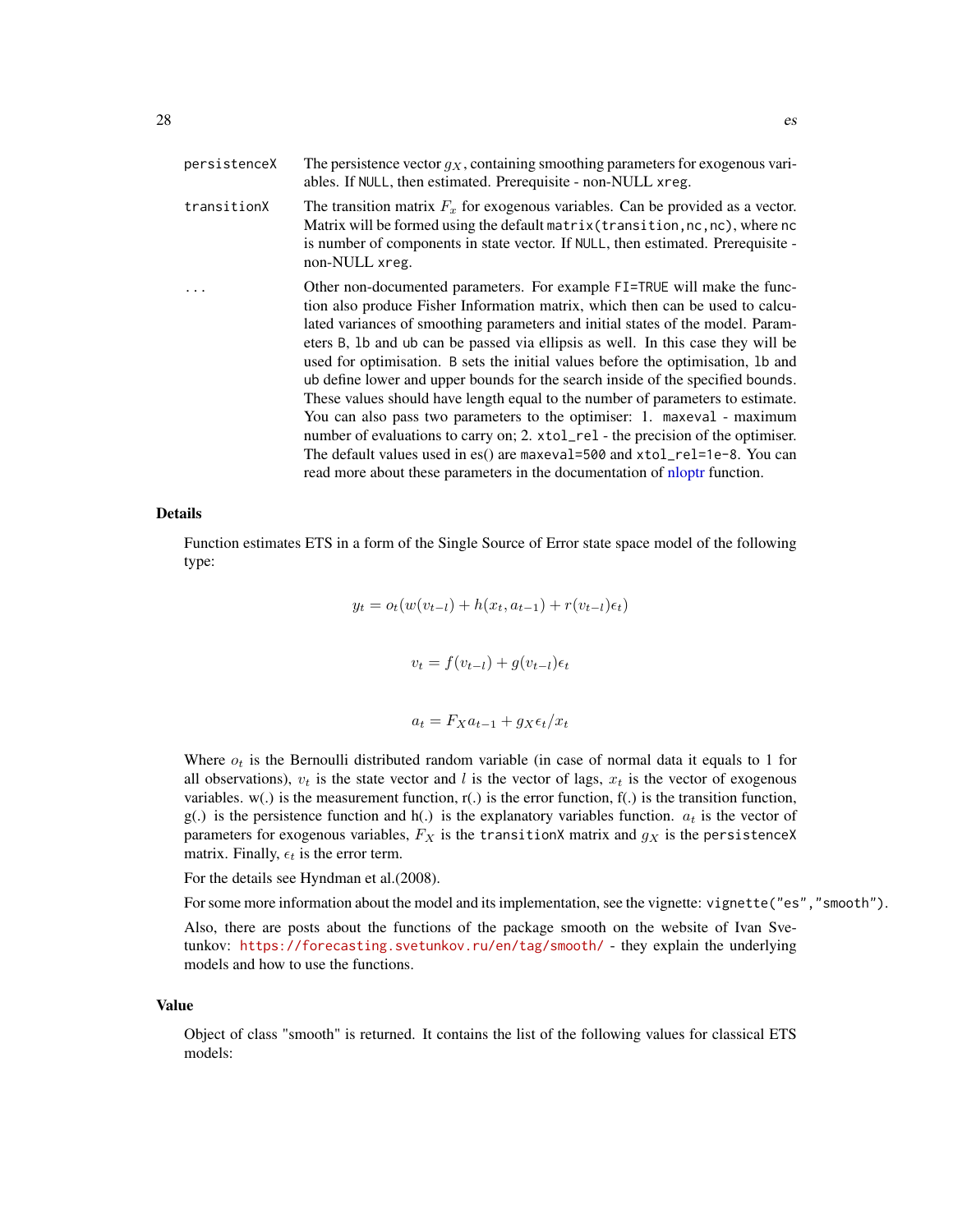- model type of constructed model.
- formula mathematical formula, describing interactions between components of es() and exogenous variables.
- timeElapsed time elapsed for the construction of the model.
- states matrix of the components of ETS.
- persistence persistence vector. This is the place, where smoothing parameters live.
- phi value of damping parameter.
- transition transition matrix of the model.
- measurement measurement vector of the model.
- initialType type of the initial values used.
- initial initial values of the state vector (non-seasonal).
- initialSeason initial values of the seasonal part of state vector.
- nParam table with the number of estimated / provided parameters. If a previous model was reused, then its initials are reused and the number of provided parameters will take this into account.
- fitted fitted values of ETS. In case of the intermittent model, the fitted are multiplied by the probability of occurrence.
- forecast point forecast of ETS.
- lower lower bound of prediction interval. When interval="none" then NA is returned.
- upper higher bound of prediction interval. When interval="none" then NA is returned.
- residuals residuals of the estimated model.
- errors trace forecast in-sample errors, returned as a matrix. In the case of trace forecasts this is the matrix used in optimisation. In non-trace estimations it is returned just for the information.
- s2 variance of the residuals (taking degrees of freedom into account). This is an unbiased estimate of variance.
- interval type of interval asked by user.
- level confidence level for interval.
- cumulative whether the produced forecast was cumulative or not.
- y original data.
- holdout holdout part of the original data.
- occurrence model of the class "oes" if the occurrence model was estimated. If the model is non-intermittent, then occurrence is NULL.
- xreg provided vector or matrix of exogenous variables. If xregDo="s", then this value will contain only selected exogenous variables.
- updateX boolean, defining, if the states of exogenous variables were estimated as well.
- initialX initial values for parameters of exogenous variables.
- persistenceX persistence vector g for exogenous variables.
- transitionX transition matrix F for exogenous variables.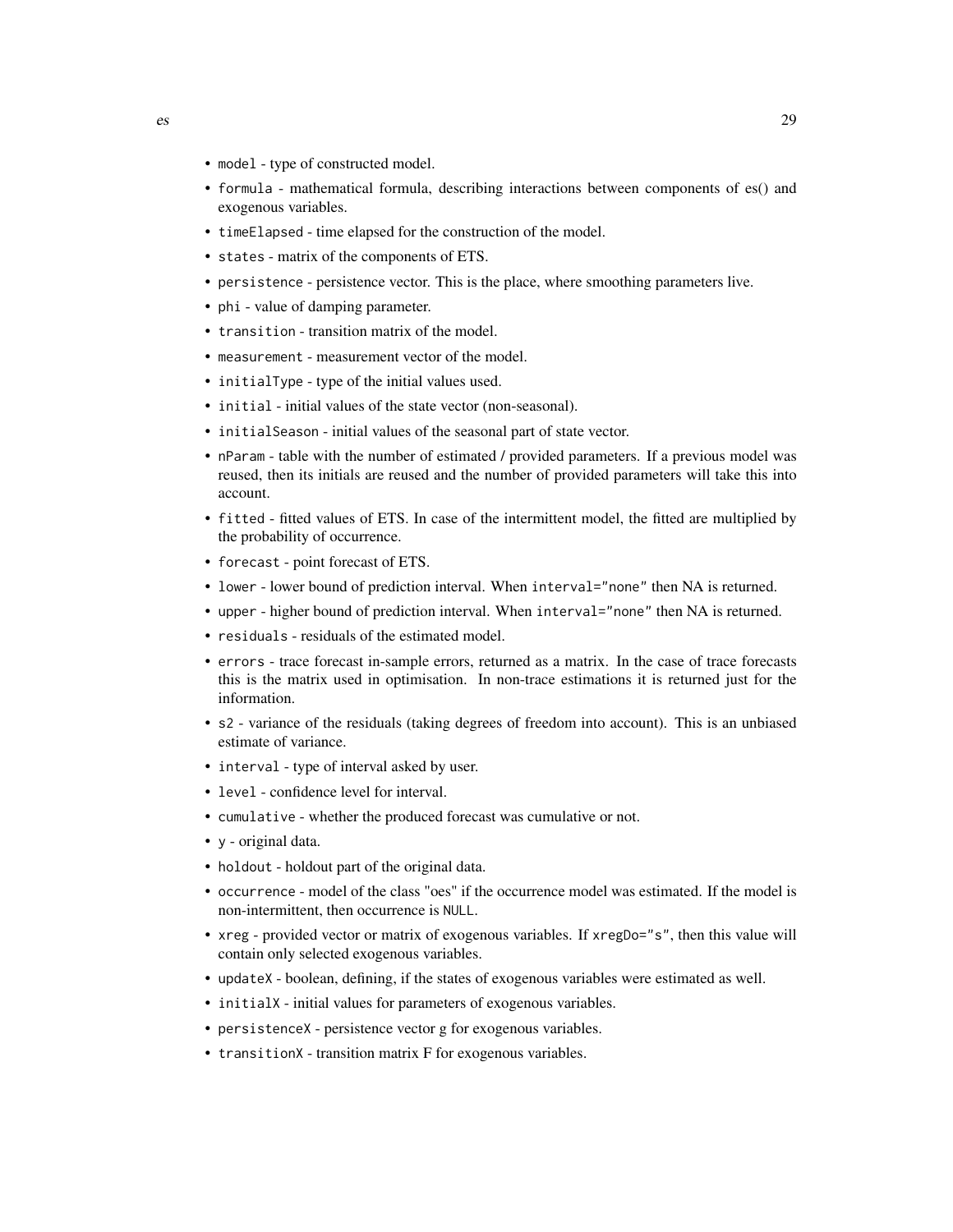- ICs values of information criteria of the model. Includes AIC, AICc, BIC and BICc.
- logLik concentrated log-likelihood of the function.
- lossValue loss function value.
- loss type of loss function used in the estimation.
- FI Fisher Information. Equal to NULL if FI=FALSE or when FI is not provided at all.
- accuracy vector of accuracy measures for the holdout sample. In case of non-intermittent data includes: MPE, MAPE, SMAPE, MASE, sMAE, RelMAE, sMSE and Bias coefficient (based on complex numbers). In case of intermittent data the set of errors will be: sMSE, sPIS, sCE (scaled cumulative error) and Bias coefficient. This is available only when holdout=TRUE.
- B the vector of all the estimated parameters.

If combination of forecasts is produced (using model="CCC"), then a shorter list of values is returned:

- model,
- timeElapsed,
- initialType,
- fitted,
- forecast,
- lower,
- upper,
- residuals,
- s2 variance of additive error of combined one-step-ahead forecasts,
- interval,
- level,
- cumulative,
- y,
- holdout,
- occurrence,
- ICs combined ic,
- ICw ic weights used in the combination,
- loss,
- xreg,
- accuracy.

#### Author(s)

Ivan Svetunkov, <ivan@svetunkov.ru>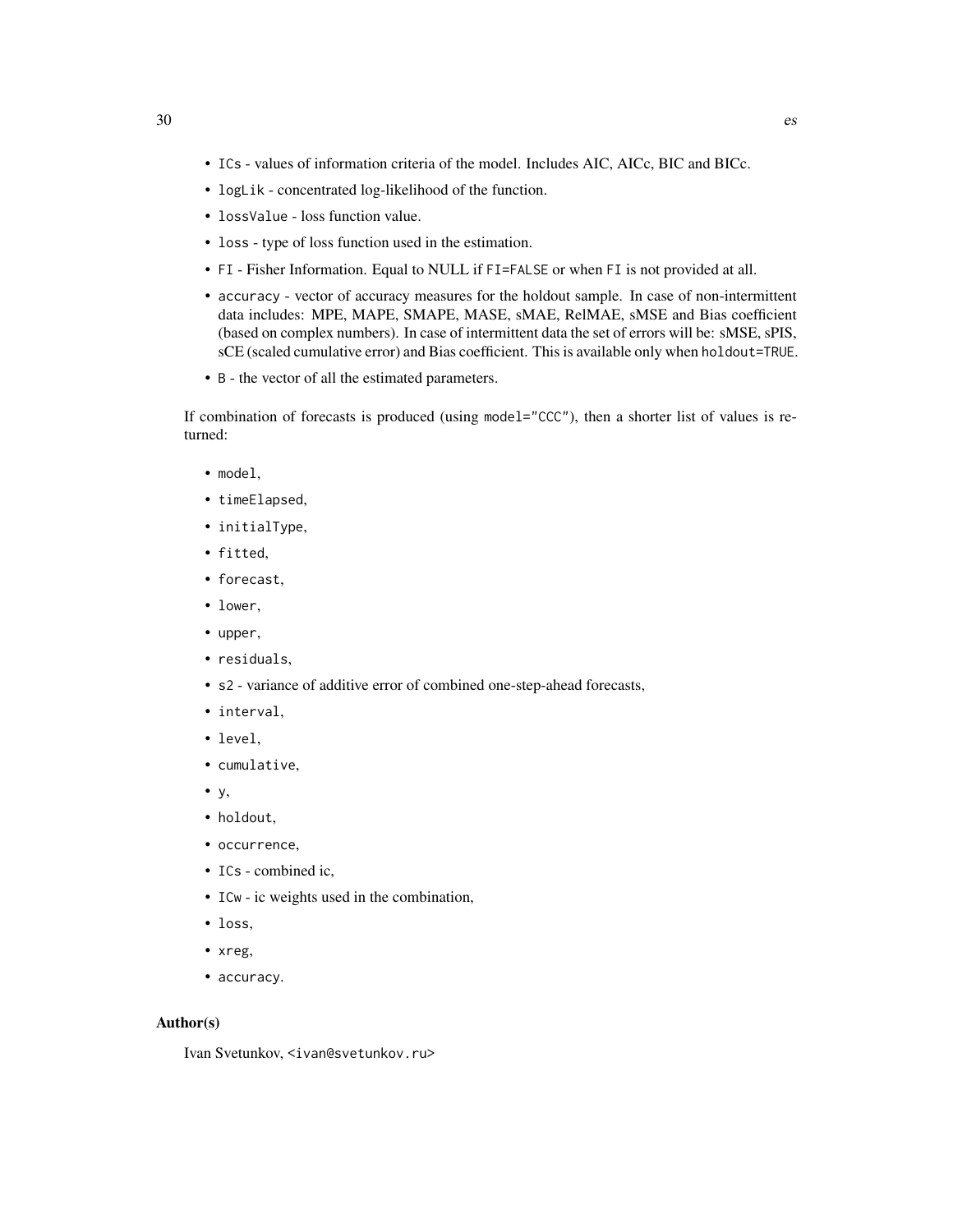## References

- Snyder, R. D., 1985. Recursive Estimation of Dynamic Linear Models. Journal of the Royal Statistical Society, Series B (Methodological) 47 (2), 272-276.
- Hyndman, R.J., Koehler, A.B., Ord, J.K., and Snyder, R.D. (2008) Forecasting with exponential smoothing: the state space approach, Springer-Verlag. [http://dx.doi.org/10.1007/](http://dx.doi.org/10.1007/978-3-540-71918-2) [978-3-540-71918-2](http://dx.doi.org/10.1007/978-3-540-71918-2).
- Svetunkov Ivan and Boylan John E. (2017). Multiplicative State-Space Models for Intermittent Time Series. Working Paper of Department of Management Science, Lancaster University, 2017:4 , 1-43.
- Teunter R., Syntetos A., Babai Z. (2011). Intermittent demand: Linking forecasting to inventory obsolescence. European Journal of Operational Research, 214, 606-615.
- Croston, J. (1972) Forecasting and stock control for intermittent demands. Operational Research Quarterly, 23(3), 289-303.
- Syntetos, A., Boylan J. (2005) The accuracy of intermittent demand estimates. International Journal of Forecasting, 21(2), 303-314.
- Kolassa, S. (2011) Combining exponential smoothing forecasts using Akaike weights. International Journal of Forecasting, 27, pp 238 - 251.
- Taylor, J.W. and Bunn, D.W. (1999) A Quantile Regression Approach to Generating Prediction Intervals. Management Science, Vol 45, No 2, pp 225-237.
- Lichtendahl Kenneth C., Jr., Grushka-Cockayne Yael, Winkler Robert L., (2013) Is It Better to Average Probabilities or Quantiles? Management Science 59(7):1594-1611. DOI: [10.1287/mnsc.1120.1667](https://doi.org/10.1287/mnsc.1120.1667)

## See Also

[ets](#page-0-0)[,forecast](#page-31-1)[,ts](#page-0-0)[,sim.es](#page-64-1)

## Examples

library(Mcomp)

```
# See how holdout and trace parameters influence the forecast
es(M3$N1245$x,model="AAdN",h=8,holdout=FALSE,loss="MSE")
## Not run: es(M3$N2568$x,model="MAM",h=18,holdout=TRUE,loss="TMSE")
```

```
# Model selection example
es(M3$N1245$x,model="ZZN",ic="AIC",h=8,holdout=FALSE,bounds="a")
```

```
# Model selection. Compare AICc of these two models:
## Not run: es(M3$N1683$x,"ZZZ",h=10,holdout=TRUE)
es(M3$N1683$x,"MAdM",h=10,holdout=TRUE)
## End(Not run)
```

```
# Model selection, excluding multiplicative trend
## Not run: es(M3$N1245$x,model="ZXZ",h=8,holdout=TRUE)
```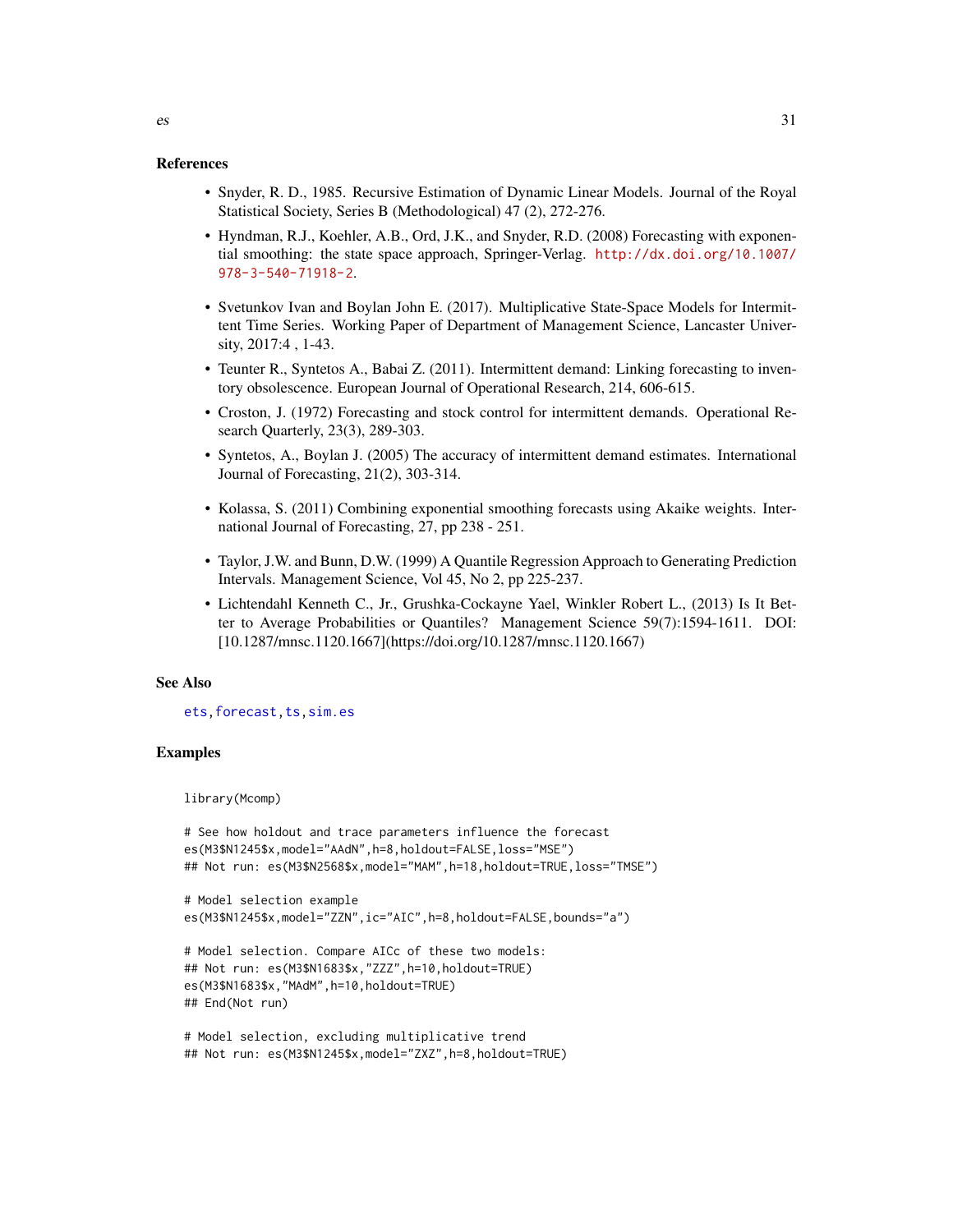```
# Combination example
## Not run: es(M3$N1245$x,model="CCN",h=8,holdout=TRUE)
# Model selection using a specified pool of models
ourModel <- es(M3$N1587$x,model=c("ANN","AAM","AMdA"),h=18)
# Redo previous model and produce prediction interval
es(M3$N1587$x,model=ourModel,h=18,interval="p")
# Semiparametric interval example
## Not run: es(M3$N1587$x,h=18,holdout=TRUE,interval="sp")
# Exogenous variables in ETS example
## Not run: x <- cbind(c(rep(0,25),1,rep(0,43)),c(rep(0,10),1,rep(0,58)))
y <- ts(c(M3$N1457$x,M3$N1457$xx),frequency=12)
es(y,h=18,holdout=TRUE,xreg=x,loss="aTMSE",interval="np")
ourModel <- es(ts(c(M3$N1457$x,M3$N1457$xx),frequency=12),h=18,holdout=TRUE,xreg=x,updateX=TRUE)
## End(Not run)
# This will be the same model as in previous line but estimated on new portion of data
## Not run: es(ts(c(M3$N1457$x,M3$N1457$xx),frequency=12),model=ourModel,h=18,holdout=FALSE)
# Intermittent data example
x <- rpois(100,0.2)
# Odds ratio model with the best ETS for demand sizes
es(x,"ZZN",occurrence="o")
# Inverse odds ratio model (underlies Croston) on iETS(M,N,N)
es(x,"MNN",occurrence="i")
# Constant probability based on iETS(M,N,N)
es(x,"MNN",occurrence="fixed")
# Best type of occurrence model based on iETS(Z,Z,N)
ourModel <- es(x,"ZZN",occurrence="auto")
par(mfcol=c(2,2))plot(ourModel)
summary(ourModel)
forecast(ourModel)
plot(forecast(ourModel))
```

```
forecast.smooth Forecasting time series using smooth functions
```
# <span id="page-31-1"></span>**Description**

This function is created in order for the package to be compatible with Rob Hyndman's "forecast" package

<span id="page-31-0"></span>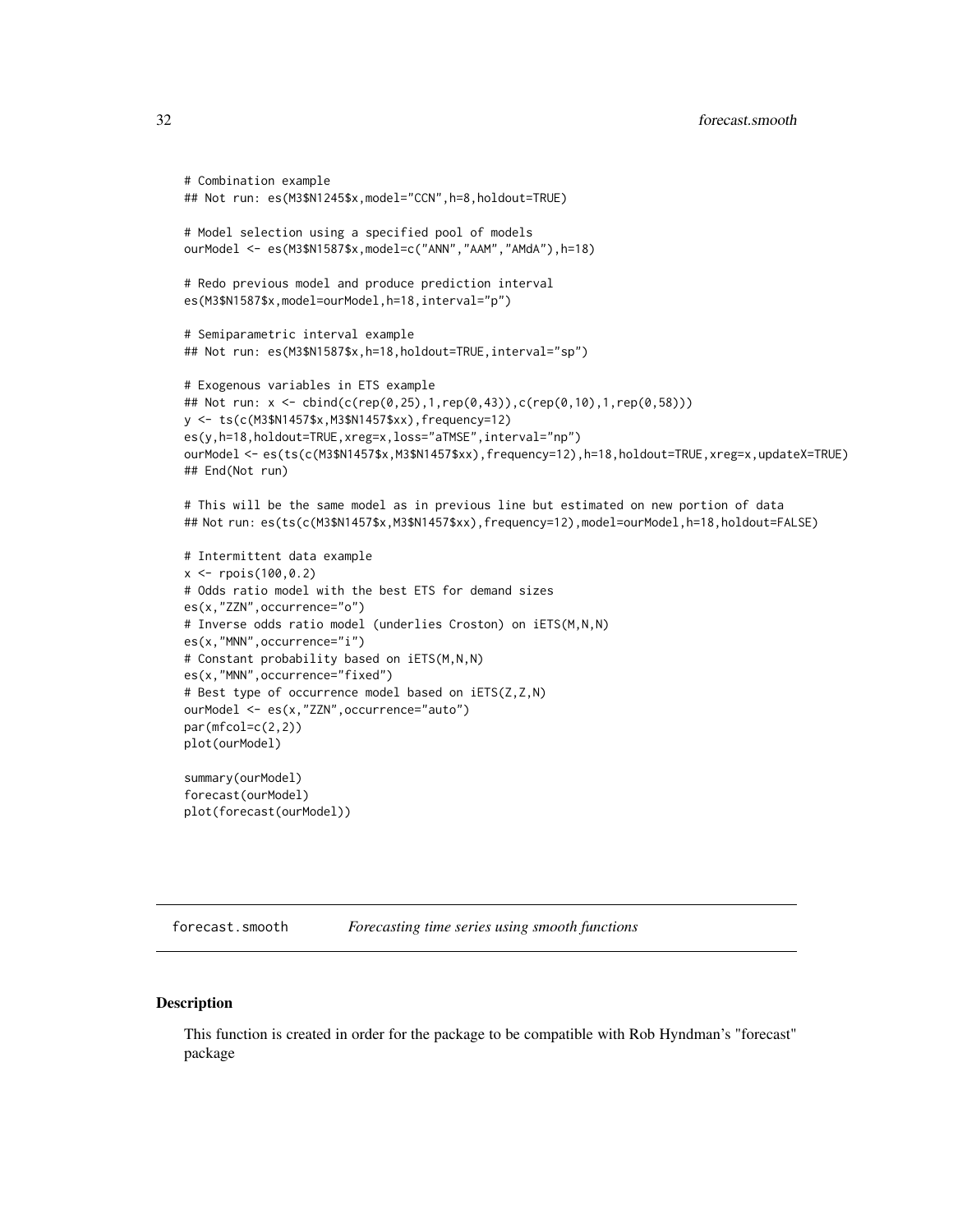# forecast.smooth 33

## Usage

```
## S3 method for class 'smooth'
forecast(object, h = 10, interval = c("parametric",
  "semiparametric", "nonparametric", "none"), level = 0.95,
 side = c("both", "upper", "lower"), ...)
## S3 method for class 'oes'
forecast(object, h = 10, interval = c("parametric",
  "semiparametric", "nonparametric", "none"), level = 0.95,
 side = c("both", "upper", "lower"), ...)
## S3 method for class 'msdecompose'
forecast(object, h = 10, interval = c("parametric",
  "semiparametric", "nonparametric", "none"), level = 0.95, model = NULL,
  ...)
```
# **Arguments**

| object     | Time series model for which forecasts are required.                                                                                                                                                                                                                                                                |
|------------|--------------------------------------------------------------------------------------------------------------------------------------------------------------------------------------------------------------------------------------------------------------------------------------------------------------------|
| h          | Forecast horizon                                                                                                                                                                                                                                                                                                   |
| interval   | Type of interval to construct. See es for details.                                                                                                                                                                                                                                                                 |
| level      | Confidence level. Defines width of prediction interval.                                                                                                                                                                                                                                                            |
| side       | Defines, whether to provide "both" sides of prediction interval or only "upper",<br>or "lower".                                                                                                                                                                                                                    |
| $\ddots$ . | Other arguments accepted by either es, ces, gum or ssarima.                                                                                                                                                                                                                                                        |
| model      | The type of ETS model to fit on the decomposed trend. Only applicable to "ms-<br>decompose" class. This is then returned in parameter "esmodel". If NULL, then<br>it will be selected automatically based on the type of the used decomposition<br>(either among pure additive or among pure additive ETS models). |

# Details

This is not a compulsory function. You can simply use [es,](#page-24-1) [ces,](#page-17-1) [gum](#page-33-1) or [ssarima](#page-89-1) without forecast. smooth. But if you are really used to forecast function, then go ahead!

#### Value

Returns object of class "smooth.forecast", which contains:

- model the estimated model (ES / CES / GUM / SSARIMA).
- method the name of the estimated model (ES / CES / GUM / SSARIMA).
- forecast aka mean point forecasts of the model (conditional mean).
- lower lower bound of prediction interval.
- upper upper bound of prediction interval.
- level confidence level.
- interval binary variable (whether interval were produced or not).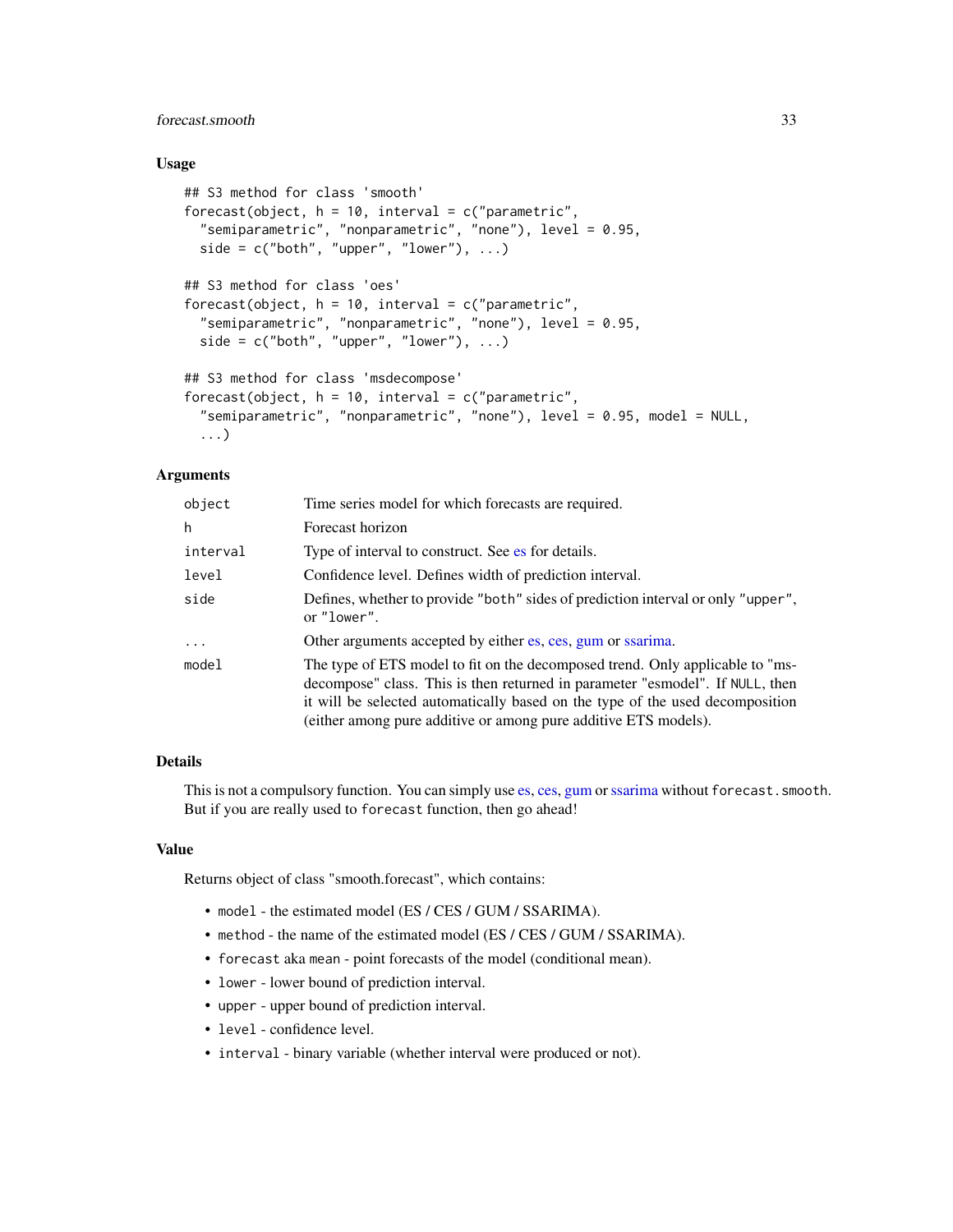# <span id="page-33-0"></span>Author(s)

Ivan Svetunkov, <ivan@svetunkov.ru>

## References

Hyndman, R.J., Koehler, A.B., Ord, J.K., and Snyder, R.D. (2008) Forecasting with exponential smoothing: the state space approach, Springer-Verlag. <http://www.exponentialsmoothing.net>.

## See Also

[ets](#page-0-0)[,forecast](#page-31-1)

#### Examples

ourModel <- ces(rnorm(100,0,1),h=10)

```
forecast.smooth(ourModel,h=10)
forecast.smooth(ourModel,h=10,interval=TRUE)
plot(forecast.smooth(ourModel,h=10,interval=TRUE))
```
<span id="page-33-1"></span>gum *Generalised Univariate Model*

#### Description

Function constructs Generalised Univariate Model, estimating matrices F, w, vector g and initial parameters.

#### Usage

```
gum(y, orders = c(1, 1), lags = c(1, 1) frequency(y)), type = c("additive","multiplicative"), persistence = NULL, transition = NULL,
 measurement = NULL, initial = c("optimal", "backcasting"),ic = c("AICc", "AIC", "BIC", "BICc"), loss = c("MSE", "MAE", "HAM","MSEh", "TMSE", "GTMSE", "MSCE"), h = 10, holdout = FALSE,
 cumulative = FALSE, interval = c("none", "parametric", "likelihood",
 "semiparametric", "nonparametric"), level = 0.95, occurrence = c("none",
 "auto", "fixed", "general", "odds-ratio", "inverse-odds-ratio", "direct"),
 oesmodel = "MNN", bounds = c("restricted", "admissible", "none"),
 silent = c("all", "graph", "legend", "output", "none"), xreg = NULL,
 xregDo = c("use", "select"), initialX = NULL, updateX = FALSE,persistenceX = NULL, transitionX = NULL, ...)
```
ges(...)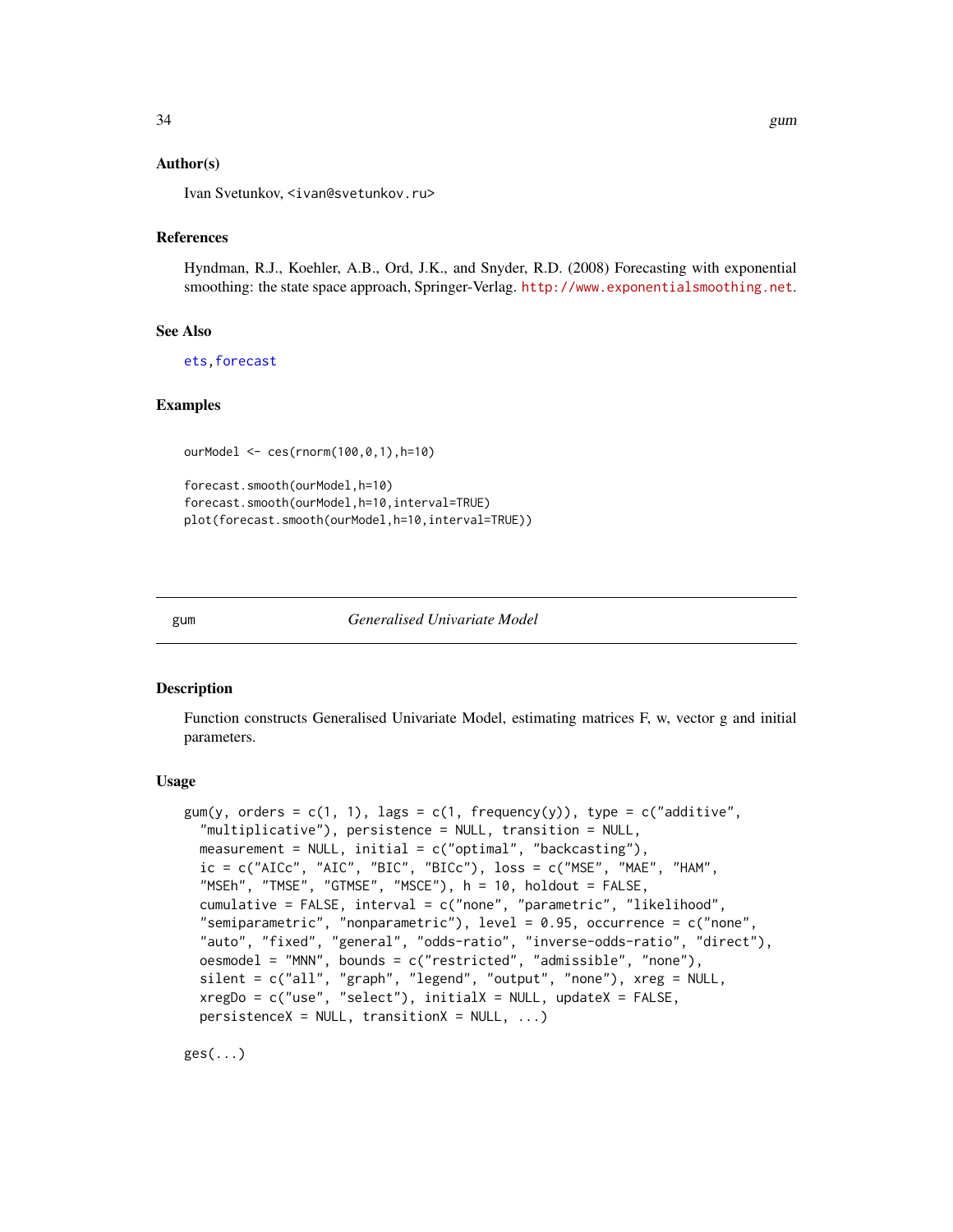## gum  $35$

# Arguments

| у           | Vector or ts object, containing data needed to be forecasted.                                                                                                                                                                                                                                                                                                                                                                                                                                                                                                                         |
|-------------|---------------------------------------------------------------------------------------------------------------------------------------------------------------------------------------------------------------------------------------------------------------------------------------------------------------------------------------------------------------------------------------------------------------------------------------------------------------------------------------------------------------------------------------------------------------------------------------|
| orders      | Order of the model. Specified as vector of number of states with different lags.<br>For example, orders= $c(1,1)$ means that there are two states: one of the first<br>lag type, the second of the second type.                                                                                                                                                                                                                                                                                                                                                                       |
| lags        | Defines lags for the corresponding orders. If, for example, orders= $c(1, 1)$ and<br>lags are defined as $lags = c(1, 12)$ , then the model will have two states: the<br>first will have lag 1 and the second will have lag 12. The length of lags must<br>correspond to the length of orders.                                                                                                                                                                                                                                                                                        |
| type        | Type of model. Can either be "A" - additive - or "M" - multiplicative. The latter<br>means that the GUM is fitted on log-transformed data.                                                                                                                                                                                                                                                                                                                                                                                                                                            |
| persistence | Persistence vector $g$ , containing smoothing parameters. If NULL, then estimated.                                                                                                                                                                                                                                                                                                                                                                                                                                                                                                    |
| transition  | Transition matrix $F$ . Can be provided as a vector. Matrix will be formed using<br>the default matrix (transition, nc, nc), where nc is the number of compo-<br>nents in state vector. If NULL, then estimated.                                                                                                                                                                                                                                                                                                                                                                      |
| measurement | Measurement vector $w$ . If NULL, then estimated.                                                                                                                                                                                                                                                                                                                                                                                                                                                                                                                                     |
| initial     | Can be either character or a vector of initial states. If it is character, then it can<br>be "optimal", meaning that the initial states are optimised, or "backcasting",<br>meaning that the initials are produced using backcasting procedure.                                                                                                                                                                                                                                                                                                                                       |
| iс          | The information criterion used in the model selection procedure.                                                                                                                                                                                                                                                                                                                                                                                                                                                                                                                      |
| loss        | The type of Loss Function used in optimization. loss can be: MSE (Mean<br>Squared Error), MAE (Mean Absolute Error), HAM (Half Absolute Moment), TMSE<br>- Trace Mean Squared Error, GTMSE - Geometric Trace Mean Squared Error,<br>MSEh - optimisation using only h-steps ahead error, MSCE - Mean Squared Cu-<br>mulative Error. If loss!="MSE", then likelihood and model selection is done<br>based on equivalent MSE. Model selection in this cases becomes not optimal.<br>There are also available analytical approximations for multistep functions: aMSEh,                   |
|             | aTMSE and aGTMSE. These can be useful in cases of small samples.<br>Finally, just for fun the absolute and half analogues of multistep estimators are                                                                                                                                                                                                                                                                                                                                                                                                                                 |
|             | available: MAEh, TMAE, GTMAE, MACE, TMAE, HAMh, THAM, GTHAM, CHAM.                                                                                                                                                                                                                                                                                                                                                                                                                                                                                                                    |
| h           | Length of forecasting horizon.                                                                                                                                                                                                                                                                                                                                                                                                                                                                                                                                                        |
| holdout     | If TRUE, holdout sample of size h is taken from the end of the data.                                                                                                                                                                                                                                                                                                                                                                                                                                                                                                                  |
| cumulative  | If TRUE, then the cumulative forecast and prediction interval are produced in-<br>stead of the normal ones. This is useful for inventory control systems.                                                                                                                                                                                                                                                                                                                                                                                                                             |
| interval    | Type of interval to construct. This can be:                                                                                                                                                                                                                                                                                                                                                                                                                                                                                                                                           |
|             | • "none", aka "n" - do not produce prediction interval.<br>• "parametric", "p" - use state-space structure of ETS. In case of mixed<br>models this is done using simulations, which may take longer time than for<br>the pure additive and pure multiplicative models. This type of interval relies<br>on unbiased estimate of in-sample error variance, which divides the sume<br>of squared errors by T-k rather than just T.<br>• "likelihood", "l" - these are the same as "p", but relies on the biased<br>estimate of variance from the likelihood (division by T, not by T-k). |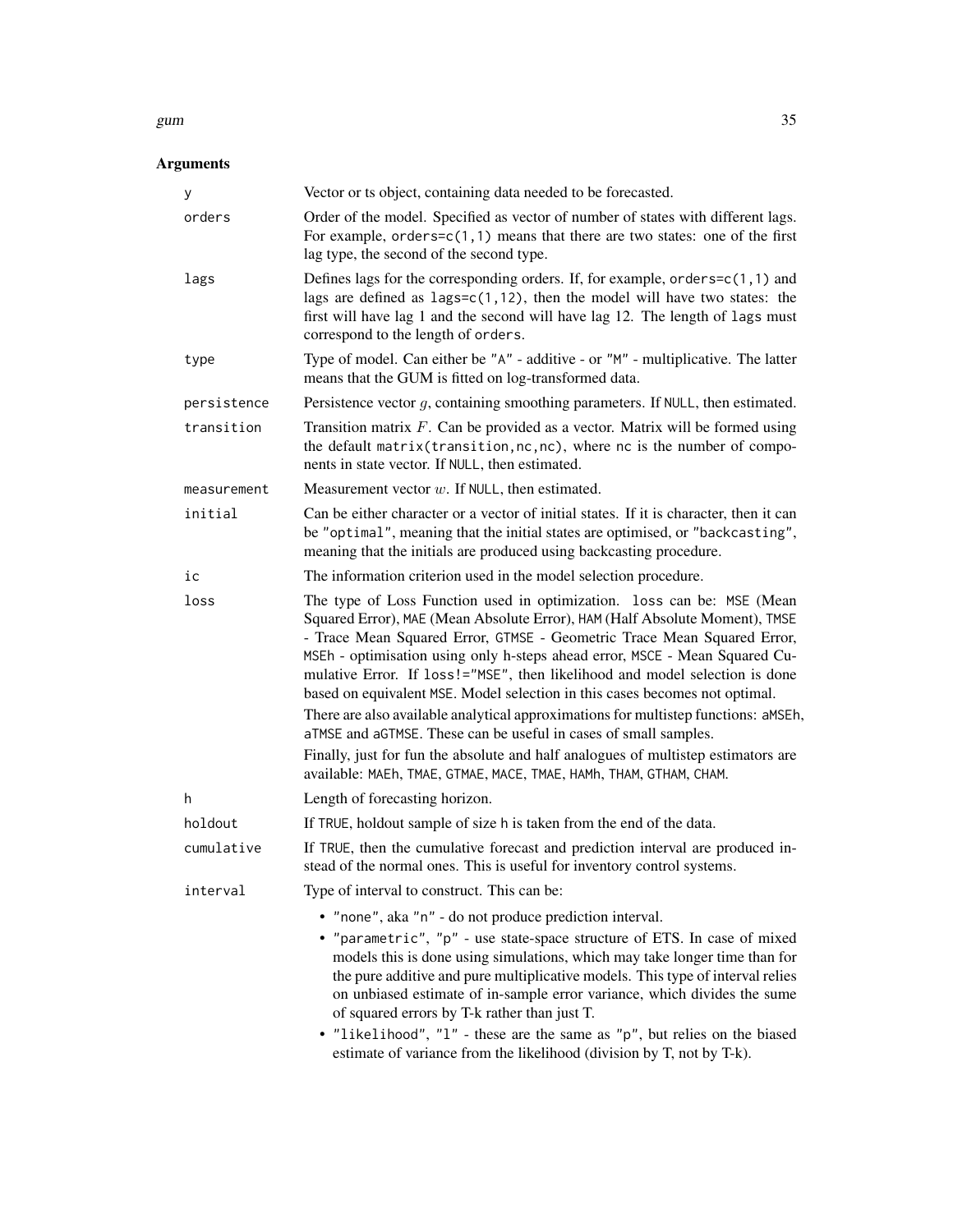|              | • "semiparametric", "sp" - interval based on covariance matrix of 1 to<br>h steps ahead errors and assumption of normal / log-normal distribution<br>(depending on error type).                                                                                                                                                                                                                                                                                                                                                                                                                                                     |
|--------------|-------------------------------------------------------------------------------------------------------------------------------------------------------------------------------------------------------------------------------------------------------------------------------------------------------------------------------------------------------------------------------------------------------------------------------------------------------------------------------------------------------------------------------------------------------------------------------------------------------------------------------------|
|              | • "nonparametric", "np" - interval based on values from a quantile regres-<br>sion on error matrix (see Taylor and Bunn, 1999). The model used in this<br>process is $e[j] = a j^b$ , where $j=1,,h$ .                                                                                                                                                                                                                                                                                                                                                                                                                              |
|              | The parameter also accepts TRUE and FALSE. The former means that parametric<br>interval are constructed, while the latter is equivalent to none. If the forecasts of<br>the models were combined, then the interval are combined quantile-wise (Lich-<br>tendahl et al., 2013).                                                                                                                                                                                                                                                                                                                                                     |
| level        | Confidence level. Defines width of prediction interval.                                                                                                                                                                                                                                                                                                                                                                                                                                                                                                                                                                             |
| occurrence   | The type of model used in probability estimation. Can be "none" - none,<br>"fixed" - constant probability, "general" - the general Beta model with two<br>parameters, "odds-ratio" - the Odds-ratio model with b=1 in Beta distribution,<br>"inverse-odds-ratio" - the model with a=1 in Beta distribution, "direct" -<br>the TSB-like (Teunter et al., 2011) probability update mechanism a+b=1, "auto"<br>- the automatically selected type of occurrence model.                                                                                                                                                                  |
| oesmodel     | The type of ETS model used for the modelling of the time varying probability.<br>Object of the class "oes" can be provided here, and its parameters would be used<br>in iETS model.                                                                                                                                                                                                                                                                                                                                                                                                                                                 |
| bounds       | What type of bounds to use in the model estimation. The first letter can be used<br>instead of the whole word.                                                                                                                                                                                                                                                                                                                                                                                                                                                                                                                      |
| silent       | If silent="none", then nothing is silent, everything is printed out and drawn.<br>silent="all" means that nothing is produced or drawn (except for warnings).<br>In case of silent="graph", no graph is produced. If silent="legend", then<br>legend of the graph is skipped. And finally silent="output" means that noth-<br>ing is printed out in the console, but the graph is produced. silent also ac-<br>cepts TRUE and FALSE. In this case silent=TRUE is equivalent to silent="all",<br>while silent=FALSE is equivalent to silent="none". The parameter also ac-<br>cepts first letter of words ("n", "a", "g", "l", "o"). |
| xreg         | The vector (either numeric or time series) or the matrix (or data.frame) of ex-<br>ogenous variables that should be included in the model. If matrix included<br>than columns should contain variables and rows - observations. Note that xreg<br>should have number of observations equal either to in-sample or to the whole<br>series. If the number of observations in xreg is equal to in-sample, then values<br>for the holdout sample are produced using es function.                                                                                                                                                        |
| xregDo       | The variable defines what to do with the provided xreg: "use" means that all of<br>the data should be used, while "select" means that a selection using ic should<br>be done. "combine" will be available at some point in future                                                                                                                                                                                                                                                                                                                                                                                                   |
| initialX     | The vector of initial parameters for exogenous variables. Ignored if xreg is<br>NULL.                                                                                                                                                                                                                                                                                                                                                                                                                                                                                                                                               |
| updateX      | If TRUE, transition matrix for exogenous variables is estimated, introducing non-<br>linear interactions between parameters. Prerequisite - non-NULL xreg.                                                                                                                                                                                                                                                                                                                                                                                                                                                                          |
| persistenceX | The persistence vector $g_X$ , containing smoothing parameters for exogenous vari-<br>ables. If NULL, then estimated. Prerequisite - non-NULL xreg.                                                                                                                                                                                                                                                                                                                                                                                                                                                                                 |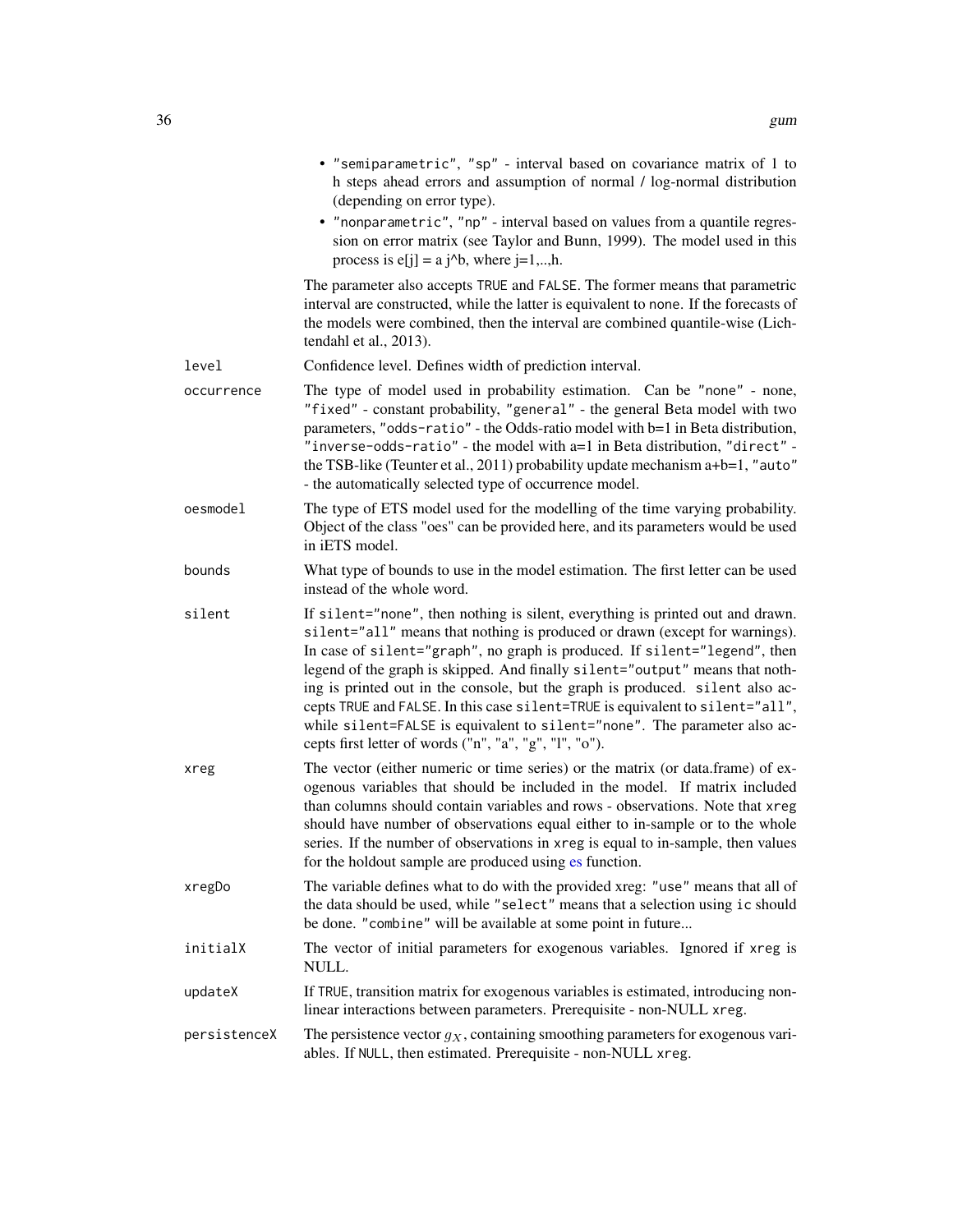| transitionX | The transition matrix $F_x$ for exogenous variables. Can be provided as a vector.<br>Matrix will be formed using the default matrix (transition, nc, nc), where nc<br>is number of components in state vector. If NULL, then estimated. Prerequisite -<br>non-NULL xreg.                                                                                                                                                                                                                                                                                                                                                |
|-------------|-------------------------------------------------------------------------------------------------------------------------------------------------------------------------------------------------------------------------------------------------------------------------------------------------------------------------------------------------------------------------------------------------------------------------------------------------------------------------------------------------------------------------------------------------------------------------------------------------------------------------|
| .           | Other non-documented parameters. For example parameter model can accept a<br>previously estimated GUM model and use all its parameters. FI=TRUE will make<br>the function produce Fisher Information matrix, which then can be used to cal-<br>culated variances of parameters of the model. You can also pass two parameters<br>to the optimiser: 1. maxeval - maximum number of evaluations to carry on; 2.<br>xtol_rel - the precision of the optimiser. The default values used in es() are<br>maxeval=5000 and xtol_rel=1e-8. You can read more about these parameters<br>in the documentation of nloptr function. |

The function estimates the Single Source of Error state space model of the following type:

$$
y_t = o_t(w'v_{t-l} + x_t a_{t-1} + \epsilon_t)
$$

$$
v_t = F v_{t-l} + g \epsilon_t
$$

$$
a_t = F_X a_{t-1} + g_X \epsilon_t / x_t
$$

Where  $o_t$  is the Bernoulli distributed random variable (in case of normal data equal to 1),  $v_t$  is the state vector (defined using orders) and  $l$  is the vector of lags,  $x_t$  is the vector of exogenous parameters.  $w$  is the measurement vector,  $F$  is the transition matrix,  $g$  is the persistence vector,  $a_t$  is the vector of parameters for exogenous variables,  $F_X$  is the transitionX matrix and  $g_X$  is the persistenceX matrix. Finally,  $\epsilon_t$  is the error term.

For some more information about the model and its implementation, see the vignette: vignette("gum","smooth")

#### Value

Object of class "smooth" is returned. It contains:

- model name of the estimated model.
- timeElapsed time elapsed for the construction of the model.
- states matrix of fuzzy components of GUM, where rows correspond to time and cols to states.
- initialType Type of the initial values used.
- initial initial values of state vector (extracted from states).
- nParam table with the number of estimated / provided parameters. If a previous model was reused, then its initials are reused and the number of provided parameters will take this into account.
- measurement matrix w.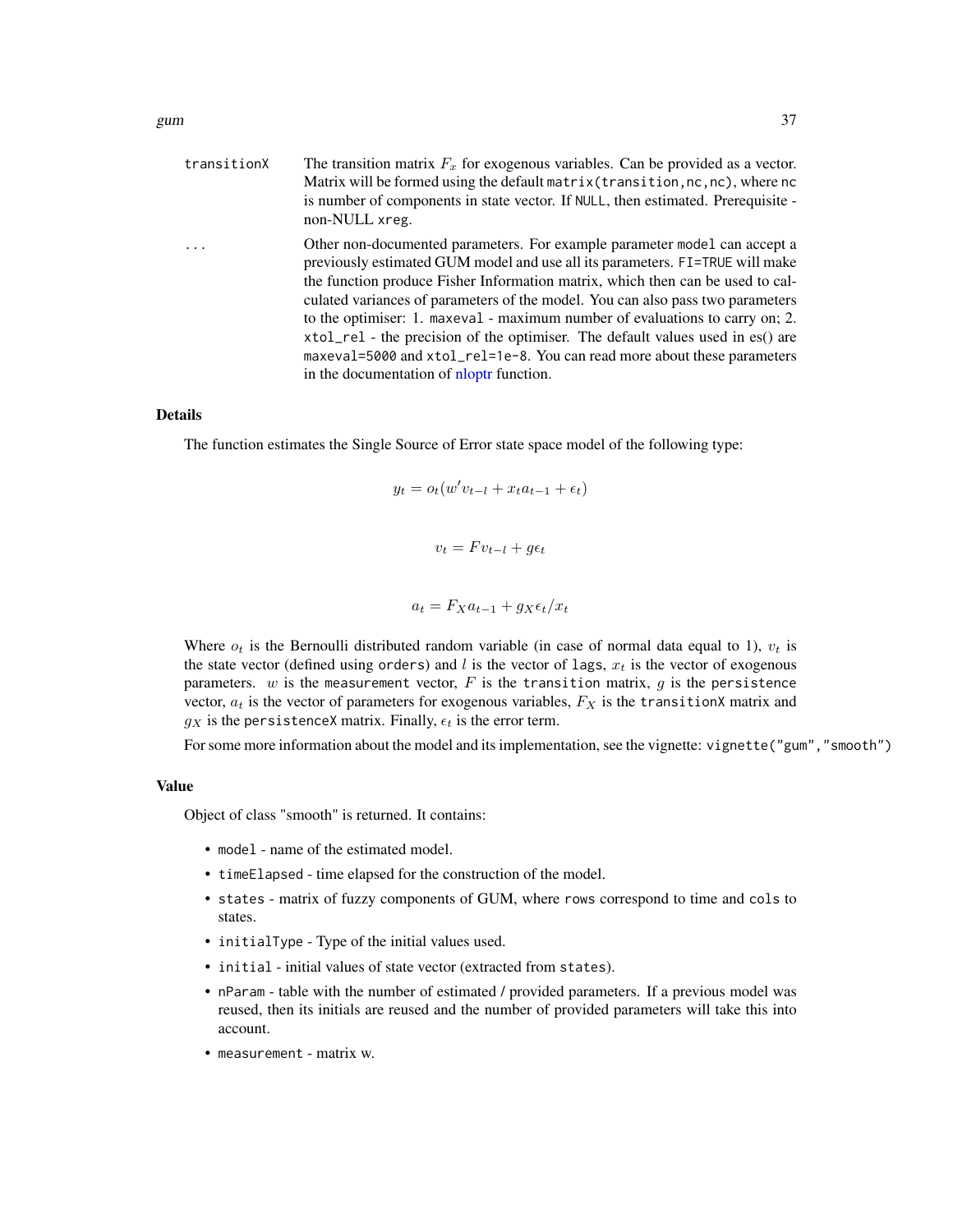- transition matrix F.
- persistence persistence vector. This is the place, where smoothing parameters live.
- fitted fitted values.
- forecast point forecast.
- lower lower bound of prediction interval. When interval="none" then NA is returned.
- upper higher bound of prediction interval. When interval="none" then NA is returned.
- residuals the residuals of the estimated model.
- errors matrix of 1 to h steps ahead errors.
- s2 variance of the residuals (taking degrees of freedom into account).
- interval type of interval asked by user.
- level confidence level for interval.
- cumulative whether the produced forecast was cumulative or not.
- y original data.
- holdout holdout part of the original data.
- occurrence model of the class "oes" if the occurrence model was estimated. If the model is non-intermittent, then occurrence is NULL.
- xreg provided vector or matrix of exogenous variables. If xregDo="s", then this value will contain only selected exogenous variables.
- updateX boolean, defining, if the states of exogenous variables were estimated as well.
- initialX initial values for parameters of exogenous variables.
- persistenceX persistence vector g for exogenous variables.
- transitionX transition matrix F for exogenous variables.
- ICs values of information criteria of the model. Includes AIC, AICc, BIC and BICc.
- logLik log-likelihood of the function.
- lossValue Cost function value.
- loss Type of loss function used in the estimation.
- FI Fisher Information. Equal to NULL if FI=FALSE or when FI variable is not provided at all.
- accuracy vector of accuracy measures for the holdout sample. In case of non-intermittent data includes: MPE, MAPE, SMAPE, MASE, sMAE, RelMAE, sMSE and Bias coefficient (based on complex numbers). In case of intermittent data the set of errors will be: sMSE, sPIS, sCE (scaled cumulative error) and Bias coefficient. This is available only when holdout=TRUE.
- B the vector of all the estimated parameters.

#### Author(s)

Ivan Svetunkov, <ivan@svetunkov.ru>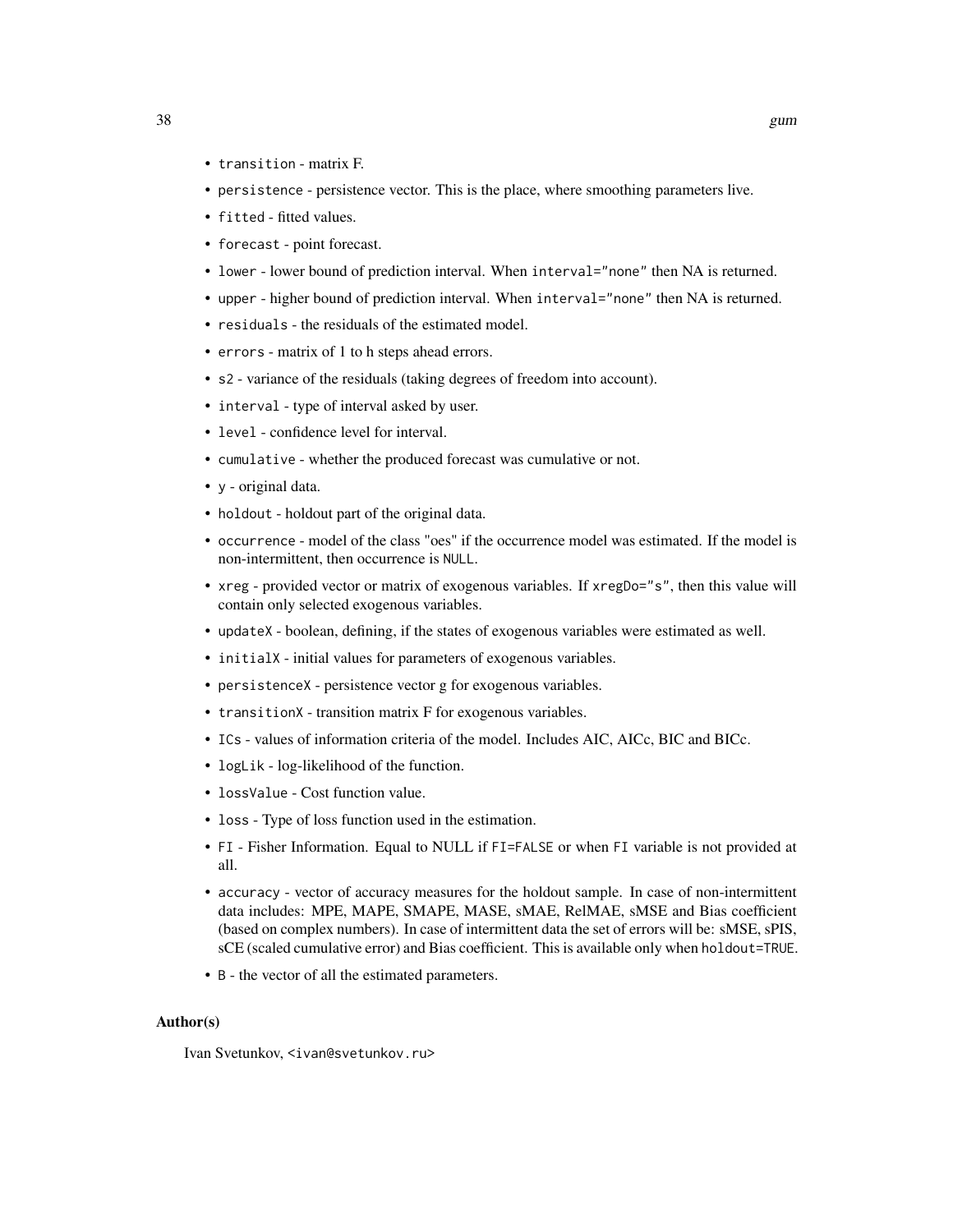# References

- Svetunkov I. (2015 Inf) "smooth" package for R series of posts about the underlying models and how to use them: <https://forecasting.svetunkov.ru/en/tag/smooth/>.
- Svetunkov I. (2017). Statistical models underlying functions of 'smooth' package for R. Working Paper of Department of Management Science, Lancaster University 2017:1, 1-52.
- Taylor, J.W. and Bunn, D.W. (1999) A Quantile Regression Approach to Generating Prediction Intervals. Management Science, Vol 45, No 2, pp 225-237.
- Lichtendahl Kenneth C., Jr., Grushka-Cockayne Yael, Winkler Robert L., (2013) Is It Better to Average Probabilities or Quantiles? Management Science 59(7):1594-1611. DOI: [10.1287/mnsc.1120.1667](https://doi.org/10.1287/mnsc.1120.1667)

#### See Also

[ets](#page-0-0)[,es](#page-24-0)[,ces](#page-17-0)[,sim.es](#page-64-0)

## Examples

```
# Something simple:
gum(rnorm(118,100,3),orders=c(1),lags=c(1),h=18,holdout=TRUE,bounds="a",interval="p")
# A more complicated model with seasonality
## Not run: ourModel <- gum(rnorm(118,100,3),orders=c(2,1),lags=c(1,4),h=18,holdout=TRUE)
# Redo previous model on a new data and produce prediction interval
## Not run: gum(rnorm(118,100,3),model=ourModel,h=18,interval="sp")
# Produce something crazy with optimal initials (not recommended)
## Not run: gum(rnorm(118,100,3),orders=c(1,1,1),lags=c(1,3,5),h=18,holdout=TRUE,initial="o")
# Simpler model estiamted using trace forecast error loss function and its analytical analogue
## Not run: gum(rnorm(118,100,3),orders=c(1),lags=c(1),h=18,holdout=TRUE,bounds="n",loss="TMSE")
gum(rnorm(118,100,3),orders=c(1),lags=c(1),h=18,holdout=TRUE,bounds="n",loss="aTMSE")
## End(Not run)
# Introduce exogenous variables
## Not run: gum(rnorm(118,100,3),orders=c(1),lags=c(1),h=18,holdout=TRUE,xreg=c(1:118))
# Ask for their update
## Not run: gum(rnorm(118,100,3),orders=c(1),lags=c(1),h=18,holdout=TRUE,xreg=c(1:118),updateX=TRUE)
# Do the same but now let's shrink parameters...
## Not run: gum(rnorm(118,100,3),orders=c(1),lags=c(1),h=18,xreg=c(1:118),updateX=TRUE,loss="TMSE")
ourModel <- gum(rnorm(118,100,3),orders=c(1),lags=c(1),h=18,holdout=TRUE,loss="aTMSE")
## End(Not run)
# Or select the most appropriate one
## Not run: gum(rnorm(118,100,3),orders=c(1),lags=c(1),h=18,holdout=TRUE,xreg=c(1:118),xregDo="s")
```
summary(ourModel)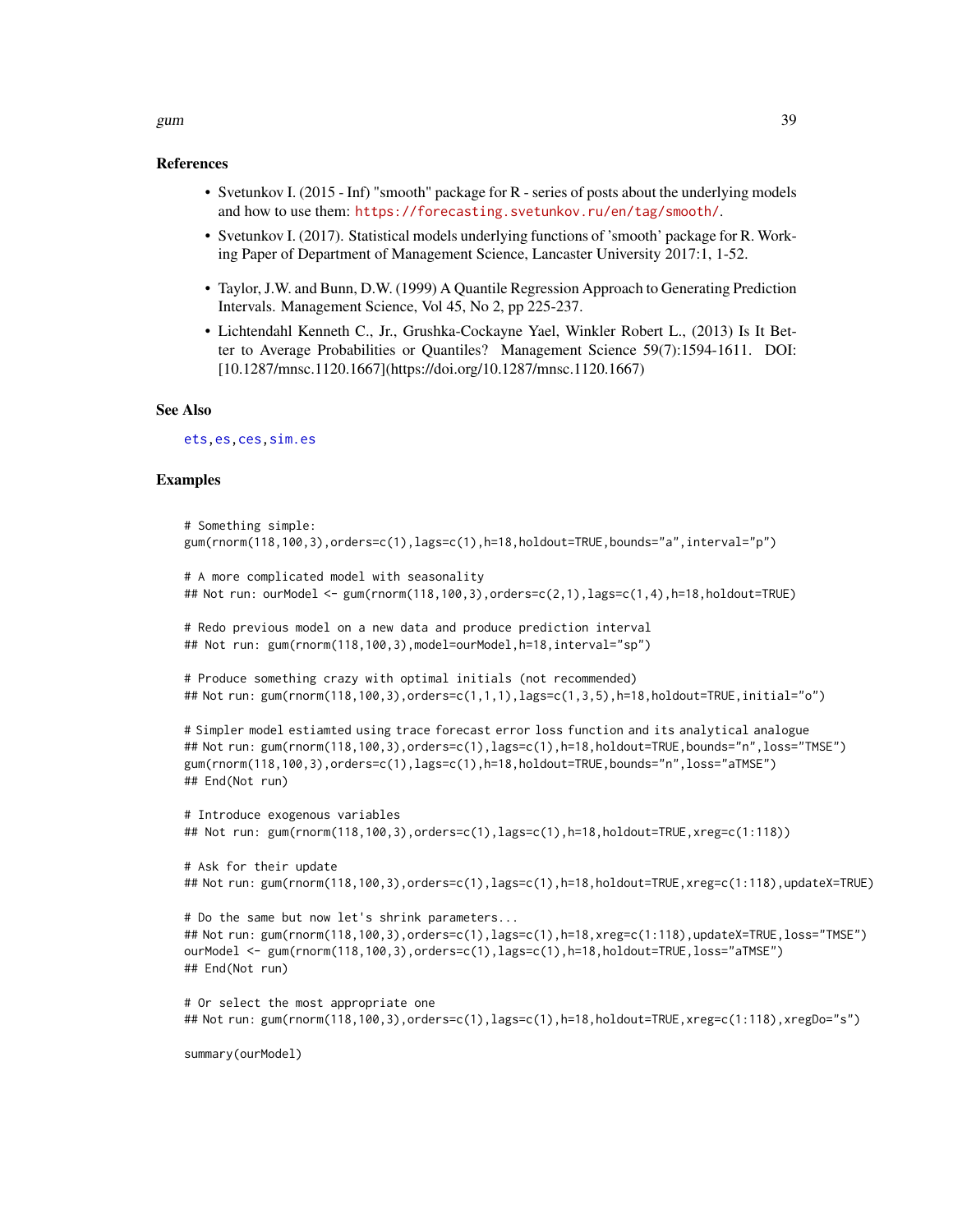40 is.smooth and the set of the set of the set of the set of the set of the set of the set of the set of the set of the set of the set of the set of the set of the set of the set of the set of the set of the set of the set

forecast(ourModel) plot(forecast(ourModel)) ## End(Not run)

## is.smooth *Smooth classes checkers*

## Description

Functions to check if an object is of the specified class

## Usage

- is.smooth(x)
- is.vsmooth(x)
- is.smoothC(x)
- is.msarima(x)
- is.iss(x)
- is.oes(x)
- is.oesg(x)
- is.viss(x)
- is.smooth.sim(x)
- is.vsmooth.sim(x)
- is.smooth.forecast(x)
- is.msdecompose(x)
- is.msdecompose.forecast(x)

## Arguments

x The object to check.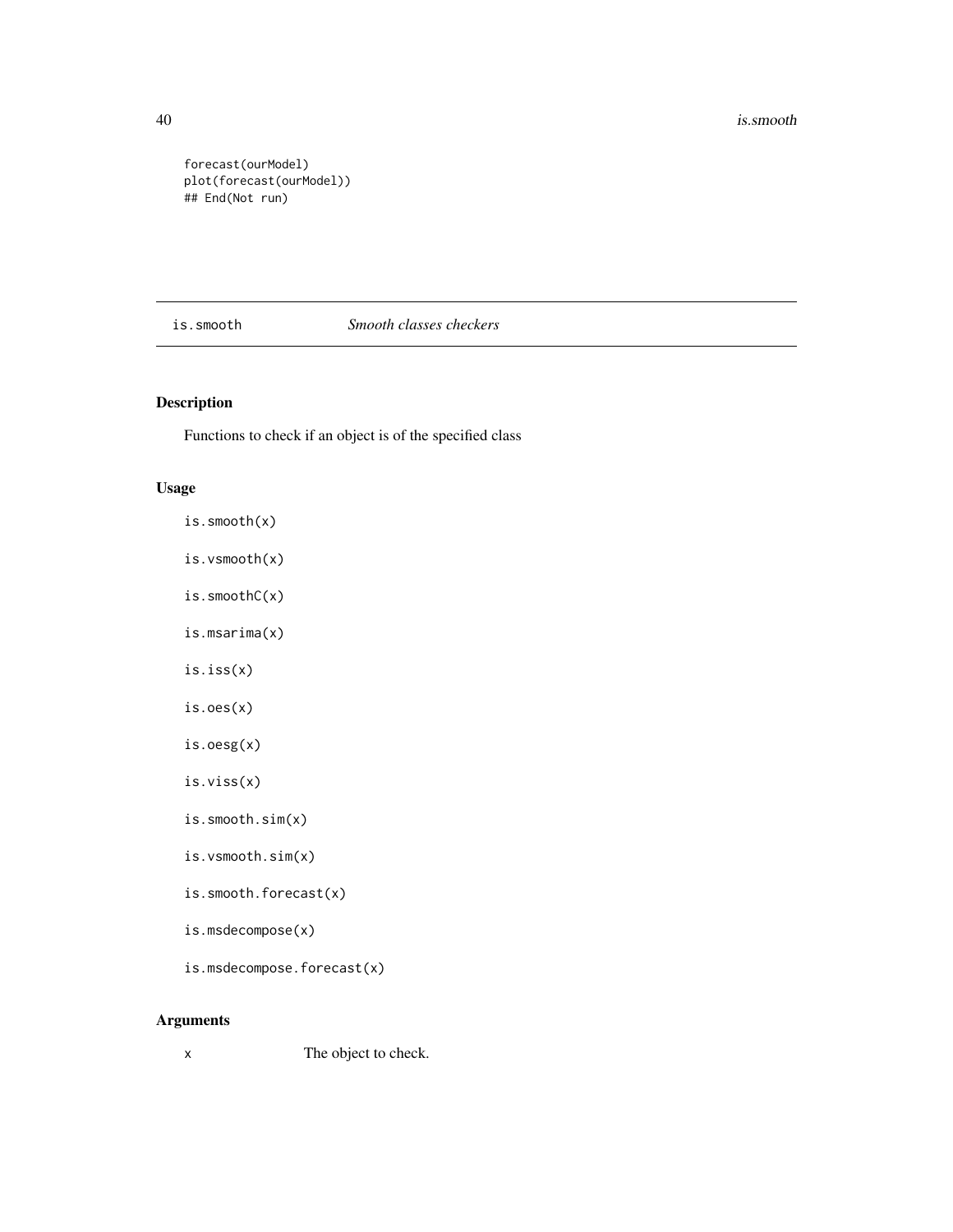The list of functions includes:

- is.smooth() t[es](#page-24-0)ts if the object was produced by a smooth function (e.g. es / [ces](#page-17-0) / [ssarima](#page-89-0) / [gum](#page-33-0) / [sma](#page-78-0) / [msarima\)](#page-42-0);
- is. [msarima](#page-42-0)() tests if the object was produced by the msarima function;
- is. smoothC() tests if the object was produced by a combination function (currently applies only to [smoothCombine\)](#page-84-0);
- is. vsmooth() tests if the object was produced by a vector model (e.g. [ves\)](#page-95-0);
- is.[oes](#page-50-0)() tests if the object was produced by oes function;
- is. [viss](#page-101-0)() tests if the object was produced by viss function;
- is.smooth.sim() tests if the object was produced by simulate functions (e.g. [sim.es](#page-64-0) / [sim.ces](#page-62-0) / [sim.ssarima](#page-73-0) / [sim.sma](#page-71-0) / [sim.gum\)](#page-67-0);
- is. vsmooth.sim() tests if the object was produced by the functions [sim.ves;](#page-75-0)
- is.smooth.forecast() checks if the forecast was produced from a smooth function using forecast() function.

#### Value

TRUE if this is the specified class and FALSE otherwise.

## Author(s)

Ivan Svetunkov, <ivan@svetunkov.ru>

## Examples

```
ourModel <- msarima(rnorm(100,100,10))
```

```
is.smooth(ourModel)
is.iss(ourModel)
is.msarima(ourModel)
is.vsmooth(ourModel)
```
iss *Intermittent State Space*

### Description

Function calculates the probability for intermittent state space model. This is needed in order to forecast intermittent demand using other functions.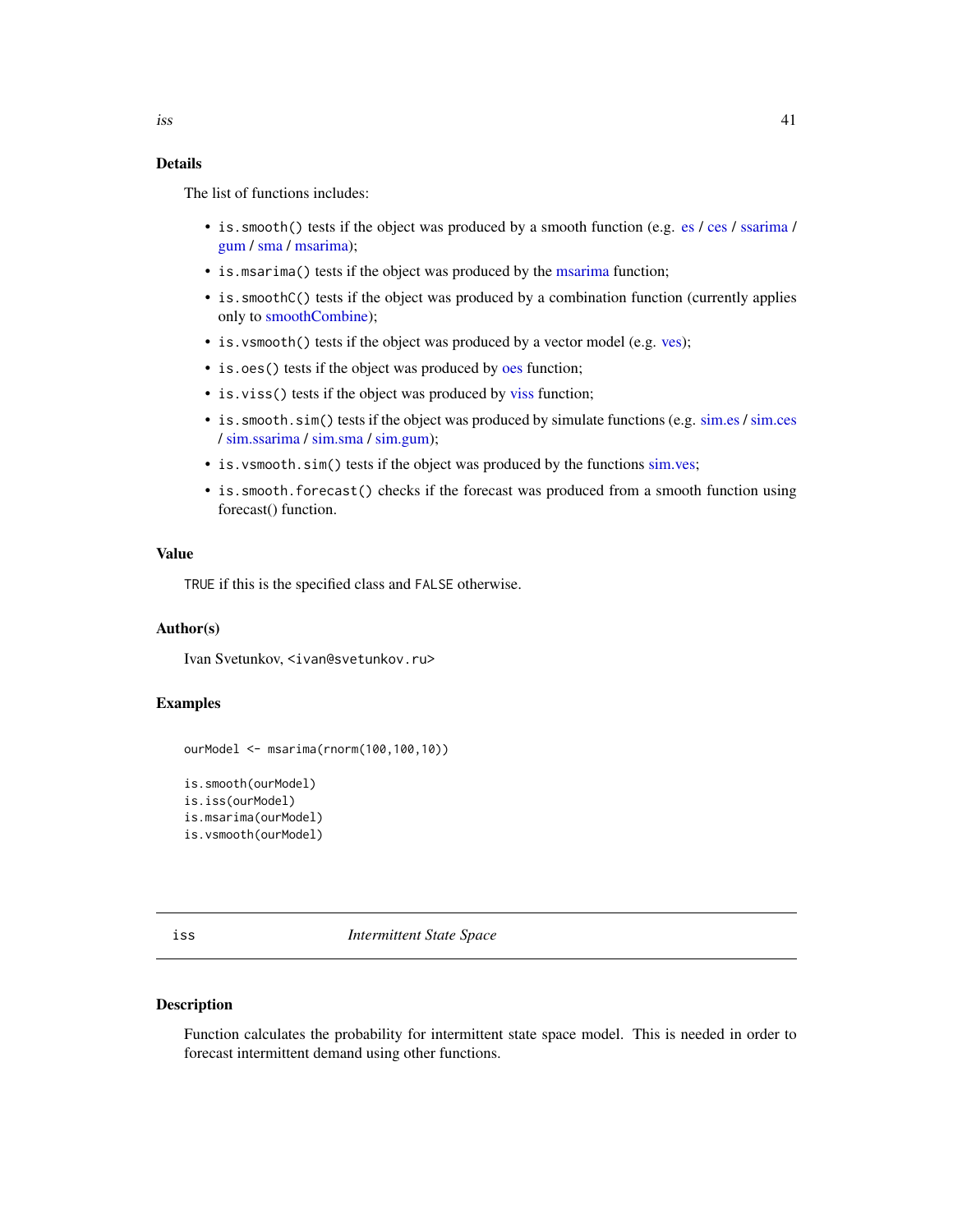## Usage

```
iss(data, intermittent = c("none", "fixed", "interval", "probability", "sba",
  "logistic"), ic = c("AICc", "AIC", "BIC", "BICc"), h = 10,
  holdout = FALSE, model = NULL, persistence = NULL, initial = NULL,
  initialSeason = NULL, xreg = NULL)
```
## Arguments

| data          | Either numeric vector or time series vector.                                                                                                                                                                                                                                                                                                                                    |
|---------------|---------------------------------------------------------------------------------------------------------------------------------------------------------------------------------------------------------------------------------------------------------------------------------------------------------------------------------------------------------------------------------|
| intermittent  | Type of method used in probability estimation. Can be "none" - none, "fixed"<br>- constant probability, "croston" - estimated using Croston, 1972 method and<br>"TSB" - Teunter et al., 2011 method., "sba" - Syntetos-Boylan Approximation<br>for Croston's method (bias correction) discussed in Syntetos and Boylan, 2005,<br>"logistic" - probability based on logit model. |
| ic            | Information criteria to use in case of model selection.                                                                                                                                                                                                                                                                                                                         |
| h             | Forecast horizon.                                                                                                                                                                                                                                                                                                                                                               |
| holdout       | If TRUE, holdout sample of size h is taken from the end of the data.                                                                                                                                                                                                                                                                                                            |
| model         | Type of ETS model used for the estimation. Normally this should be either<br>"ANN" or "MNN".                                                                                                                                                                                                                                                                                    |
| persistence   | Persistence vector. If NULL, then it is estimated.                                                                                                                                                                                                                                                                                                                              |
| initial       | Initial vector. If NULL, then it is estimated.                                                                                                                                                                                                                                                                                                                                  |
| initialSeason | Initial vector of seasonal components. If NULL, then it is estimated.                                                                                                                                                                                                                                                                                                           |
| xreg          | Vector of matrix of exogenous variables, explaining some parts of occurrence<br>variable (probability).                                                                                                                                                                                                                                                                         |

#### Details

The function estimates probability of demand occurrence, using one of the ETS state space models.

## Value

The object of class "iss" is returned. It contains following list of values:

- model the type of the estimated ETS model;
- fitted fitted values of the constructed model:
- forecast forecast for h observations ahead;
- states values of states (currently level only);
- variance conditional variance of the forecast;
- logLik likelihood value for the model
- nParam number of parameters used in the model;
- residuals residuals of the model;
- y actual values of probabilities (zeros and ones).
- persistence the vector of smoothing parameters;
- initial initial values of the state vector;
- initialSeason the matrix of initials seasonal states;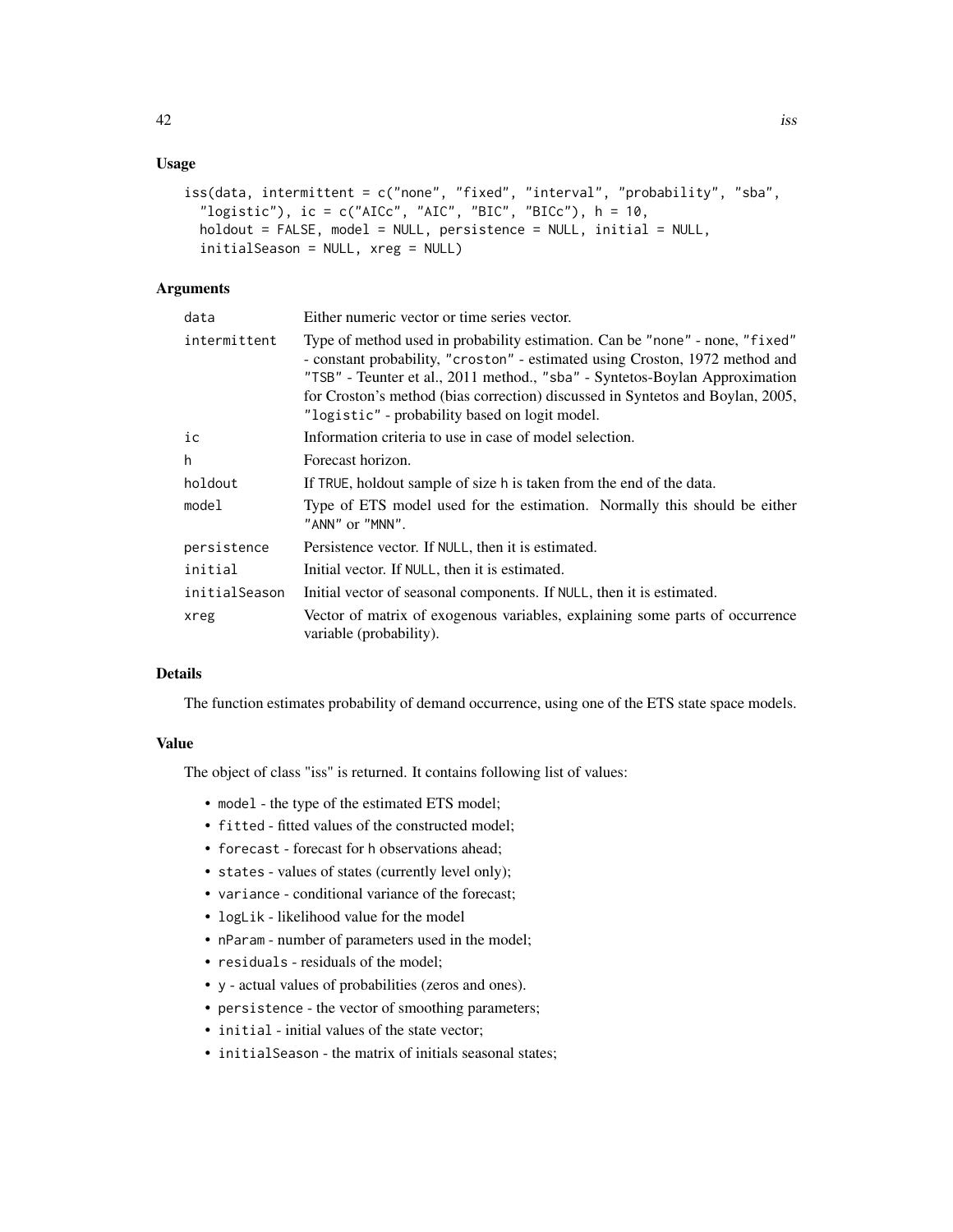#### msarima 43

#### Author(s)

Ivan Svetunkov, <ivan@svetunkov.ru>

#### References

- Svetunkov Ivan and Boylan John E. (2017). Multiplicative State-Space Models for Intermittent Time Series. Working Paper of Department of Management Science, Lancaster University, 2017:4 , 1-43.
- Teunter R., Syntetos A., Babai Z. (2011). Intermittent demand: Linking forecasting to inventory obsolescence. European Journal of Operational Research, 214, 606-615.
- Croston, J. (1972) Forecasting and stock control for intermittent demands. Operational Research Quarterly, 23(3), 289-303.
- Syntetos, A., Boylan J. (2005) The accuracy of intermittent demand estimates. International Journal of Forecasting, 21(2), 303-314.

#### See Also

## [ets](#page-0-0)[,forecast](#page-31-0)[,es](#page-24-0)

## Examples

```
y <- rpois(100,0.1)
iss(y, intermittent="p")
iss(y, intermittent="i", persistence=0.1)
```
<span id="page-42-0"></span>

msarima *Multiple Seasonal ARIMA*

#### **Description**

Function constructs Multiple Seasonal State Space ARIMA, estimating AR, MA terms and initial states.

## Usage

```
msarima(y, orders = list(ar = c(0), i = c(1), ma = c(1)), lags = c(1),
  constant = FALSE, AR = NULL, MA = NULL, initial = c("backcasting","optimal"), ic = c("AICc", "AIC", "BIC", "BICc"), loss = c("MSE", "MAE",
  "HAM", "MSEh", "TMSE", "GTMSE", "MSCE"), h = 10, holdout = FALSE,
  cumulative = FALSE, interval = c("none", "parametric", "likelihood",
  "semiparametric", "nonparametric"), level = 0.95, occurrence = c("none",
  "auto", "fixed", "general", "odds-ratio", "inverse-odds-ratio", "direct"),
  oesmodel = "MNN", bounds = c("admissible", "none"), silent = c("all",
  "graph", "legend", "output", "none"), xreg = NULL, xregDo = c("use",
  "select"), initialX = NULL, updateX = FALSE, persistenceX = NULL,
  transitionX = NULL, ...
```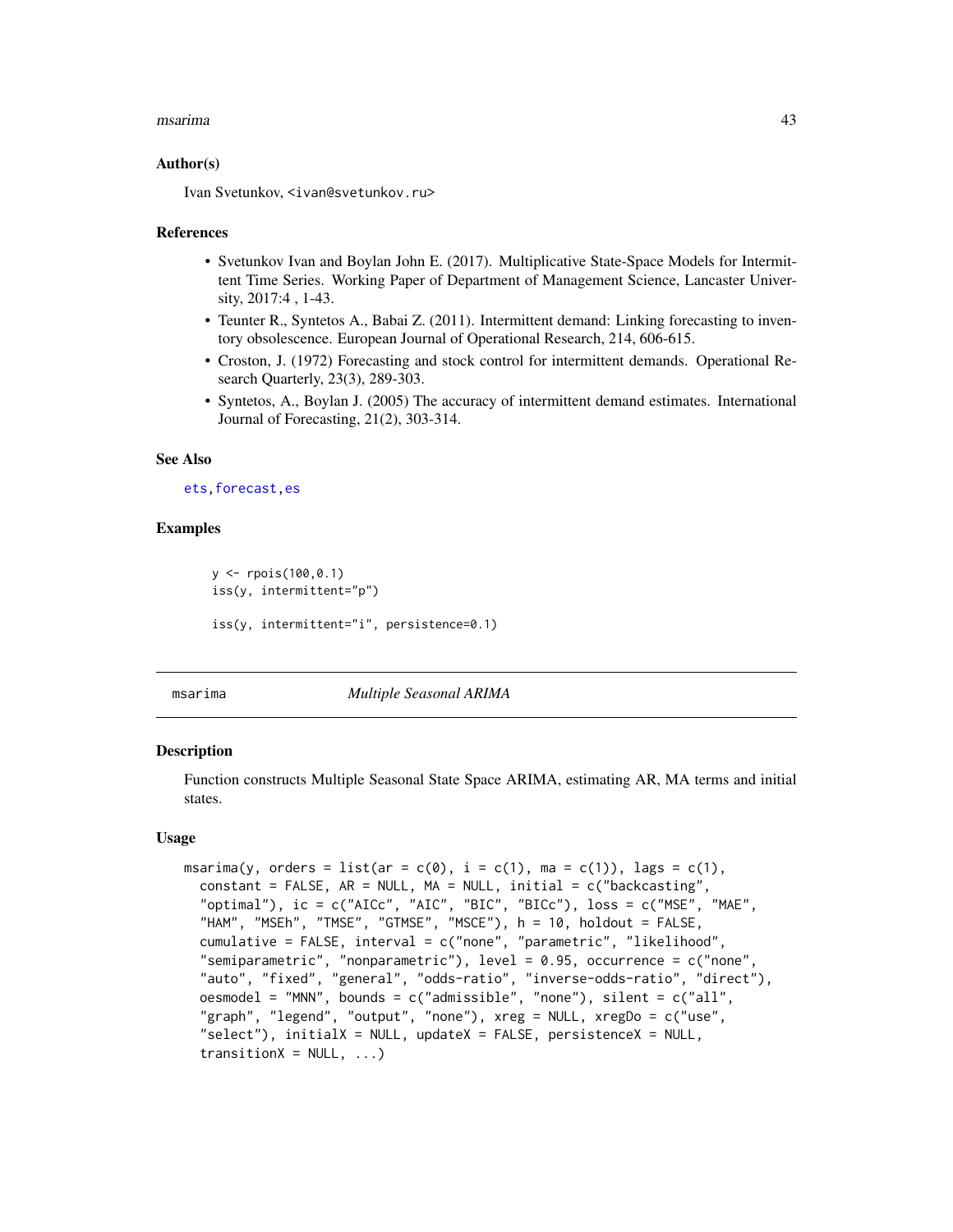| у          | Vector or ts object, containing data needed to be forecasted.                                                                                                                                                                                                                                                                                                                                                                                                                                                                                                                                                                                                                                                                                                                                      |
|------------|----------------------------------------------------------------------------------------------------------------------------------------------------------------------------------------------------------------------------------------------------------------------------------------------------------------------------------------------------------------------------------------------------------------------------------------------------------------------------------------------------------------------------------------------------------------------------------------------------------------------------------------------------------------------------------------------------------------------------------------------------------------------------------------------------|
| orders     | List of orders, containing vector variables ar, i and ma. Example: orders= $list(ar=c(1,2), i=c(1), ma=$<br>If a variable is not provided in the list, then it is assumed to be equal to zero.<br>At least one variable should have the same length as lags. Another option is<br>to specify orders as a vector of a form orders= $c(p, d, q)$ . The non-seasonal<br>$ARIMA(p,d,q)$ is constructed in this case.                                                                                                                                                                                                                                                                                                                                                                                   |
| lags       | Defines lags for the corresponding orders (see examples above). The length of<br>lags must correspond to the length of either ar, i or ma in orders variable.<br>There is no restrictions on the length of lags vector. It is recommended to order<br>lags ascending. The orders are set by a user. If you want the automatic order<br>selection, then use auto.ssarima function instead.                                                                                                                                                                                                                                                                                                                                                                                                          |
| constant   | If TRUE, constant term is included in the model. Can also be a number (constant<br>value).                                                                                                                                                                                                                                                                                                                                                                                                                                                                                                                                                                                                                                                                                                         |
| AR         | Vector or matrix of AR parameters. The order of parameters should be lag-wise.<br>This means that first all the AR parameters of the firs lag should be passed, then<br>for the second etc. AR of another ssarima can be passed here.                                                                                                                                                                                                                                                                                                                                                                                                                                                                                                                                                              |
| МA         | Vector or matrix of MA parameters. The order of parameters should be lag-wise.<br>This means that first all the MA parameters of the firs lag should be passed, then<br>for the second etc. MA of another ssarima can be passed here.                                                                                                                                                                                                                                                                                                                                                                                                                                                                                                                                                              |
| initial    | Can be either character or a vector of initial states. If it is character, then it can<br>be "optimal", meaning that the initial states are optimised, or "backcasting",<br>meaning that the initials are produced using backcasting procedure.                                                                                                                                                                                                                                                                                                                                                                                                                                                                                                                                                    |
| ic         | The information criterion used in the model selection procedure.                                                                                                                                                                                                                                                                                                                                                                                                                                                                                                                                                                                                                                                                                                                                   |
| loss       | The type of Loss Function used in optimization. loss can be: MSE (Mean<br>Squared Error), MAE (Mean Absolute Error), HAM (Half Absolute Moment), TMSE<br>- Trace Mean Squared Error, GTMSE - Geometric Trace Mean Squared Error,<br>MSEh - optimisation using only h-steps ahead error, MSCE - Mean Squared Cu-<br>mulative Error. If loss!="MSE", then likelihood and model selection is done<br>based on equivalent MSE. Model selection in this cases becomes not optimal.<br>There are also available analytical approximations for multistep functions: aMSEh,<br>aTMSE and aGTMSE. These can be useful in cases of small samples.<br>Finally, just for fun the absolute and half analogues of multistep estimators are<br>available: MAEh, TMAE, GTMAE, MACE, TMAE, HAMh, THAM, GTHAM, CHAM. |
| h          | Length of forecasting horizon.                                                                                                                                                                                                                                                                                                                                                                                                                                                                                                                                                                                                                                                                                                                                                                     |
| holdout    | If TRUE, holdout sample of size h is taken from the end of the data.                                                                                                                                                                                                                                                                                                                                                                                                                                                                                                                                                                                                                                                                                                                               |
| cumulative | If TRUE, then the cumulative forecast and prediction interval are produced in-<br>stead of the normal ones. This is useful for inventory control systems.                                                                                                                                                                                                                                                                                                                                                                                                                                                                                                                                                                                                                                          |
| interval   | Type of interval to construct. This can be:                                                                                                                                                                                                                                                                                                                                                                                                                                                                                                                                                                                                                                                                                                                                                        |
|            | • "none", aka "n" - do not produce prediction interval.<br>• "parametric", "p" - use state-space structure of ETS. In case of mixed<br>models this is done using simulations, which may take longer time than for<br>the pure additive and pure multiplicative models. This type of interval relies<br>on unbiased estimate of in-sample error variance, which divides the sume<br>of squared errors by T-k rather than just T.                                                                                                                                                                                                                                                                                                                                                                    |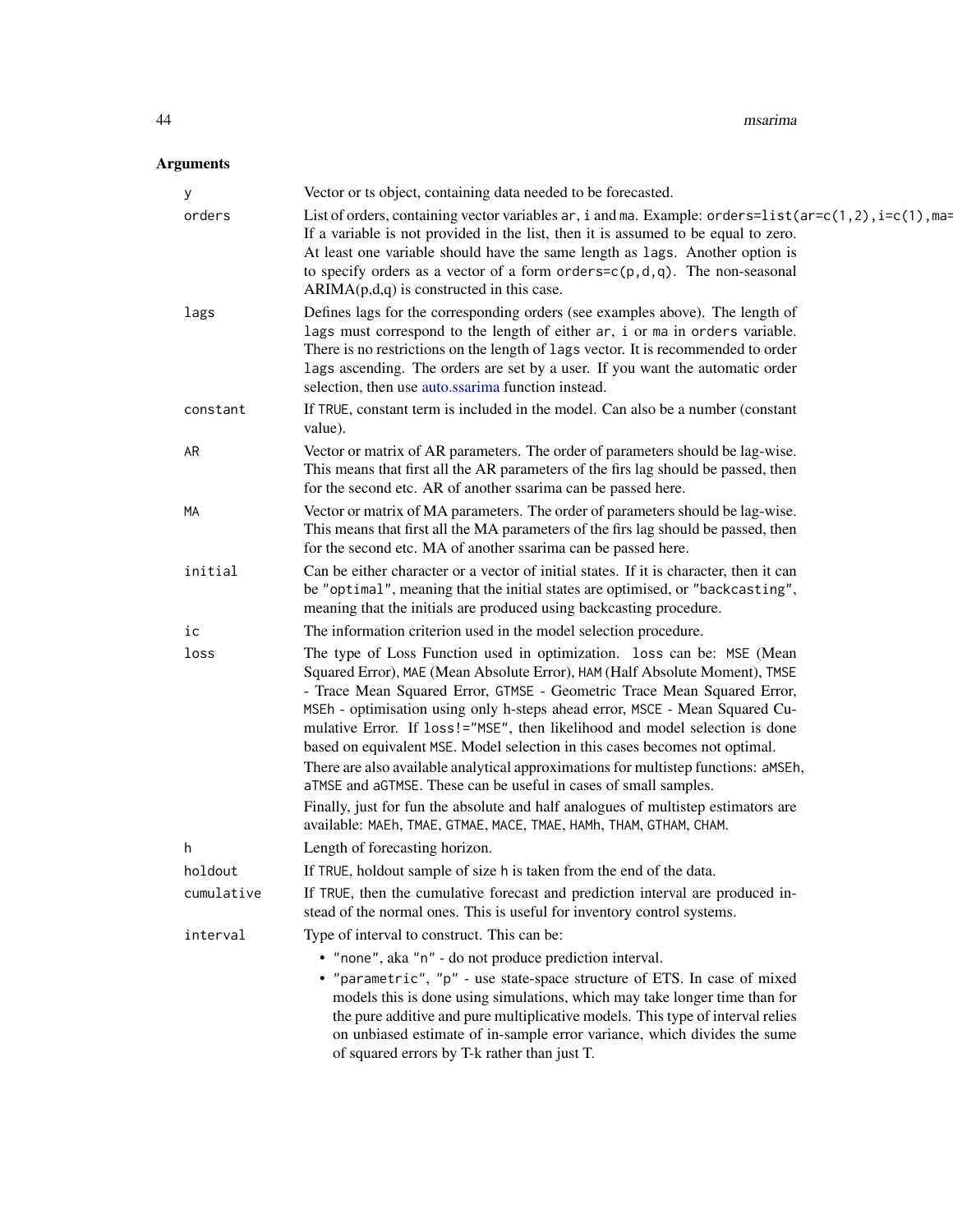|            | • "likelihood", "l" - these are the same as "p", but relies on the biased<br>estimate of variance from the likelihood (division by T, not by T-k).<br>• "semiparametric", "sp" - interval based on covariance matrix of 1 to<br>h steps ahead errors and assumption of normal / log-normal distribution<br>(depending on error type).<br>• "nonparametric", "np" - interval based on values from a quantile regres-<br>sion on error matrix (see Taylor and Bunn, 1999). The model used in this<br>process is $e[j] = a j^b$ , where $j=1,,h$ .                                                                                     |
|------------|-------------------------------------------------------------------------------------------------------------------------------------------------------------------------------------------------------------------------------------------------------------------------------------------------------------------------------------------------------------------------------------------------------------------------------------------------------------------------------------------------------------------------------------------------------------------------------------------------------------------------------------|
|            | The parameter also accepts TRUE and FALSE. The former means that parametric<br>interval are constructed, while the latter is equivalent to none. If the forecasts of<br>the models were combined, then the interval are combined quantile-wise (Lich-<br>tendahl et al., 2013).                                                                                                                                                                                                                                                                                                                                                     |
| level      | Confidence level. Defines width of prediction interval.                                                                                                                                                                                                                                                                                                                                                                                                                                                                                                                                                                             |
| occurrence | The type of model used in probability estimation. Can be "none" - none,<br>"fixed" - constant probability, "general" - the general Beta model with two<br>parameters, "odds-ratio" - the Odds-ratio model with b=1 in Beta distribution,<br>"inverse-odds-ratio" - the model with a=1 in Beta distribution, "direct" -<br>the TSB-like (Teunter et al., 2011) probability update mechanism a+b=1, "auto"<br>- the automatically selected type of occurrence model.                                                                                                                                                                  |
| oesmodel   | The type of ETS model used for the modelling of the time varying probability.<br>Object of the class "oes" can be provided here, and its parameters would be used<br>in iETS model.                                                                                                                                                                                                                                                                                                                                                                                                                                                 |
| bounds     | What type of bounds to use in the model estimation. The first letter can be used<br>instead of the whole word.                                                                                                                                                                                                                                                                                                                                                                                                                                                                                                                      |
| silent     | If silent="none", then nothing is silent, everything is printed out and drawn.<br>silent="all" means that nothing is produced or drawn (except for warnings).<br>In case of silent="graph", no graph is produced. If silent="legend", then<br>legend of the graph is skipped. And finally silent="output" means that noth-<br>ing is printed out in the console, but the graph is produced. silent also ac-<br>cepts TRUE and FALSE. In this case silent=TRUE is equivalent to silent="all",<br>while silent=FALSE is equivalent to silent="none". The parameter also ac-<br>cepts first letter of words ("n", "a", "g", "l", "o"). |
| xreg       | The vector (either numeric or time series) or the matrix (or data.frame) of ex-<br>ogenous variables that should be included in the model. If matrix included<br>than columns should contain variables and rows - observations. Note that xreg<br>should have number of observations equal either to in-sample or to the whole<br>series. If the number of observations in xreg is equal to in-sample, then values<br>for the holdout sample are produced using es function.                                                                                                                                                        |
| xregDo     | The variable defines what to do with the provided xreg: "use" means that all of<br>the data should be used, while "select" means that a selection using ic should<br>be done. "combine" will be available at some point in future                                                                                                                                                                                                                                                                                                                                                                                                   |
| initialX   | The vector of initial parameters for exogenous variables. Ignored if xreg is<br>NULL.                                                                                                                                                                                                                                                                                                                                                                                                                                                                                                                                               |
| updateX    | If TRUE, transition matrix for exogenous variables is estimated, introducing non-<br>linear interactions between parameters. Prerequisite - non-NULL xreg.                                                                                                                                                                                                                                                                                                                                                                                                                                                                          |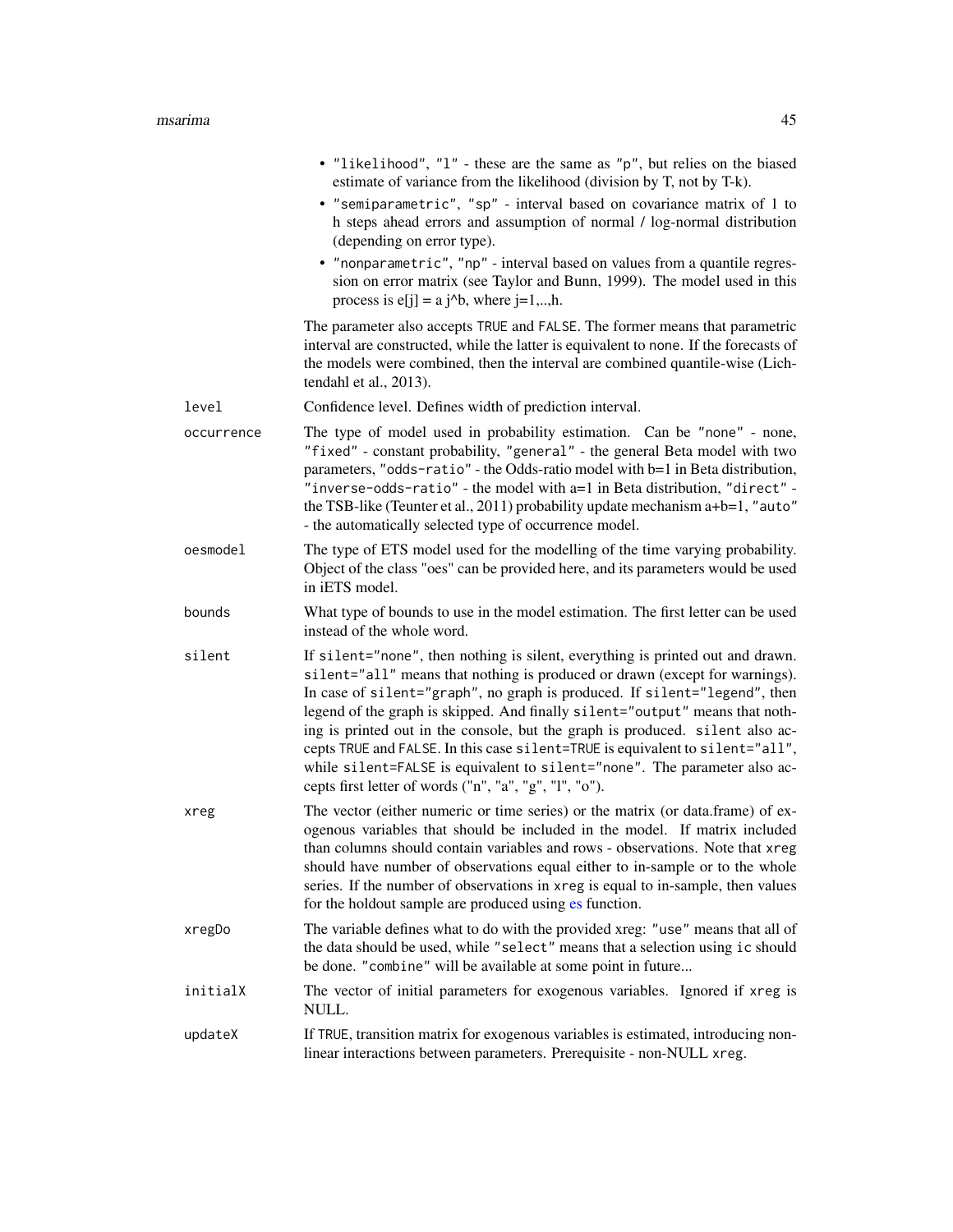| persistenceX | The persistence vector $g_X$ , containing smoothing parameters for exogenous vari-<br>ables. If NULL, then estimated. Prerequisite - non-NULL xreg.                                                                                                                           |
|--------------|-------------------------------------------------------------------------------------------------------------------------------------------------------------------------------------------------------------------------------------------------------------------------------|
| transitionX  | The transition matrix $F_x$ for exogenous variables. Can be provided as a vector.<br>Matrix will be formed using the default matrix (transition, $nc, nc$ ), where $nc$<br>is number of components in state vector. If NULL, then estimated. Prerequisite -<br>non-NULL xreg. |
| $\cdot$      | Other non-documented parameters.                                                                                                                                                                                                                                              |
|              | Parameter model can accept a previously estimated SARIMA model and use all<br>its parameters.                                                                                                                                                                                 |
|              | FI=TRUE will make the function produce Fisher Information matrix, which then<br>can be used to calculated variances of parameters of the model.                                                                                                                               |
|              |                                                                                                                                                                                                                                                                               |

The model, implemented in this function differs from the one in [ssarima](#page-89-0) function (Svetunkov  $\&$ Boylan, 2019), but it is more efficient and better fitting the data (which might be a limitation).

The basic  $ARIMA(p,d,q)$  used in the function has the following form:

$$
(1 - B)d(1 - a1B - a2B2 - ... - apBp)y[t] = (1 + b1B + b2B2 + ... + bqBq)\epsilon[t] + c
$$

where  $y_{[t]}$  is the actual values,  $\epsilon_{[t]}$  is the error term,  $a_i, b_j$  are the parameters for AR and MA respectively and  $c$  is the constant. In case of non-zero differences  $c$  acts as drift.

This model is then transformed into ARIMA in the Single Source of Error State space form (based by Snyder, 1985, but in a slightly different formulation):

$$
y_t = o_t(w'v_{t-l} + x_t a_{t-1} + \epsilon_t)
$$
  

$$
v_t = F v_{t-l} + g \epsilon_t
$$
  

$$
a_t = F_X a_{t-1} + g_X \epsilon_t / x_t
$$

Where  $o_t$  is the Bernoulli distributed random variable (in case of normal data equal to 1),  $v_t$  is the state vector (defined based on orders) and l is the vector of lags,  $x_t$  is the vector of exogenous parameters.  $w$  is the measurement vector,  $F$  is the transition matrix,  $g$  is the persistence vector,  $a_t$  is the vector of parameters for exogenous variables,  $F_X$  is the transitionX matrix and  $g_X$  is the persistenceX matrix. The main difference from [ssarima](#page-89-0) function is that this implementation skips zero polynomials, substantially decreasing the dimension of the transition matrix. As a result, this function works faster than [ssarima](#page-89-0) on high frequency data, and it is more accurate.

Due to the flexibility of the model, multiple seasonalities can be used. For example, something crazy like this can be constructed:  $SARIMA(1,1,1)(0,1,1)[24](2,0,1)[24*7](0,0,1)[24*30]$ , but the estimation may take some time... Still this should be estimated in finite time (not like with ssarima).

For some additional details see the vignette: vignette("ssarima","smooth")

## Value

Object of class "smooth" is returned. It contains the list of the following values:

- model the name of the estimated model.
- timeElapsed time elapsed for the construction of the model.
- states the matrix of the fuzzy components of ssarima, where rows correspond to time and cols to states.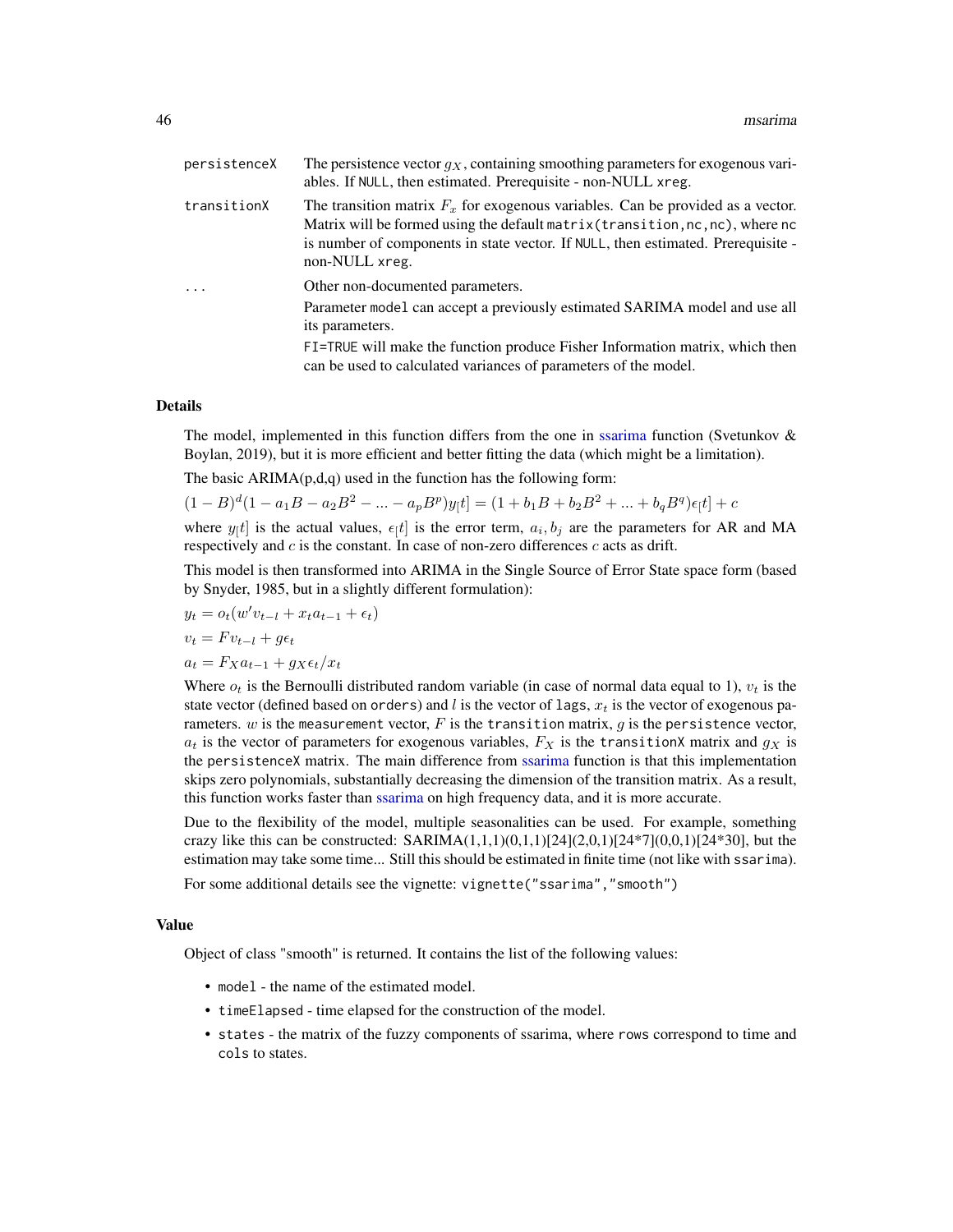#### msarima 47

- transition matrix F.
- persistence the persistence vector. This is the place, where smoothing parameters live.
- measurement measurement vector of the model.
- AR the matrix of coefficients of AR terms.
- I the matrix of coefficients of I terms.
- MA the matrix of coefficients of MA terms.
- constant the value of the constant term.
- initialType Type of the initial values used.
- initial the initial values of the state vector (extracted from states).
- nParam table with the number of estimated / provided parameters. If a previous model was reused, then its initials are reused and the number of provided parameters will take this into account.
- fitted the fitted values.
- forecast the point forecast.
- lower the lower bound of prediction interval. When interval="none" then NA is returned.
- upper the higher bound of prediction interval. When interval="none" then NA is returned.
- residuals the residuals of the estimated model.
- errors The matrix of 1 to h steps ahead errors.
- s2 variance of the residuals (taking degrees of freedom into account).
- interval type of interval asked by user.
- level confidence level for interval.
- cumulative whether the produced forecast was cumulative or not.
- y the original data.
- holdout the holdout part of the original data.
- occurrence model of the class "oes" if the occurrence model was estimated. If the model is non-intermittent, then occurrence is NULL.
- xreg provided vector or matrix of exogenous variables. If xregDo="s", then this value will contain only selected exogenous variables.
- updateX boolean, defining, if the states of exogenous variables were estimated as well.
- initialX initial values for parameters of exogenous variables.
- persistenceX persistence vector g for exogenous variables.
- transitionX transition matrix F for exogenous variables.
- ICs values of information criteria of the model. Includes AIC, AICc, BIC and BICc.
- logLik log-likelihood of the function.
- lossValue Cost function value.
- loss Type of loss function used in the estimation.
- FI Fisher Information. Equal to NULL if FI=FALSE or when FI is not provided at all.
- accuracy vector of accuracy measures for the holdout sample. In case of non-intermittent data includes: MPE, MAPE, SMAPE, MASE, sMAE, RelMAE, sMSE and Bias coefficient (based on complex numbers). In case of intermittent data the set of errors will be: sMSE, sPIS, sCE (scaled cumulative error) and Bias coefficient. This is available only when holdout=TRUE.
- B the vector of all the estimated parameters.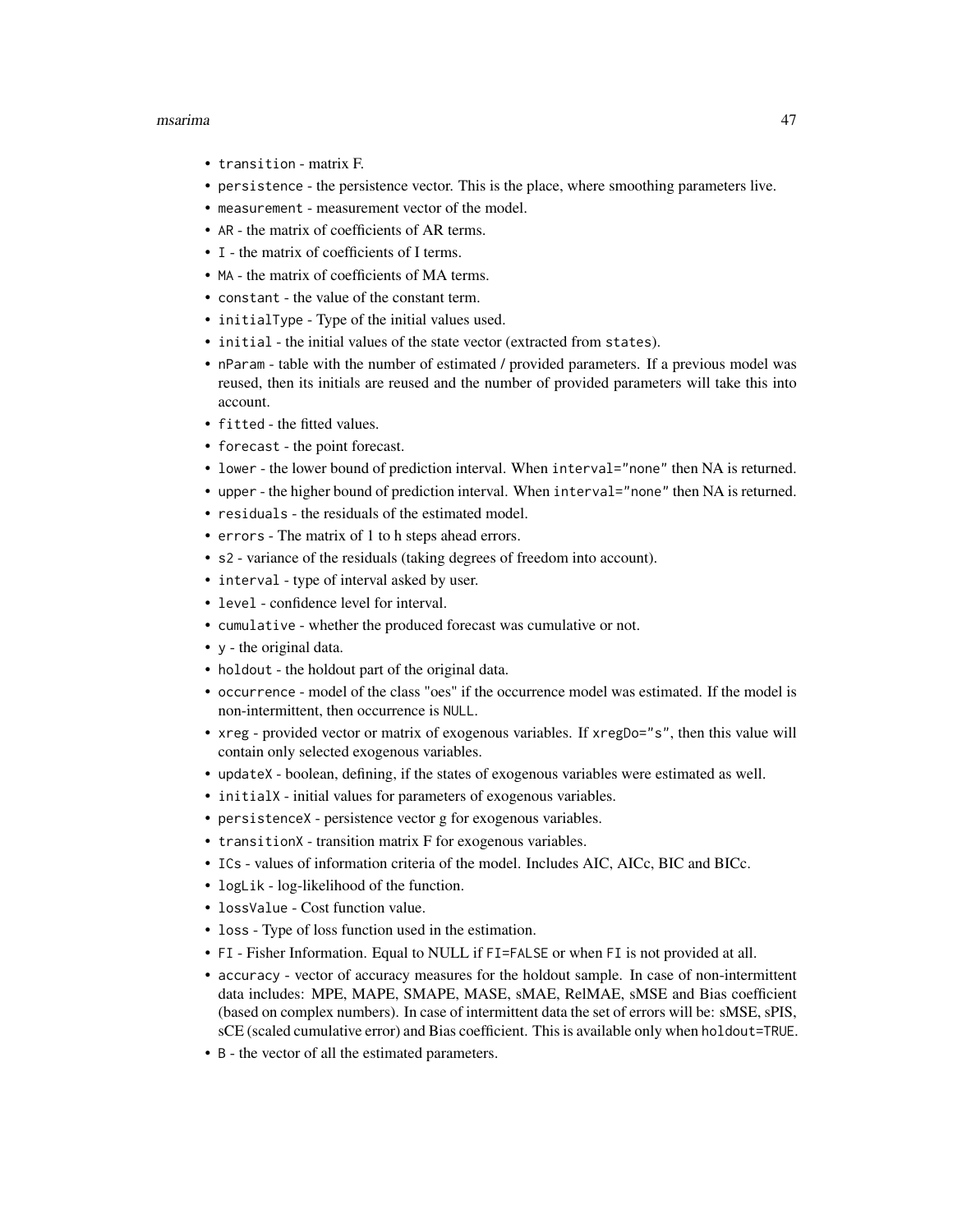#### Author(s)

Ivan Svetunkov, <ivan@svetunkov.ru>

#### References

- Taylor, J.W. and Bunn, D.W. (1999) A Quantile Regression Approach to Generating Prediction Intervals. Management Science, Vol 45, No 2, pp 225-237.
- Lichtendahl Kenneth C., Jr., Grushka-Cockayne Yael, Winkler Robert L., (2013) Is It Better to Average Probabilities or Quantiles? Management Science 59(7):1594-1611. DOI: [10.1287/mnsc.1120.1667](https://doi.org/10.1287/mnsc.1120.1667)
- Snyder, R. D., 1985. Recursive Estimation of Dynamic Linear Models. Journal of the Royal Statistical Society, Series B (Methodological) 47 (2), 272-276.
- Hyndman, R.J., Koehler, A.B., Ord, J.K., and Snyder, R.D. (2008) Forecasting with exponential smoothing: the state space approach, Springer-Verlag. [http://dx.doi.org/10.1007/](http://dx.doi.org/10.1007/978-3-540-71918-2) [978-3-540-71918-2](http://dx.doi.org/10.1007/978-3-540-71918-2).
- Svetunkov, I., & Boylan, J. E. (2019). State-space ARIMA for supply-chain forecasting. International Journal of Production Research, 0(0), 1–10. [https://doi.org/10.1080/00207543.](https://doi.org/10.1080/00207543.2019.1600764) [2019.1600764](https://doi.org/10.1080/00207543.2019.1600764)

#### See Also

[auto.msarima](#page-9-0)[,orders,](#page-57-0)[ssarima,](#page-89-0)[auto.arima](#page-0-0)

## Examples

```
# The previous one is equivalent to:
ourModel <- msarima(rnorm(118,100,3),orders=c(1,1,1),lags=1,h=18,holdout=TRUE,interval="p")
# Example of SARIMA(2,0,0)(1,0,0)[4]
msarima(rnorm(118,100,3),orders=list(ar=c(2,1)),lags=c(1,4),h=18,holdout=TRUE)
# SARIMA of a peculiar order on AirPassengers data with Fisher Information
ourModel \leq msarima(AirPassengers,orders=list(ar=c(1,0,3),i=c(1,0,1),ma=c(0,1,2)),
                    lags=c(1,6,12),h=10,holdout=TRUE,FI=TRUE)
# Construct the 95% confidence interval for the parameters of the model
ourCoefs <- coef(ourModel)
ourCoefsSD <- sqrt(abs(diag(solve(ourModel$FI))))
# Sort values accordingly
ourCoefs <- ourCoefs[names(ourCoefsSD)]
ourConfInt <- cbind(ourCoefs + qt(0.025,nobs(ourModel)) * ourCoefsSD,
                    ourCoefs + qt(0.975,nobs(ourModel)) * ourCoefsSD)
colnames(ourConfInt) <- c("2.25%","97.5%")
ourConfInt
# ARIMA(1,1,1) with Mean Squared Trace Forecast Error
```
msarima(rnorm(118,100,3),orders=list(ar=1,i=1,ma=1),lags=1,h=18,holdout=TRUE,loss="TMSE")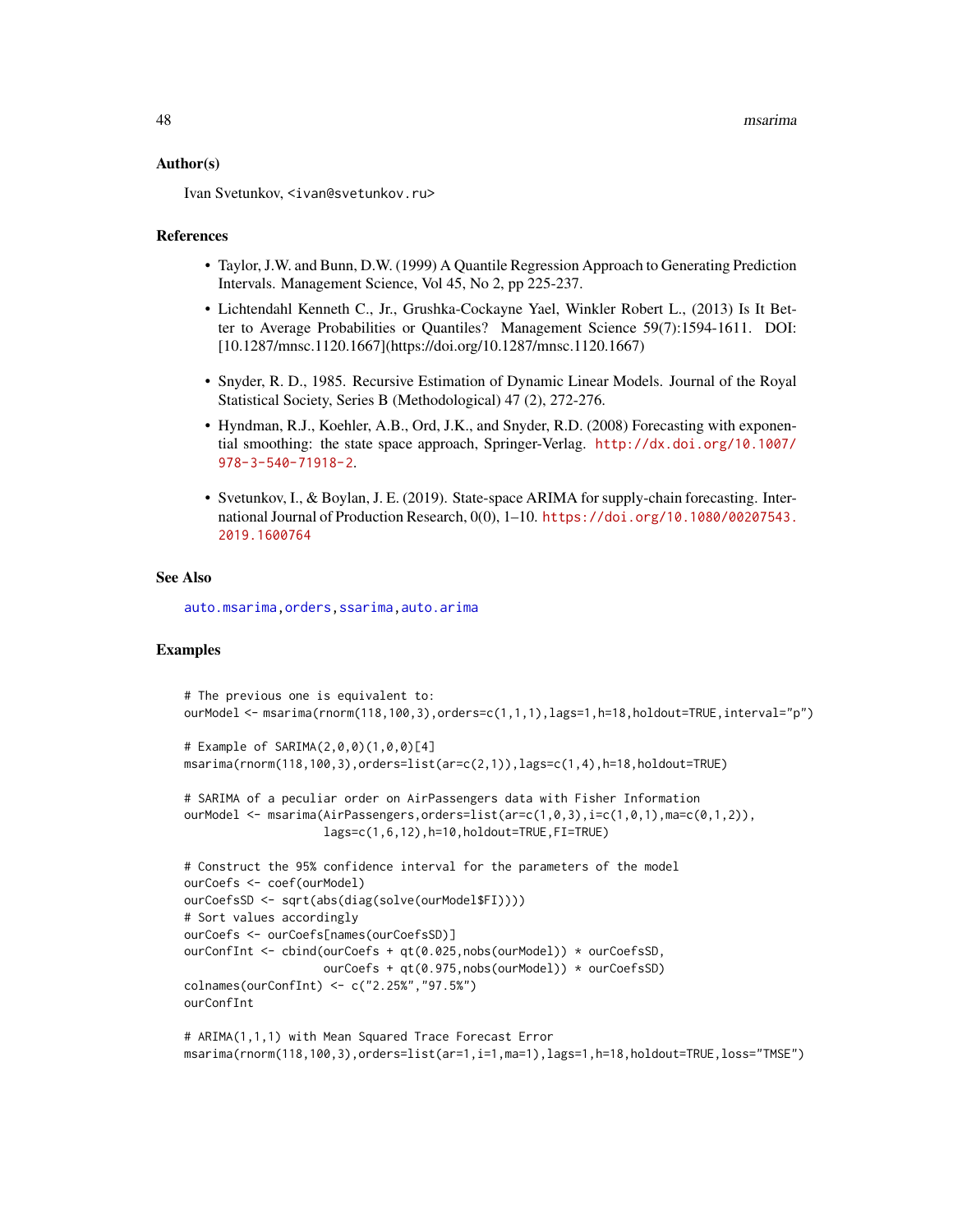## msdecompose 49

```
msarima(rnorm(118,100,3),orders=list(ar=1,i=1,ma=1),lags=1,h=18,holdout=TRUE,loss="aTMSE")
# SARIMA(0,1,1) with exogenous variables with crazy estimation of xreg
ourModel <- msarima(rnorm(118,100,3),orders=list(i=1,ma=1),h=18,holdout=TRUE,
                    xreg=c(1:118),updateX=TRUE)
summary(ourModel)
forecast(ourModel)
plot(forecast(ourModel))
```
msdecompose *Multiple seasonal classical decomposition*

#### Description

Function decomposes multiple seasonal time series into components using the principles of classical decomposition.

## Usage

```
msdecompose(y, lags = c(12), type = c("additive", "multiplicative"))
```
## Arguments

|      | Vector or ts object, containing data needed to be smoothed.                |
|------|----------------------------------------------------------------------------|
| lags | Vector of lags, corresponding to the frequencies in the data.              |
| tvpe | The type of decomposition. If "multiplicative" is selected, then the loga- |
|      | rithm of data is taken prior to the decomposition.                         |

## Details

The function applies centred moving averages based on [ma](#page-0-0) function and order specified in lags variable in order to smooth the original series and obtain level, trend and seasonal components of the series.

## Value

The object of the class "msdecompose" is return, containing:

- y the original time series.
- initial the estimates of the initial level and trend.
- trend the long term trend in the data.
- seasonal the list of seasonal parameters.
- lags the provided lags.
- type the selected type of the decomposition.
- yName the name of the provided data.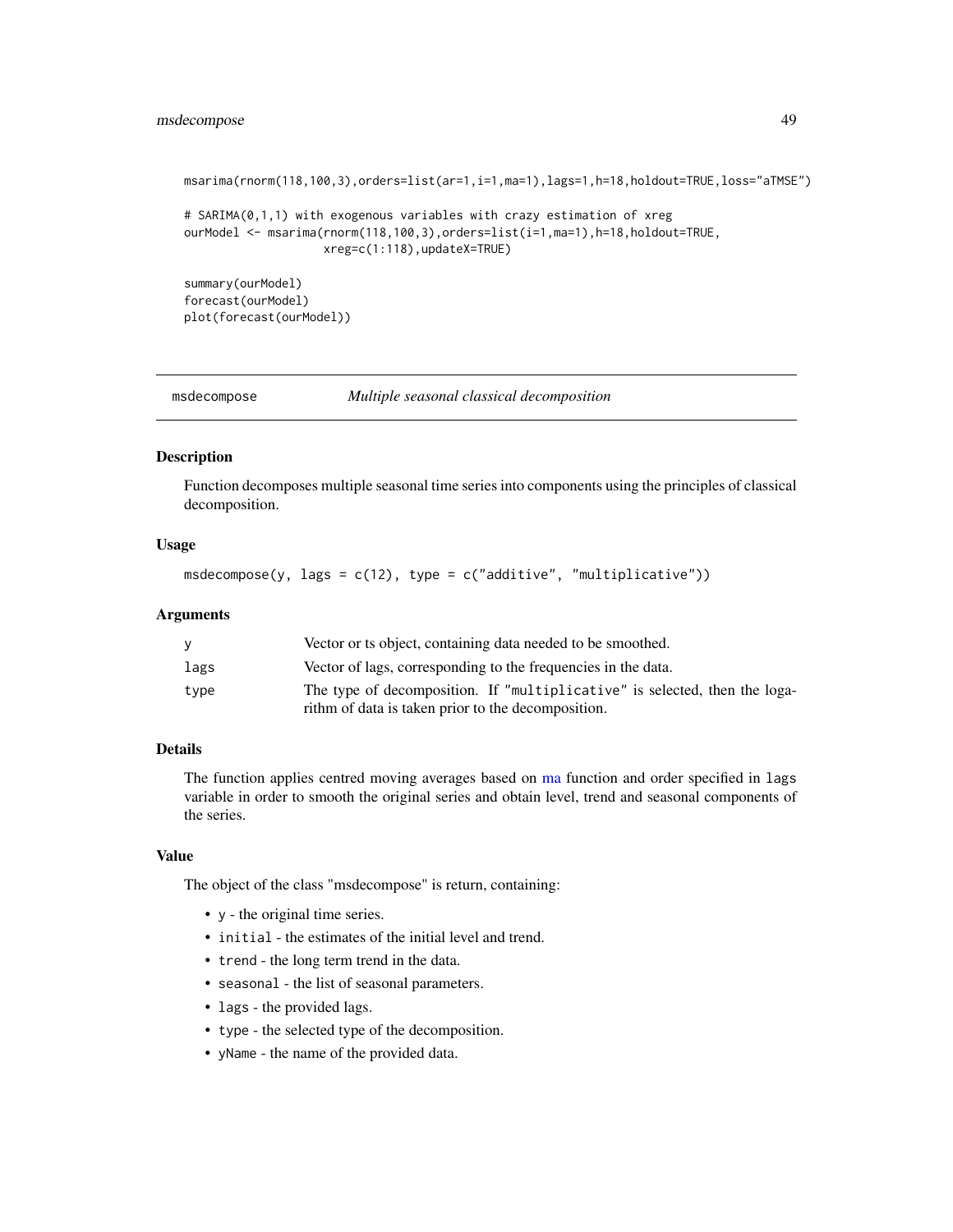50 multicov

## Author(s)

Ivan Svetunkov, <ivan@svetunkov.ru>

## See Also

[ma](#page-0-0)

## Examples

```
# Decomposition of multiple frequency data
## Not run: ourModel <- msdecompose(forecast::taylor, lags=c(48,336), type="m")
ourModel <- msdecompose(AirPassengers, lags=c(12), type="m")
plot(ourModel)
```

```
plot(forecast(ourModel, model="AAN", h=12))
```

| multicov | Function returns the multiple steps ahead covariance matrix of fore- |
|----------|----------------------------------------------------------------------|
|          | cast errors                                                          |

## Description

This function extracts covariance matrix of 1 to h steps ahead forecast errors for ssarima(), gum(), sma(), es() and ces() models.

#### Usage

```
multicov(object, type = c("analytical", "empirical", "simulated"), ...)
## S3 method for class 'smooth'
multicov(object, type = c("analytical", "empirical", "simulated"), ...)
```

| object | Model estimated using one of the functions of smooth package.                                                                                                                                                              |
|--------|----------------------------------------------------------------------------------------------------------------------------------------------------------------------------------------------------------------------------|
| type   | What method to use in order to produce covariance matrix:                                                                                                                                                                  |
|        | 1. analytical - based on the state space structure of the model and the one-<br>step-ahead forecast error. This works for pure additive and pure multiplica-<br>tive models. The values for the mixed models might be off. |
|        | 2. empirical - based on the in-sample 1 to h steps ahead forecast errors<br>(works fine on larger samples);                                                                                                                |
|        | 3. simulated - the data is simulated from the estimated model, then the same<br>model is applied to it and then the empirical 1 to h steps ahead forecast<br>errors are produced;                                          |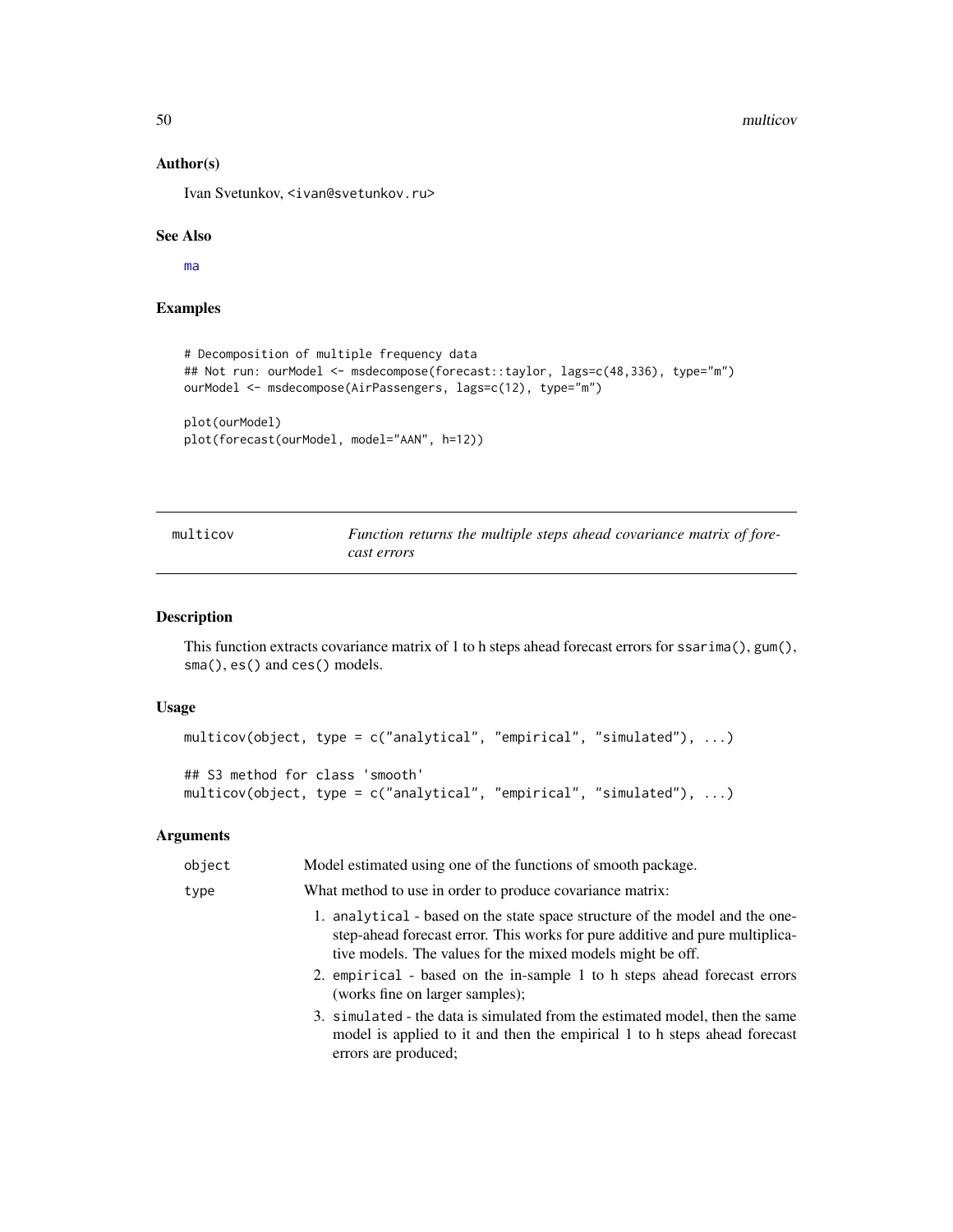... Other parameters passed to simulate function (if type="simulated" is used). These are obs, nsim and seed. By default obs=1000, nsim=100. This approach increases the accuracy of covariance matrix on small samples and intermittent data;

## Details

The function returns either scalar (if it is a non-smooth model) or the matrix of  $(h \times h)$  size with variances and covariances of 1 to h steps ahead forecast errors. This is currently done based on empirical values. The analytical ones are more complicated.

## Value

Scalar in cases of non-smooth functions. (h x h) matrix otherwise.

#### Author(s)

Ivan Svetunkov, <ivan@svetunkov.ru>

## See Also

[orders](#page-57-0)

#### Examples

 $x < -$  rnorm(100,0,1)

```
# A simple example with a 5x5 covariance matrix
ourModel <- ces(x, h=5)
multicov(ourModel)
```
<span id="page-50-0"></span>

oes *Occurrence ETS model*

#### Description

Function returns the occurrence part of iETS model with the specified probability update and model types.

## Usage

```
oes(y, model = "MNN", persistence = NULL, initial = "o",initialSeason = NULL, phi = NULL, occurrence = c("fixed", "general",
  "odds-ratio", "inverse-odds-ratio", "direct", "auto", "none"),
  ic = c("AICc", "AIC", "BIC", "BICc"), h = 10, holdout = FALSE,interval = c("none", "parametric", "likelihood", "semiparametric",
  "nonparametric"), level = 0.95, bounds = c("usual", "admissible",
```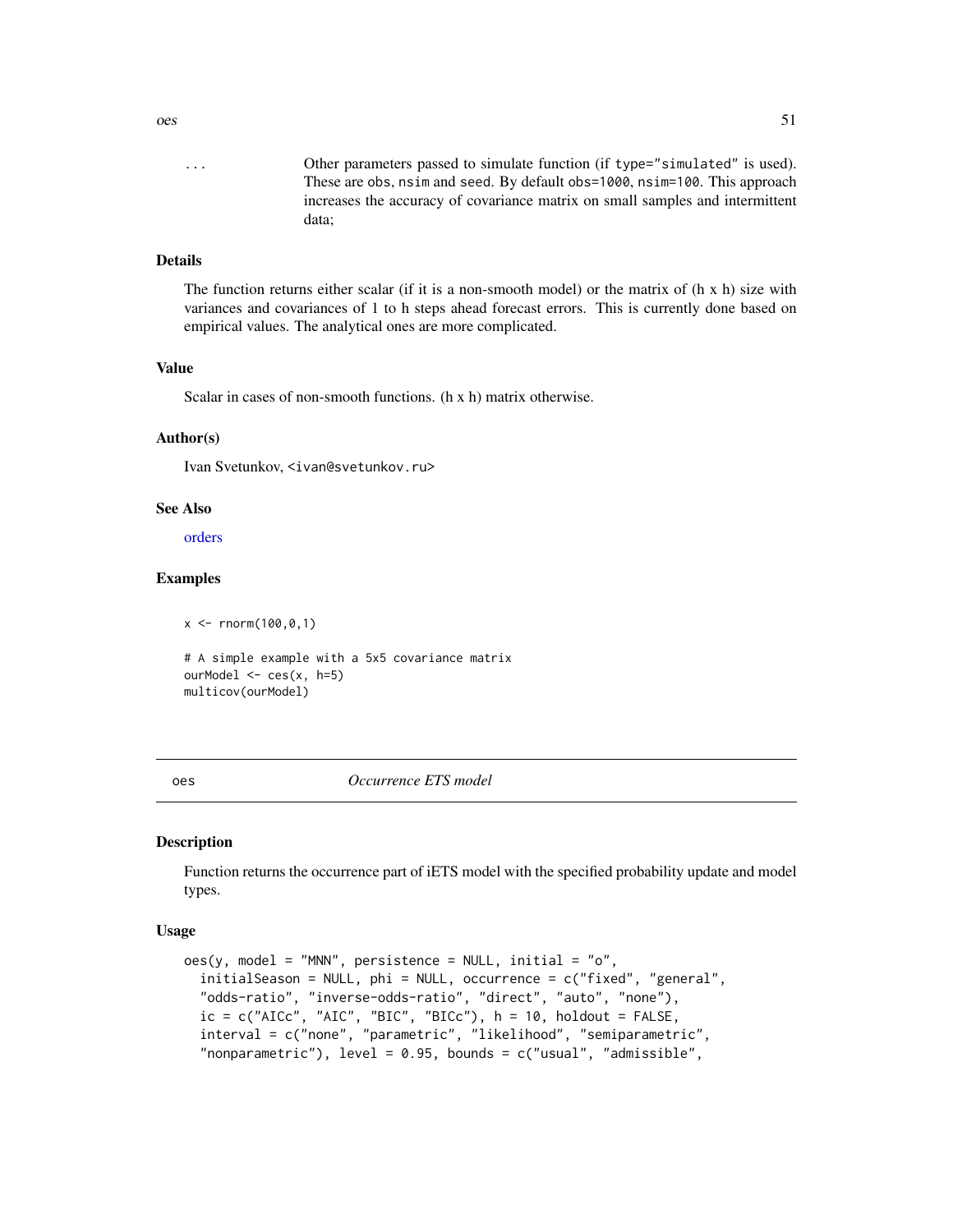```
"none"), silent = c("all", "graph", "legend", "output", "none"),xreg = NULL, xregDo = c("use", "select"), initialX = NULL,updateX = FALSE, transitionX = NULL, persistenceX = NULL, ...)
```

| У             | Either numeric vector or time series vector.                                                                                                                                                                                                                                                                                                                                                                                                                                                                                                                                                       |
|---------------|----------------------------------------------------------------------------------------------------------------------------------------------------------------------------------------------------------------------------------------------------------------------------------------------------------------------------------------------------------------------------------------------------------------------------------------------------------------------------------------------------------------------------------------------------------------------------------------------------|
| model         | The type of ETS model used for the estimation. Normally this should be "MNN"<br>or any other pure multiplicative or additive model. The model selection is avail-<br>able here (although it's not fast), so you can use, for example, "YYN" and "XXN"<br>for selecting between the pure multiplicative and pure additive models respec-<br>tively. Using mixed models is possible, but not recommended.                                                                                                                                                                                            |
| persistence   | Persistence vector $g$ , containing smoothing parameters. If NULL, then estimated.                                                                                                                                                                                                                                                                                                                                                                                                                                                                                                                 |
| initial       | Can be either character or a vector of initial states. If it is character, then it can<br>be "optimal", meaning that the initial states are optimised, or "backcasting",<br>meaning that the initials are produced using backcasting procedure.                                                                                                                                                                                                                                                                                                                                                    |
| initialSeason | The vector of the initial seasonal components. If NULL, then it is estimated.                                                                                                                                                                                                                                                                                                                                                                                                                                                                                                                      |
| phi           | The value of the dampening parameter. Used only for damped-trend models.                                                                                                                                                                                                                                                                                                                                                                                                                                                                                                                           |
| occurrence    | The type of model used in probability estimation. Can be "none" - none,<br>"fixed" - constant probability, "odds-ratio" - the Odds-ratio model with<br>b=1 in Beta distribution, "inverse-odds-ratio" - the model with a=1 in Beta<br>distribution, "direct" - the TSB-like (Teunter et al., 2011) probability up-<br>date mechanism a+b=1, "auto" - the automatically selected type of occurrence<br>model, "general" - the general Beta model with two parameters. This will call<br>oesg() function with two similar ETS models and the same provided parame-<br>ters (initials and smoothing). |
| iс            | The information criteria to use in case of model selection.                                                                                                                                                                                                                                                                                                                                                                                                                                                                                                                                        |
| h.            | The forecast horizon.                                                                                                                                                                                                                                                                                                                                                                                                                                                                                                                                                                              |
| holdout       | If TRUE, holdout sample of size h is taken from the end of the data.                                                                                                                                                                                                                                                                                                                                                                                                                                                                                                                               |
| interval      | Type of interval to construct. This can be:                                                                                                                                                                                                                                                                                                                                                                                                                                                                                                                                                        |
|               | • "none", aka "n" - do not produce prediction interval.                                                                                                                                                                                                                                                                                                                                                                                                                                                                                                                                            |
|               | • "parametric", "p" - use state-space structure of ETS. In case of mixed<br>models this is done using simulations, which may take longer time than for<br>the pure additive and pure multiplicative models. This type of interval relies<br>on unbiased estimate of in-sample error variance, which divides the sume<br>of squared errors by T-k rather than just T.                                                                                                                                                                                                                               |
|               | • "likelihood", "l" - these are the same as "p", but relies on the biased<br>estimate of variance from the likelihood (division by T, not by T-k).                                                                                                                                                                                                                                                                                                                                                                                                                                                 |
|               | • "semiparametric", "sp" - interval based on covariance matrix of 1 to<br>h steps ahead errors and assumption of normal / log-normal distribution<br>(depending on error type).                                                                                                                                                                                                                                                                                                                                                                                                                    |
|               | • "nonparametric", "np" - interval based on values from a quantile regres-<br>sion on error matrix (see Taylor and Bunn, 1999). The model used in this<br>process is $e[j] = a j^b$ , where $j=1,,h$ .                                                                                                                                                                                                                                                                                                                                                                                             |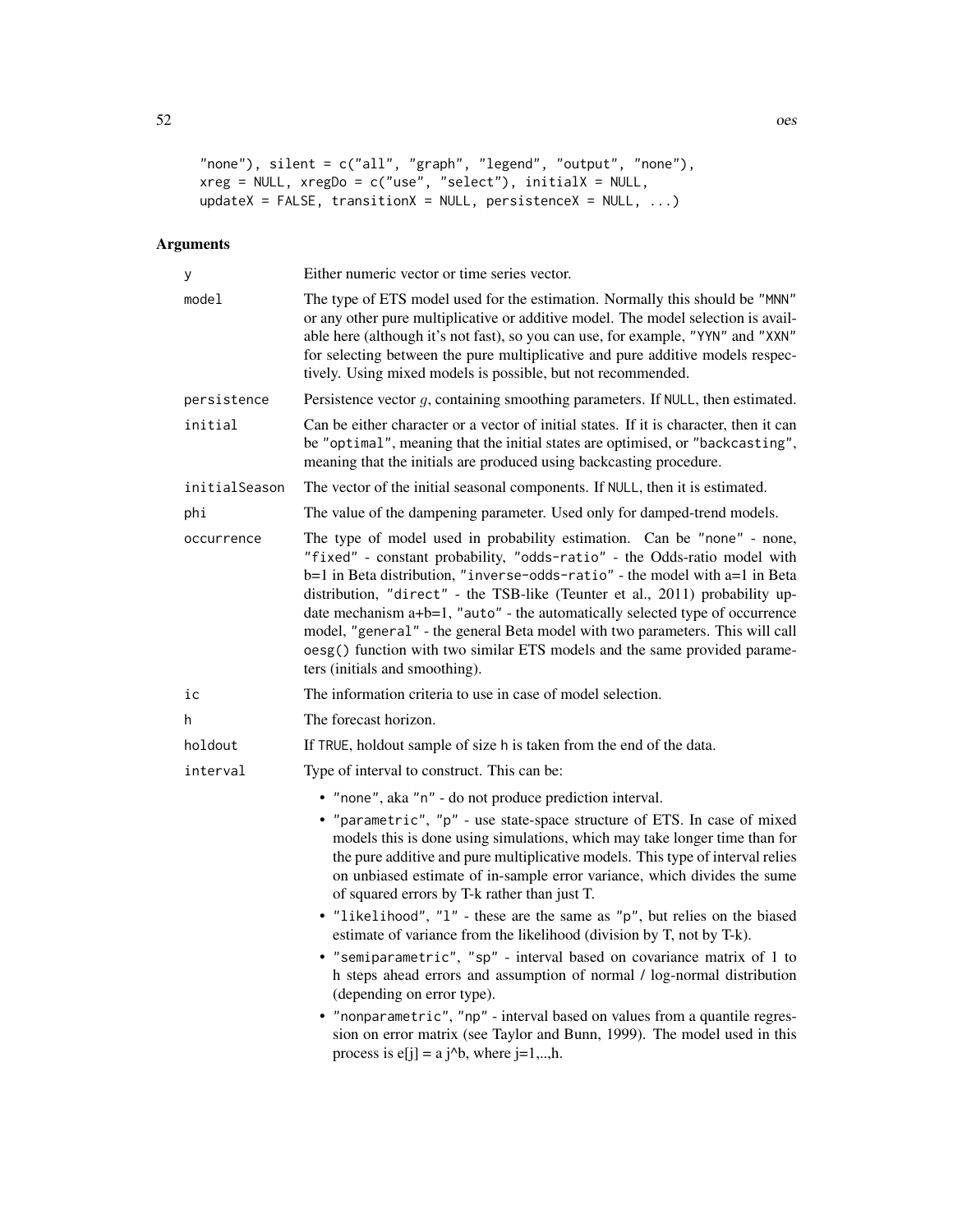|              | The parameter also accepts TRUE and FALSE. The former means that parametric<br>interval are constructed, while the latter is equivalent to none. If the forecasts of<br>the models were combined, then the interval are combined quantile-wise (Lich-<br>tendahl et al., 2013).                                                                                                                                                                                                                                                                                                                                                     |
|--------------|-------------------------------------------------------------------------------------------------------------------------------------------------------------------------------------------------------------------------------------------------------------------------------------------------------------------------------------------------------------------------------------------------------------------------------------------------------------------------------------------------------------------------------------------------------------------------------------------------------------------------------------|
| level        | Confidence level. Defines width of prediction interval.                                                                                                                                                                                                                                                                                                                                                                                                                                                                                                                                                                             |
| bounds       | What type of bounds to use in the model estimation. The first letter can be used<br>instead of the whole word.                                                                                                                                                                                                                                                                                                                                                                                                                                                                                                                      |
| silent       | If silent="none", then nothing is silent, everything is printed out and drawn.<br>silent="all" means that nothing is produced or drawn (except for warnings).<br>In case of silent="graph", no graph is produced. If silent="legend", then<br>legend of the graph is skipped. And finally silent="output" means that noth-<br>ing is printed out in the console, but the graph is produced. silent also ac-<br>cepts TRUE and FALSE. In this case silent=TRUE is equivalent to silent="all",<br>while silent=FALSE is equivalent to silent="none". The parameter also ac-<br>cepts first letter of words ("n", "a", "g", "l", "o"). |
| xreg         | The vector or the matrix of exogenous variables, explaining some parts of oc-<br>currence variable (probability).                                                                                                                                                                                                                                                                                                                                                                                                                                                                                                                   |
| xregDo       | Variable defines what to do with the provided xreg: "use" means that all of the<br>data should be used, while "select" means that a selection using ic should be<br>done. "combine" will be available at some point in future                                                                                                                                                                                                                                                                                                                                                                                                       |
| initialX     | The vector of initial parameters for exogenous variables. Ignored if xreg is<br>NULL.                                                                                                                                                                                                                                                                                                                                                                                                                                                                                                                                               |
| updateX      | If TRUE, transition matrix for exogenous variables is estimated, introducing non-<br>linear interactions between parameters. Prerequisite - non-NULL xreg.                                                                                                                                                                                                                                                                                                                                                                                                                                                                          |
| transitionX  | The transition matrix $F_x$ for exogenous variables. Can be provided as a vector.<br>Matrix will be formed using the default matrix (transition, nc, nc), where nc<br>is number of components in state vector. If NULL, then estimated. Prerequisite -<br>non-NULL xreg.                                                                                                                                                                                                                                                                                                                                                            |
| persistenceX | The persistence vector $g_X$ , containing smoothing parameters for exogenous vari-<br>ables. If NULL, then estimated. Prerequisite - non-NULL xreg.                                                                                                                                                                                                                                                                                                                                                                                                                                                                                 |
| $\cdots$     | The parameters passed to the optimiser, such as maxeval, xtol_rel, algorithm<br>and print_level. The description of these is printed out by nloptr.print.options()<br>function from the nloptr package. The default values in the oes function are<br>maxeval=500, xtol_rel=1E-8, algorithm="NLOPT_LN_SBPLX" and print_level=0.                                                                                                                                                                                                                                                                                                     |
|              |                                                                                                                                                                                                                                                                                                                                                                                                                                                                                                                                                                                                                                     |

The function estimates probability of demand occurrence, using the selected ETS state space models.

For the details about the model and its implementation, see the respective vignette: vignette("oes","smooth")

## Value

The object of class "occurrence" is returned. It contains following list of values:

• model - the type of the estimated ETS model;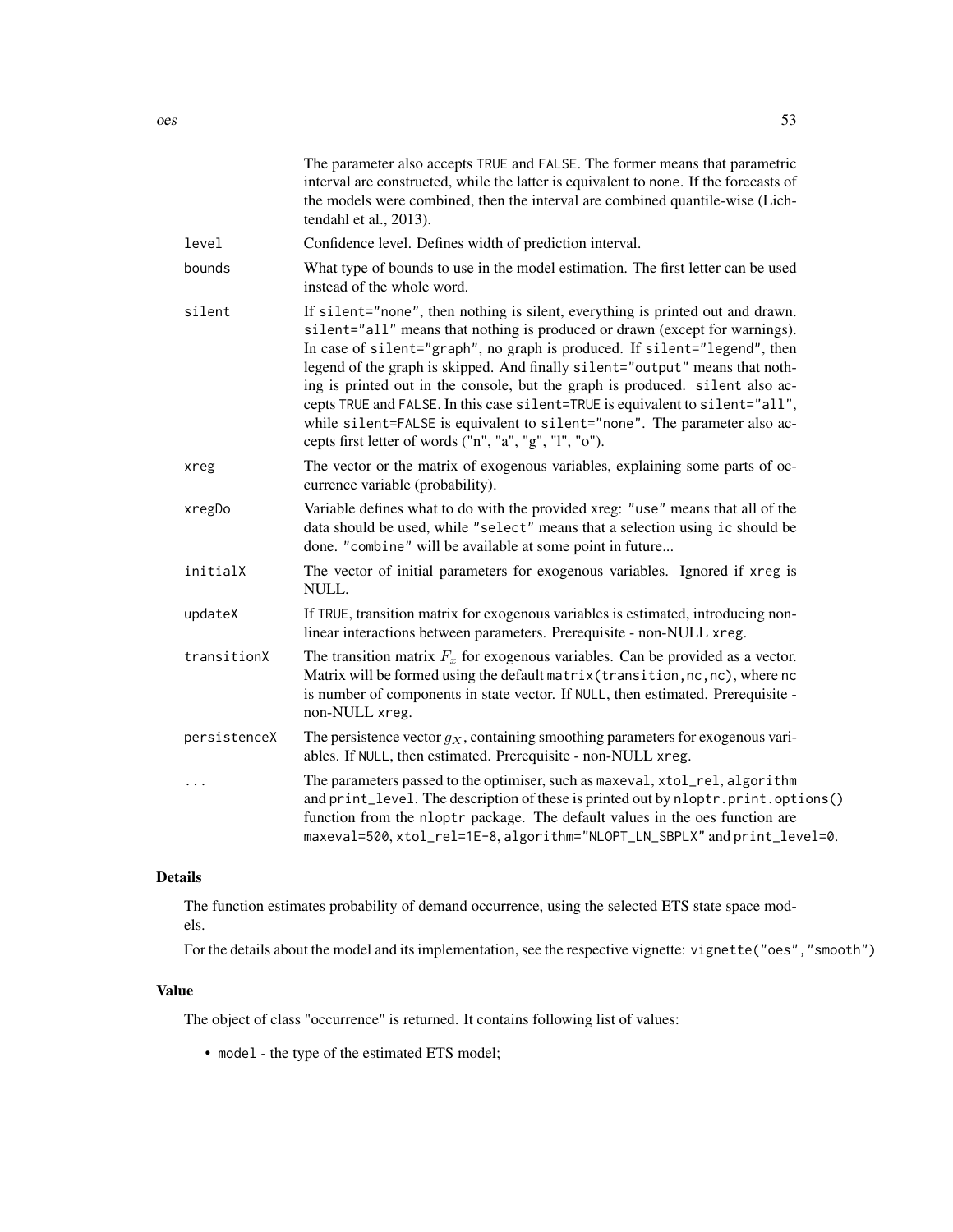- timeElapsed the time elapsed for the construction of the model;
- fitted the fitted values for the probability;
- fittedModel the fitted values of the underlying ETS model, where applicable (only for occurrence=c("o","i","d"));
- forecast the forecast of the probability for h observations ahead;
- forecastModel the forecast of the underlying ETS model, where applicable (only for occurrence=c("o","i","d"));
- lower the lower bound of the interval if interval!="none";
- upper the upper bound of the interval if interval!="none";
- lowerModel the lower bound of the interval of the undelying ETS model if interval!="none";
- upperModel the upper bound of the interval of the undelying ETS model if interval!="none";
- states the values of the state vector;
- logLik the log-likelihood value of the model;
- nParam the number of parameters in the model (the matrix is returned);
- residuals the residuals of the model;
- y actual values of occurrence (zeros and ones).
- persistence the vector of smoothing parameters;
- phi the value of the damped trend parameter;
- initial initial values of the state vector;
- initialSeason the matrix of initials seasonal states;
- occurrence the type of the occurrence model;
- updateX boolean, defining, if the states of exogenous variables were estimated as well.
- initialX initial values for parameters of exogenous variables.
- persistenceX persistence vector g for exogenous variables.
- transitionX transition matrix F for exogenous variables.
- accuracy The error measures for the forecast (in case of holdout=TRUE).
- B the vector of all the estimated parameters (in case of "odds-ratio", "inverse-odds-ratio" and "direct" models).

## Author(s)

Ivan Svetunkov, <ivan@svetunkov.ru>

## References

- Svetunkov Ivan and Boylan John E. (2017). Multiplicative State-Space Models for Intermittent Time Series. Working Paper of Department of Management Science, Lancaster University, 2017:4 , 1-43.
- Teunter R., Syntetos A., Babai Z. (2011). Intermittent demand: Linking forecasting to inventory obsolescence. European Journal of Operational Research, 214, 606-615.
- Croston, J. (1972) Forecasting and stock control for intermittent demands. Operational Research Quarterly, 23(3), 289-303.
- Syntetos, A., Boylan J. (2005) The accuracy of intermittent demand estimates. International Journal of Forecasting, 21(2), 303-314.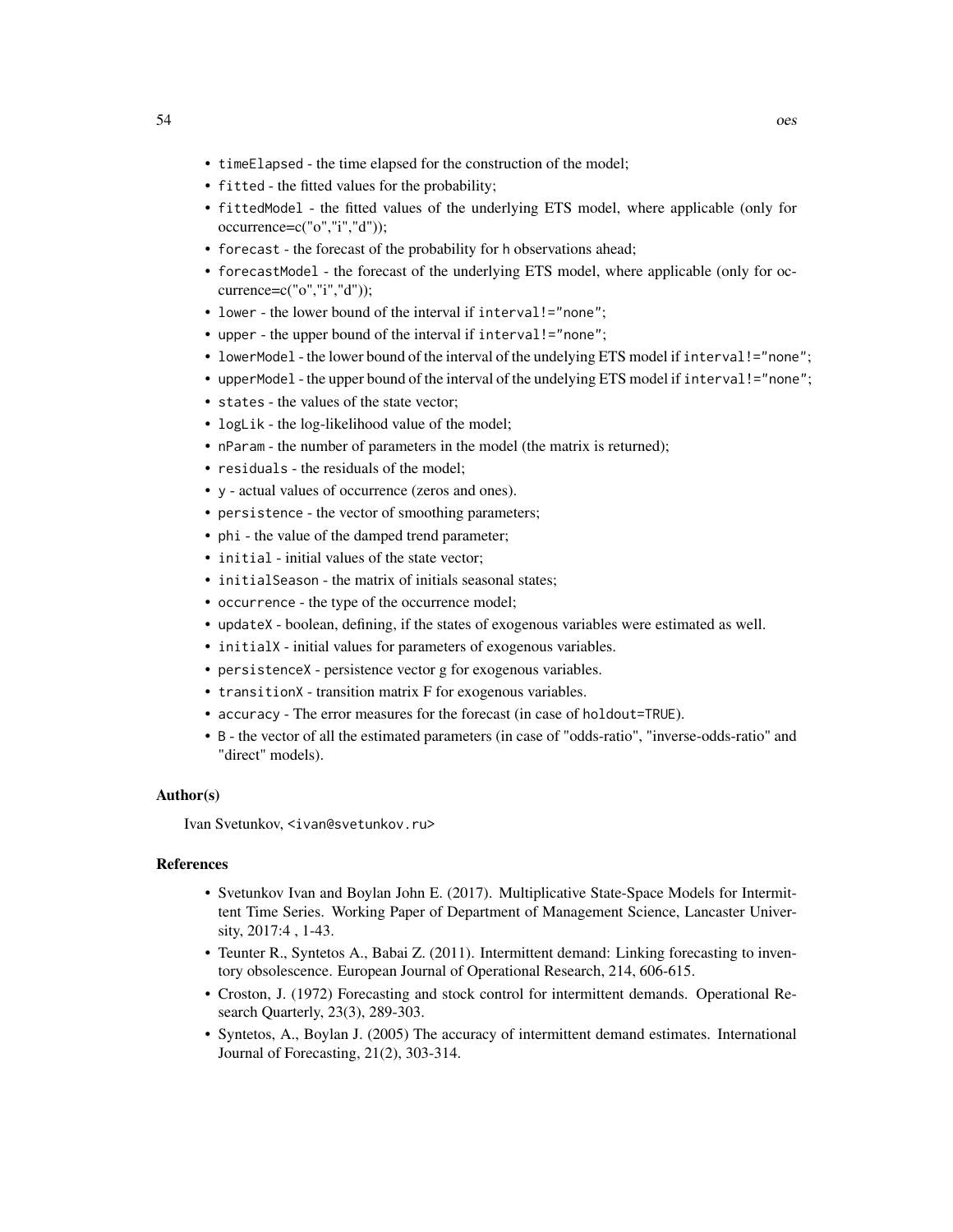oesg 55

## See Also

[ets](#page-0-0)[,oesg](#page-54-0)[,es](#page-24-0)

#### Examples

```
y <- rpois(100,0.1)
oes(y, occurrence="auto")
oes(y, occurrence="f")
```
## <span id="page-54-0"></span>oesg *Occurrence ETS, general model*

## Description

Function returns the general occurrence model of the of iETS model.

## Usage

```
oesg(y, modelA = "MNN", modelB = "MNN", persistentCA = NULL,persistenceB = NULL, phiA = NULL, phiB = NULL, initialA = "o",
  initialB = "o", initialSeasonA = NULL, initialSeasonB = NULL,
  ic = c("AICc", "AIC", "BIC", "BICc"), h = 10, holdout = FALSE,interval = c("none", "parametric", "likelihood", "semiparametric",
  "nonparametric"), level = 0.95, bounds = c("usual", "admissible",
  "none"), silent = c("all", "graph", "legend", "output", "none"),
  xregA = NULL, xregB = NULL, initialXA = NULL, initialXB = NULL,
  xregDoA = c("use", "select"), xregDoB = c("use", "select"),
  updateXA = FALSE, updateXB = FALSE, transitionXA = NULL,transitionXB = NULL, persistenceXA = NULL, persistenceXB = NULL, ...)
```

| У            | Either numeric vector or time series vector.                                                                  |
|--------------|---------------------------------------------------------------------------------------------------------------|
| modelA       | The type of the ETS for the model A.                                                                          |
| modelB       | The type of the ETS for the model B.                                                                          |
| persistenceA | The persistence vector $g$ , containing smoothing parameters used in the model A.<br>If NULL, then estimated. |
| persistenceB | The persistence vector $q$ , containing smoothing parameters used in the model B.<br>If NULL, then estimated. |
| phiA         | The value of the dampening parameter in the model A. Used only for damped-<br>trend models.                   |
| phiB         | The value of the dampening parameter in the model B. Used only for damped-<br>trend models.                   |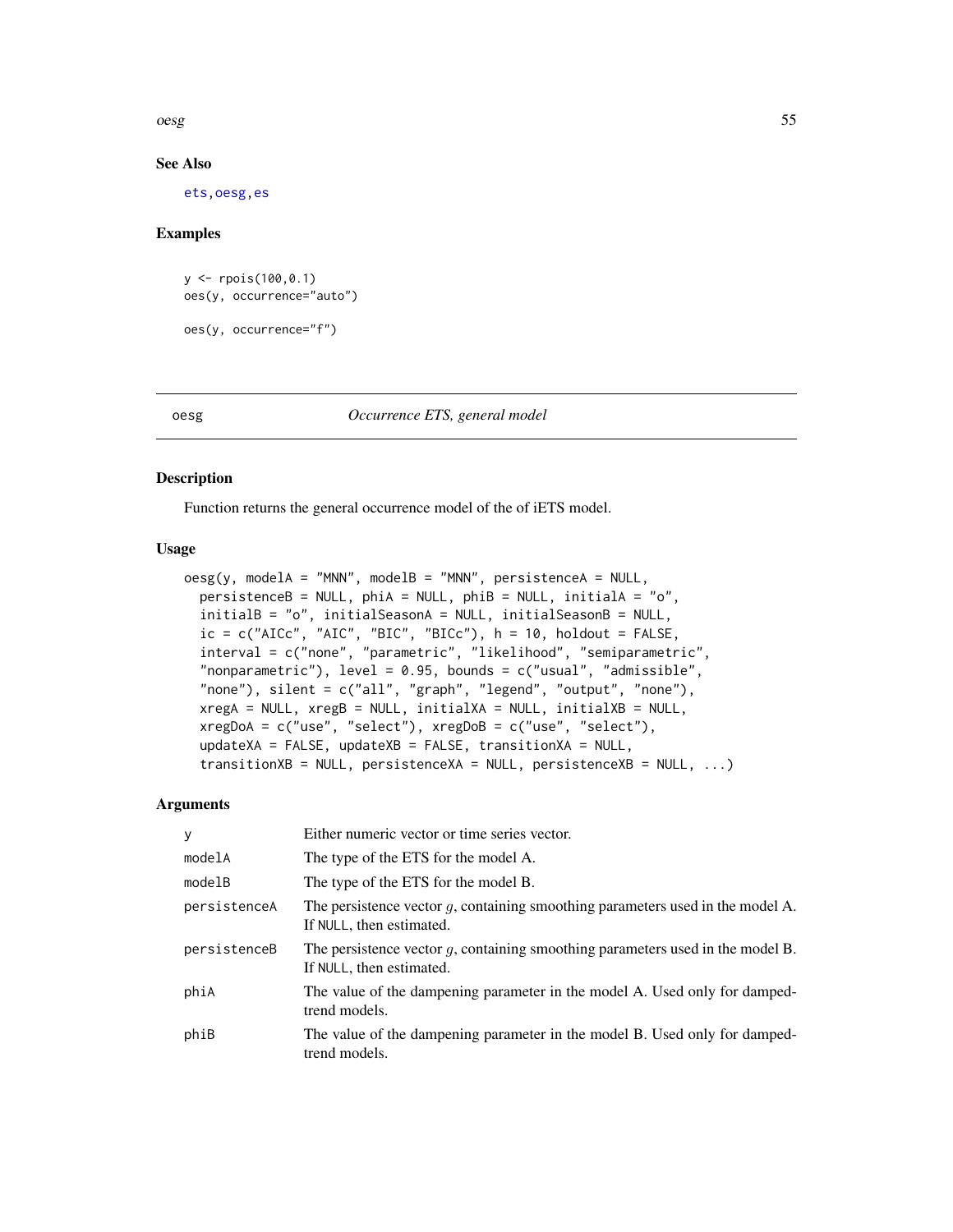| initialA | Either "o" - optimal or the vector of initials for the level and / or trend for the<br>model A.                                                                                                                                                                                                                                                                                                                                                                                                                                                                                                                                     |
|----------|-------------------------------------------------------------------------------------------------------------------------------------------------------------------------------------------------------------------------------------------------------------------------------------------------------------------------------------------------------------------------------------------------------------------------------------------------------------------------------------------------------------------------------------------------------------------------------------------------------------------------------------|
| initialB | Either "o" - optimal or the vector of initials for the level and / or trend for the<br>model B.                                                                                                                                                                                                                                                                                                                                                                                                                                                                                                                                     |
|          | initialSeasonA The vector of the initial seasonal components for the model A. If NULL, then it<br>is estimated.                                                                                                                                                                                                                                                                                                                                                                                                                                                                                                                     |
|          | initialSeasonB The vector of the initial seasonal components for the model B. If NULL, then it is<br>estimated.                                                                                                                                                                                                                                                                                                                                                                                                                                                                                                                     |
| iс       | Information criteria to use in case of model selection.                                                                                                                                                                                                                                                                                                                                                                                                                                                                                                                                                                             |
| h.       | Forecast horizon.                                                                                                                                                                                                                                                                                                                                                                                                                                                                                                                                                                                                                   |
| holdout  | If TRUE, holdout sample of size h is taken from the end of the data.                                                                                                                                                                                                                                                                                                                                                                                                                                                                                                                                                                |
| interval | Type of interval to construct. This can be:                                                                                                                                                                                                                                                                                                                                                                                                                                                                                                                                                                                         |
|          | • "none", aka "n" - do not produce prediction interval.                                                                                                                                                                                                                                                                                                                                                                                                                                                                                                                                                                             |
|          | • "parametric", "p" - use state-space structure of ETS. In case of mixed<br>models this is done using simulations, which may take longer time than for<br>the pure additive and pure multiplicative models. This type of interval relies<br>on unbiased estimate of in-sample error variance, which divides the sume<br>of squared errors by T-k rather than just T.<br>• "likelihood", "l" - these are the same as "p", but relies on the biased                                                                                                                                                                                   |
|          | estimate of variance from the likelihood (division by T, not by T-k).<br>• "semiparametric", "sp" - interval based on covariance matrix of 1 to<br>h steps ahead errors and assumption of normal / log-normal distribution<br>(depending on error type).<br>• "nonparametric", "np" - interval based on values from a quantile regres-<br>sion on error matrix (see Taylor and Bunn, 1999). The model used in this                                                                                                                                                                                                                  |
|          | process is $e[j] = a j^b$ , where $j=1,,h$ .                                                                                                                                                                                                                                                                                                                                                                                                                                                                                                                                                                                        |
|          | The parameter also accepts TRUE and FALSE. The former means that parametric<br>interval are constructed, while the latter is equivalent to none. If the forecasts of<br>the models were combined, then the interval are combined quantile-wise (Lich-<br>tendahl et al., 2013).                                                                                                                                                                                                                                                                                                                                                     |
| level    | Confidence level. Defines width of prediction interval.                                                                                                                                                                                                                                                                                                                                                                                                                                                                                                                                                                             |
| bounds   | What type of bounds to use in the model estimation. The first letter can be used<br>instead of the whole word.                                                                                                                                                                                                                                                                                                                                                                                                                                                                                                                      |
| silent   | If silent="none", then nothing is silent, everything is printed out and drawn.<br>silent="all" means that nothing is produced or drawn (except for warnings).<br>In case of silent="graph", no graph is produced. If silent="legend", then<br>legend of the graph is skipped. And finally silent="output" means that noth-<br>ing is printed out in the console, but the graph is produced. silent also ac-<br>cepts TRUE and FALSE. In this case silent=TRUE is equivalent to silent="all",<br>while silent=FALSE is equivalent to silent="none". The parameter also ac-<br>cepts first letter of words ("n", "a", "g", "l", "o"). |
| xregA    | The vector or the matrix of exogenous variables, explaining some parts of oc-<br>currence variable of the model A.                                                                                                                                                                                                                                                                                                                                                                                                                                                                                                                  |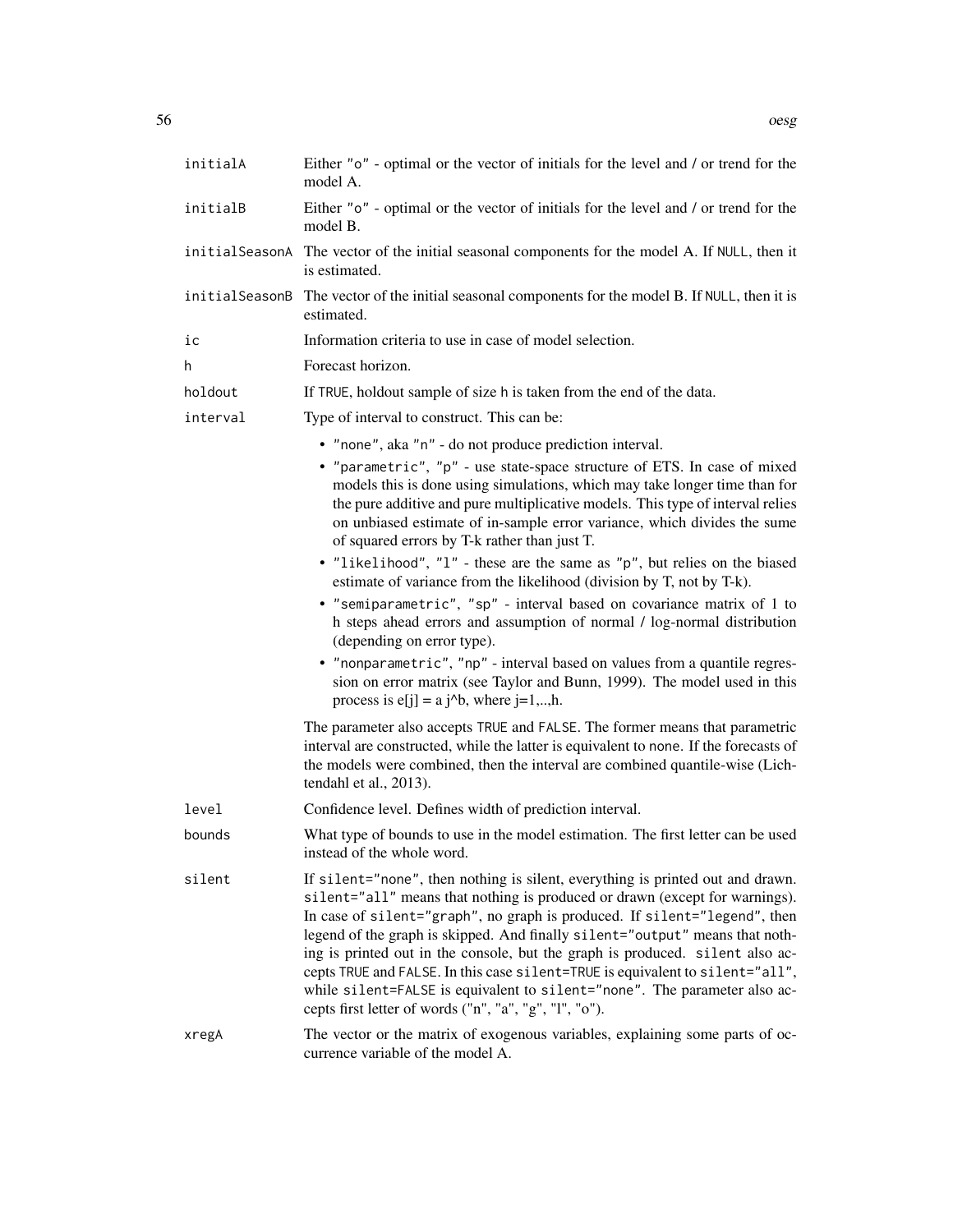oesg 57 and 57 and 57 and 57 and 57 and 57 and 57 and 57 and 57 and 57 and 57 and 57 and 57 and 57 and 57

| xregB         | The vector or the matrix of exogenous variables, explaining some parts of oc-<br>currence variable of the model B.                                                                                                                                                                                                              |
|---------------|---------------------------------------------------------------------------------------------------------------------------------------------------------------------------------------------------------------------------------------------------------------------------------------------------------------------------------|
| initialXA     | The vector of initial parameters for exogenous variables in the model A. Ignored<br>if xregA is NULL.                                                                                                                                                                                                                           |
| initialXB     | The vector of initial parameters for exogenous variables in the model B. Ignored<br>if xregB is NULL.                                                                                                                                                                                                                           |
| xregDoA       | Variable defines what to do with the provided xregA: "use" means that all of<br>the data should be used, while "select" means that a selection using ic should<br>be done.                                                                                                                                                      |
| xregDoB       | Similar to the xregDoA, but for the part B of the model.                                                                                                                                                                                                                                                                        |
| updateXA      | If TRUE, transition matrix for exogenous variables is estimated, introducing non-<br>linear interactions between parameters. Prerequisite - non-NULL xregA.                                                                                                                                                                     |
| updateXB      | If TRUE, transition matrix for exogenous variables is estimated, introducing non-<br>linear interactions between parameters. Prerequisite - non-NULL xregB.                                                                                                                                                                     |
| transitionXA  | The transition matrix $F_x$ for exogenous variables of the model A. Can be pro-<br>vided as a vector. Matrix will be formed using the default matrix (transition, nc, nc),<br>where nc is number of components in state vector. If NULL, then estimated. Pre-<br>requisite - non-NULL xregA.                                    |
| transitionXB  | The transition matrix $F_x$ for exogenous variables of the model B. Similar to the<br>transitionXA.                                                                                                                                                                                                                             |
| persistenceXA | The persistence vector $g_X$ , containing smoothing parameters for the exogenous<br>variables of the model A. If NULL, then estimated. Prerequisite - non-NULL<br>xregA.                                                                                                                                                        |
| persistenceXB | The persistence vector $g_X$ , containing smoothing parameters for the exogenous<br>variables of the model B. If NULL, then estimated. Prerequisite - non-NULL<br>xregB.                                                                                                                                                        |
| $\cdots$      | The parameters passed to the optimiser, such as maxeval, xtol_rel, algorithm<br>and print_level. The description of these is printed out by nloptr.print.options()<br>function from the nloptr package. The default values in the oes function are<br>maxeval=500, xtol_rel=1E-8, algorithm="NLOPT_LN_SBPLX" and print_level=0. |

## Details

,

The function estimates probability of demand occurrence, based on the iETS\_G state-space model. It involves the estimation and modelling of the two simultaneous state space equations. Thus two parts for the model type, persistence, initials etc.

For the details about the model and its implementation, see the respective vignette: vignette("oes","smooth") The model is based on:

$$
o_t \sim Bernoulli(p_t)
$$

$$
p_t = \frac{a_t}{a_t + b_t}
$$

where a\_t and b\_t are the parameters of the Beta distribution and are modelled using separate ETS models.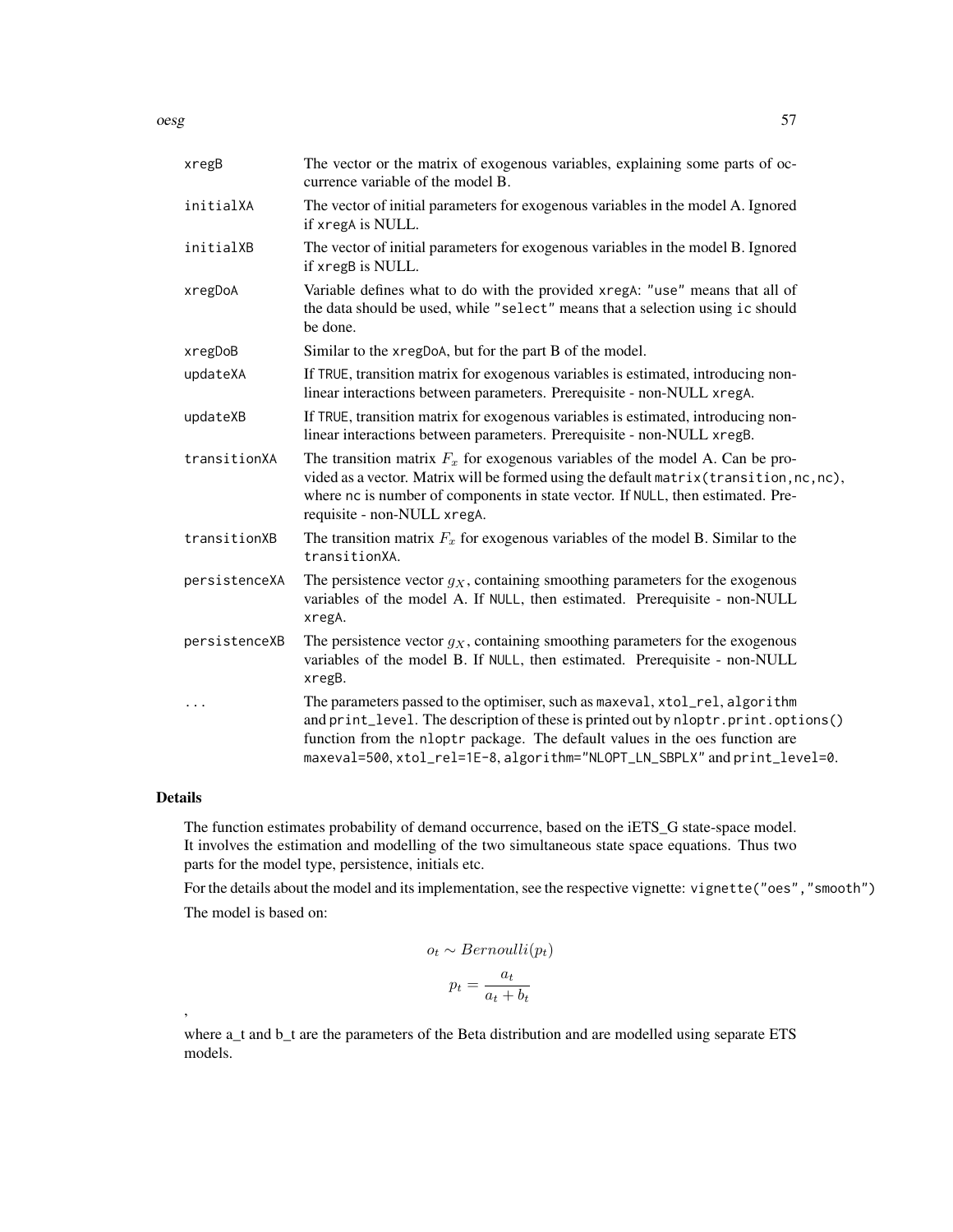## Value

The object of class "occurrence" is returned. It contains following list of values:

- modelA the model A of the class oes, that contains the output similar to the one from the oes() function;
- modelB the model B of the class oes, that contains the output similar to the one from the oes() function.
- B the vector of all the estimated parameters.

## Author(s)

Ivan Svetunkov, <ivan@svetunkov.ru>

#### See Also

[es](#page-24-0)[,oes](#page-50-0)

## Examples

```
y <- rpois(100,0.1)
oesg(y, modelA="MNN", modelB="ANN")
```
## <span id="page-57-0"></span>orders *Functions that extract values from the fitted model*

## Description

These functions allow extracting orders and lags for ssarima(), gum() and sma(), type of model from es() and ces() and name of model.

#### Usage

```
orders(object, ...)
lags(object, ...)
modelName(object, ...)
modelType(object, ...)
```

| object                  | Model estimated using one of the functions of smooth package. |
|-------------------------|---------------------------------------------------------------|
| $\cdot$ $\cdot$ $\cdot$ | Currently nothing is accepted via ellipsis.                   |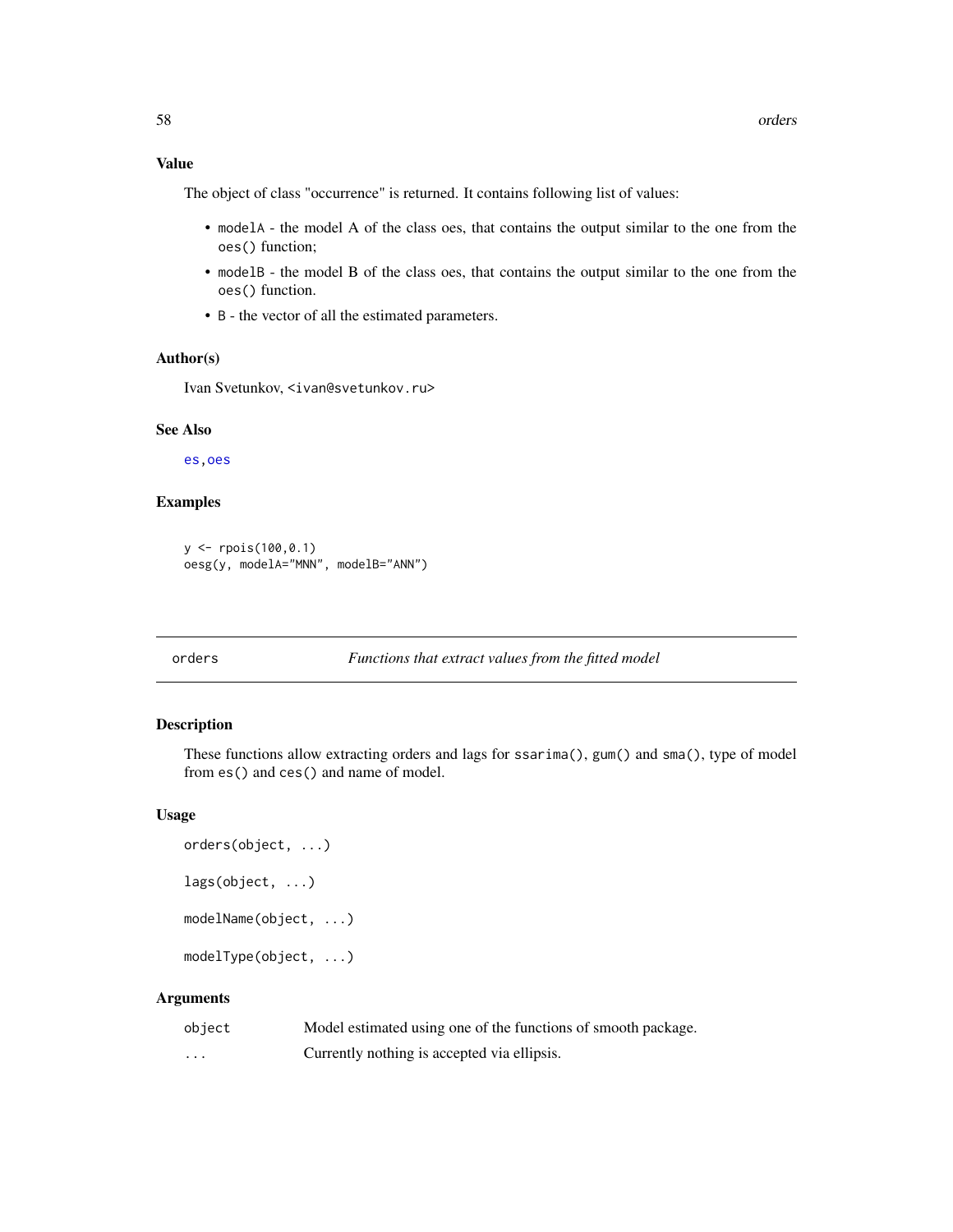#### orders 59

#### Details

orders() and lags() are useful only for SSARIMA, GUM and SMA. They return NA for other functions. This can also be applied to arima(), Arima() and auto.arima() functions from stats and forecast packages. modelType() is useful only for ETS and CES. They return NA for other functions. This can also be applied to ets() function from forecast package. errorType extracts the type of error from the model (either additive or multiplicative). Finally, modelName returns the name of the fitted model. For example, " $ARIMA(0,1,1)$ ". This is purely descriptive and can also be applied to non-smooth classes, so that, for example, you can easily extract the name of the fitted AR model from ar() function from stats package.

## Value

Either vector, scalar or list with values is returned. orders() in case of ssarima returns list of values:

- ar AR orders.
- i I orders.
- ma MA orders.

lags() returns the vector of lags of the model. All the other functions return strings of character.

## Author(s)

Ivan Svetunkov, <ivan@svetunkov.ru>

#### See Also

[forecast,](#page-31-0) [ssarima](#page-89-0)

## Examples

```
x < - rnorm(100,0,1)
```

```
# Just as example. orders and lags do not return anything for ces() and es(). But modelType() does.
ourModel <- ces(x, h=10)
orders(ourModel)
lags(ourModel)
modelType(ourModel)
modelName(ourModel)
# And as another example it does the opposite for gum() and ssarima()
```

```
ourModel \leq gum(x, h=10, orders=c(1,1), lags=c(1,4))
orders(ourModel)
lags(ourModel)
modelType(ourModel)
modelName(ourModel)
```

```
# Finally these values can be used for simulate functions or original functions.
ourModel <- auto.ssarima(x)
ssarima(x, orders=orders(ourModel), lags=lags(ourModel), constant=ourModel$constant)
```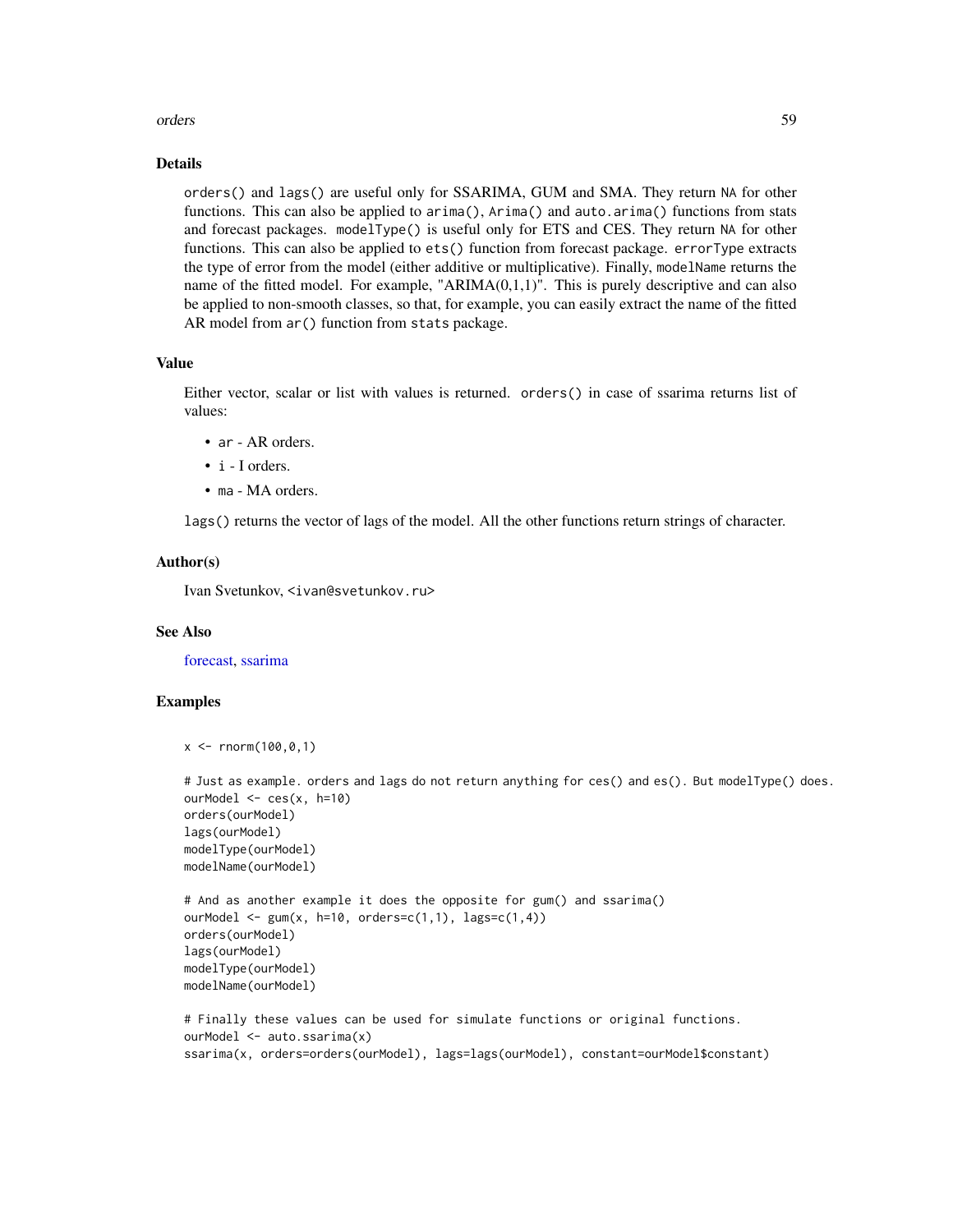```
sim.ssarima(orders=orders(ourModel), lags=lags(ourModel), constant=ourModel$constant)
ourModel <- es(x)
es(x, model=modelType(ourModel))
sim.es(model=modelType(ourModel))
```
## plot.smooth *Plots for the fit and states*

## Description

The function produces plot actuals, fitted values and forecasts and states of the model

## Usage

```
## S3 method for class 'smooth'
plot(x, which = c(1, 2, 4, 6), level = 0.95,legend = FALSE, ask = prod(par("mfcol")) < length(which) &&
  dev.interactive(), lowess = TRUE, ...)
## S3 method for class 'msdecompose'
plot(x, which = c(1, 2, 4, 6), level = 0.95,legend = FALSE, ask = prod(par("mfcol")) < length(which) &&
```

```
dev.interactive(), lowess = TRUE, ...)
```

| X     | Time series model for which forecasts are required.                                                                            |
|-------|--------------------------------------------------------------------------------------------------------------------------------|
| which | Which of the plots to produce. The possible options (see details for explana-<br>tions):                                       |
|       | 1. Actuals vs Fitted values;                                                                                                   |
|       | 2. Standardised residuals vs Fitted;                                                                                           |
|       | 3. Studentised residuals vs Fitted;                                                                                            |
|       | 4. Absolute residuals vs Fitted;                                                                                               |
|       | 5. Squared residuals vs Fitted;                                                                                                |
|       | 6. Q-Q plot with the specified distribution;                                                                                   |
|       | 7. Fitted over time;                                                                                                           |
|       | 8. Standardised residuals vs Time;                                                                                             |
|       | 9. Studentised residuals vs Time;                                                                                              |
|       | 10. ACF of the residuals;                                                                                                      |
|       | 11. PACF of the residuals.                                                                                                     |
|       | 12. Plot of states of the model.                                                                                               |
| level | Confidence level. Defines width of confidence interval. Used in plots (2), (3),<br>$(7)$ , $(8)$ , $(9)$ , $(10)$ and $(11)$ . |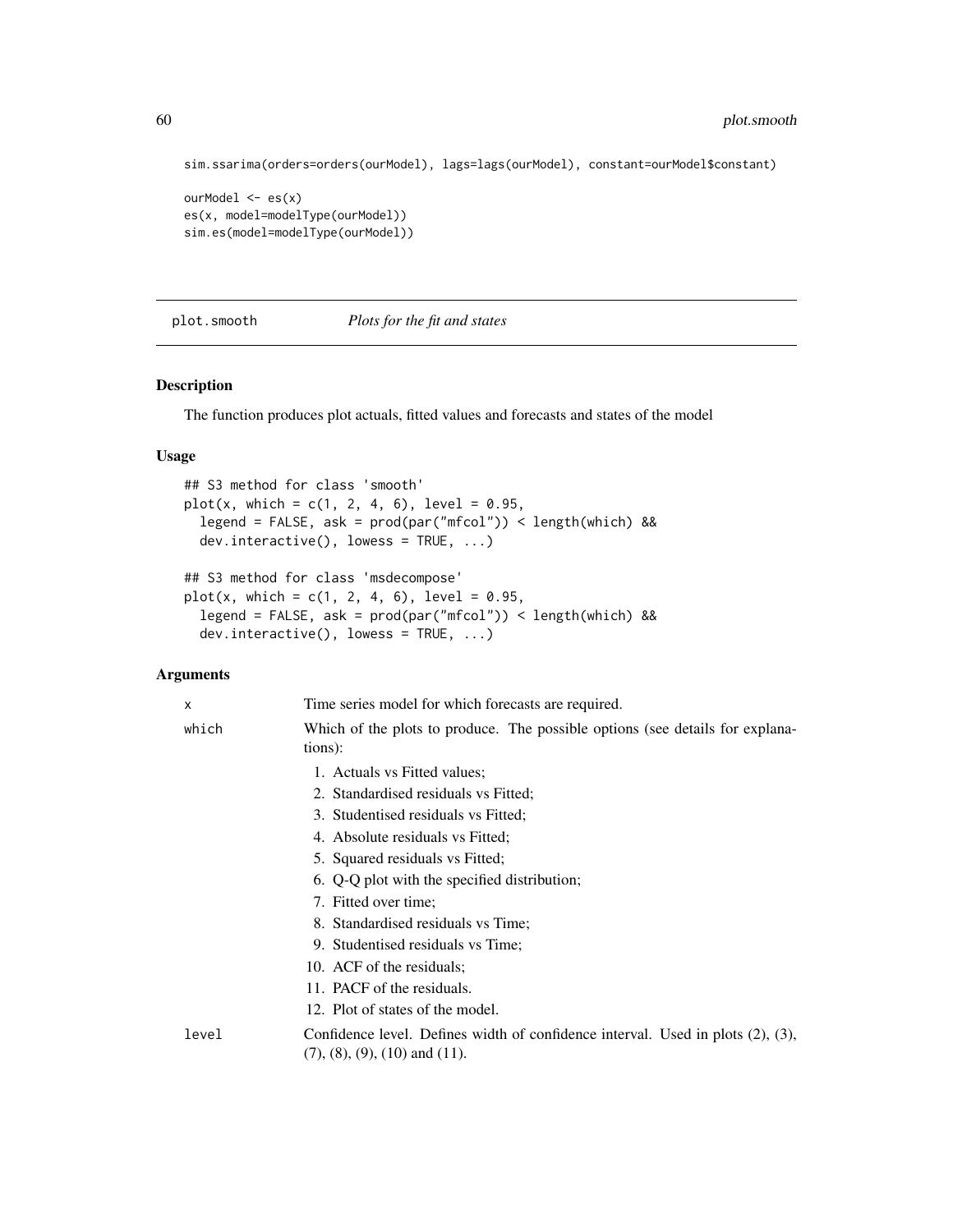| legend | If TRUE, then the legend is produced on plots $(2)$ , $(3)$ and $(7)$ .                 |
|--------|-----------------------------------------------------------------------------------------|
| ask    | Logical; if TRUE, the user is asked to press Enter before each plot.                    |
| lowess | Logical; if TRUE, LOWESS lines are drawn on scatterplots, see lowess.                   |
| .      | The parameters passed to the plot functions. Recommended to use with separate<br>plots. |

The list of produced plots includes:

- 1. Actuals vs Fitted values. Allows analysing, whether there are any issues in the fit. Does the variability of actuals increase with the increase of fitted values? Is the relation well captured? They grey line on the plot corresponds to the perfect fit of the model.
- 2. Standardised residuals vs Fitted. Plots the points and the confidence bounds (red lines) for the specified confidence level. Useful for the analysis of outliers;
- 3. Studentised residuals vs Fitted. This is similar to the previous plot, but with the residuals divided by the scales with the leave-one-out approach. Should be more sensitive to outliers;
- 4. Absolute residuals vs Fitted. Useful for the analysis of heteroscedasticity;
- 5. Squared residuals vs Fitted similar to (3), but with squared values;
- 6. Q-Q plot with the specified distribution. Can be used in order to see if the residuals follow the assumed distribution. The type of distribution depends on the one used in the estimation (see distribution parameter in [alm\)](#page-0-0);
- 7. ACF of the residuals. Are the residuals autocorrelated? See [acf](#page-0-0) for details;
- 8. Fitted over time. Plots actuals (black line), fitted values (purple line), point forecast (blue line) and prediction interval (grey lines). Can be used in order to make sure that the model did not miss any important events over time;
- 9. Standardised residuals vs Time. Useful if you want to see, if there is autocorrelation or if there is heteroscedasticity in time. This also shows, when the outliers happen;
- 10. Studentised residuals vs Time. Similar to previous, but with studentised residuals;
- 11. PACF of the residuals. No, really, are they autocorrelated? See pacf function from stats package for details;
- 12. Plot of the states of the model. It is not recommended to produce this plot together with the others, because there might be several states, which would cause the creation of a different canvas. In case of "msdecompose", this will produce the decomposition of the series into states on a different canvas.

Which of the plots to produce, is specified via the which parameter.

## Value

The function produces the number of plots, specified in the parameter which.

## Author(s)

Ivan Svetunkov, <ivan@svetunkov.ru>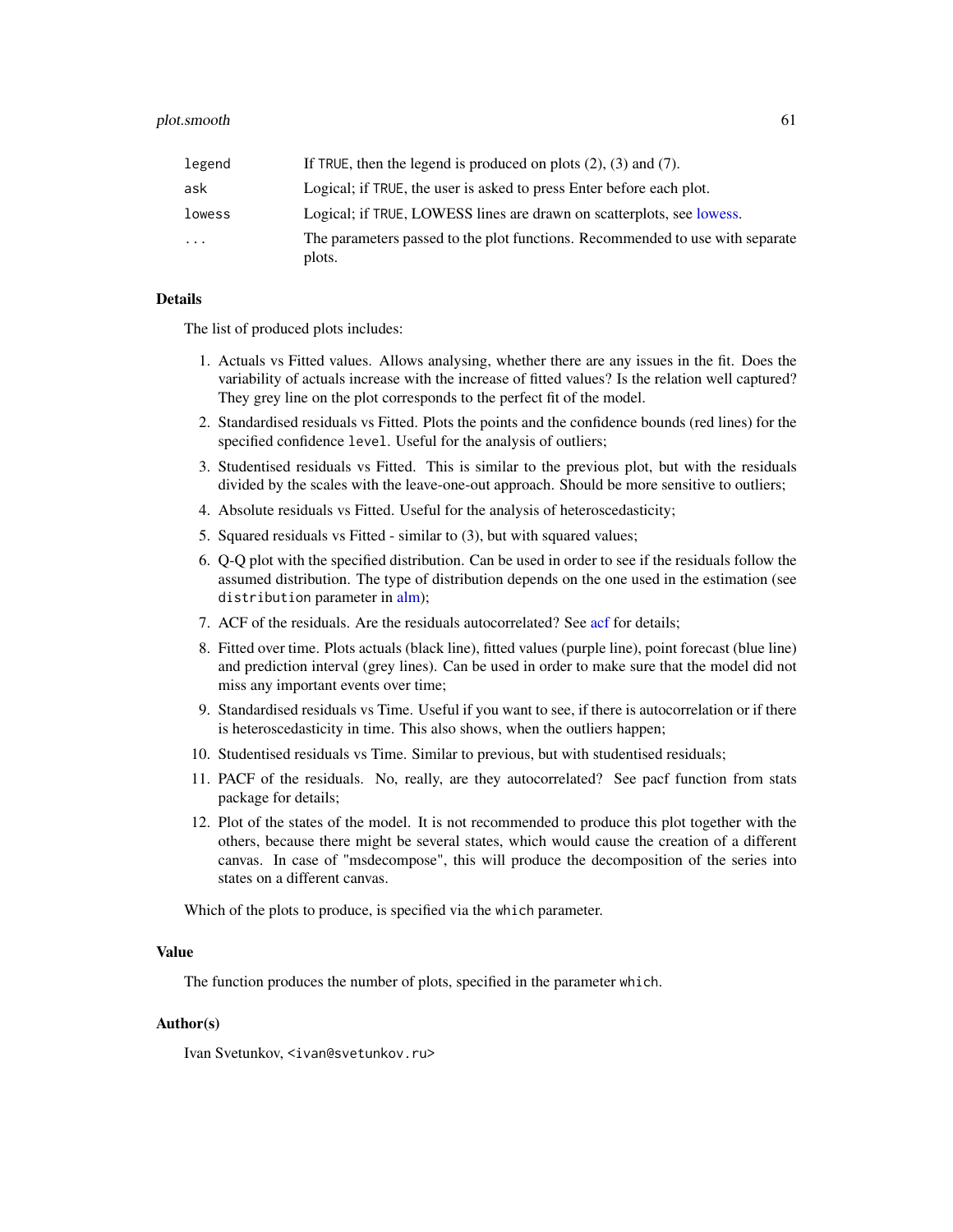## See Also

[plot.greybox](#page-0-0)

## Examples

```
ourModel <- es(c(rnorm(50,100,10),rnorm(50,120,10)), "ANN", h=10)
par(mfcol=c(3,4))
plot(ourModel, c(1:11))
plot(ourModel, 12)
```
pls *Prediction Likelihood Score*

## Description

Function estimates Prediction Likelihood Score for the provided model

#### Usage

```
pls(object, holdout = NULL, ...)
```

```
## S3 method for class 'smooth'
pls(object, holdout = NULL, ...)
```
## Arguments

| object     | The model estimated using smooth functions. This thing also accepts other mod-<br>els (e.g. estimated using functions from forecast package), but may not always<br>work properly with them. |
|------------|----------------------------------------------------------------------------------------------------------------------------------------------------------------------------------------------|
| holdout    | The values for the holdout part of the sample. If the model was fitted on the data<br>with the holdout=TRUE, then the parameter is not needed.                                               |
| $\ddots$ . | Parameters passed to multicov function. The function is called in order to get<br>the covariance matrix of 1 to h steps ahead forecast errors.                                               |

#### Details

Prediction likelihood score (PLS) is based on either normal or log-normal distribution of errors. This is extracted from the provided model. The likelihood based on the distribution of 1 to h steps ahead forecast errors is used in the process.

### Value

A value of the log-likelihood.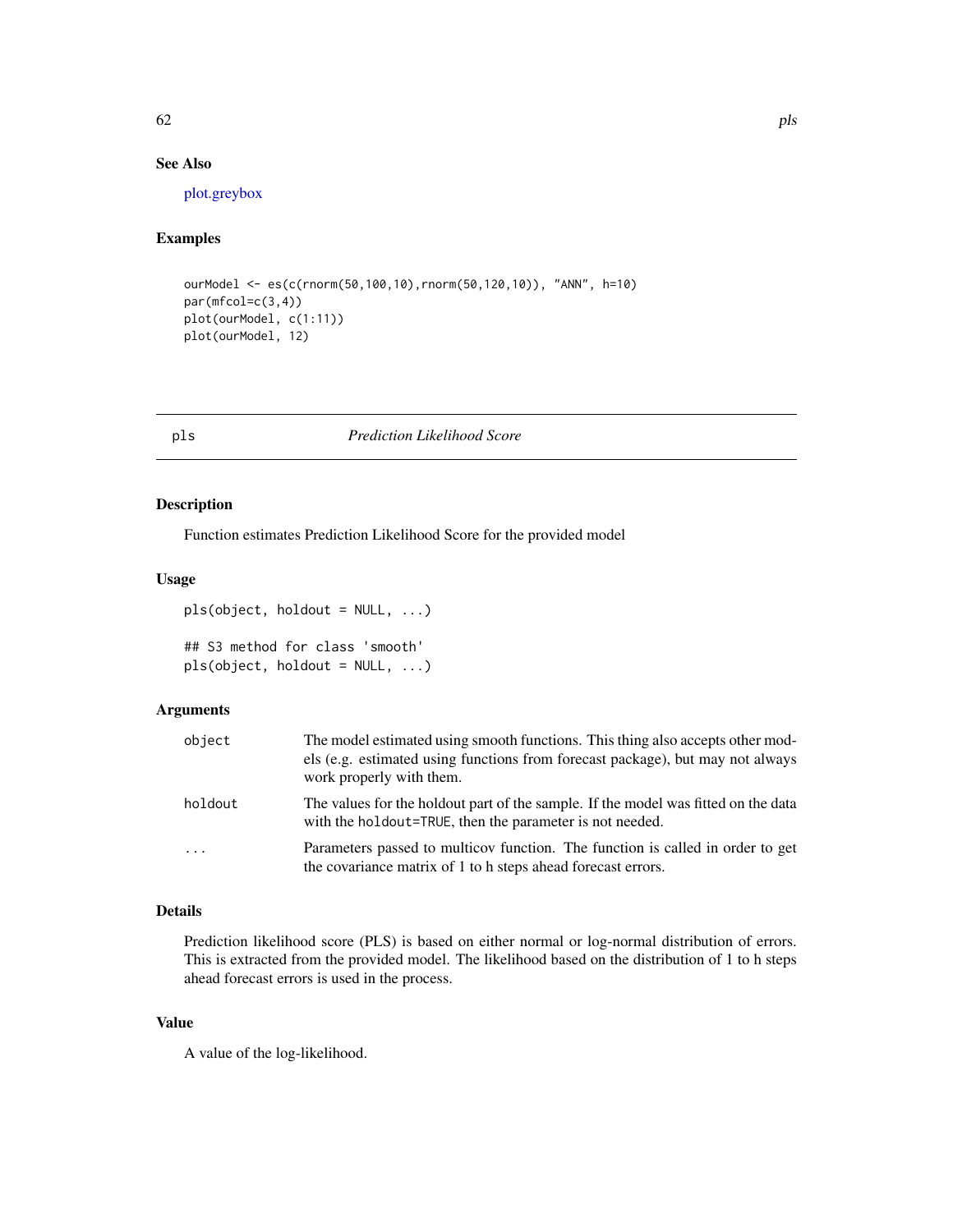#### sim.ces 63

## Author(s)

Ivan Svetunkov, <ivan@svetunkov.ru>

#### References

distribution. IEEE Signal Processing Letters. 13 (5): 300-303. doi: [10.1109/LSP.2006.870353](https://doi.org/10.1109/LSP.2006.870353) - this is not yet used in the function.

Snyder, R. D., Ord, J. K., Beaumont, A., 2012. Forecasting the intermittent demand for slow-moving inventories: A modelling approach. International Journal of Forecasting 28 (2), 485-496.

• Kolassa, S., 2016. Evaluating predictive count data distributions in retail sales forecasting. International Journal of Forecasting 32 (3), 788-803..

#### Examples

```
# Generate data, apply es() with the holdout parameter and calculate PLS
x < - rnorm(100,0,1)
ourModel <- es(x, h=10, holdout=TRUE, interval=TRUE)
pls(ourModel, type="a")
pls(ourModel, type="e")
pls(ourModel, type="s", obs=100, nsim=100)
```
<span id="page-62-0"></span>sim.ces *Simulate Complex Exponential Smoothing*

#### Description

Function generates data using CES with Single Source of Error as a data generating process.

#### Usage

```
sim.ces(seasonality = c("none", "simple", "partial", "full"), obs = 10,
 nsim = 1, frequency = 1, a = NULL, b = NULL, initial = NULL,
  randomizer = c("rnorm", "rt", "rlaplace", "rs"), probability = 1, ...)
```
## Arguments

| seasonality | The type of seasonality used in CES. Can be: none - No seasonality; simple -<br>Simple seasonality, using lagged CES (based on $t$ –m observation, where m is the<br>seasonality lag); partial - Partial seasonality with real seasonal components<br>(equivalent to additive seasonality); full - Full seasonality with complex sea-<br>sonal components (can do both multiplicative and additive seasonality, depend- |
|-------------|-------------------------------------------------------------------------------------------------------------------------------------------------------------------------------------------------------------------------------------------------------------------------------------------------------------------------------------------------------------------------------------------------------------------------|
|             | ing on the data). First letter can be used instead of full words. Any seasonal<br>CES can only be constructed for time series vectors.                                                                                                                                                                                                                                                                                  |
| ohe         | Number of observations in each generated time series                                                                                                                                                                                                                                                                                                                                                                    |

obs Number of observations in each generated time series.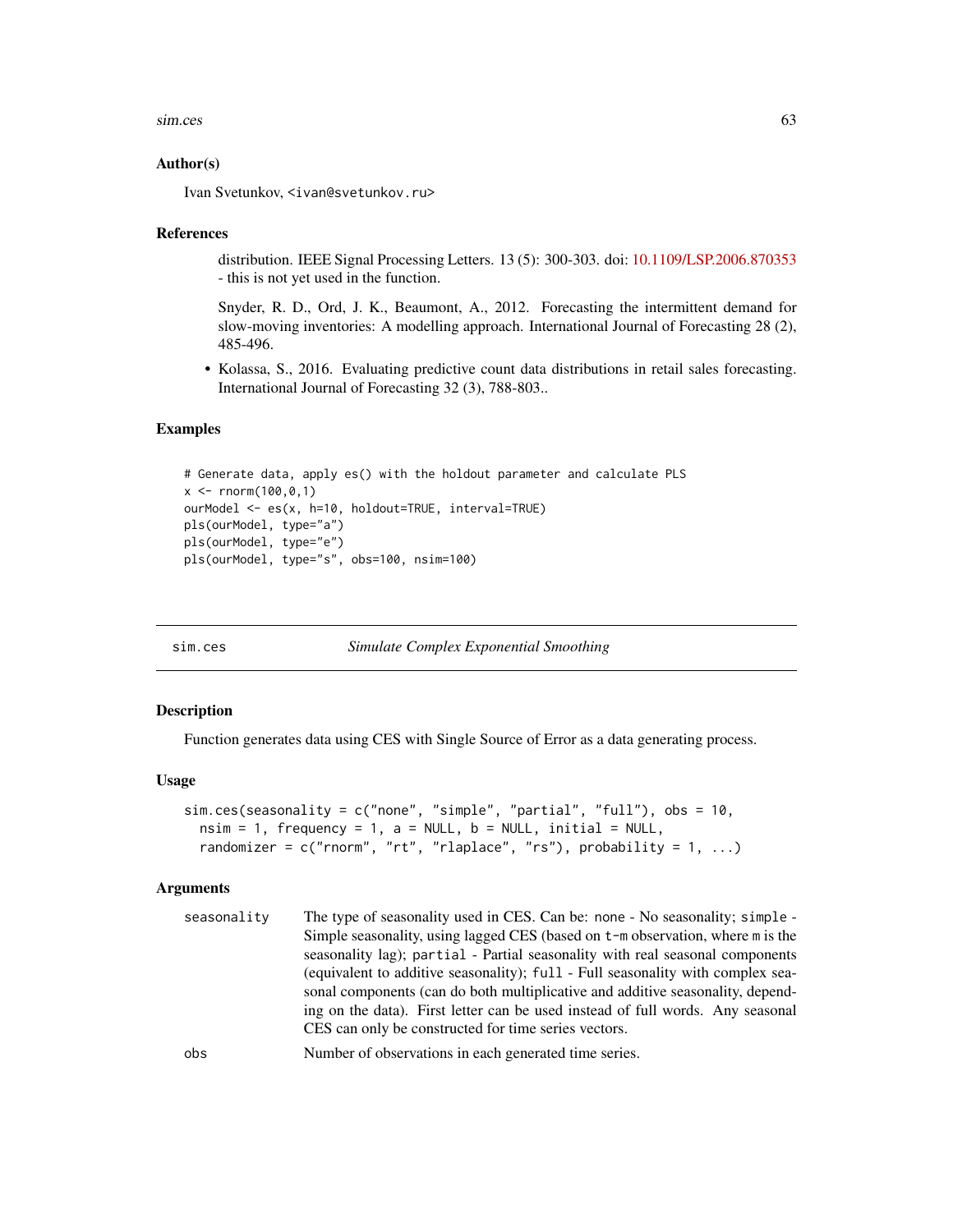| nsim        | Number of series to generate (number of simulations to do).                                                                                                                                                                                                                                                                                                                      |
|-------------|----------------------------------------------------------------------------------------------------------------------------------------------------------------------------------------------------------------------------------------------------------------------------------------------------------------------------------------------------------------------------------|
| frequency   | Frequency of generated data. In cases of seasonal models must be greater than<br>1.                                                                                                                                                                                                                                                                                              |
| a           | First complex smoothing parameter. Should be a complex number.                                                                                                                                                                                                                                                                                                                   |
|             | NOTE! CES is very sensitive to a and b values so it is advised to use values from<br>previously estimated model.                                                                                                                                                                                                                                                                 |
| b           | Second complex smoothing parameter. Can be real if seasonality="partial".<br>In case of seasonality="full" must be complex number.                                                                                                                                                                                                                                               |
| initial     | A matrix with initial values for CES. In case with seasonality="partial"<br>and seasonality="full" first two columns should contain initial values for<br>non-seasonal components, repeated frequency times.                                                                                                                                                                     |
| randomizer  | Type of random number generator function used for error term. Defaults are:<br>rnorm, rt, rlaplace and rs. rlnorm should be used for multiplicative models<br>$(e.g. ETS(M,N,N))$ . But any function from Distributions will do the trick if the<br>appropriate parameters are passed. For example rpois with lambda=2 can be<br>used as well, but might result in weird values. |
| probability | Probability of occurrence, used for intermittent data generation. This can be a<br>vector, implying that probability varies in time (in TSB or Croston style).                                                                                                                                                                                                                   |
| $\cdots$    | Additional parameters passed to the chosen randomizer. All the parameters<br>should be passed in the order they are used in chosen randomizer. For example,<br>passing just $sd=0.5$ to rnorm function will lead to the call rnorm(obs, mean=0.5, $sd=1$ ).                                                                                                                      |

For the information about the function, see the vignette: vignette("simulate","smooth")

## Value

List of the following values is returned:

- model Name of CES model.
- a Value of complex smoothing parameter a. If nsim>1, then this is a vector.
- b Value of complex smoothing parameter b. If seasonality="n" or seasonality="s", then this is equal to NULL. If nsim>1, then this is a vector.
- initial Initial values of CES in a form of matrix. If nsim>1, then this is an array.
- data Time series vector (or matrix if nsim>1) of the generated series.
- states Matrix (or array if nsim>1) of states. States are in columns, time is in rows.
- residuals Error terms used in the simulation. Either vector or matrix, depending on nsim.
- occurrence Values of occurrence variable. Once again, can be either a vector or a matrix...
- logLik Log-likelihood of the constructed model.

#### Author(s)

Ivan Svetunkov, <ivan@svetunkov.ru>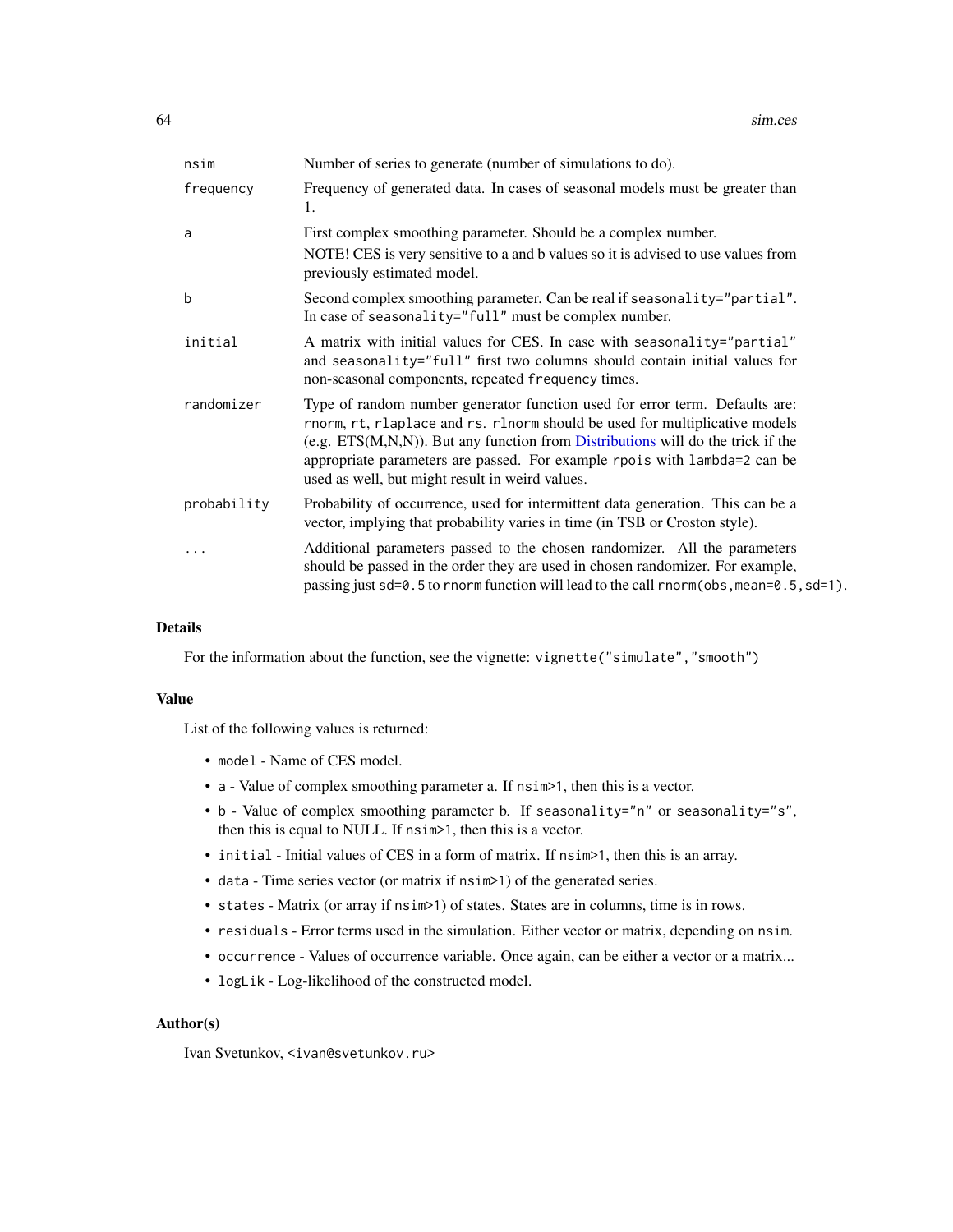#### $\sin$ es 65

## References

- Svetunkov, I., Kourentzes, N. (February 2015). Complex exponential smoothing. Working Paper of Department of Management Science, Lancaster University 2015:1, 1-31.
- Svetunkov I., Kourentzes N. (2017) Complex Exponential Smoothing for Time Series Forecasting. Not yet published.

## See Also

[sim.es](#page-64-0)[,sim.ssarima](#page-73-0)[,ces,](#page-17-0)[Distributions](#page-0-0)

## Examples

```
# Create 120 observations from CES(n). Generate 100 time series of this kind.
x <- sim.ces("n",obs=120,nsim=100)
# Generate similar thing for seasonal series of CES(s)_4
x <- sim.ces("s",frequency=4,obs=80,nsim=100)
# Estimate model and then generate 10 time series from it
ourModel <- ces(rnorm(100,100,5))
simulate(ourModel,nsim=10)
```
<span id="page-64-0"></span>

sim.es *Simulate Exponential Smoothing*

#### Description

Function generates data using ETS with Single Source of Error as a data generating process.

#### Usage

```
sim.es(model = "ANN", obs = 10, nsim = 1, frequency = 1,
 persistence = NULL, phi = 1, initial = NULL, initialSeason = NULL,
 bounds = c("usual", "admissible", "restricted"), randomizer = c("rnorm",
  "rlnorm", "rt", "rlaplace", "rs"), probability = 1, ...)
```

| model     | Type of ETS model according to [Hyndman et. al., 2008] taxonomy. Can consist  |
|-----------|-------------------------------------------------------------------------------|
|           | of 3 or 4 chars: ANN, AAN, AAdN, AAA, AAdA, MAdM etc.                         |
| obs       | Number of observations in each generated time series.                         |
| nsim      | Number of series to generate (number of simulations to do).                   |
| frequency | Frequency of generated data. In cases of seasonal models must be greater than |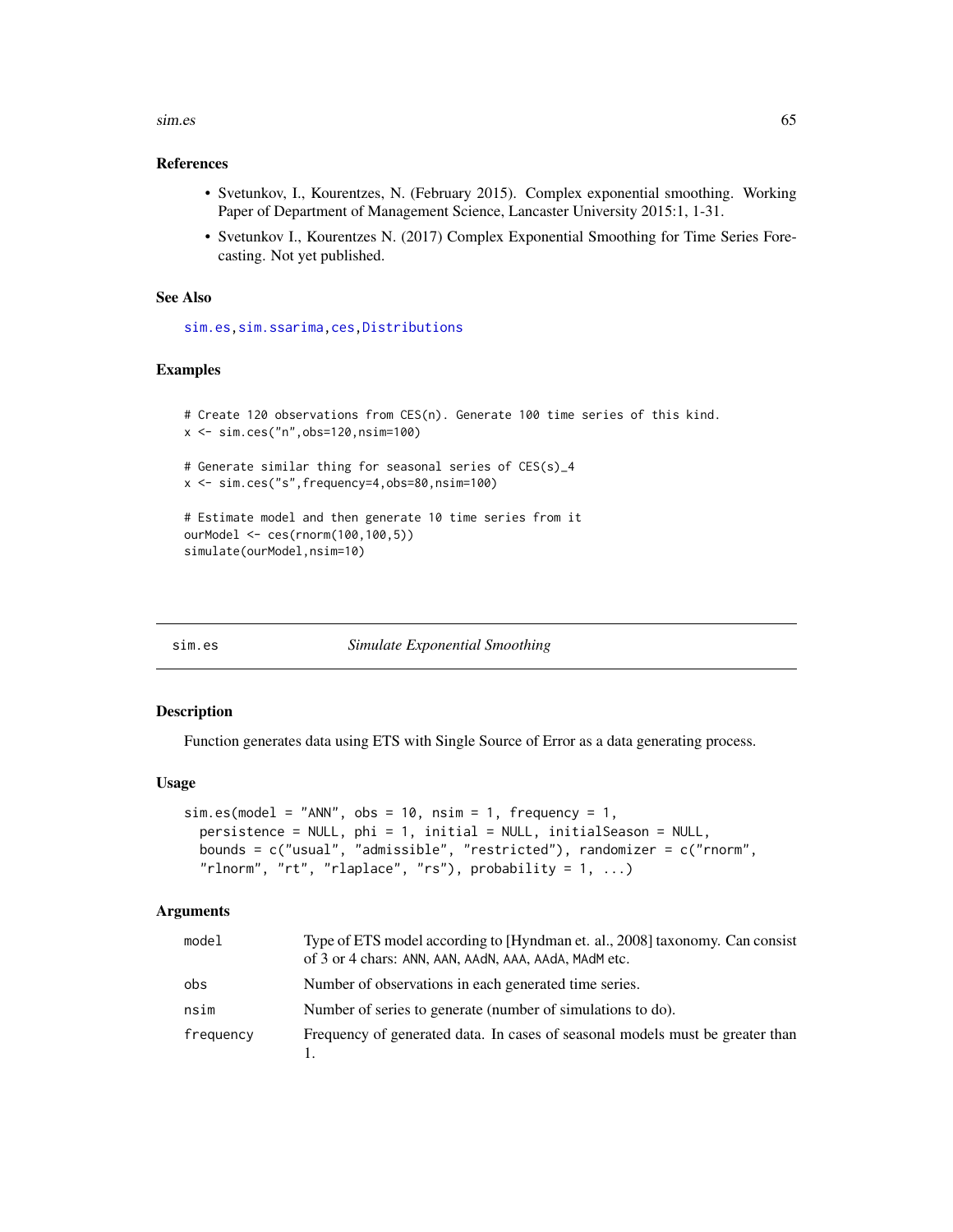| persistence   | Persistence vector, which includes all the smoothing parameters. Must corre-<br>spond to the chosen model. The maximum length is 3: level, trend and seasonal<br>smoothing parameters. If NULL, values are generated.                                                                                                                                                                                                                                                                                                                                                                                                 |
|---------------|-----------------------------------------------------------------------------------------------------------------------------------------------------------------------------------------------------------------------------------------------------------------------------------------------------------------------------------------------------------------------------------------------------------------------------------------------------------------------------------------------------------------------------------------------------------------------------------------------------------------------|
| phi           | Value of damping parameter. If trend is not chosen in the model, the parameter<br>is ignored.                                                                                                                                                                                                                                                                                                                                                                                                                                                                                                                         |
| initial       | Vector of initial states of level and trend. The maximum length is 2. If NULL,<br>values are generated.                                                                                                                                                                                                                                                                                                                                                                                                                                                                                                               |
| initialSeason | Vector of initial states for seasonal coefficients. Should have length equal to<br>frequency parameter. If NULL, values are generated.                                                                                                                                                                                                                                                                                                                                                                                                                                                                                |
| bounds        | Type of bounds to use for persistence vector if values are generated. "usual"<br>- bounds from p.156 by Hyndman et. al., 2008. "restricted" - similar to<br>"usual" but with upper bound equal to 0.3. "admissible" - bounds from ta-<br>bles 10.1 and 10.2 of Hyndman et. al., 2008. Using first letter of the type of<br>bounds also works. These bounds are also used for multiplicative models, but<br>the models are much more restrictive, so weird results might be obtained. Be<br>careful!                                                                                                                   |
| randomizer    | Type of random number generator function used for error term. Defaults are:<br>rnorm, rt, rlaplace and rs. rlnorm should be used for multiplicative models<br>(e.g. $ETS(M,N,N)$ ). But any function from Distributions will do the trick if the<br>appropriate parameters are passed. For example rpois with lambda=2 can be<br>used as well, but might result in weird values.                                                                                                                                                                                                                                      |
| probability   | Probability of occurrence, used for intermittent data generation. This can be a<br>vector, implying that probability varies in time (in TSB or Croston style).                                                                                                                                                                                                                                                                                                                                                                                                                                                        |
|               | Additional parameters passed to the chosen randomizer. All the parameters<br>should be passed in the order they are used in chosen randomizer. For example,<br>passing just sd=0.5 to rnorm function will lead to the call rnorm(obs, mean=0.5, sd=1).<br>ATTENTION! When generating the multiplicative errors some tuning might be<br>needed to obtain meaningful data. sd=0.1 is usually already a high value for<br>such models. ALSO NOTE: In case of multiplicative error model, the random-<br>izer will generate 1+e_t error, not e_t. This means that the mean should typi-<br>cally be equal to 1, not zero. |

For the information about the function, see the vignette: vignette("simulate", "smooth")

## Value

List of the following values is returned:

- model Name of ETS model.
- data Time series vector (or matrix if nsim>1) of the generated series.
- states Matrix (or array if nsim>1) of states. States are in columns, time is in rows.
- persistence Vector (or matrix if nsim>1) of smoothing parameters used in the simulation.
- phi Value of damping parameter used in time series generation.
- initial Vector (or matrix) of initial values.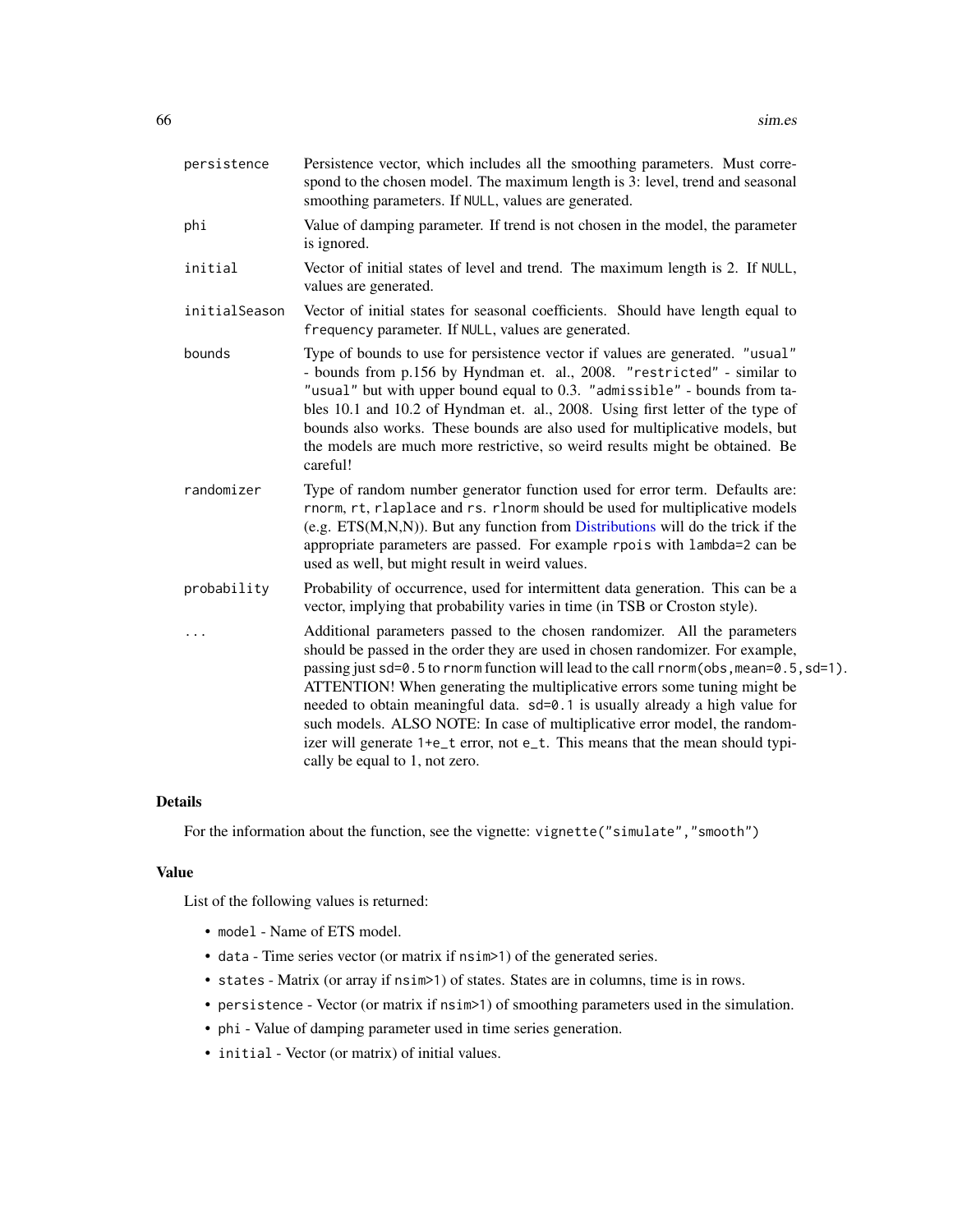#### $\sin$ es 67

- initialSeason Vector (or matrix) of initial seasonal coefficients.
- probability vector of probabilities used in the simulation.
- intermittent type of the intermittent model used.
- residuals Error terms used in the simulation. Either vector or matrix, depending on nsim.
- occurrence Values of occurrence variable. Once again, can be either a vector or a matrix...
- logLik Log-likelihood of the constructed model.

## Author(s)

Ivan Svetunkov, <ivan@svetunkov.ru>

## References

- Snyder, R. D., 1985. Recursive Estimation of Dynamic Linear Models. Journal of the Royal Statistical Society, Series B (Methodological) 47 (2), 272-276.
- Hyndman, R.J., Koehler, A.B., Ord, J.K., and Snyder, R.D. (2008) Forecasting with exponential smoothing: the state space approach, Springer-Verlag. [http://dx.doi.org/10.1007/](http://dx.doi.org/10.1007/978-3-540-71918-2) [978-3-540-71918-2](http://dx.doi.org/10.1007/978-3-540-71918-2).

#### See Also

[es](#page-24-0)[,ets](#page-0-0)[,forecast](#page-31-0)[,ts,Distributions](#page-0-0)

## Examples

```
# Create 40 observations of quarterly data using AAA model with errors from normal distribution
ETSAAA <- sim.es(model="AAA",frequency=4,obs=40,randomizer="rnorm",mean=0,sd=100)
# Create 50 series of quarterly data using AAA model
# with 40 observations each with errors from normal distribution
ETSAAA <- sim.es(model="AAA",frequency=4,obs=40,randomizer="rnorm",mean=0,sd=100,nsim=50)
# Create 50 series of quarterly data using AAdA model
# with 40 observations each with errors from normal distribution
# and smoothing parameters lying in the "admissible" range.
ETSAAA <- sim.es(model="AAA",phi=0.9,frequency=4,obs=40,bounds="admissible",
                  randomizer="rnorm",mean=0,sd=100,nsim=50)
# Create 60 observations of monthly data using ANN model
# with errors from beta distribution
ETSANN <- sim.es(model="ANN",persistence=c(1.5),frequency=12,obs=60,
                  randomizer="rbeta",shape1=1.5,shape2=1.5)
plot(ETSANN$states)
# Create 60 observations of monthly data using MAM model
# with errors from uniform distribution
ETSMAM <- sim.es(model="MAM",persistence=c(0.3,0.2,0.1),initial=c(2000,50),
           phi=0.8,frequency=12,obs=60,randomizer="runif",min=-0.5,max=0.5)
```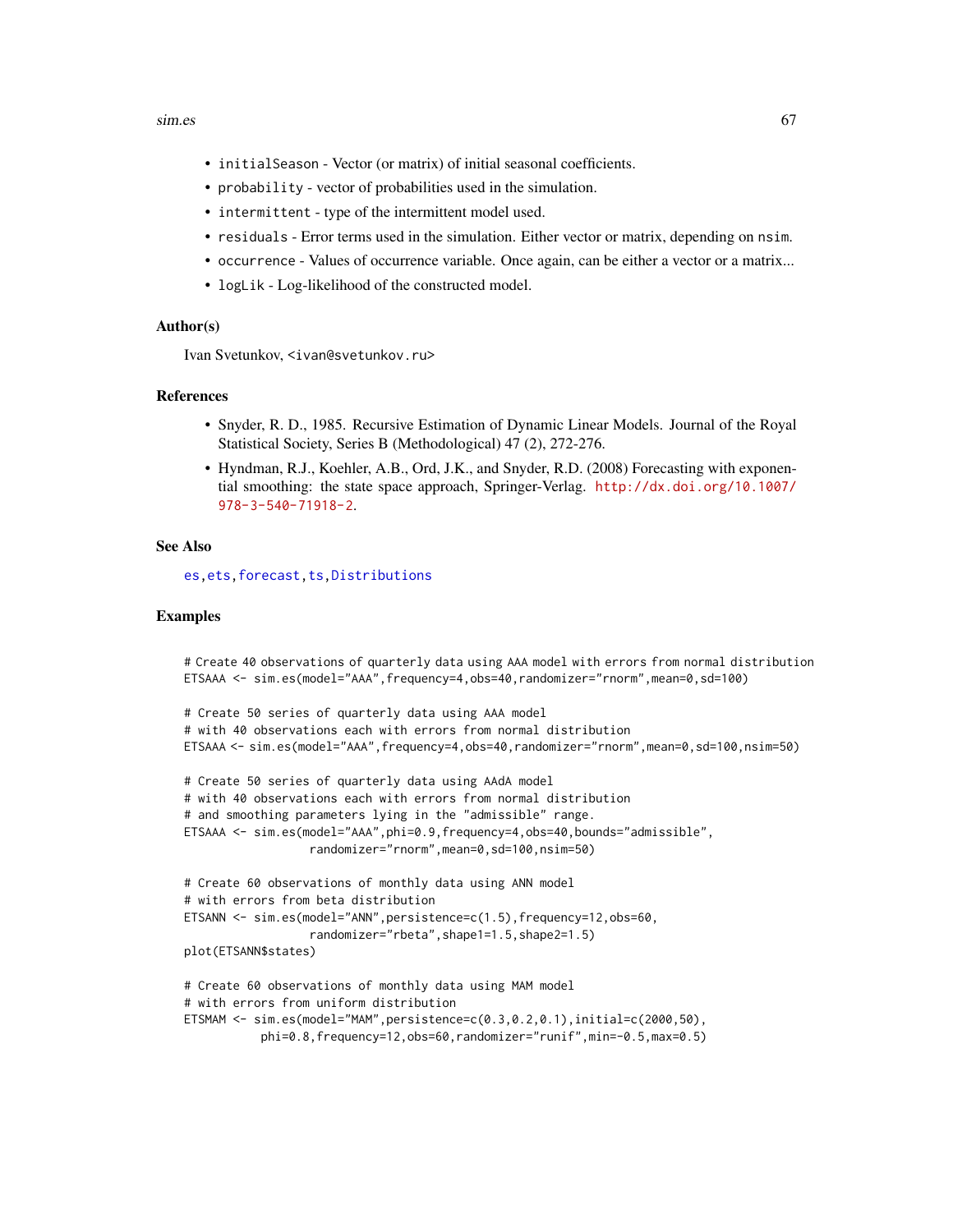```
# Create 80 observations of quarterly data using MMM model
# with predefined initial values and errors from the normal distribution
ETSMMM <- sim.es(model="MMM",persistence=c(0.1,0.1,0.1),initial=c(2000,1),
           initialSeason=c(1.1,1.05,0.9,.95),frequency=4,obs=80,mean=0,sd=0.01)
# Generate intermittent data using AAdN
iETSAAdN <- sim.es("AAdN",obs=30,frequency=1,probability=0.1,initial=c(3,0),phi=0.8)
# Generate iETS(MNN) with TSB style probabilities
oETSMNN <- sim.oes("MNN",obs=50,occurrence="d",persistence=0.2,initial=1,
                   randomizer="rlnorm",meanlog=0,sdlog=0.3)
iETSMNN <- sim.es("MNN",obs=50,frequency=12,persistence=0.2,initial=4,
                  probability=oETSMNN$probability)
```
<span id="page-67-0"></span>sim.gum *Simulate Generalised Exponential Smoothing*

#### Description

Function generates data using GUM with Single Source of Error as a data generating process.

## Usage

```
sim.gum(orders = c(1), lags = c(1), obs = 10, nsim = 1,frequency = 1, measurement = NULL, transition = NULL,
 persistence = NULL, initial = NULL, randomizer = c("rnorm", "rt",
  "rlaplace", "rs"), probability = 1, ...)
```

| orders      | Order of the model. Specified as vector of number of states with different lags.<br>For example, orders= $c(1,1)$ means that there are two states: one of the first<br>lag type, the second of the second type.                                                                               |
|-------------|-----------------------------------------------------------------------------------------------------------------------------------------------------------------------------------------------------------------------------------------------------------------------------------------------|
| lags        | Defines lags for the corresponding orders. If, for example, orders= $c(1,1)$ and<br>lags are defined as $lags = c(1, 12)$ , then the model will have two states: the<br>first will have lag 1 and the second will have lag 12. The length of lags must<br>correspond to the length of orders. |
| obs         | Number of observations in each generated time series.                                                                                                                                                                                                                                         |
| nsim        | Number of series to generate (number of simulations to do).                                                                                                                                                                                                                                   |
| frequency   | Frequency of generated data. In cases of seasonal models must be greater than<br>1.                                                                                                                                                                                                           |
| measurement | Measurement vector $w$ . If NULL, then estimated.                                                                                                                                                                                                                                             |
| transition  | Transition matrix $F$ . Can be provided as a vector. Matrix will be formed using<br>the default matrix (transition, $nc, nc$ ), where $nc$ is the number of compo-<br>nents in state vector. If NULL, then estimated.                                                                         |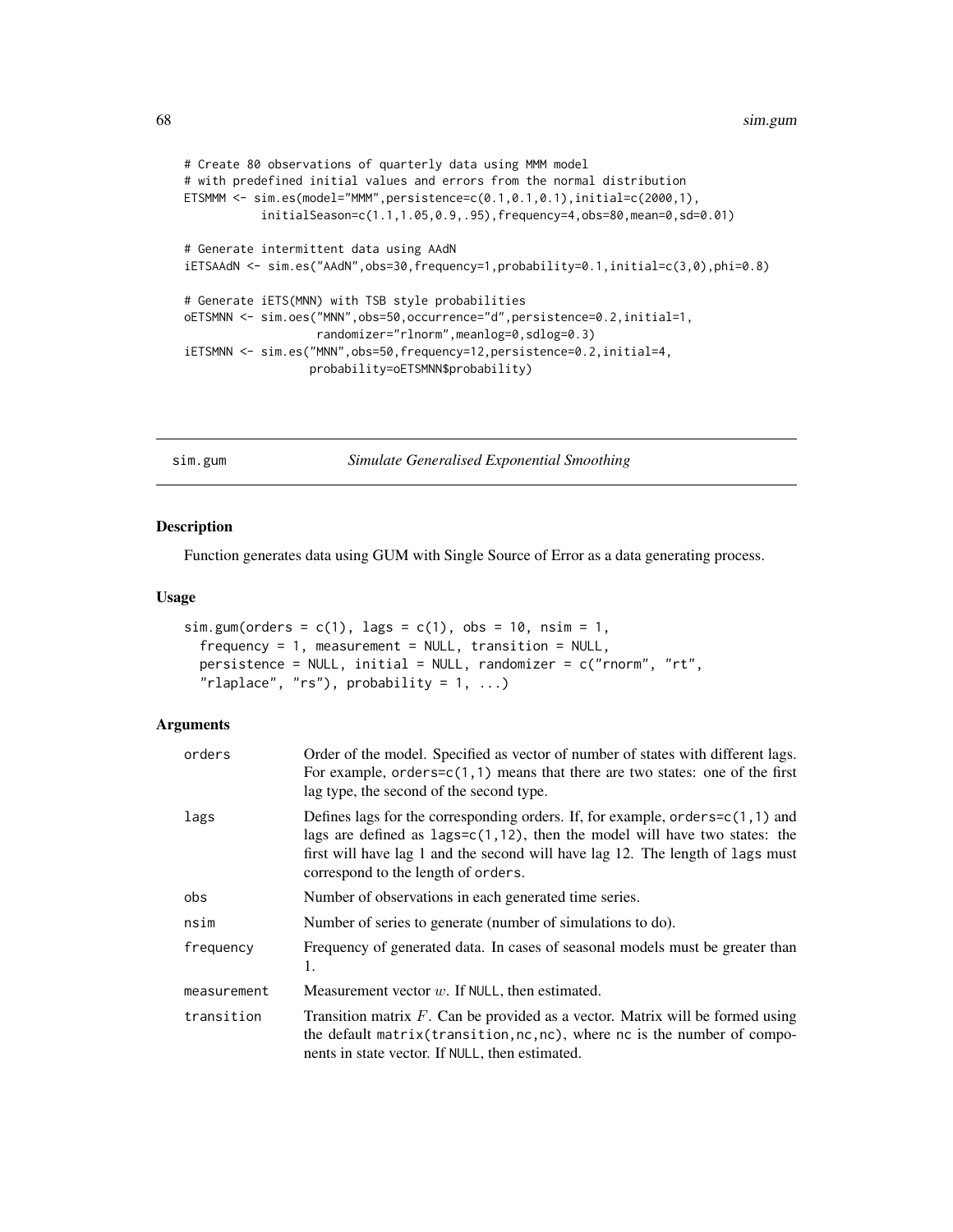#### sim.gum 69

| persistence | Persistence vector $q$ , containing smoothing parameters. If NULL, then estimated.                                                                                                                                                                                                                                                                                               |
|-------------|----------------------------------------------------------------------------------------------------------------------------------------------------------------------------------------------------------------------------------------------------------------------------------------------------------------------------------------------------------------------------------|
| initial     | Vector of initial values for state matrix. If NULL, then generated using advanced,<br>sophisticated technique - uniform distribution.                                                                                                                                                                                                                                            |
| randomizer  | Type of random number generator function used for error term. Defaults are:<br>rnorm, rt, rlaplace and rs. rlnorm should be used for multiplicative models<br>$(e.g. ETS(M,N,N))$ . But any function from Distributions will do the trick if the<br>appropriate parameters are passed. For example rpois with lambda=2 can be<br>used as well, but might result in weird values. |
| probability | Probability of occurrence, used for intermittent data generation. This can be a<br>vector, implying that probability varies in time (in TSB or Croston style).                                                                                                                                                                                                                   |
| .           | Additional parameters passed to the chosen randomizer. All the parameters<br>should be passed in the order they are used in chosen randomizer. For example,<br>passing just $sd=0.5$ to rnorm function will lead to the call rnorm(obs, mean=0.5, $sd=1$ ).                                                                                                                      |

## Details

For the information about the function, see the vignette: vignette("simulate", "smooth")

#### Value

List of the following values is returned:

- model Name of GUM model.
- measurement Matrix w.
- transition Matrix F.
- persistence Persistence vector. This is the place, where smoothing parameters live.
- initial Initial values of GUM in a form of matrix. If nsim>1, then this is an array.
- data Time series vector (or matrix if nsim>1) of the generated series.
- states Matrix (or array if nsim>1) of states. States are in columns, time is in rows.
- residuals Error terms used in the simulation. Either vector or matrix, depending on nsim.
- occurrence Values of occurrence variable. Once again, can be either a vector or a matrix...
- logLik Log-likelihood of the constructed model.

#### Author(s)

Ivan Svetunkov, <ivan@svetunkov.ru>

## References

- Svetunkov I. (2015 Inf) "smooth" package for R series of posts about the underlying models and how to use them: <https://forecasting.svetunkov.ru/en/tag/smooth/>.
- Svetunkov I. (2017). Statistical models underlying functions of 'smooth' package for R. Working Paper of Department of Management Science, Lancaster University 2017:1, 1-52.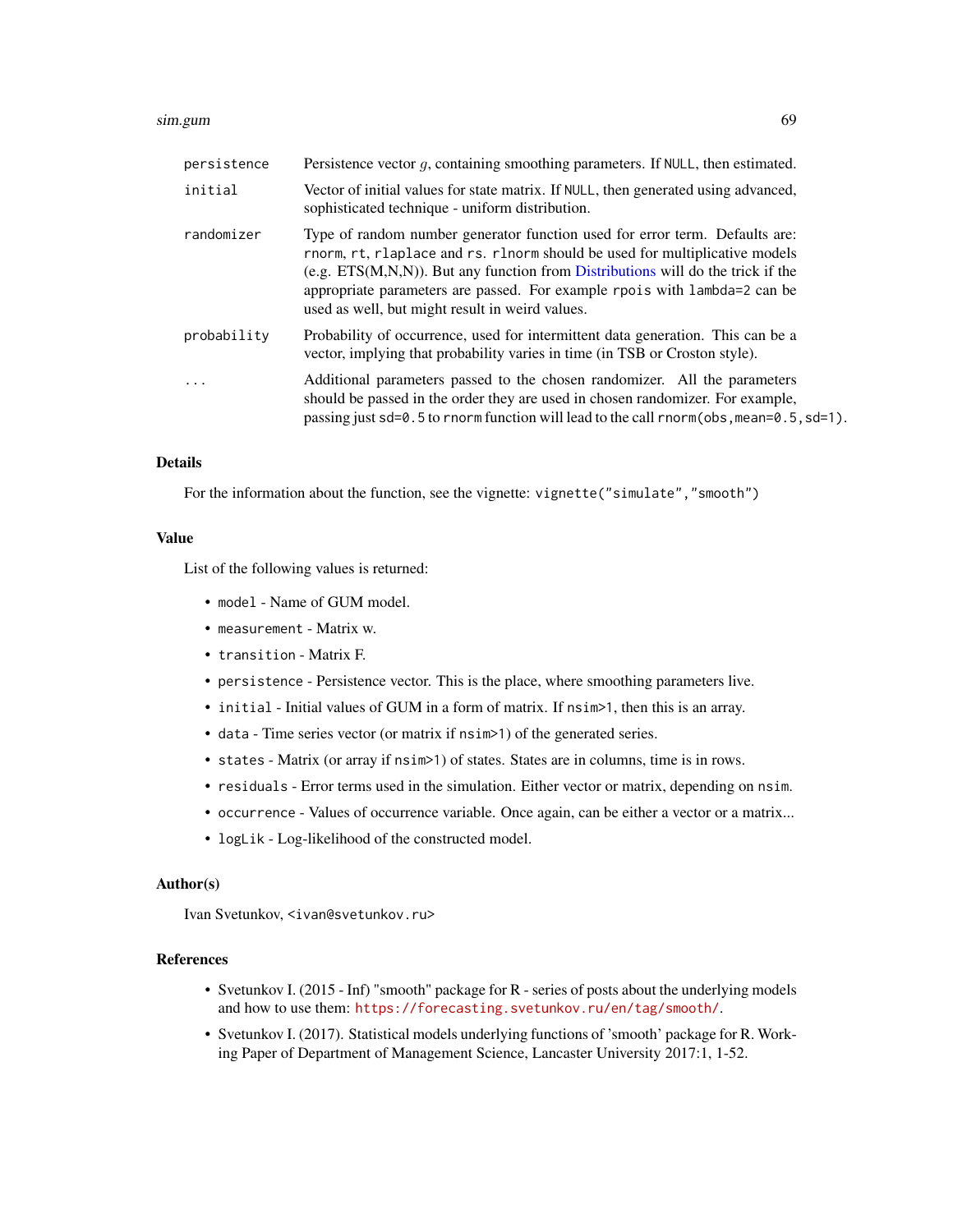## See Also

[sim.es](#page-64-0)[,sim.ssarima](#page-73-0)[,sim.ces,](#page-62-0)[gum,](#page-33-0)[Distributions](#page-0-0)

#### Examples

```
# Create 120 observations from GUM(1[1]). Generate 100 time series of this kind.
x \le -\sin \theta.gum(orders=c(1), lags=c(1), obs=120, nsim=100)
# Generate similar thing for seasonal series of GUM(1[1],1[4]])
x <- sim.gum(orders=c(1,1),lags=c(1,4),frequency=4,obs=80,nsim=100,transition=c(1,0,0.9,0.9))
# Estimate model and then generate 10 time series from it
ourModel <- gum(rnorm(100,100,5))
simulate(ourModel,nsim=10)
```
sim.oes *Simulate Occurrence Part of ETS model*

## Description

Function generates data using ETS with Single Source of Error as a data generating process for the demand occurrence. As the main output it produces probabilities of occurrence.

#### Usage

```
sim. oes(model = "MNN", obs = 10, nsim = 1, frequency = 1,occurrence = c("odds-ratio", "inverse-odds-ratio", "direct", "general"),
 bounds = c("usual", "admissible", "restricted"), randomizer = c("rlnorm",
  "rinvgauss", "rgamma", "rnorm"), persistence = NULL, phi = 1,
  initial = NULL, initialSearch = model,
 persistenceB = persistence, phi = phi, initialB = initial,initialSeasonB = initialSeason, ...)
```

| model     | Type of ETS model according to [Hyndman et. al., 2008] taxonomy. Can con-       |
|-----------|---------------------------------------------------------------------------------|
|           | sist of 3 or 4 chars: ANN, AAN, AAdN, AAA, AAdA, MAdM etc. The conventional     |
|           | oETS model assumes that the error term is positive, so "MZZ" models are rec-    |
|           | ommended for this. If you use additive error models, then the function will     |
|           | exponentiate the obtained values before transforming them and getting the prob- |
|           | ability. This is the type of model A.                                           |
| obs       | Number of observations in each generated time series.                           |
| nsim      | Number of series to generate (number of simulations to do).                     |
| frequency | Frequency of generated data. In cases of seasonal models must be greater than   |
|           |                                                                                 |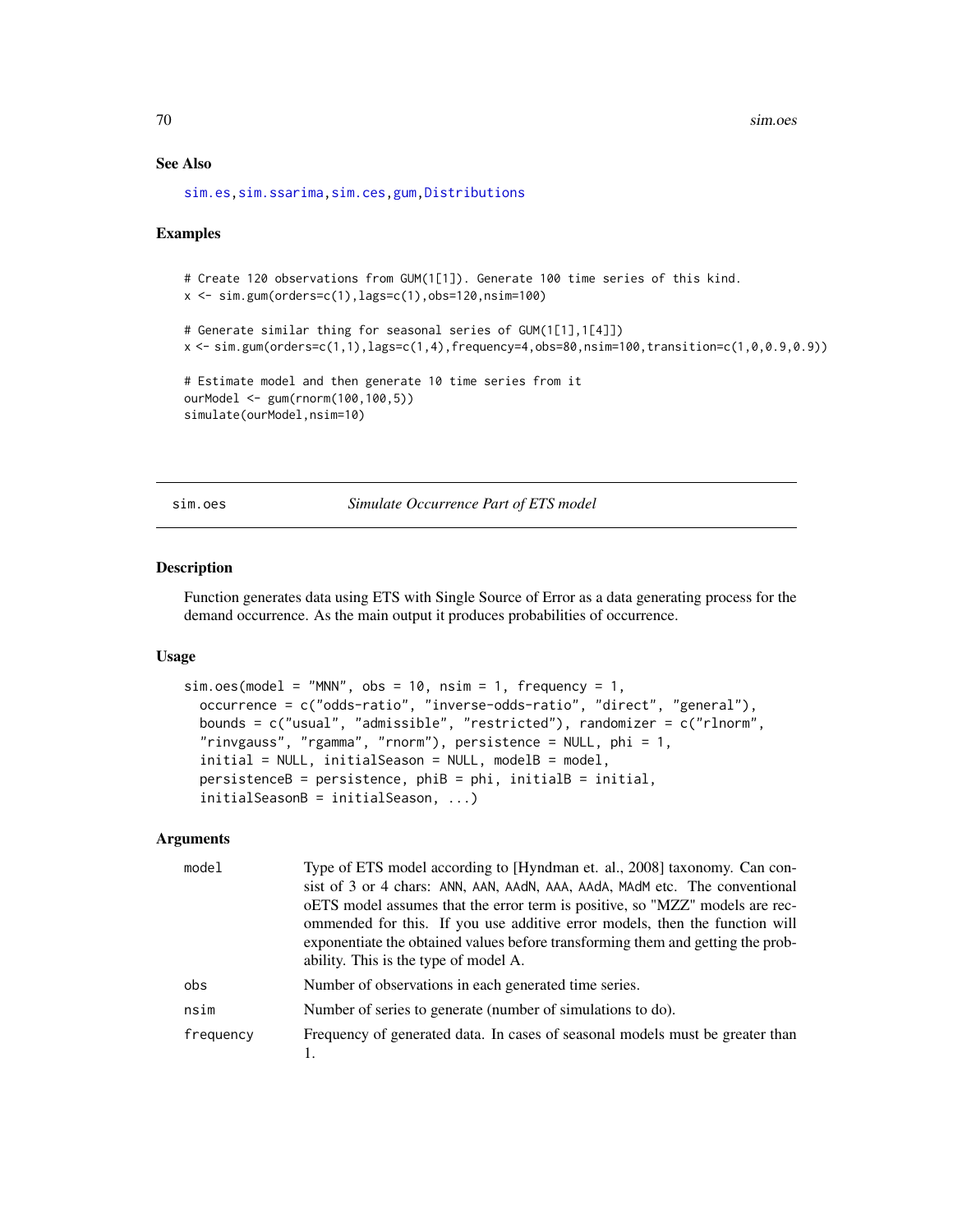#### sim.oes 71

| occurrence    | Type of occurrence model. See vignette ("oes", "smooth") for details.                                                                                                                                                                                                                                                                                                                                                                                                                               |
|---------------|-----------------------------------------------------------------------------------------------------------------------------------------------------------------------------------------------------------------------------------------------------------------------------------------------------------------------------------------------------------------------------------------------------------------------------------------------------------------------------------------------------|
| bounds        | Type of bounds to use for persistence vector if values are generated. "usual"<br>- bounds from p.156 by Hyndman et. al., 2008. "restricted" - similar to<br>"usual" but with upper bound equal to 0.3. "admissible" - bounds from ta-<br>bles 10.1 and 10.2 of Hyndman et. al., 2008. Using first letter of the type of<br>bounds also works. These bounds are also used for multiplicative models, but<br>the models are much more restrictive, so weird results might be obtained. Be<br>careful! |
| randomizer    | Type of random number generator function used for error term. It is advised<br>to use rlnorm() or rinvgauss() in case of multiplicative error models. If a<br>randomiser is used, it is advised to specify the parameters in the ellipsis.                                                                                                                                                                                                                                                          |
| persistence   | Persistence vector, which includes all the smoothing parameters. Must corre-<br>spond to the chosen model. The maximum length is 3: level, trend and seasonal<br>smoothing parameters. If NULL, values are generated.                                                                                                                                                                                                                                                                               |
| phi           | Value of damping parameter. If trend is not chosen in the model, the parameter<br>is ignored.                                                                                                                                                                                                                                                                                                                                                                                                       |
| initial       | Vector of initial states of level and trend. The maximum length is 2. If NULL,<br>values are generated.                                                                                                                                                                                                                                                                                                                                                                                             |
| initialSeason | Vector of initial states for seasonal coefficients. Should have length equal to<br>frequency parameter. If NULL, values are generated.                                                                                                                                                                                                                                                                                                                                                              |
| modelB        | Type of model B. This is used in occurrence="general" and occurrence="inverse-odds-ratio".                                                                                                                                                                                                                                                                                                                                                                                                          |
| persistenceB  | The persistence vector for the model B.                                                                                                                                                                                                                                                                                                                                                                                                                                                             |
| phiB          | Value of damping parameter for the model B.                                                                                                                                                                                                                                                                                                                                                                                                                                                         |
| initialB      | Vector of initial states of level and trend for the model B.                                                                                                                                                                                                                                                                                                                                                                                                                                        |
|               | initial Season B Vector of initial states for seasonal coefficients for the model B.                                                                                                                                                                                                                                                                                                                                                                                                                |
| $\cdots$      | Additional parameters passed to the chosen randomizer. All the parameters<br>should be passed in the order they are used in chosen randomizer. Both model<br>A and model B share the same parameters for the randomizer.                                                                                                                                                                                                                                                                            |
|               |                                                                                                                                                                                                                                                                                                                                                                                                                                                                                                     |

## Details

For the information about the function, see the vignette: vignette("simulate","smooth")

## Value

List of the following values is returned:

- model Name of ETS model.
- modelA Model A, generated using sim.es() function;
- modelB Model B, generated using sim.es() function;
- probability The value of probability generated by the model;
- occurrence Type of occurrence used in the model;
- logLik Log-likelihood of the constructed model.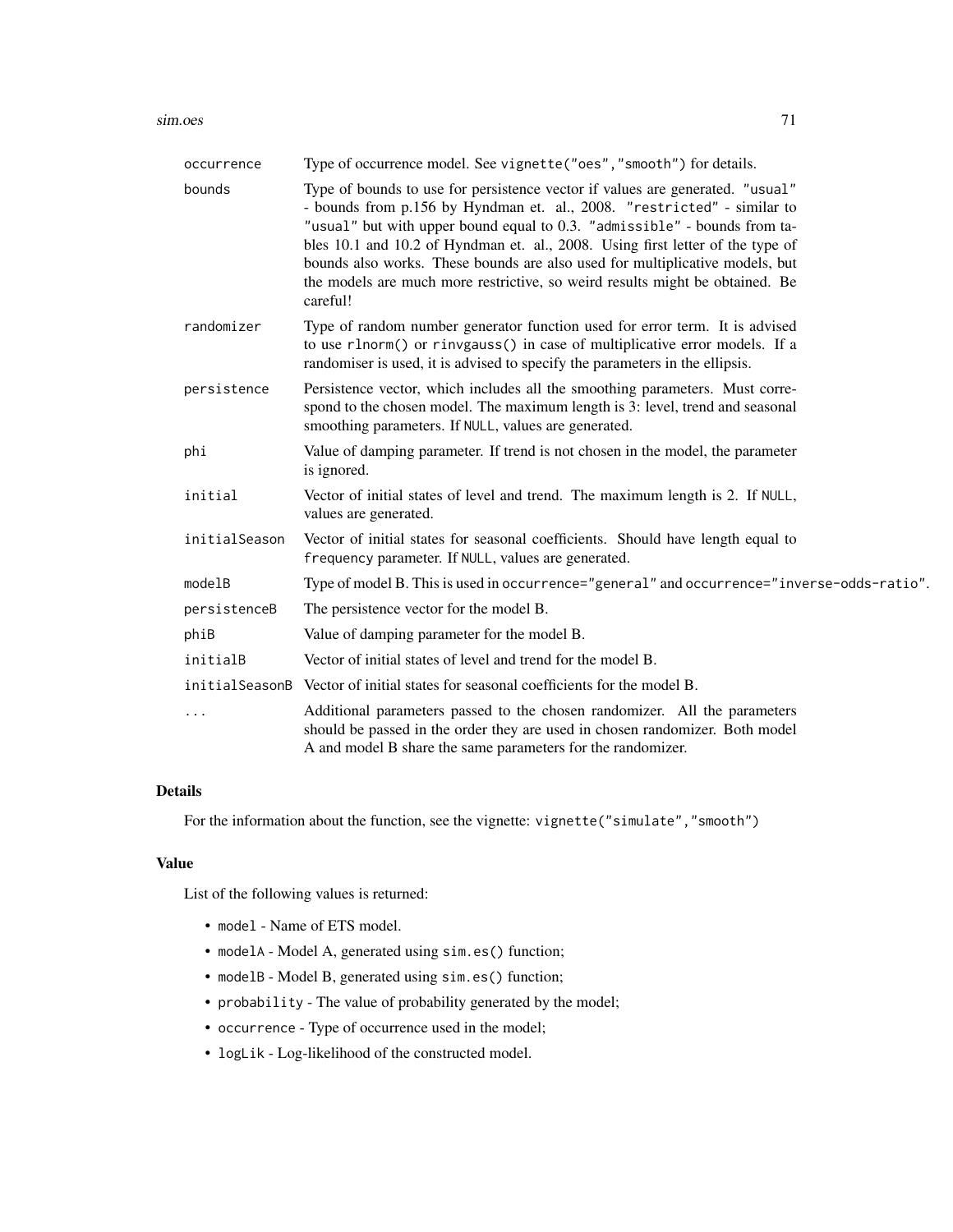#### Author(s)

Ivan Svetunkov, <ivan@svetunkov.ru>

#### References

- Snyder, R. D., 1985. Recursive Estimation of Dynamic Linear Models. Journal of the Royal Statistical Society, Series B (Methodological) 47 (2), 272-276.
- Hyndman, R.J., Koehler, A.B., Ord, J.K., and Snyder, R.D. (2008) Forecasting with exponential smoothing: the state space approach, Springer-Verlag. [http://dx.doi.org/10.1007/](http://dx.doi.org/10.1007/978-3-540-71918-2) [978-3-540-71918-2](http://dx.doi.org/10.1007/978-3-540-71918-2).

## See Also

[oes](#page-50-0)[,sim.es](#page-64-0)[,Distributions](#page-0-0)

## Examples

```
# This example uses rinvgauss function from statmod package.
## Not run: oETSMNNIG <- sim.oes(model="MNN", frequency=12, obs=60,
                              randomizer="rinvgauss",mean=1,dispersion=0.5)
## End(Not run)
# A simpler example with log normal distribution
oETSMNNlogN <- sim.oes(model="MNN",frequency=12,obs=60,initial=1,
                       randomizer="rlnorm",meanlog=0,sdlog=0.1)
```
<span id="page-71-0"></span>sim.sma *Simulate Simple Moving Average*

#### Description

Function generates data using SMA in a Single Source of Error state space model as a data generating process.

### Usage

```
sim.sma(order = NULL, obs = 10, nsim = 1, frequency = 1,initial = NULL, randomizer = c("rnorm", "rt", "rlaplace", "rs"),
 probability = 1, ...)
```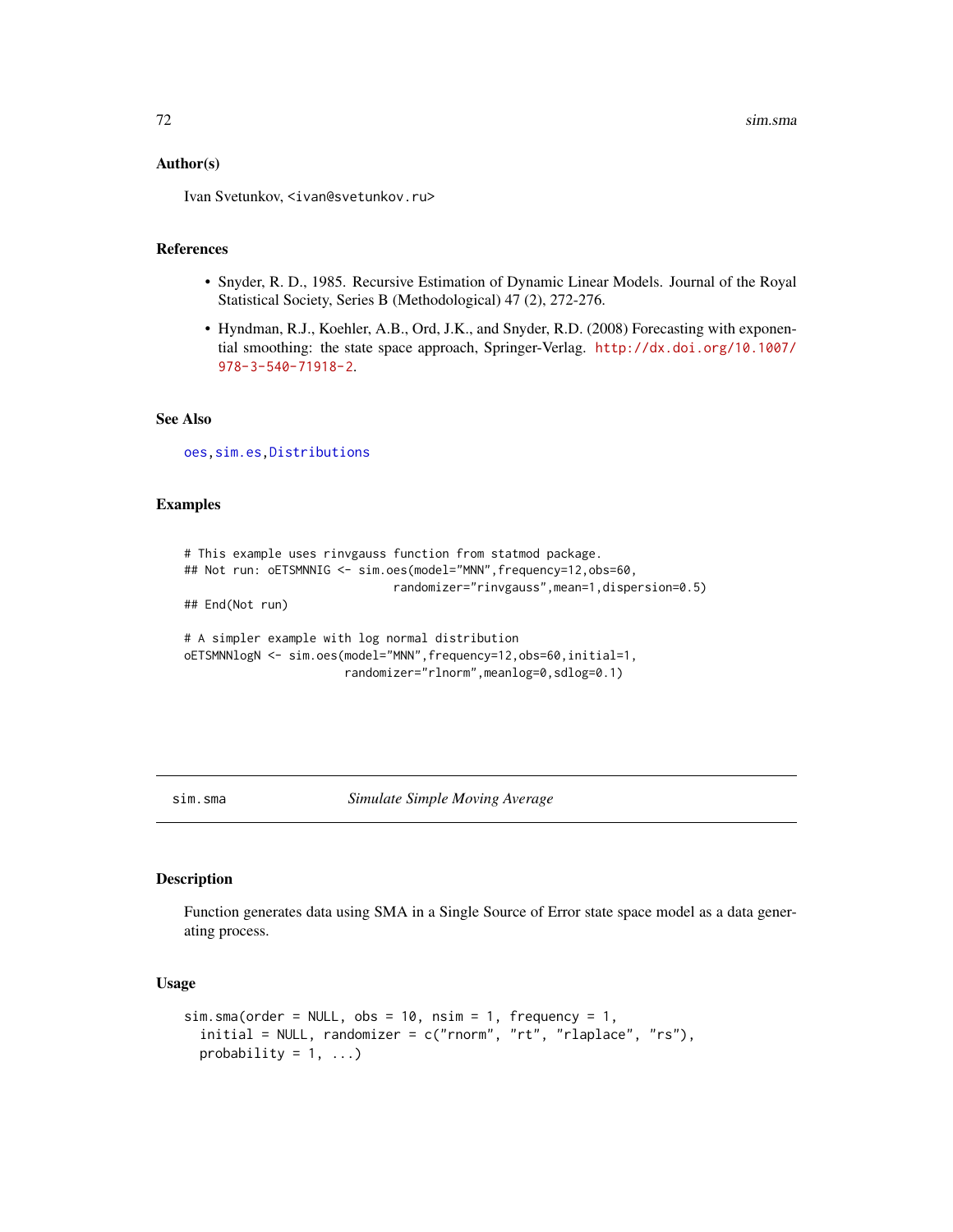#### sim.sma 73

## Arguments

| order       | Order of the modelled series. If omitted, then a random order from 1 to 100 is<br>selected.                                                                                                                                                                                                                                                                                      |
|-------------|----------------------------------------------------------------------------------------------------------------------------------------------------------------------------------------------------------------------------------------------------------------------------------------------------------------------------------------------------------------------------------|
| obs         | Number of observations in each generated time series.                                                                                                                                                                                                                                                                                                                            |
| nsim        | Number of series to generate (number of simulations to do).                                                                                                                                                                                                                                                                                                                      |
| frequency   | Frequency of generated data. In cases of seasonal models must be greater than<br>1.                                                                                                                                                                                                                                                                                              |
| initial     | Vector of initial states for the model. If NULL, values are generated.                                                                                                                                                                                                                                                                                                           |
| randomizer  | Type of random number generator function used for error term. Defaults are:<br>rnorm, rt, rlaplace and rs. rlnorm should be used for multiplicative models<br>$(e.g. ETS(M,N,N))$ . But any function from Distributions will do the trick if the<br>appropriate parameters are passed. For example rpois with lambda=2 can be<br>used as well, but might result in weird values. |
| probability | Probability of occurrence, used for intermittent data generation. This can be a<br>vector, implying that probability varies in time (in TSB or Croston style).                                                                                                                                                                                                                   |
|             | Additional parameters passed to the chosen randomizer. All the parameters<br>should be passed in the order they are used in chosen randomizer. For example,<br>passing just sd=0.5 to rnorm function will lead to the call rnorm(obs, mean=0.5, sd=1).                                                                                                                           |

## Details

For the information about the function, see the vignette: vignette("simulate", "smooth")

#### Value

List of the following values is returned:

- model Name of SMA model.
- data Time series vector (or matrix if nsim>1) of the generated series.
- states Matrix (or array if nsim>1) of states. States are in columns, time is in rows.
- initial Vector (or matrix) of initial values.
- probability vector of probabilities used in the simulation.
- intermittent type of the intermittent model used.
- residuals Error terms used in the simulation. Either vector or matrix, depending on nsim.
- occurrence Values of occurrence variable. Once again, can be either a vector or a matrix...
- logLik Log-likelihood of the constructed model.

#### Author(s)

Ivan Svetunkov, <ivan@svetunkov.ru>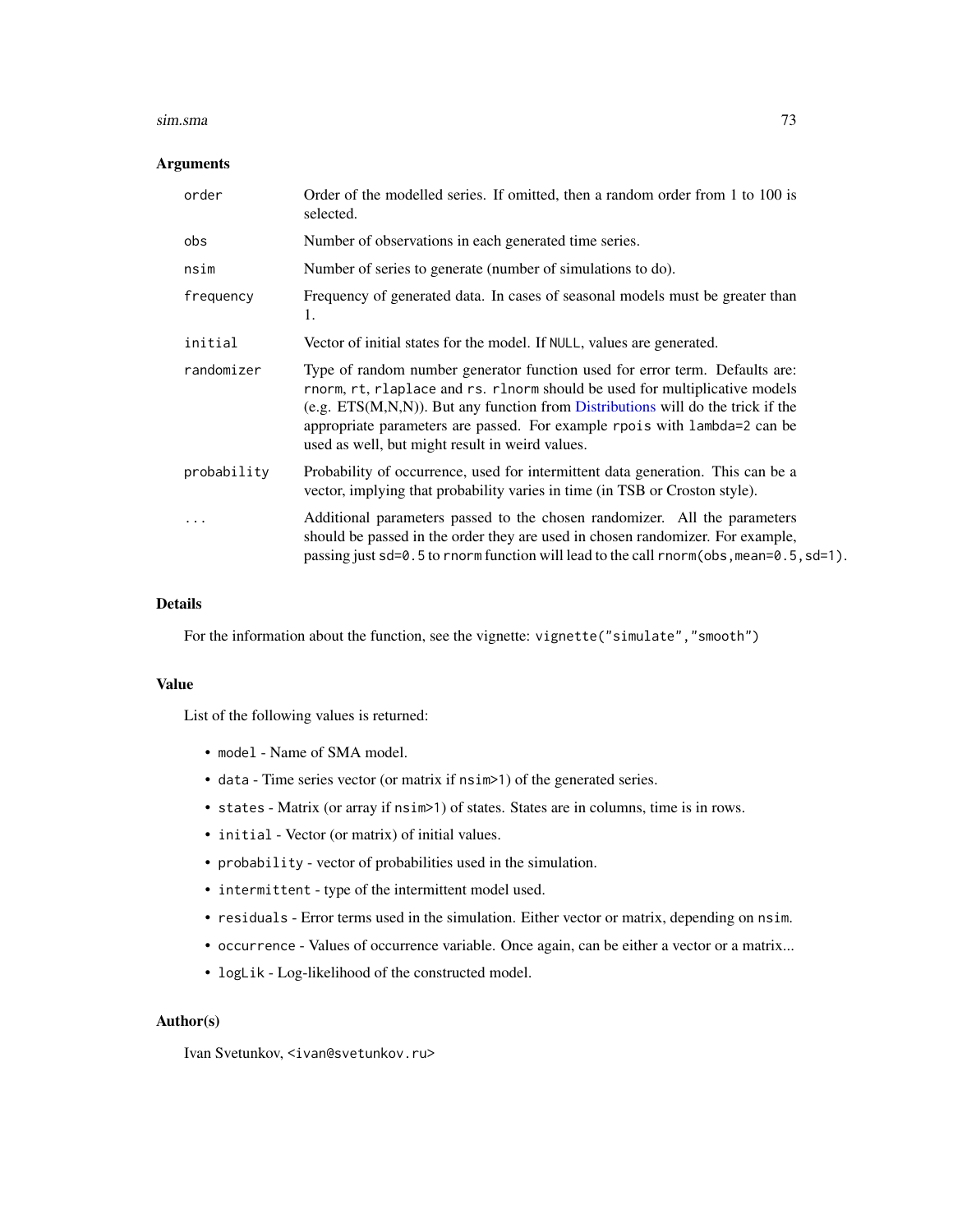## <span id="page-73-1"></span>References

- Snyder, R. D., 1985. Recursive Estimation of Dynamic Linear Models. Journal of the Royal Statistical Society, Series B (Methodological) 47 (2), 272-276.
- Hyndman, R.J., Koehler, A.B., Ord, J.K., and Snyder, R.D. (2008) Forecasting with exponential smoothing: the state space approach, Springer-Verlag. [http://dx.doi.org/10.1007/](http://dx.doi.org/10.1007/978-3-540-71918-2) [978-3-540-71918-2](http://dx.doi.org/10.1007/978-3-540-71918-2).

## See Also

[es](#page-24-0)[,ets](#page-0-0)[,forecast](#page-31-0)[,ts,Distributions](#page-0-0)

## Examples

# Create 40 observations of quarterly data using AAA model with errors from normal distribution sma10 <- sim.sma(order=10,frequency=4,obs=40,randomizer="rnorm",mean=0,sd=100)

#### <span id="page-73-0"></span>sim.ssarima *Simulate SSARIMA*

#### Description

Function generates data using SSARIMA with Single Source of Error as a data generating process.

# Usage

```
sim.ssarima(orders = list(ar = 0, i = 1, ma = 1), lags = 1, obs = 10,
 nsim = 1, frequency = 1, AR = NULL, MA = NULL, constant = FALSE,
  initial = NULL, bounds = c("admissible", "none"),randomizer = c("rnorm", "rt", "rlaplace", "rs"), probability = 1, ...)
```
#### Arguments

| orders    | List of orders, containing vector variables ar, i and ma. Example: orders=list(ar=c(1,2), i=c(1), ma=<br>If a variable is not provided in the list, then it is assumed to be equal to zero. At<br>least one variable should have the same length as lags. |
|-----------|-----------------------------------------------------------------------------------------------------------------------------------------------------------------------------------------------------------------------------------------------------------|
| lags      | Defines lags for the corresponding orders (see examples above). The length of<br>lags must correspond to the length of orders. There is no restrictions on the<br>length of lags vector. It is recommended to order lags ascending.                       |
| obs       | Number of observations in each generated time series.                                                                                                                                                                                                     |
| nsim      | Number of series to generate (number of simulations to do).                                                                                                                                                                                               |
| frequency | Frequency of generated data. In cases of seasonal models must be greater than                                                                                                                                                                             |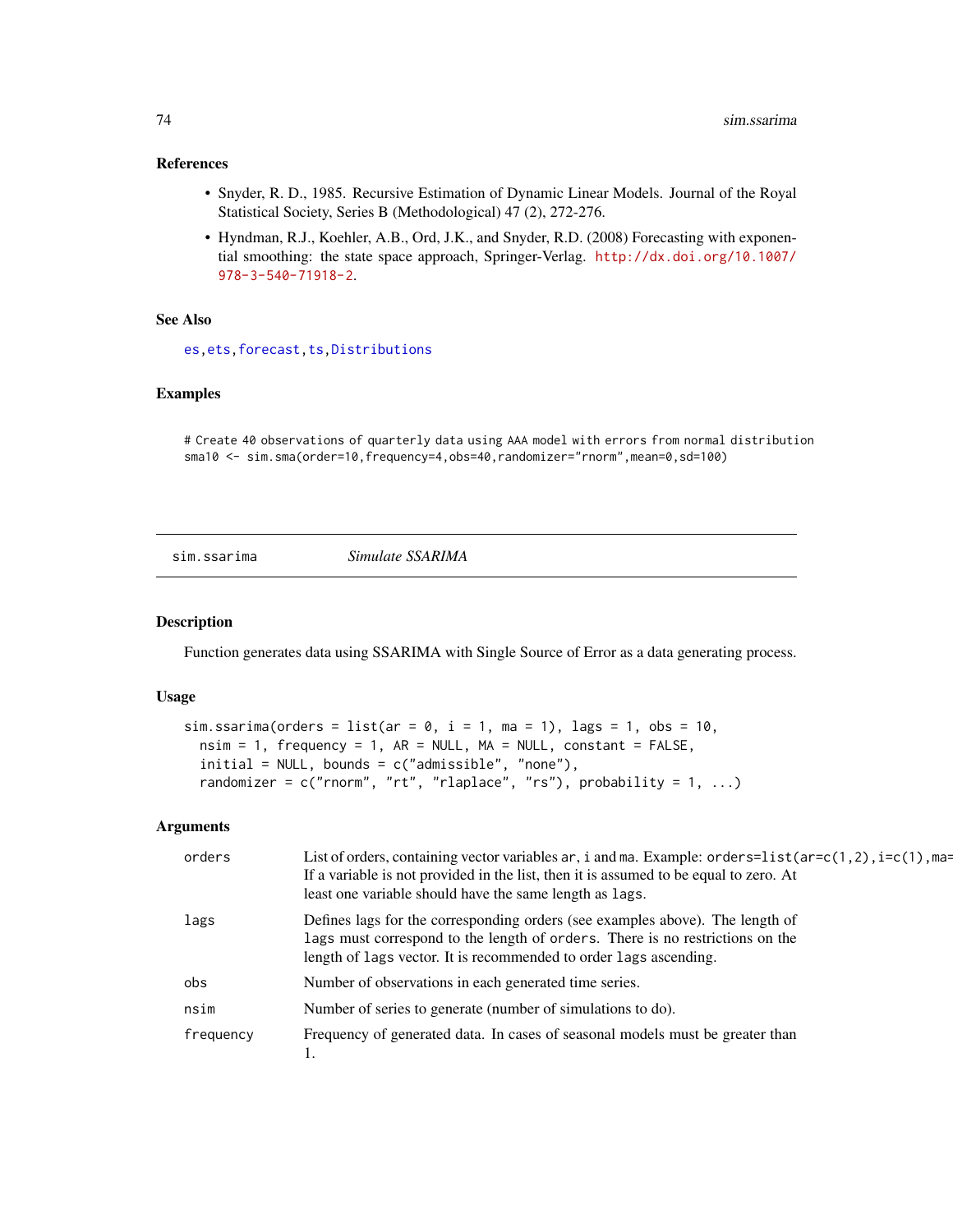| AR          | Vector or matrix of AR parameters. The order of parameters should be lag-wise.<br>This means that first all the AR parameters of the firs lag should be passed, then<br>for the second etc. AR of another ssarima can be passed here.                                                                                                                                            |
|-------------|----------------------------------------------------------------------------------------------------------------------------------------------------------------------------------------------------------------------------------------------------------------------------------------------------------------------------------------------------------------------------------|
| MA          | Vector or matrix of MA parameters. The order of parameters should be lag-wise.<br>This means that first all the MA parameters of the firs lag should be passed, then<br>for the second etc. MA of another ssarima can be passed here.                                                                                                                                            |
| constant    | If TRUE, constant term is included in the model. Can also be a number (constant<br>value).                                                                                                                                                                                                                                                                                       |
| initial     | Vector of initial values for state matrix. If NULL, then generated using advanced,<br>sophisticated technique - uniform distribution.                                                                                                                                                                                                                                            |
| bounds      | Type of bounds to use for AR and MA if values are generated. "admissible" -<br>bounds guaranteeing stability and stationarity of SSARIMA. "none" - we gen-<br>erate something, but do not guarantee stationarity and stability. Using first letter<br>of the type of bounds also works.                                                                                          |
| randomizer  | Type of random number generator function used for error term. Defaults are:<br>rnorm, rt, rlaplace and rs. rlnorm should be used for multiplicative models<br>(e.g. $ETS(M,N,N)$ ). But any function from Distributions will do the trick if the<br>appropriate parameters are passed. For example rpois with lambda=2 can be<br>used as well, but might result in weird values. |
| probability | Probability of occurrence, used for intermittent data generation. This can be a<br>vector, implying that probability varies in time (in TSB or Croston style).                                                                                                                                                                                                                   |
|             | Additional parameters passed to the chosen randomizer. All the parameters<br>should be passed in the order they are used in chosen randomizer. For example,<br>passing just sd=0.5 to rnorm function will lead to the call rnorm(obs, mean=0.5, sd=1).                                                                                                                           |

## Details

For the information about the function, see the vignette: vignette("simulate", "smooth")

#### Value

List of the following values is returned:

- model Name of SSARIMA model.
- AR Value of AR parameters. If nsim>1, then this is a matrix.
- MA Value of MA parameters. If nsim>1, then this is a matrix.
- constant Value of constant term. If nsim>1, then this is a vector.
- initial Initial values of SSARIMA. If nsim>1, then this is a matrix.
- data Time series vector (or matrix if nsim>1) of the generated series.
- states Matrix (or array if nsim>1) of states. States are in columns, time is in rows.
- residuals Error terms used in the simulation. Either vector or matrix, depending on nsim.
- occurrence Values of occurrence variable. Once again, can be either a vector or a matrix...
- logLik Log-likelihood of the constructed model.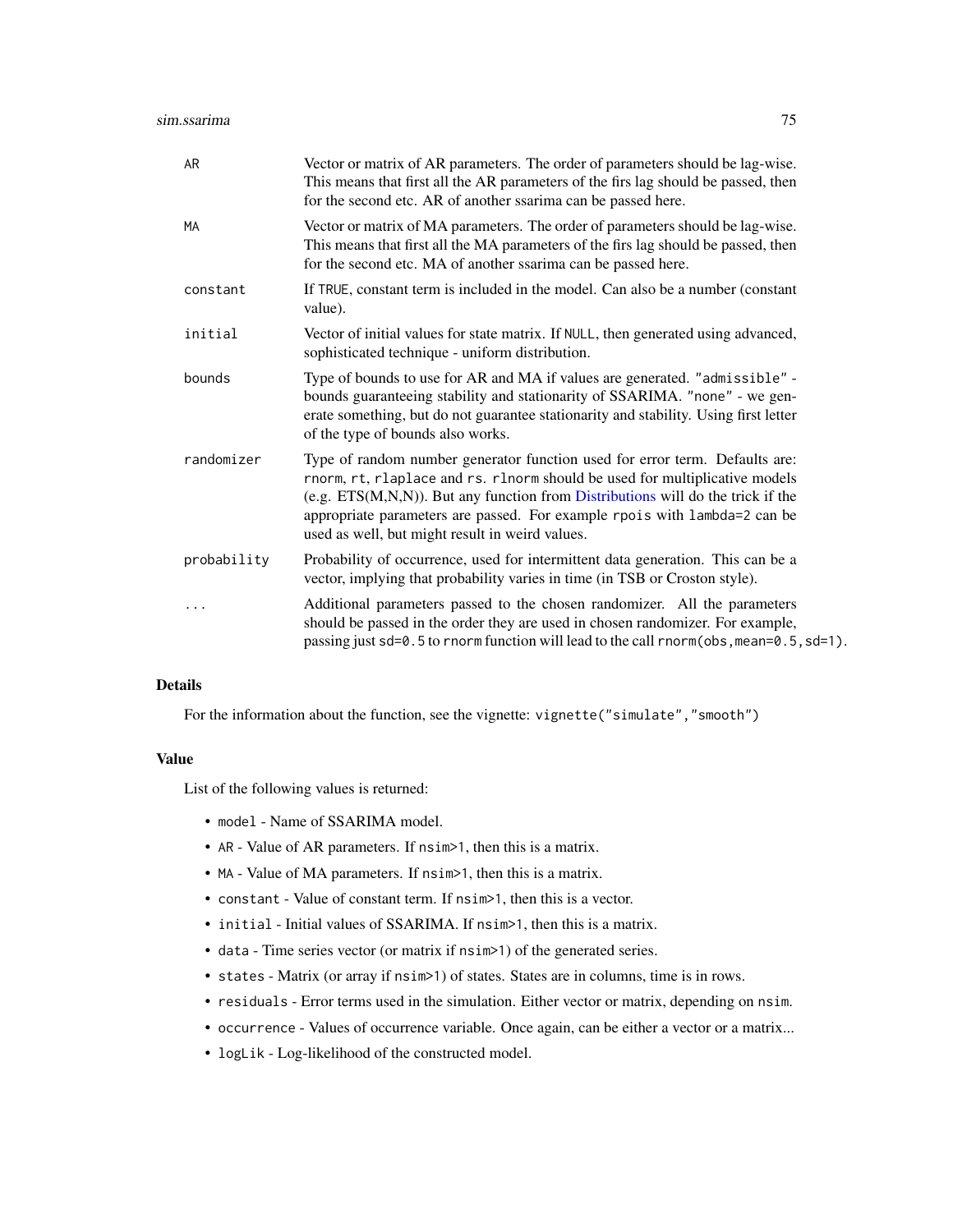#### <span id="page-75-0"></span>Author(s)

Ivan Svetunkov, <ivan@svetunkov.ru>

#### References

- Snyder, R. D., 1985. Recursive Estimation of Dynamic Linear Models. Journal of the Royal Statistical Society, Series B (Methodological) 47 (2), 272-276.
- Hyndman, R.J., Koehler, A.B., Ord, J.K., and Snyder, R.D. (2008) Forecasting with exponential smoothing: the state space approach, Springer-Verlag. [http://dx.doi.org/10.1007/](http://dx.doi.org/10.1007/978-3-540-71918-2) [978-3-540-71918-2](http://dx.doi.org/10.1007/978-3-540-71918-2).
- Svetunkov, I., & Boylan, J. E. (2019). State-space ARIMA for supply-chain forecasting. International Journal of Production Research, 0(0), 1–10. [https://doi.org/10.1080/00207543.](https://doi.org/10.1080/00207543.2019.1600764) [2019.1600764](https://doi.org/10.1080/00207543.2019.1600764)

## See Also

[sim.es](#page-64-0)[,ssarima](#page-89-0)[,Distributions,](#page-0-0)[orders](#page-57-0)

#### Examples

```
# Create 120 observations from ARIMA(1,1,1) with drift. Generate 100 time series of this kind.
x <- sim.ssarima(ar.orders=1,i.orders=1,ma.orders=1,obs=120,nsim=100,constant=TRUE)
# Generate similar thing for seasonal series of SARIMA(1,1,1)(0,0,2)_4
x \leftarrow \text{sim}.\text{ssarima}(\text{ar}.\text{orders}=\text{c}(1, \emptyset), \text{i}.\text{orders}=\text{c}(1, \emptyset), \text{ma}.\text{orders}=\text{c}(1, 2), \text{lags}=\text{c}(1, 4),frequency=4,obs=80,nsim=100,constant=FALSE)
# Generate 10 series of high frequency data from SARIMA(1,0,2)_1(0,1,1)_7(1,0,1)_30
x \leq -\sin \arcsin \arctan (\ar.orders=c(1,0,1), i.orders=c(0,1,0), ma.orders=c(2,1,1), lags=c(1,7,30),obs=360,nsim=10)
```
sim.ves *Simulate Vector Exponential Smoothing*

#### **Description**

Function generates data using VES model as a data generating process.

## Usage

```
sim.ves(mod = "ANN", obs = 10, ns = 1, ns = 2,frequency = 1, persistence = NULL, phi = 1, transition = NULL,
 initial = NULL, initialSeason = NULL,
 seasonal = c("individual, common"), weights = rep(1/nSeries, nSeries),
 bounds = c("usual", "admissible", "restricted"), randomizer = c("rnorm",
 "rt", "rlaplace", "rs"), \ldots)
```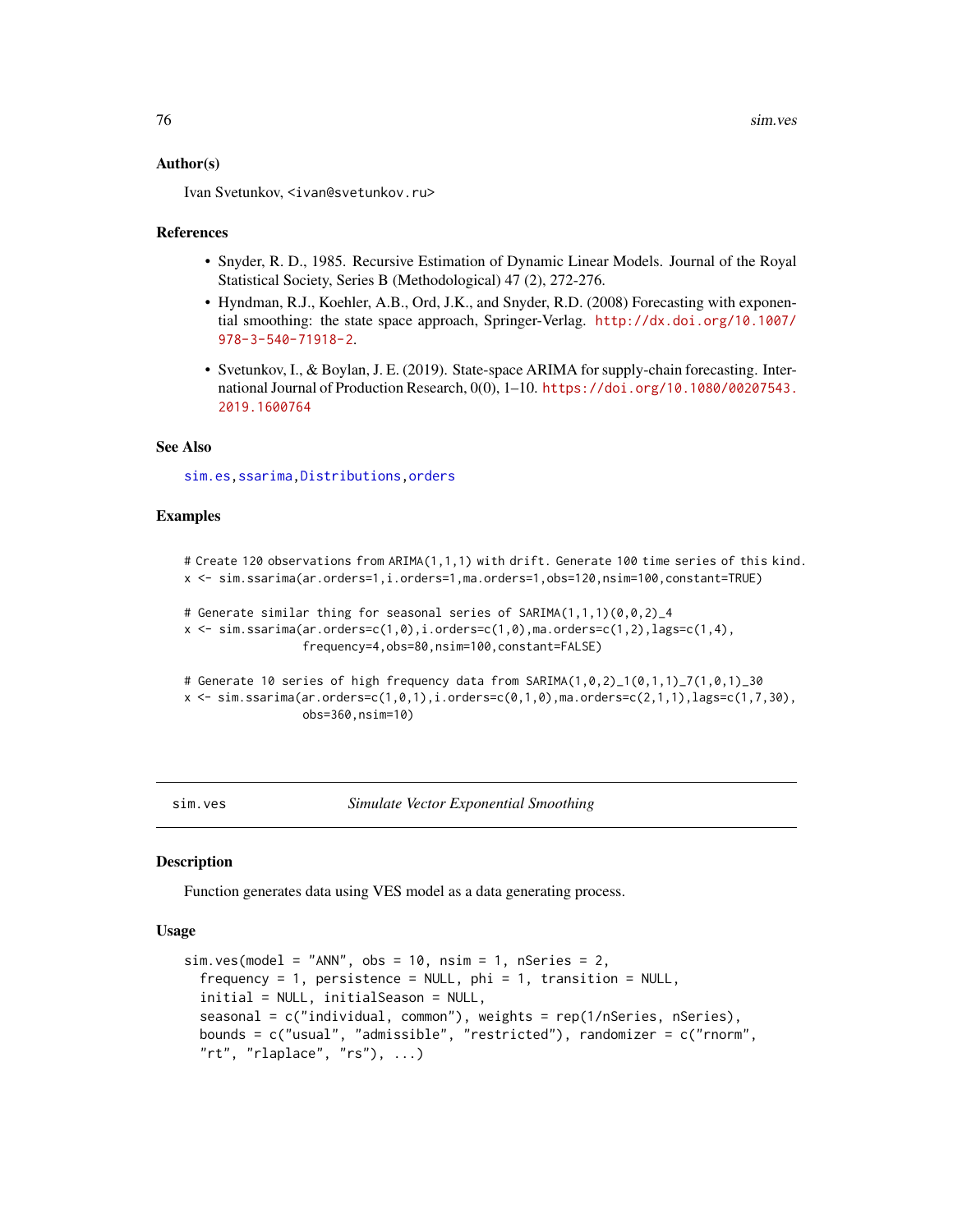#### sim.ves 77

# Arguments

| model         | Type of ETS model. This can consist of 3 or 4 chars: ANN, AAN, AAdN, AAA, AAdA<br>etc. Only pure additive models are supported. If you want to have multiplicative<br>one, then just take exponent of the generated data.                                                                                                                                                                                                                               |
|---------------|---------------------------------------------------------------------------------------------------------------------------------------------------------------------------------------------------------------------------------------------------------------------------------------------------------------------------------------------------------------------------------------------------------------------------------------------------------|
| obs           | Number of observations in each generated time series.                                                                                                                                                                                                                                                                                                                                                                                                   |
| nsim          | Number of series to generate (number of simulations to do).                                                                                                                                                                                                                                                                                                                                                                                             |
| nSeries       | Number of series in each generated group of series.                                                                                                                                                                                                                                                                                                                                                                                                     |
| frequency     | Frequency of generated data. In cases of seasonal models must be greater than<br>1.                                                                                                                                                                                                                                                                                                                                                                     |
| persistence   | Matrix of smoothing parameters for all the components of all the generated time<br>series.                                                                                                                                                                                                                                                                                                                                                              |
| phi           | Value of damping parameter. If trend is not chosen in the model, the parameter<br>is ignored. If vector is provided, then several parameters are used for different<br>series.                                                                                                                                                                                                                                                                          |
| transition    | Transition matrix. This should have the size appropriate to the selected model<br>and nSeries. e.g. if ETS(A,A,N) is selected and nSeries=3, then the transition<br>matrix should be 6 x 6. In case of damped trend, the phi parameter should be<br>placed in the matrix manually. if NULL, then the default transition matrix for the<br>selected type of model is used. If both phi and transition are provided, then<br>the value of phi is ignored. |
| initial       | Vector of initial states of level and trend. The minimum length is one (in case<br>of $ETS(A,N,N)$ , the initial is used for all the series), the maximum length is 2 x<br>nSeries. If NULL, values are generated for each series.                                                                                                                                                                                                                      |
| initialSeason | Vector or matrix of initial states for seasonal coefficients. Should have number<br>of rows equal to frequency parameter. If NULL, values are generated for each<br>series.                                                                                                                                                                                                                                                                             |
| seasonal      | The type of seasonal component across the series. Can be "individual", so<br>that each series has its own component or "common", so that the component is<br>shared across the series.                                                                                                                                                                                                                                                                  |
| weights       | The weights for the errors between the series with the common seasonal com-<br>ponent. Ignored if seasonal="individual".                                                                                                                                                                                                                                                                                                                                |
| bounds        | Type of bounds to use for persistence vector if values are generated. "usual"<br>- bounds from p.156 by Hyndman et. al., 2008. "restricted" - similar to<br>"usual" but with upper bound equal to 0.3. "admissible" - bounds from tables<br>10.1 and 10.2 of Hyndman et. al., 2008. Using first letter of the type of bounds<br>also works.                                                                                                             |
| randomizer    | Type of random number generator function used for error term. Defaults are:<br>rnorm, rt, rlaplace, rs. But any function from Distributions will do the trick<br>if the appropriate parameters are passed. mvrnorm from MASS package can also<br>be used.                                                                                                                                                                                               |
|               | Additional parameters passed to the chosen randomizer. All the parameters<br>should be passed in the order they are used in chosen randomizer. For example,<br>passing just sd=0.5 to rnorm function will lead to the call rnorm(obs, mean=0.5, sd=1).<br>ATTENTION! When generating the multiplicative errors some tuning might be                                                                                                                     |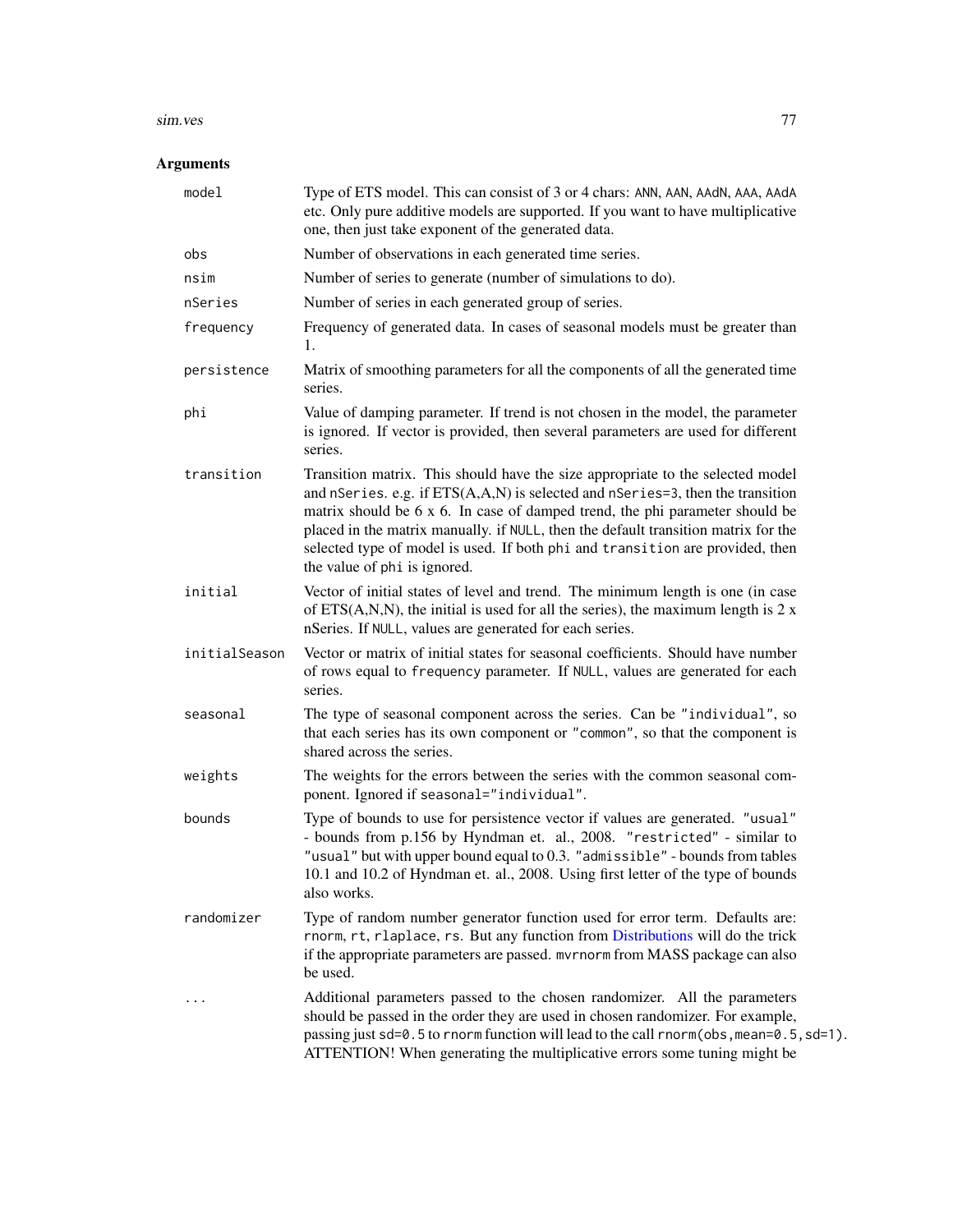needed to obtain meaningful data. sd=0.1 is usually already a high value for such models.

## <span id="page-77-0"></span>Details

For the information about the function, see the vignette: vignette("simulate", "smooth")

#### Value

List of the following values is returned:

- model Name of ETS model.
- data The matrix (or an array if nsim>1) of the generated series.
- states The matrix (or array if nsim>1) of states. States are in columns, time is in rows.
- persistence The matrix (or array if nsim>1) of smoothing parameters used in the simulation.
- transition The transition matrix (or array if nsim>1).
- initial Vector (or matrix) of initial values.
- initialSeason Vector (or matrix) of initial seasonal coefficients.
- residuals Error terms used in the simulation. Either matrix or array, depending on nsim.

#### Author(s)

Ivan Svetunkov, <ivan@svetunkov.ru>

#### References

- de Silva A,, Hyndman R.J. and Snyder, R.D. (2010). The vector innovations structural time series framework: a simple approach to multivariate forecasting. Statistical Modelling, 10 (4), pp.353-374
- Hyndman, R.J., Koehler, A.B., Ord, J.K., and Snyder, R.D. (2008) Forecasting with exponential smoothing: the state space approach, Springer-Verlag. [http://www.exponentialsmoothi](http://www.exponentialsmoothing.net)ng. [net](http://www.exponentialsmoothing.net).
- Lütkepohl, H. (2005). New Introduction to Multiple Time Series Analysis. New introduction to Multiple Time Series Analysis. Berlin, Heidelberg: Springer Berlin Heidelberg. [https:](https://doi.org/10.1007/978-3-540-27752-1) [//doi.org/10.1007/978-3-540-27752-1](https://doi.org/10.1007/978-3-540-27752-1)

#### See Also

[es](#page-24-0)[,ets](#page-0-0)[,forecast](#page-31-0)[,ts,Distributions](#page-0-0)

## Examples

- # Create 40 observations of quarterly data using AAA model with errors
- # from normal distribution

```
## Not run: VESAAA <- sim.ves(model="AAA", frequency=4, obs=40, nSeries=3,
                   randomizer="rnorm",mean=0,sd=100)
```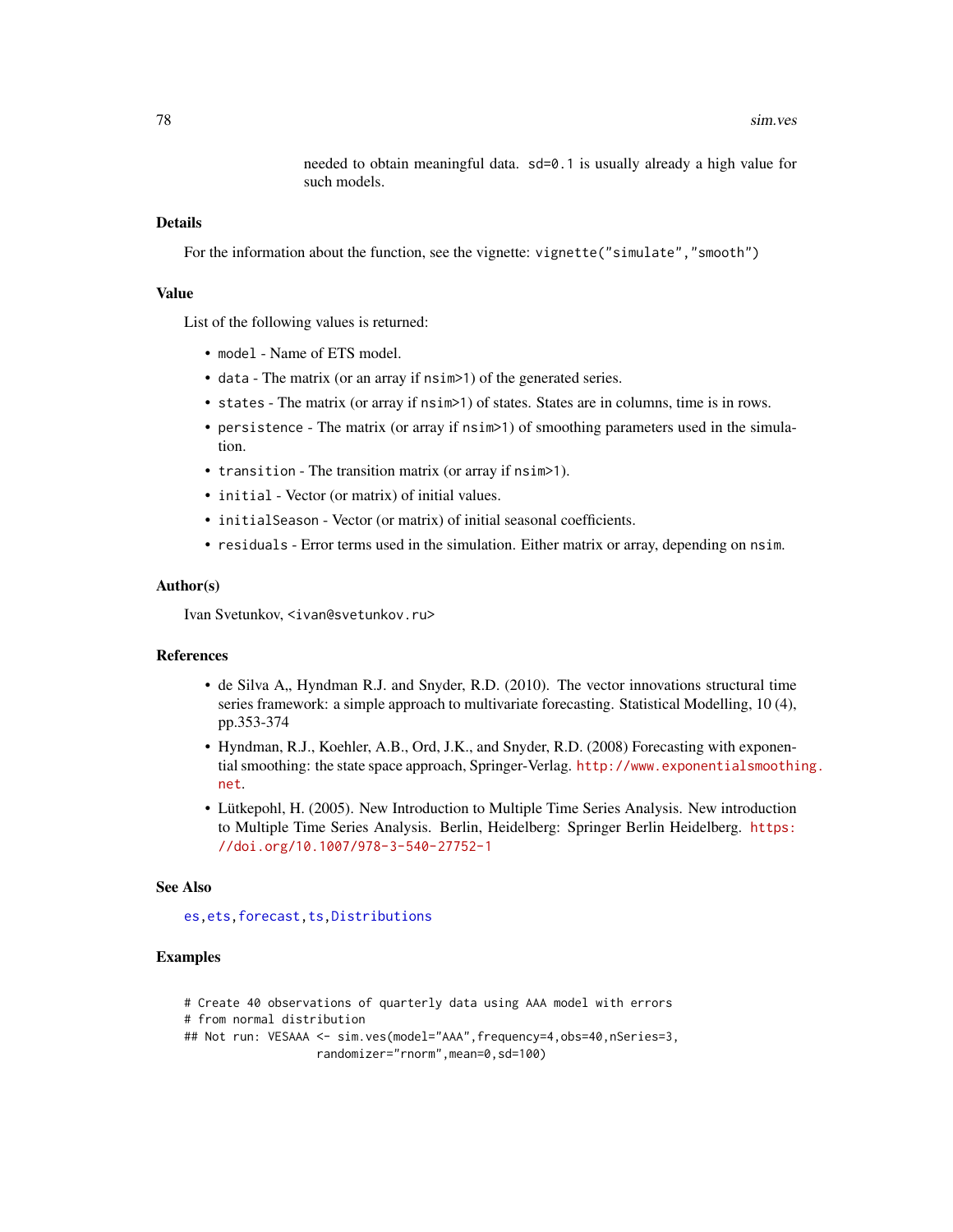<span id="page-78-1"></span>sma and the contract of the contract of the contract of the contract of the contract of the contract of the contract of the contract of the contract of the contract of the contract of the contract of the contract of the co

```
## End(Not run)
# You can also use mvrnorm function from MASS package as randomizer,
# but you need to provide mu and Sigma explicitly
## Not run: VESANN <- sim.ves(model="ANN", frequency=4, obs=40, nSeries=2,
                  randomizer="mvrnorm",mu=c(100,50),Sigma=matrix(c(40,20,20,30),2,2))
## End(Not run)
# When generating the data with multiplicative model a more diligent definitiion
# of parameters is needed. Here's an example with MMM model:
VESMMM <- sim.ves("AAA", obs=120, nSeries=2, frequency=12, initial=c(10,0),
          initialSeason=runif(12,-1,1), persistence=c(0.06,0.05,0.2), mean=0, sd=0.03)
VESMMM$data <- exp(VESMMM$data)
# Note that smoothing parameters should be low and the standard diviation should
# definitely be less than 0.1. Otherwise you might face the explosions.
```
<span id="page-78-0"></span>

sma *Simple Moving Average*

#### Description

Function constructs state space simple moving average of predefined order

#### Usage

```
sma(y, order = NULL, ic = c("AICc", "AIC", "BIC", "BICc"), h = 10,holdout = FALSE, cumulative = FALSE, interval = c("none", "parametric",
  "likelihood", "semiparametric", "nonparametric"), level = 0.95,
  silent = c("all", "graph", "legend", "output", "none"), ...)
```
#### Arguments

| У          | Vector or ts object, containing data needed to be forecasted.                                                                                             |
|------------|-----------------------------------------------------------------------------------------------------------------------------------------------------------|
| order      | Order of simple moving average. If NULL, then it is selected automatically using<br>information criteria.                                                 |
| ic         | The information criterion used in the model selection procedure.                                                                                          |
| h          | Length of forecasting horizon.                                                                                                                            |
| holdout    | If TRUE, holdout sample of size h is taken from the end of the data.                                                                                      |
| cumulative | If TRUE, then the cumulative forecast and prediction interval are produced in-<br>stead of the normal ones. This is useful for inventory control systems. |
| interval   | Type of interval to construct. This can be:                                                                                                               |
|            | • "none", aka "n" - do not produce prediction interval.                                                                                                   |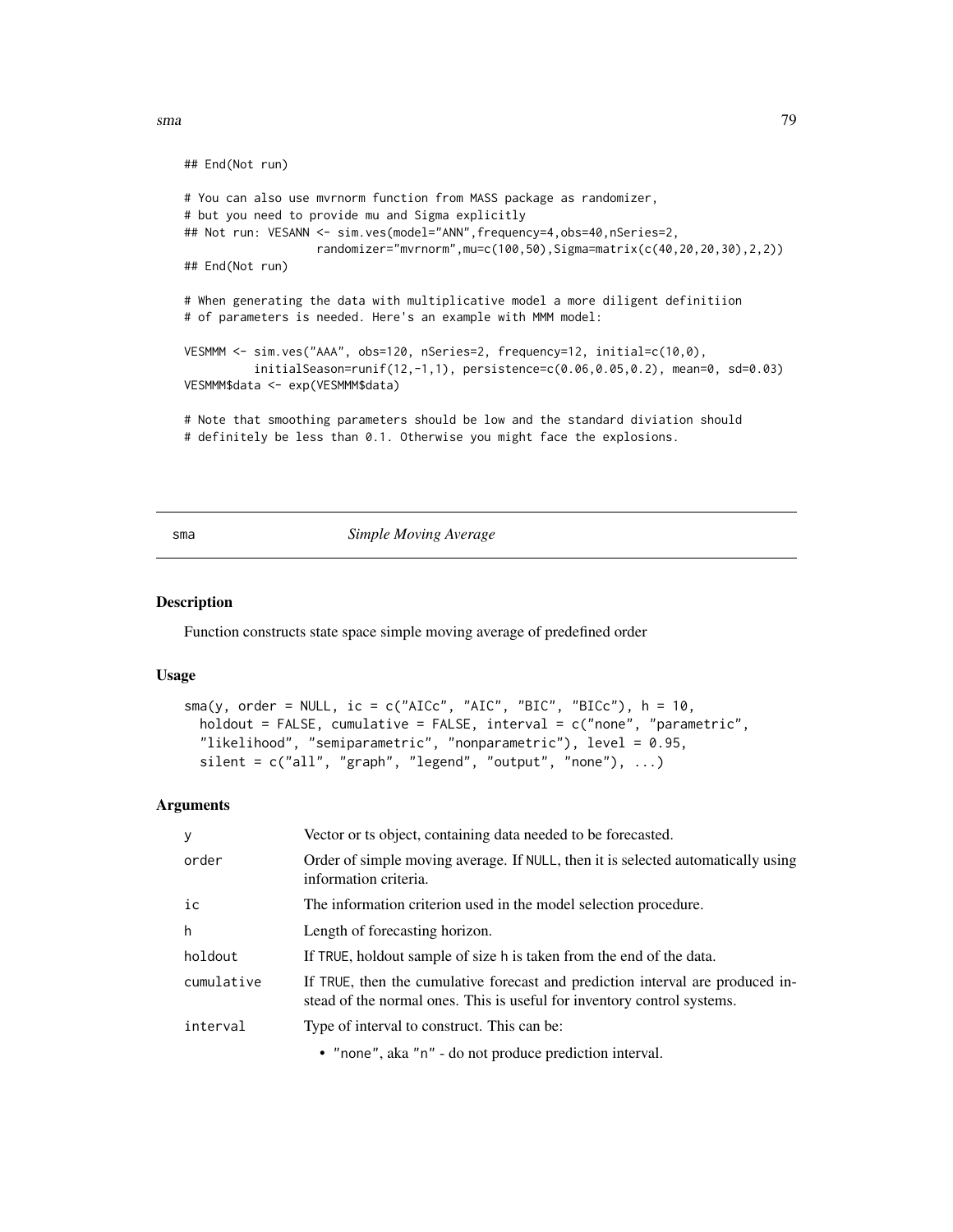|          | • "parametric", "p" - use state-space structure of ETS. In case of mixed<br>models this is done using simulations, which may take longer time than for<br>the pure additive and pure multiplicative models. This type of interval relies<br>on unbiased estimate of in-sample error variance, which divides the sume<br>of squared errors by T-k rather than just T.                                                                                                                                                                                                                                                                |
|----------|-------------------------------------------------------------------------------------------------------------------------------------------------------------------------------------------------------------------------------------------------------------------------------------------------------------------------------------------------------------------------------------------------------------------------------------------------------------------------------------------------------------------------------------------------------------------------------------------------------------------------------------|
|          | • "likelihood", "l" - these are the same as "p", but relies on the biased<br>estimate of variance from the likelihood (division by T, not by T-k).                                                                                                                                                                                                                                                                                                                                                                                                                                                                                  |
|          | • "semiparametric", "sp" - interval based on covariance matrix of 1 to<br>h steps ahead errors and assumption of normal / log-normal distribution<br>(depending on error type).                                                                                                                                                                                                                                                                                                                                                                                                                                                     |
|          | • "nonparametric", "np" - interval based on values from a quantile regres-<br>sion on error matrix (see Taylor and Bunn, 1999). The model used in this<br>process is $e[i] = a i^b$ , where $i=1,,h$ .                                                                                                                                                                                                                                                                                                                                                                                                                              |
|          | The parameter also accepts TRUE and FALSE. The former means that parametric<br>interval are constructed, while the latter is equivalent to none. If the forecasts of<br>the models were combined, then the interval are combined quantile-wise (Lich-<br>tendahl et al., 2013).                                                                                                                                                                                                                                                                                                                                                     |
| level    | Confidence level. Defines width of prediction interval.                                                                                                                                                                                                                                                                                                                                                                                                                                                                                                                                                                             |
| silent   | If silent="none", then nothing is silent, everything is printed out and drawn.<br>silent="all" means that nothing is produced or drawn (except for warnings).<br>In case of silent="graph", no graph is produced. If silent="legend", then<br>legend of the graph is skipped. And finally silent="output" means that noth-<br>ing is printed out in the console, but the graph is produced. silent also ac-<br>cepts TRUE and FALSE. In this case silent=TRUE is equivalent to silent="all",<br>while silent=FALSE is equivalent to silent="none". The parameter also ac-<br>cepts first letter of words ("n", "a", "g", "l", "o"). |
| $\cdots$ | Other non-documented parameters. For example parameter model can accept a<br>previously estimated SMA model and use its parameters.                                                                                                                                                                                                                                                                                                                                                                                                                                                                                                 |

## Details

The function constructs AR model in the Single Source of Error state space form based on the idea that:

$$
y_t = \frac{1}{n} \sum_{j=1}^n y_{t-j}
$$

which is  $AR(n)$  process, that can be modelled using:

$$
y_t = w'v_{t-1} + \epsilon_t
$$

 $v_t = F v_{t-1} + g \epsilon_t$ 

Where  $v_t$  is a state vector.

For some more information about the model and its implementation, see the vignette: vignette("sma", "smooth")

## Value

Object of class "smooth" is returned. It contains the list of the following values:

• model - the name of the estimated model.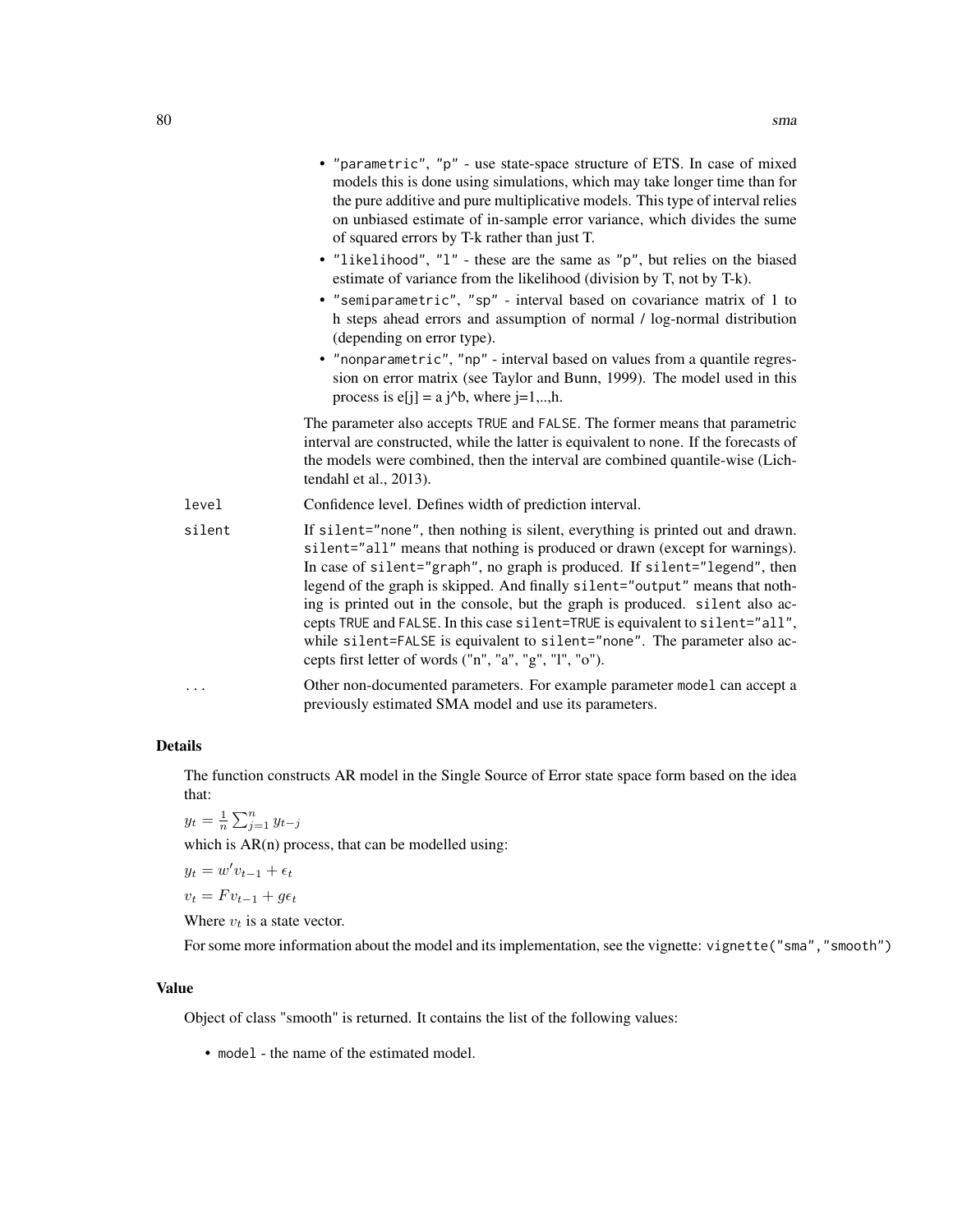- timeElapsed time elapsed for the construction of the model.
- states the matrix of the fuzzy components of ssarima, where rows correspond to time and cols to states.
- transition matrix F.
- persistence the persistence vector. This is the place, where smoothing parameters live.
- measurement measurement vector of the model.
- order order of moving average.
- initial Initial state vector values.
- initialType Type of initial values used.
- nParam table with the number of estimated / provided parameters. If a previous model was reused, then its initials are reused and the number of provided parameters will take this into account.
- fitted the fitted values.
- forecast the point forecast.
- lower the lower bound of prediction interval. When interval=FALSE then NA is returned.
- upper the higher bound of prediction interval. When interval=FALSE then NA is returned.
- residuals the residuals of the estimated model.
- errors The matrix of 1 to h steps ahead errors.
- s2 variance of the residuals (taking degrees of freedom into account).
- interval type of interval asked by user.
- level confidence level for interval.
- cumulative whether the produced forecast was cumulative or not.
- y the original data.
- holdout the holdout part of the original data.
- ICs values of information criteria of the model. Includes AIC, AICc, BIC and BICc.
- logLik log-likelihood of the function.
- lossValue Cost function value.
- loss Type of loss function used in the estimation.
- accuracy vector of accuracy measures for the holdout sample. Includes: MPE, MAPE, SMAPE, MASE, sMAE, RelMAE, sMSE and Bias coefficient (based on complex numbers). This is available only when holdout=TRUE.

#### Author(s)

Ivan Svetunkov, <ivan@svetunkov.ru>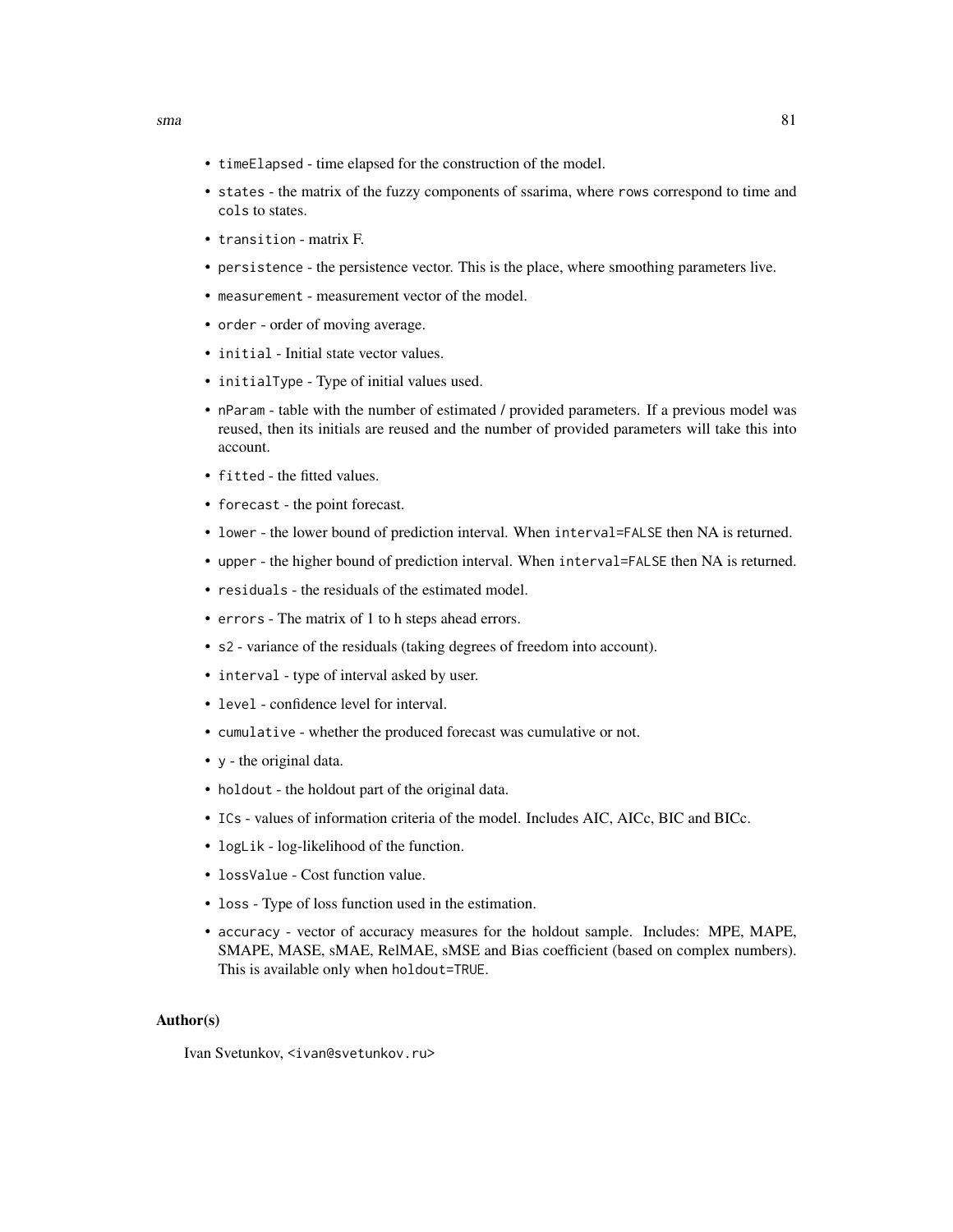#### <span id="page-81-0"></span>References

- Svetunkov I. (2015 Inf) "smooth" package for R series of posts about the underlying models and how to use them: <https://forecasting.svetunkov.ru/en/tag/smooth/>.
- Svetunkov I. (2017). Statistical models underlying functions of 'smooth' package for R. Working Paper of Department of Management Science, Lancaster University 2017:1, 1-52.
- Svetunkov, I., & Petropoulos, F. (2017). Old dog, new tricks: a modelling view of simple moving averages. International Journal of Production Research, 7543(January), 1-14. [https:](https://doi.org/10.1080/00207543.2017.1380326) [//doi.org/10.1080/00207543.2017.1380326](https://doi.org/10.1080/00207543.2017.1380326)

## See Also

[ma](#page-0-0)[,es](#page-24-0)[,ssarima](#page-89-0)

## Examples

```
# SMA of specific order
ourModel <- sma(rnorm(118,100,3),order=12,h=18,holdout=TRUE,interval="p")
# SMA of arbitrary order
ourModel <- sma(rnorm(118,100,3),h=18,holdout=TRUE,interval="sp")
summary(ourModel)
forecast(ourModel)
```
plot(forecast(ourModel))

smooth *Smooth package*

# Description

Package contains functions implementing Single Source of Error state space models for purposes of time series analysis and forecasting.

## Details

| Package: | smooth                   |
|----------|--------------------------|
| Type:    | Package                  |
| Date:    | $2016 - 01 - 27 - \ln f$ |
| License: | $GPL-2$                  |

The following functions are included in the package:

• [es](#page-24-0) - Exponential Smoothing in Single Source of Errors State Space form.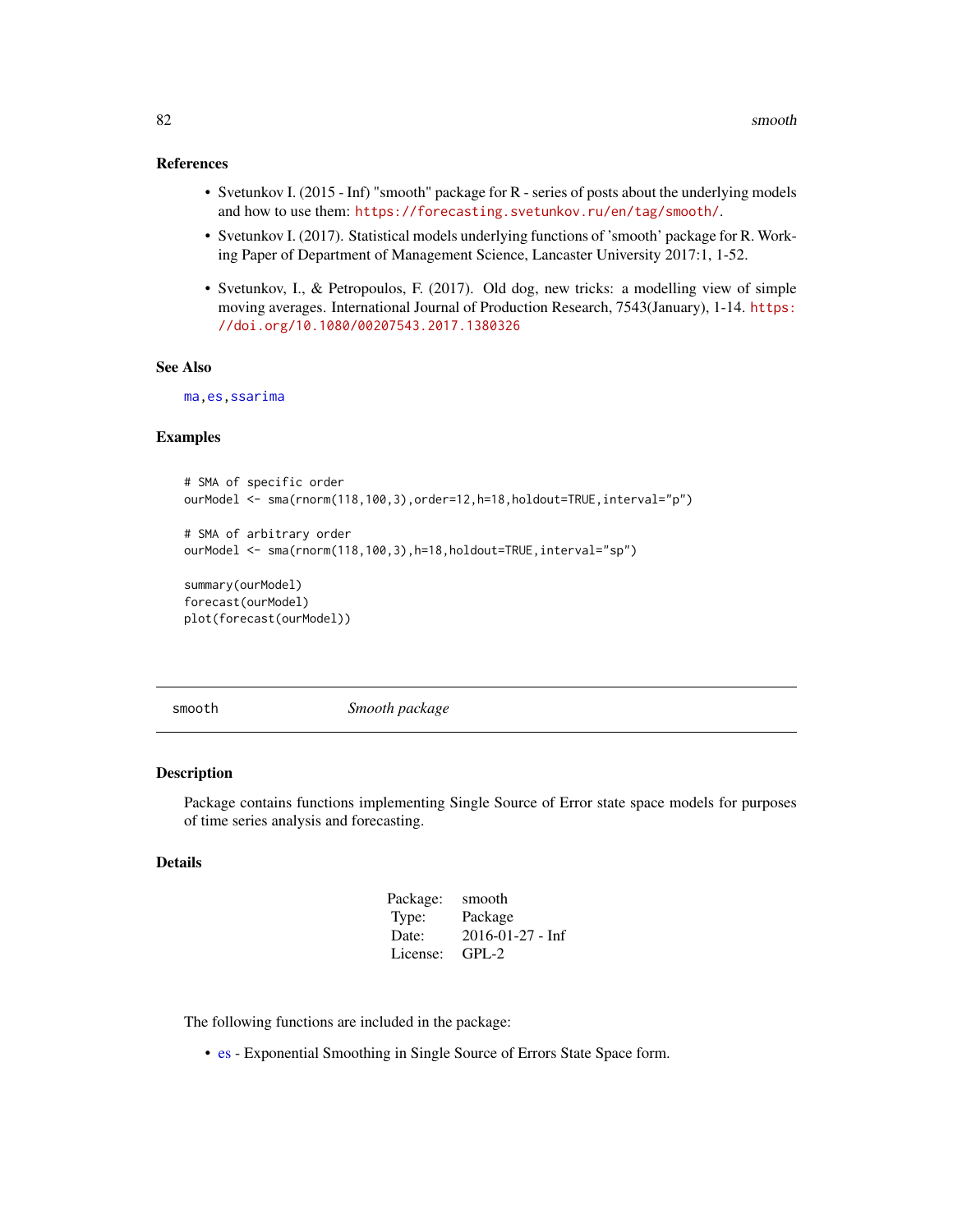#### <span id="page-82-0"></span>smooth 83

- [ces](#page-17-0) Complex Exponential Smoothing.
- [gum](#page-33-0) Generalised Exponential Smoothing.
- [ssarima](#page-89-0) SARIMA in state space framework.
- [auto.ces](#page-2-0) Automatic selection between seasonal and non-seasonal CES.
- [auto.ssarima](#page-13-0) Automatic selection of ARIMA orders.
- [sma](#page-78-0) Simple Moving Average in state space form.
- [smoothCombine](#page-84-0) the function that combines forecasts from es(), ces(), gum(), ssarima() and sma() functions.
- [cma](#page-22-0) Centered Moving Average. This is for smoothing time series, not for forecasting.
- [ves](#page-95-0) Vector Exponential Smoothing.
- [sim.es](#page-64-0) simulate time series using ETS as a model.
- [sim.ces](#page-62-0) simulate time series using CES as a model.
- [sim.ssarima](#page-73-0) simulate time series using SARIMA as a model.
- [sim.gum](#page-67-0) simulate time series using GUM as a model.
- [sim.sma](#page-71-0) simulate time series using SMA.
- [iss](#page-40-0) intermittent data state space model. This function models the part with data occurrences using one of three methods.
- [viss](#page-101-0) Does the same as iss, but for the multivariate models.

There are also several methods implemented in the package for the classes "smooth" and "smooth.sim":

- [orders](#page-57-0) extracts orders of the fitted model.
- lags extracts lags of the fitted model.
- modelType extracts type of the fitted model.
- forecast produces forecast using provided model.
- [multicov](#page-49-0) returns covariance matrix of multiple steps ahead forecast errors.
- [pls](#page-61-0) returns Prediction Likelihood Score.
- [nparam](#page-0-0) returns number of the estimated parameters.
- fitted extracts fitted values from provided model.
- getResponse returns actual values from the provided model.
- residuals extracts residuals of provided model.
- plot plots either states of the model or produced forecast (depending on what object is passed).
- simulate uses sim functions in order to simulate data using the provided object.
- summary provides summary of the object.
- AICc, BICc return, guess what...

## Author(s)

Ivan Svetunkov

Maintainer: Ivan Svetunkov <ivan@svetunkov.ru>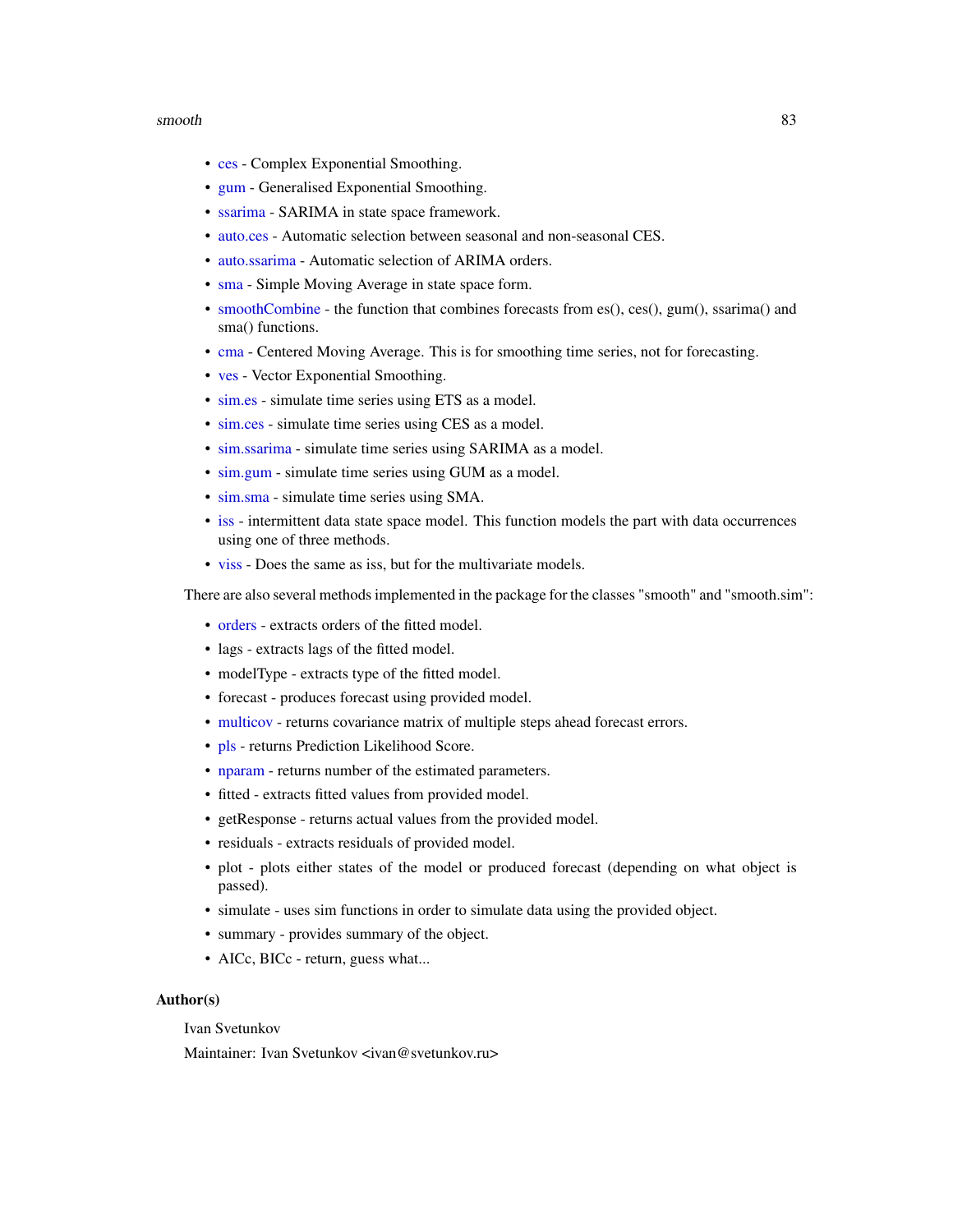#### <span id="page-83-0"></span>References

- Snyder, R. D., 1985. Recursive Estimation of Dynamic Linear Models. Journal of the Royal Statistical Society, Series B (Methodological) 47 (2), 272-276.
- Hyndman, R.J., Koehler, A.B., Ord, J.K., and Snyder, R.D. (2008) Forecasting with exponential smoothing: the state space approach, Springer-Verlag. [http://dx.doi.org/10.1007/](http://dx.doi.org/10.1007/978-3-540-71918-2) [978-3-540-71918-2](http://dx.doi.org/10.1007/978-3-540-71918-2).
- Svetunkov Ivan and Boylan John E. (2017). Multiplicative State-Space Models for Intermittent Time Series. Working Paper of Department of Management Science, Lancaster University, 2017:4 , 1-43.
- Teunter R., Syntetos A., Babai Z. (2011). Intermittent demand: Linking forecasting to inventory obsolescence. European Journal of Operational Research, 214, 606-615.
- Croston, J. (1972) Forecasting and stock control for intermittent demands. Operational Research Quarterly, 23(3), 289-303.
- Syntetos, A., Boylan J. (2005) The accuracy of intermittent demand estimates. International Journal of Forecasting, 21(2), 303-314.
- Svetunkov, I., Kourentzes, N. (February 2015). Complex exponential smoothing. Working Paper of Department of Management Science, Lancaster University 2015:1, 1-31.
- Svetunkov I., Kourentzes N. (2017) Complex Exponential Smoothing for Time Series Forecasting. Not yet published.
- Svetunkov I. (2015 Inf) "smooth" package for R series of posts about the underlying models and how to use them: <https://forecasting.svetunkov.ru/en/tag/smooth/>.
- Svetunkov I. (2017). Statistical models underlying functions of 'smooth' package for R. Working Paper of Department of Management Science, Lancaster University 2017:1, 1-52.
- Kolassa, S. (2011) Combining exponential smoothing forecasts using Akaike weights. International Journal of Forecasting, 27, pp 238 - 251.
- Taylor, J.W. and Bunn, D.W. (1999) A Quantile Regression Approach to Generating Prediction Intervals. Management Science, Vol 45, No 2, pp 225-237.
- Lichtendahl Kenneth C., Jr., Grushka-Cockayne Yael, Winkler Robert L., (2013) Is It Better to Average Probabilities or Quantiles? Management Science 59(7):1594-1611. DOI: [10.1287/mnsc.1120.1667](https://doi.org/10.1287/mnsc.1120.1667)

### See Also

[forecast](#page-31-0)[,es](#page-24-0)[,ssarima,](#page-89-0)[ces,](#page-17-0)[gum](#page-33-0)

#### Examples

```
## Not run: y <- ts(rnorm(100,10,3),frequency=12)
es(y,h=20,holdout=TRUE)
```

```
gum(y,h=20,holdout=TRUE)
auto.ces(y,h=20,holdout=TRUE)
```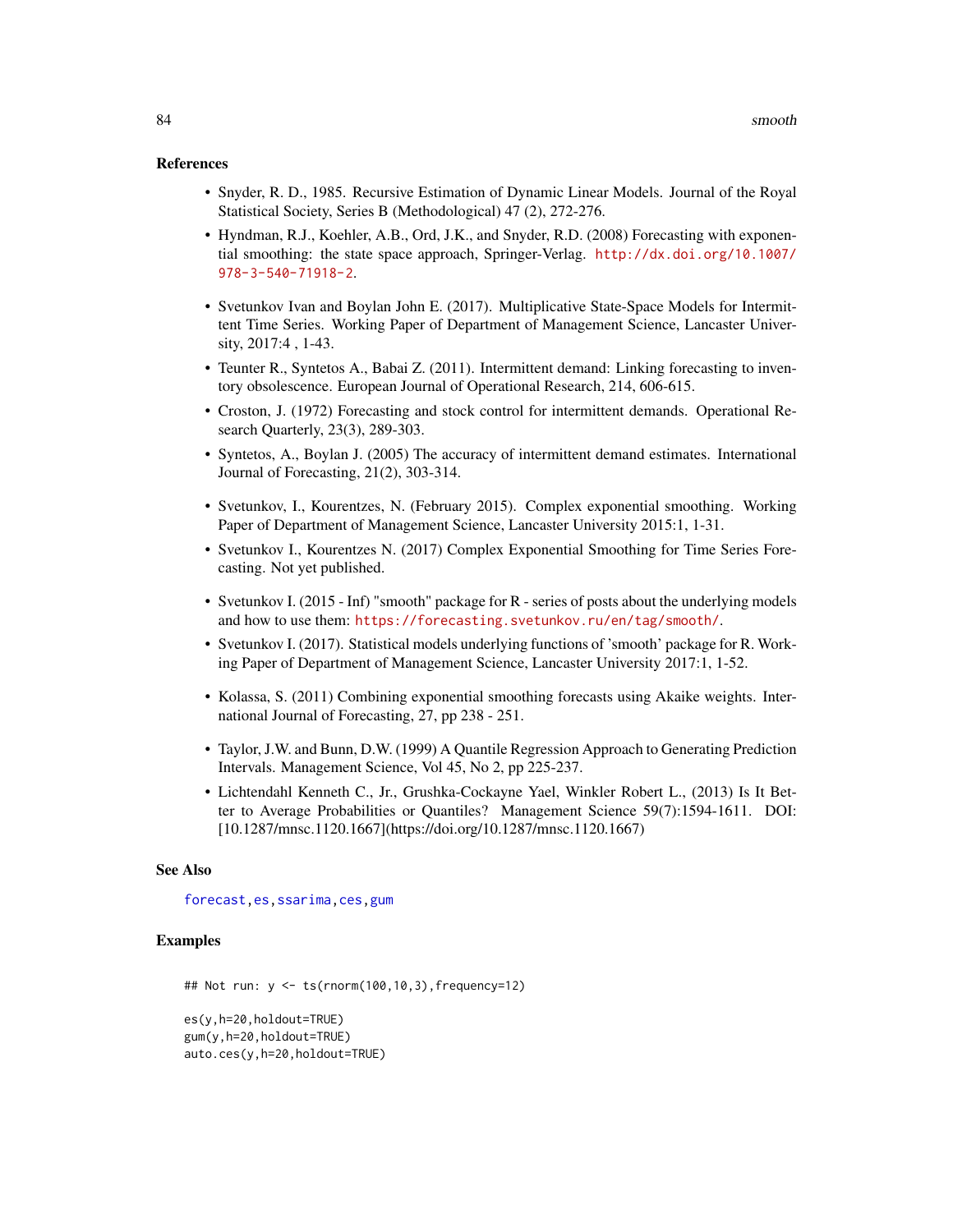## <span id="page-84-1"></span>smoothCombine 85

auto.ssarima(y,h=20,holdout=TRUE) ## End(Not run)

<span id="page-84-0"></span>smoothCombine *Combination of forecasts of state space models*

### Description

Function constructs ETS, SSARIMA, CES, GUM and SMA and combines their forecasts using IC weights.

#### Usage

```
smoothCombine(y, models = NULL, initial = c("optimal", "backcasting"),
  ic = c("AICc", "AIC", "BIC", "BICc"), loss = c("MSE", "MAE", "HAM","MSEh", "TMSE", "GTMSE", "MSCE"), h = 10, holdout = FALSE,
  cumulative = FALSE, interval = c("none", "parametric", "likelihood",
  "semiparametric", "nonparametric"), level = 0.95, bins = 200,
  intervalCombine = c("quantile", "probability"), occurrence = c("none",
  "auto", "fixed", "general", "odds-ratio", "inverse-odds-ratio",
  "probability"), oesmodel = "MNN", bounds = c("admissible", "none"),
 silent = c("all", "graph", "legend", "output", "none"), xreg = NULL,
  xregDo = c("use", "select"), initialX = NULL, updateX = FALSE,persistenceX = NULL, transitionX = NULL, ...)
```
## Arguments

| y       | Vector or ts object, containing data needed to be forecasted.                                                                                                                                                                                                                                                                                                                                                                                                                                                                                                                                                                                                                                                                                                                                      |
|---------|----------------------------------------------------------------------------------------------------------------------------------------------------------------------------------------------------------------------------------------------------------------------------------------------------------------------------------------------------------------------------------------------------------------------------------------------------------------------------------------------------------------------------------------------------------------------------------------------------------------------------------------------------------------------------------------------------------------------------------------------------------------------------------------------------|
| models  | List of the estimated smooth models to use in the combination. If NULL, then all<br>the models are estimated in the function.                                                                                                                                                                                                                                                                                                                                                                                                                                                                                                                                                                                                                                                                      |
| initial | Can be "optimal", meaning that the initial states are optimised, or "backcasting",<br>meaning that the initials are produced using backcasting procedure.                                                                                                                                                                                                                                                                                                                                                                                                                                                                                                                                                                                                                                          |
| ic      | The information criterion used in the model selection procedure.                                                                                                                                                                                                                                                                                                                                                                                                                                                                                                                                                                                                                                                                                                                                   |
| loss    | The type of Loss Function used in optimization. loss can be: MSE (Mean<br>Squared Error), MAE (Mean Absolute Error), HAM (Half Absolute Moment), TMSE<br>- Trace Mean Squared Error, GTMSE - Geometric Trace Mean Squared Error,<br>MSEh - optimisation using only h-steps ahead error, MSCE - Mean Squared Cu-<br>mulative Error. If loss!="MSE", then likelihood and model selection is done<br>based on equivalent MSE. Model selection in this cases becomes not optimal.<br>There are also available analytical approximations for multistep functions: aMSEh,<br>aTMSE and aGTMSE. These can be useful in cases of small samples.<br>Finally, just for fun the absolute and half analogues of multistep estimators are<br>available: MAEh, TMAE, GTMAE, MACE, TMAE, HAMh, THAM, GTHAM, CHAM. |
| h       | Length of forecasting horizon.                                                                                                                                                                                                                                                                                                                                                                                                                                                                                                                                                                                                                                                                                                                                                                     |
|         |                                                                                                                                                                                                                                                                                                                                                                                                                                                                                                                                                                                                                                                                                                                                                                                                    |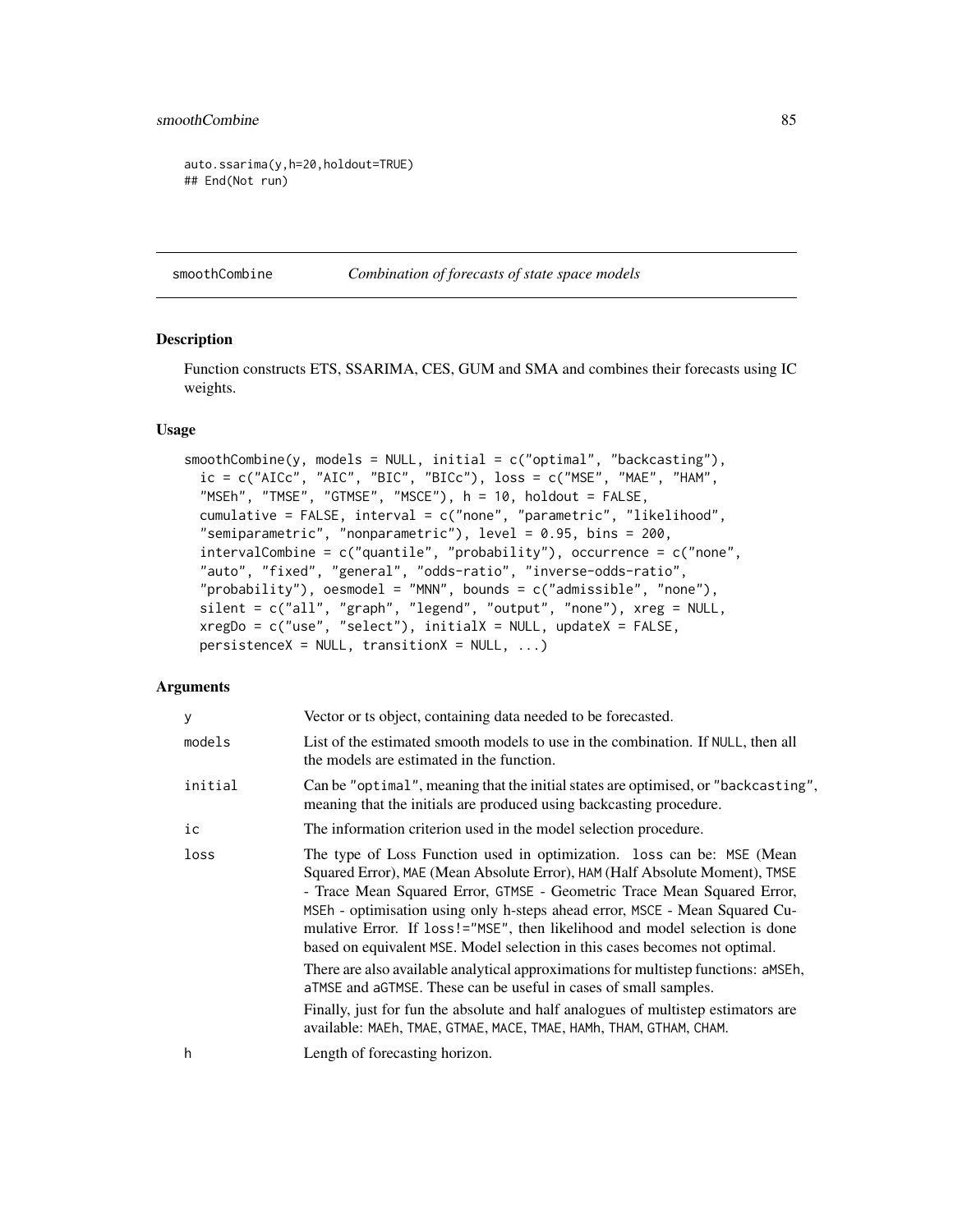| holdout         | If TRUE, holdout sample of size h is taken from the end of the data.                                                                                                                                                                                                                                                                                                                                                                                                                         |
|-----------------|----------------------------------------------------------------------------------------------------------------------------------------------------------------------------------------------------------------------------------------------------------------------------------------------------------------------------------------------------------------------------------------------------------------------------------------------------------------------------------------------|
| cumulative      | If TRUE, then the cumulative forecast and prediction interval are produced in-<br>stead of the normal ones. This is useful for inventory control systems.                                                                                                                                                                                                                                                                                                                                    |
| interval        | Type of interval to construct. This can be:                                                                                                                                                                                                                                                                                                                                                                                                                                                  |
|                 | • "none", aka "n" - do not produce prediction interval.                                                                                                                                                                                                                                                                                                                                                                                                                                      |
|                 | • "parametric", "p" - use state-space structure of ETS. In case of mixed<br>models this is done using simulations, which may take longer time than for<br>the pure additive and pure multiplicative models. This type of interval relies<br>on unbiased estimate of in-sample error variance, which divides the sume<br>of squared errors by T-k rather than just T.                                                                                                                         |
|                 | • "likelihood", "l" - these are the same as "p", but relies on the biased<br>estimate of variance from the likelihood (division by T, not by T-k).<br>• "semiparametric", "sp" - interval based on covariance matrix of 1 to<br>h steps ahead errors and assumption of normal / log-normal distribution<br>(depending on error type).                                                                                                                                                        |
|                 | • "nonparametric", "np" - interval based on values from a quantile regres-<br>sion on error matrix (see Taylor and Bunn, 1999). The model used in this<br>process is $e[j] = a j^b$ , where $j=1,,h$ .                                                                                                                                                                                                                                                                                       |
|                 | The parameter also accepts TRUE and FALSE. The former means that parametric<br>interval are constructed, while the latter is equivalent to none. If the forecasts of<br>the models were combined, then the interval are combined quantile-wise (Lich-<br>tendahl et al., 2013).                                                                                                                                                                                                              |
| level           | Confidence level. Defines width of prediction interval.                                                                                                                                                                                                                                                                                                                                                                                                                                      |
| bins            | The number of bins for the prediction interval. The lower value means faster<br>work of the function, but less precise estimates of the quantiles. This needs to<br>be an even number.                                                                                                                                                                                                                                                                                                       |
| intervalCombine |                                                                                                                                                                                                                                                                                                                                                                                                                                                                                              |
|                 | How to average the prediction interval: quantile-wise ("quantile") or probability-<br>wise ("probability").                                                                                                                                                                                                                                                                                                                                                                                  |
| occurrence      | The type of model used in probability estimation. Can be "none" - none,<br>"fixed" - constant probability, "general" - the general Beta model with two<br>parameters, "odds-ratio" - the Odds-ratio model with b=1 in Beta distribution,<br>"inverse-odds-ratio" - the model with a=1 in Beta distribution, "direct" -<br>the TSB-like (Teunter et al., 2011) probability update mechanism a+b=1, "auto"<br>- the automatically selected type of occurrence model.                           |
| oesmodel        | The type of ETS model used for the modelling of the time varying probability.<br>Object of the class "oes" can be provided here, and its parameters would be used<br>in iETS model.                                                                                                                                                                                                                                                                                                          |
| bounds          | What type of bounds to use in the model estimation. The first letter can be used<br>instead of the whole word.                                                                                                                                                                                                                                                                                                                                                                               |
| silent          | If silent="none", then nothing is silent, everything is printed out and drawn.<br>silent="all" means that nothing is produced or drawn (except for warnings).<br>In case of silent="graph", no graph is produced. If silent="legend", then<br>legend of the graph is skipped. And finally silent="output" means that noth-<br>ing is printed out in the console, but the graph is produced. silent also ac-<br>cepts TRUE and FALSE. In this case silent=TRUE is equivalent to silent="all", |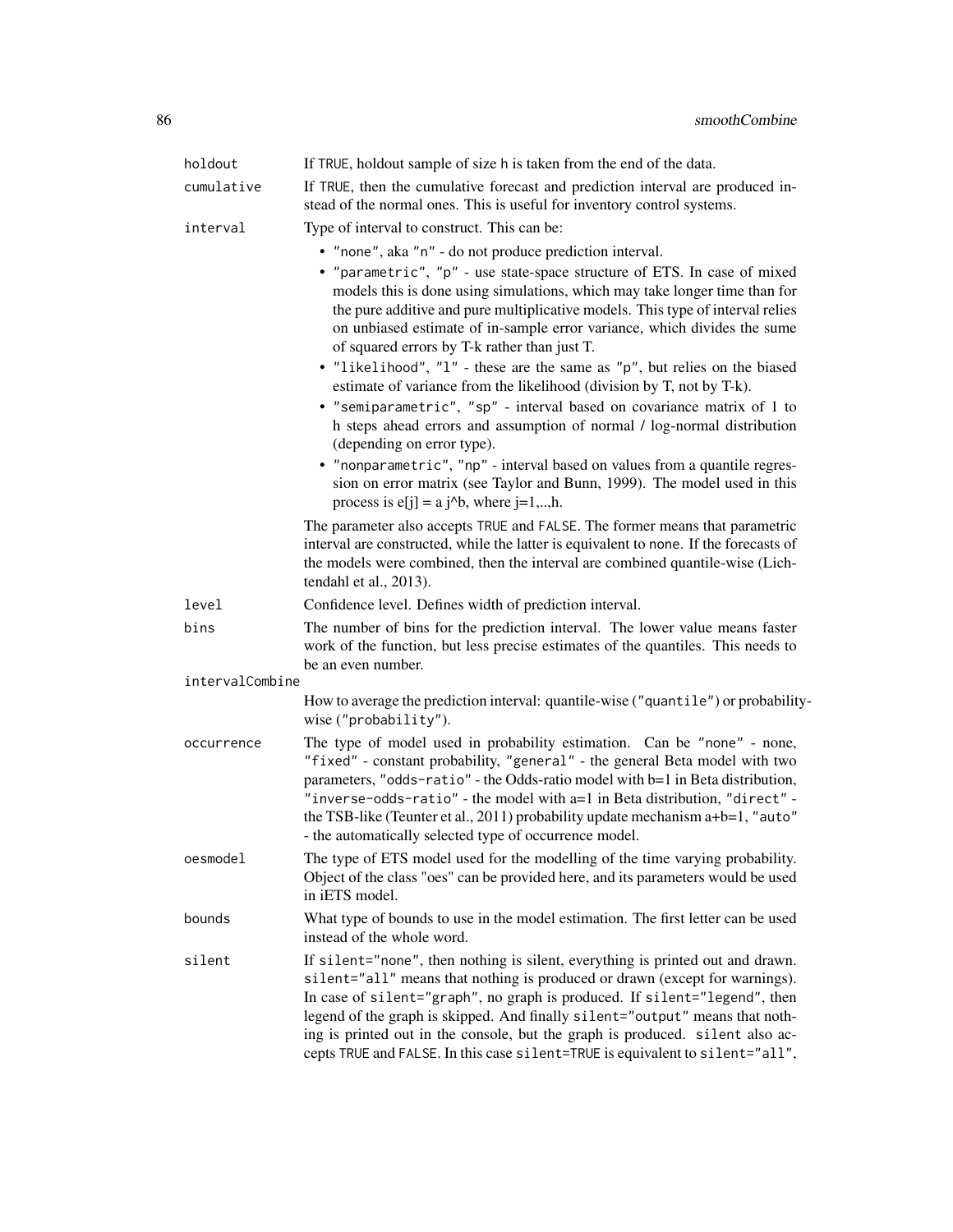<span id="page-86-0"></span>

|              | while silent=FALSE is equivalent to silent="none". The parameter also ac-<br>cepts first letter of words ("n", "a", "g", "l", "o").                                                                                                                                                                                                                                                                                                                                                                                                                                                                                                                                                                                                                             |
|--------------|-----------------------------------------------------------------------------------------------------------------------------------------------------------------------------------------------------------------------------------------------------------------------------------------------------------------------------------------------------------------------------------------------------------------------------------------------------------------------------------------------------------------------------------------------------------------------------------------------------------------------------------------------------------------------------------------------------------------------------------------------------------------|
| xreg         | The vector (either numeric or time series) or the matrix (or data.frame) of ex-<br>ogenous variables that should be included in the model. If matrix included<br>than columns should contain variables and rows - observations. Note that xreg<br>should have number of observations equal either to in-sample or to the whole<br>series. If the number of observations in xreg is equal to in-sample, then values<br>for the holdout sample are produced using es function.                                                                                                                                                                                                                                                                                    |
| xregDo       | The variable defines what to do with the provided xreg: "use" means that all of<br>the data should be used, while "select" means that a selection using ic should<br>be done. "combine" will be available at some point in future                                                                                                                                                                                                                                                                                                                                                                                                                                                                                                                               |
| initialX     | The vector of initial parameters for exogenous variables. Ignored if xreg is<br>NULL.                                                                                                                                                                                                                                                                                                                                                                                                                                                                                                                                                                                                                                                                           |
| updateX      | If TRUE, transition matrix for exogenous variables is estimated, introducing non-<br>linear interactions between parameters. Prerequisite - non-NULL xreg.                                                                                                                                                                                                                                                                                                                                                                                                                                                                                                                                                                                                      |
| persistenceX | The persistence vector $g_X$ , containing smoothing parameters for exogenous vari-<br>ables. If NULL, then estimated. Prerequisite - non-NULL xreg.                                                                                                                                                                                                                                                                                                                                                                                                                                                                                                                                                                                                             |
| transitionX  | The transition matrix $F_x$ for exogenous variables. Can be provided as a vector.<br>Matrix will be formed using the default matrix (transition, nc, nc), where nc<br>is number of components in state vector. If NULL, then estimated. Prerequisite -<br>non-NULL xreg.                                                                                                                                                                                                                                                                                                                                                                                                                                                                                        |
|              | This currently determines nothing.                                                                                                                                                                                                                                                                                                                                                                                                                                                                                                                                                                                                                                                                                                                              |
|              |                                                                                                                                                                                                                                                                                                                                                                                                                                                                                                                                                                                                                                                                                                                                                                 |
|              | • timeElapsed - time elapsed for the construction of the model.<br>• initialType - type of the initial values used.<br>• fitted - fitted values of ETS.<br>• quantiles - the 3D array of produced quantiles if interval!="none" with<br>the dimensions: (number of models) $x$ (bins) $x$ (h).<br>• forecast - point forecast of ETS.<br>• lower - lower bound of prediction interval. When interval="none" then<br>NA is returned.<br>• upper - higher bound of prediction interval. When interval="none" then<br>NA is returned.<br>• residuals - residuals of the estimated model.<br>• s2 - variance of the residuals (taking degrees of freedom into account).<br>• interval - type of interval asked by user.<br>• level - confidence level for interval. |
|              | • cumulative - whether the produced forecast was cumulative or not.<br>• y - original data.                                                                                                                                                                                                                                                                                                                                                                                                                                                                                                                                                                                                                                                                     |
|              | • holdout - holdout part of the original data.                                                                                                                                                                                                                                                                                                                                                                                                                                                                                                                                                                                                                                                                                                                  |
|              | • occurrence - model of the class "oes" if the occurrence model was esti-<br>mated. If the model is non-intermittent, then occurrence is NULL.<br>• xreg - provided vector or matrix of exogenous variables. If xregDo="s",                                                                                                                                                                                                                                                                                                                                                                                                                                                                                                                                     |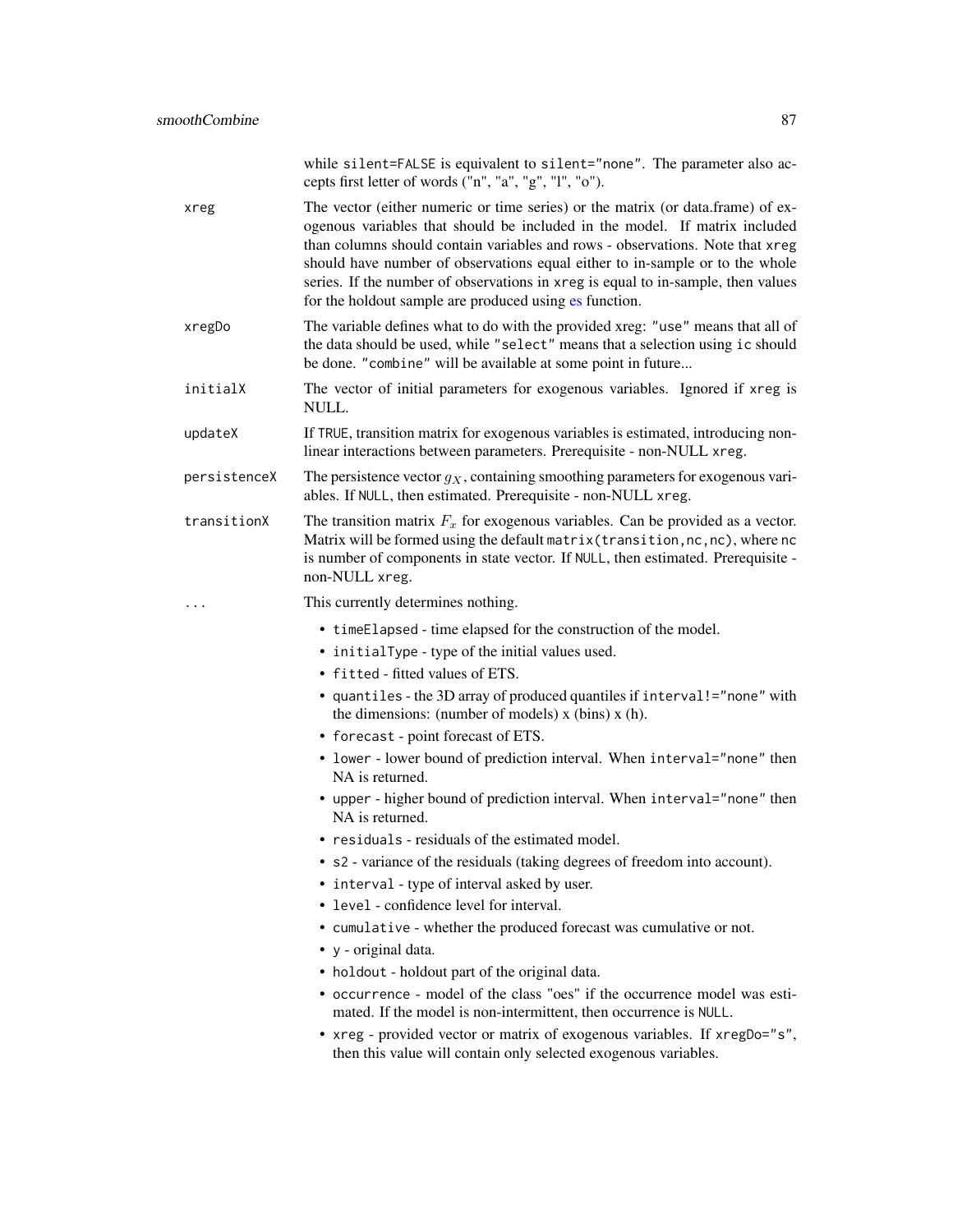- <span id="page-87-0"></span>• updateX - boolean, defining, if the states of exogenous variables were estimated as well.
- ICs values of information criteria of the model. Includes AIC, AICc, BIC and BICc.
- accuracy vector of accuracy measures for the holdout sample. In case of non-intermittent data includes: MPE, MAPE, SMAPE, MASE, sMAE, RelMAE, sMSE and Bias coefficient (based on complex numbers). In case of intermittent data the set of errors will be: sMSE, sPIS, sCE (scaled cumulative error) and Bias coefficient.

## Details

The combination of these models using information criteria weights is possible because they are all formulated in Single Source of Error framework. Due to the the complexity of some of the models, the estimation process may take some time. So be patient.

The prediction interval are combined either probability-wise or quantile-wise (Lichtendahl et al., 2013), which may take extra time, because we need to produce all the distributions for all the models. This can be sped up with the smaller value for bins parameter, but the resulting interval may be imprecise.

#### Author(s)

Ivan Svetunkov, <ivan@svetunkov.ru>

#### **References**

- Snyder, R. D., 1985. Recursive Estimation of Dynamic Linear Models. Journal of the Royal Statistical Society, Series B (Methodological) 47 (2), 272-276.
- Hyndman, R.J., Koehler, A.B., Ord, J.K., and Snyder, R.D. (2008) Forecasting with exponential smoothing: the state space approach, Springer-Verlag. [http://dx.doi.org/10.1007/](http://dx.doi.org/10.1007/978-3-540-71918-2) [978-3-540-71918-2](http://dx.doi.org/10.1007/978-3-540-71918-2).
- Kolassa, S. (2011) Combining exponential smoothing forecasts using Akaike weights. International Journal of Forecasting, 27, pp 238 - 251.
- Taylor, J.W. and Bunn, D.W. (1999) A Quantile Regression Approach to Generating Prediction Intervals. Management Science, Vol 45, No 2, pp 225-237.
- Lichtendahl Kenneth C., Jr., Grushka-Cockayne Yael, Winkler Robert L., (2013) Is It Better to Average Probabilities or Quantiles? Management Science 59(7):1594-1611. DOI: [10.1287/mnsc.1120.1667](https://doi.org/10.1287/mnsc.1120.1667)

#### See Also

[es](#page-24-0)[,auto.ssarima](#page-13-0)[,auto.ces,](#page-2-0)[auto.gum,](#page-5-0)[sma](#page-78-0)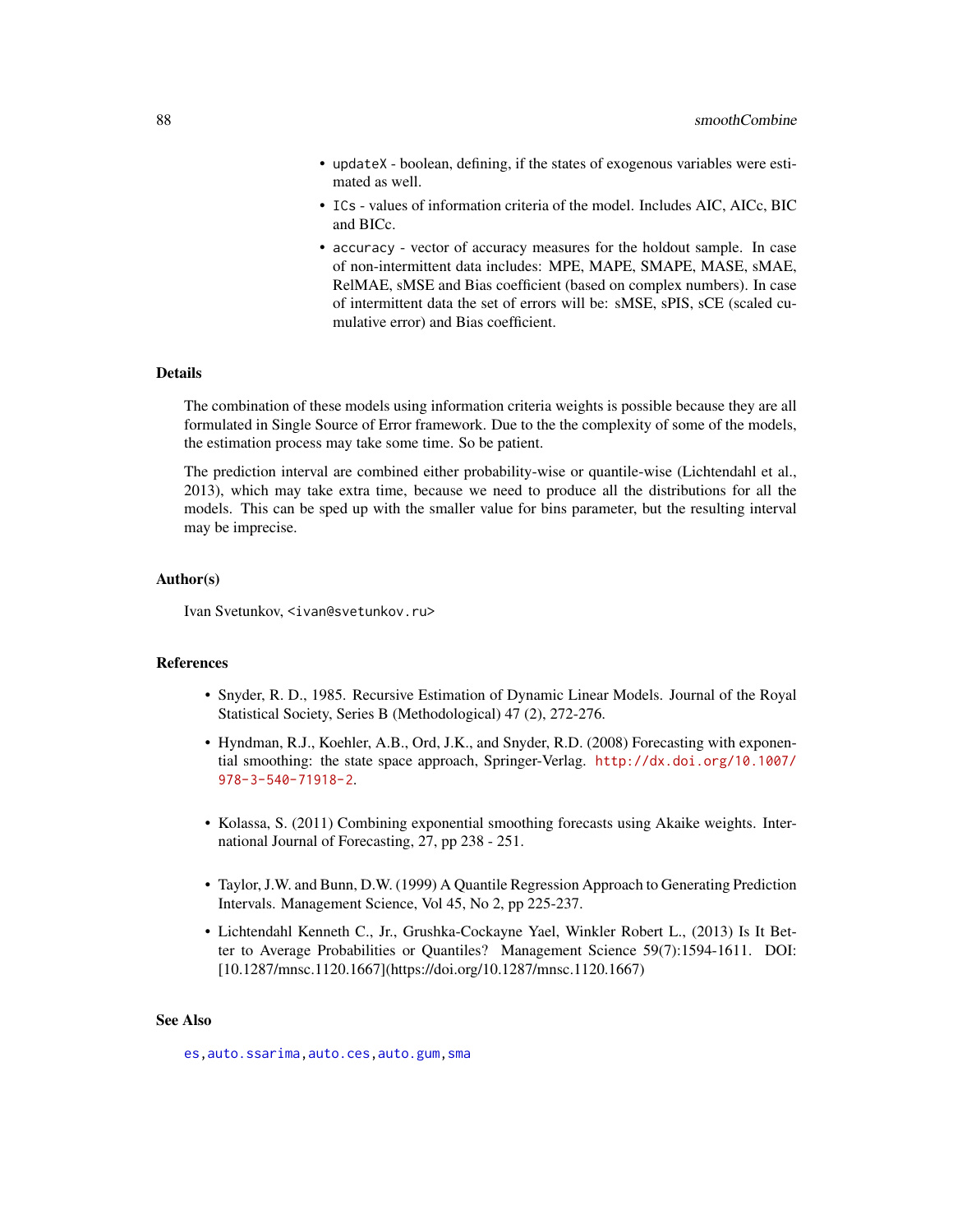#### <span id="page-88-0"></span>sowhat 89

## Examples

library(Mcomp)

```
ourModel <- smoothCombine(M3[[578]],interval="p")
plot(ourModel)
# models parameter accepts either previously estimated smoothCombine
# or a manually formed list of smooth models estimated in sample:
smoothCombine(M3[[578]],models=ourModel)
## Not run: models <- list(es(M3[[578]]), sma(M3[[578]]))
smoothCombine(M3[[578]],models=models)
```
## End(Not run)

sowhat *Function returns the ultimate answer to any question*

## Description

You need description? So what?

#### Usage

sowhat(...)

## Arguments

... Any number of variables or string with a question.

## Details

You need details? So what?

## Value

It doesn't return any value, only messages. So what?

#### Author(s)

Ivan Svetunkov, <ivan@svetunkov.ru>

## References

- [Sowhat?](http://en.wiktionary.org/wiki/so_what)
- [Sowhat?](https://www.youtube.com/watch?v=FJfFZqTlWrQ)
- $42$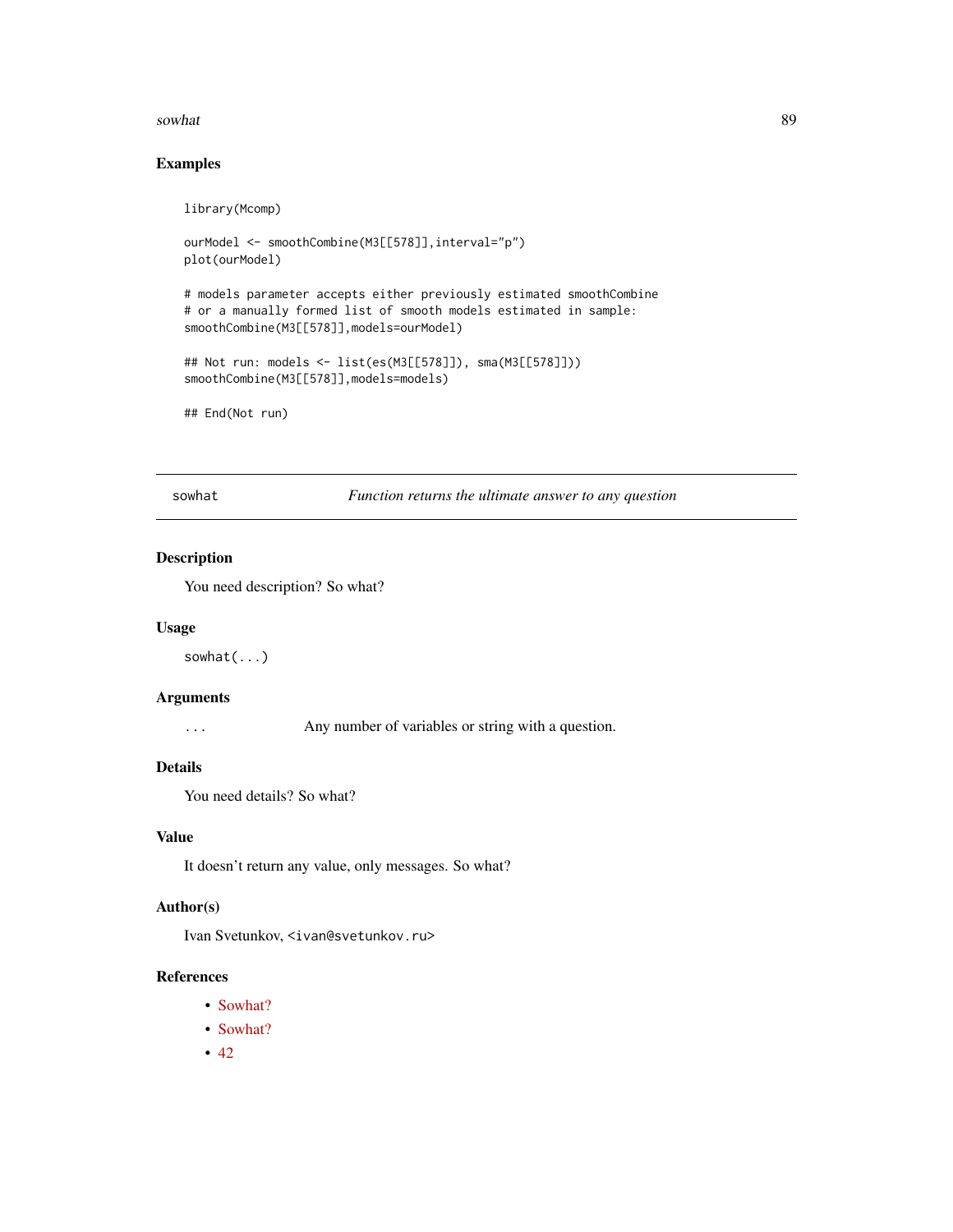#### See Also

Nowwhat (to be implemented),

## Examples

```
x \le - rnorm(10000,0,1);
sowhat(x);
sowhat("What's the meaning of life?")
sowhat("I don't have a girlfriend.")
```
<span id="page-89-0"></span>ssarima *State Space ARIMA*

## Description

Function constructs State Space ARIMA, estimating AR, MA terms and initial states.

## Usage

```
ssarima(y, orders = list(ar = c(0), i = c(1), ma = c(1)), lags = c(1),
  constant = FALSE, AR = NULL, MA = NULL, initial = c("backcasting","optimal"), ic = c("AICc", "AIC", "BIC", "BICc"), loss = c("MSE", "MAE",
  "HAM", "MSEh", "TMSE", "GTMSE", "MSCE"), h = 10, holdout = FALSE,
  cumulative = FALSE, interval = c("none", "parametric", "likelihood",
  "semiparametric", "nonparametric"), level = 0.95, occurrence = c("none",
  "auto", "fixed", "general", "odds-ratio", "inverse-odds-ratio", "direct"),
 oesmodel = "MNN", bounds = c("admissible", "none"), silent = c("all","graph", "legend", "output", "none"), xreg = NULL, xregDo = c("use",
  "select"), initialX = NULL, updateX = FALSE, persistenceX = NULL,
  transitionX = NULL, ...
```
#### Arguments

| У      | Vector or ts object, containing data needed to be forecasted.                                                                                                                                                                                                                                                                                                                                                     |
|--------|-------------------------------------------------------------------------------------------------------------------------------------------------------------------------------------------------------------------------------------------------------------------------------------------------------------------------------------------------------------------------------------------------------------------|
| orders | List of orders, containing vector variables ar, i and ma. Example: orders= $list(ar=c(1, 2), i=c(1), ma=$<br>If a variable is not provided in the list, then it is assumed to be equal to zero.<br>At least one variable should have the same length as lags. Another option is<br>to specify orders as a vector of a form orders= $c(p, d, q)$ . The non-seasonal<br>$ARIMA(p,d,q)$ is constructed in this case. |
| lags   | Defines lags for the corresponding orders (see examples above). The length of<br>lags must correspond to the length of either ar, i or ma in orders variable.<br>There is no restrictions on the length of lags vector. It is recommended to order<br>lags ascending. The orders are set by a user. If you want the automatic order<br>selection, then use auto.ssarima function instead.                         |

<span id="page-89-1"></span>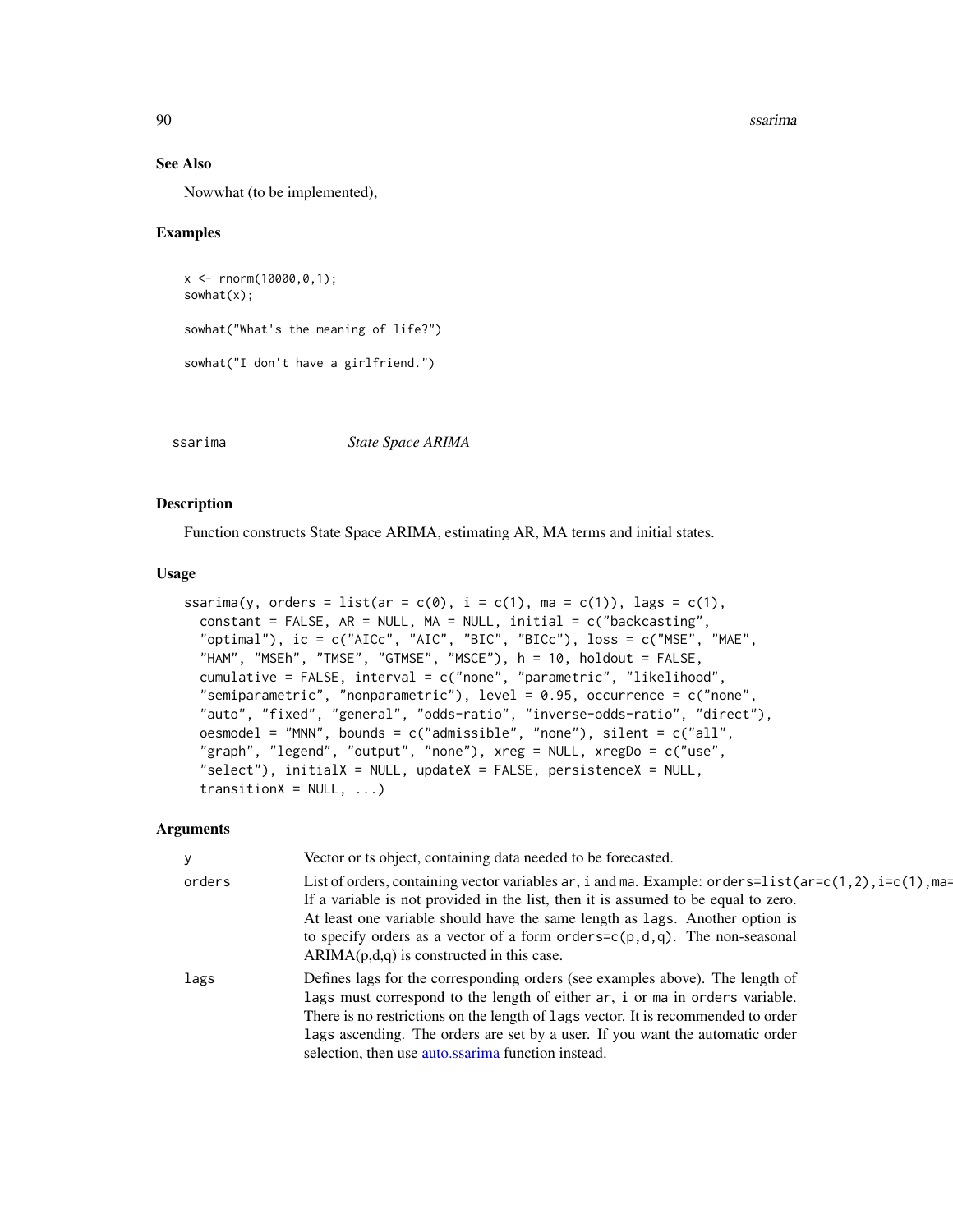#### ssarima 91

| constant   | If TRUE, constant term is included in the model. Can also be a number (constant<br>value).                                                                                                                                                                                                                                                                                                                                                                                                                                                                                                                                              |
|------------|-----------------------------------------------------------------------------------------------------------------------------------------------------------------------------------------------------------------------------------------------------------------------------------------------------------------------------------------------------------------------------------------------------------------------------------------------------------------------------------------------------------------------------------------------------------------------------------------------------------------------------------------|
| AR         | Vector or matrix of AR parameters. The order of parameters should be lag-wise.<br>This means that first all the AR parameters of the firs lag should be passed, then<br>for the second etc. AR of another ssarima can be passed here.                                                                                                                                                                                                                                                                                                                                                                                                   |
| МA         | Vector or matrix of MA parameters. The order of parameters should be lag-wise.<br>This means that first all the MA parameters of the firs lag should be passed, then<br>for the second etc. MA of another ssarima can be passed here.                                                                                                                                                                                                                                                                                                                                                                                                   |
| initial    | Can be either character or a vector of initial states. If it is character, then it can<br>be "optimal", meaning that the initial states are optimised, or "backcasting",<br>meaning that the initials are produced using backcasting procedure.                                                                                                                                                                                                                                                                                                                                                                                         |
| iс         | The information criterion used in the model selection procedure.                                                                                                                                                                                                                                                                                                                                                                                                                                                                                                                                                                        |
| loss       | The type of Loss Function used in optimization. loss can be: MSE (Mean<br>Squared Error), MAE (Mean Absolute Error), HAM (Half Absolute Moment), TMSE<br>- Trace Mean Squared Error, GTMSE - Geometric Trace Mean Squared Error,<br>MSEh - optimisation using only h-steps ahead error, MSCE - Mean Squared Cu-<br>mulative Error. If loss!="MSE", then likelihood and model selection is done<br>based on equivalent MSE. Model selection in this cases becomes not optimal.<br>There are also available analytical approximations for multistep functions: aMSEh,<br>aTMSE and aGTMSE. These can be useful in cases of small samples. |
|            | Finally, just for fun the absolute and half analogues of multistep estimators are<br>available: MAEh, TMAE, GTMAE, MACE, TMAE, HAMh, THAM, GTHAM, CHAM.                                                                                                                                                                                                                                                                                                                                                                                                                                                                                 |
| h          | Length of forecasting horizon.                                                                                                                                                                                                                                                                                                                                                                                                                                                                                                                                                                                                          |
| holdout    | If TRUE, holdout sample of size h is taken from the end of the data.                                                                                                                                                                                                                                                                                                                                                                                                                                                                                                                                                                    |
| cumulative | If TRUE, then the cumulative forecast and prediction interval are produced in-<br>stead of the normal ones. This is useful for inventory control systems.                                                                                                                                                                                                                                                                                                                                                                                                                                                                               |
| interval   | Type of interval to construct. This can be:                                                                                                                                                                                                                                                                                                                                                                                                                                                                                                                                                                                             |
|            | • "none", aka "n" - do not produce prediction interval.                                                                                                                                                                                                                                                                                                                                                                                                                                                                                                                                                                                 |
|            | • "parametric", "p" - use state-space structure of ETS. In case of mixed<br>models this is done using simulations, which may take longer time than for<br>the pure additive and pure multiplicative models. This type of interval relies<br>on unbiased estimate of in-sample error variance, which divides the sume<br>of squared errors by T-k rather than just T.                                                                                                                                                                                                                                                                    |
|            | • "likelihood", "l" - these are the same as "p", but relies on the biased<br>estimate of variance from the likelihood (division by T, not by T-k).                                                                                                                                                                                                                                                                                                                                                                                                                                                                                      |
|            | • "semiparametric", "sp" - interval based on covariance matrix of 1 to<br>h steps ahead errors and assumption of normal / log-normal distribution<br>(depending on error type).                                                                                                                                                                                                                                                                                                                                                                                                                                                         |
|            | • "nonparametric", "np" - interval based on values from a quantile regres-<br>sion on error matrix (see Taylor and Bunn, 1999). The model used in this                                                                                                                                                                                                                                                                                                                                                                                                                                                                                  |

The parameter also accepts TRUE and FALSE. The former means that parametric interval are constructed, while the latter is equivalent to none. If the forecasts of the models were combined, then the interval are combined quantile-wise (Lichtendahl et al., 2013).

process is  $e[j] = a j^b$ , where  $j=1,..,h$ .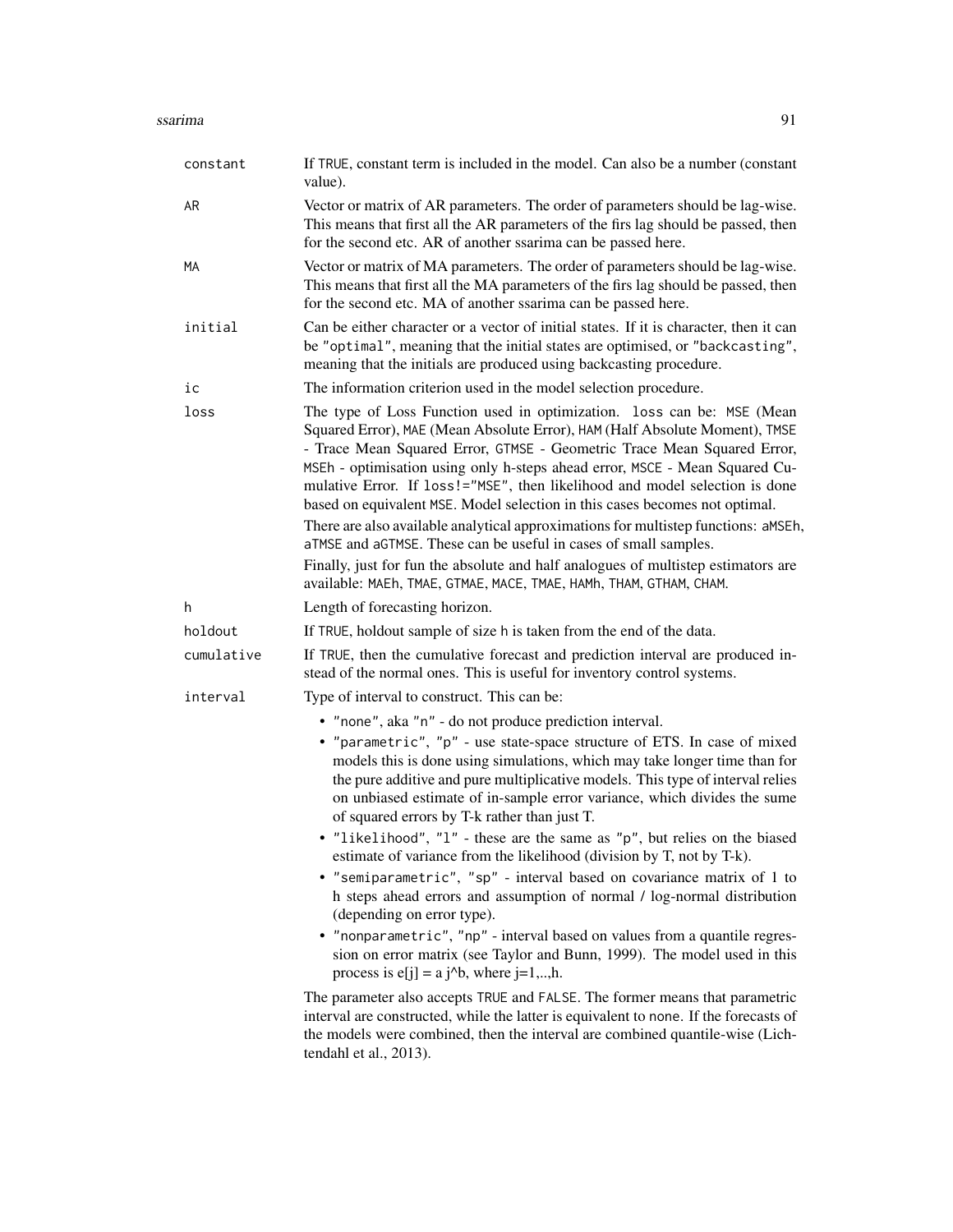<span id="page-91-0"></span>

| level        | Confidence level. Defines width of prediction interval.                                                                                                                                                                                                                                                                                                                                                                                                                                                                                                                                                                             |
|--------------|-------------------------------------------------------------------------------------------------------------------------------------------------------------------------------------------------------------------------------------------------------------------------------------------------------------------------------------------------------------------------------------------------------------------------------------------------------------------------------------------------------------------------------------------------------------------------------------------------------------------------------------|
| occurrence   | The type of model used in probability estimation. Can be "none" - none,<br>"fixed" - constant probability, "general" - the general Beta model with two<br>parameters, "odds-ratio" - the Odds-ratio model with b=1 in Beta distribution,<br>"inverse-odds-ratio" - the model with a=1 in Beta distribution, "direct" -<br>the TSB-like (Teunter et al., 2011) probability update mechanism $a+b=1$ , "auto"<br>- the automatically selected type of occurrence model.                                                                                                                                                               |
| oesmodel     | The type of ETS model used for the modelling of the time varying probability.<br>Object of the class "oes" can be provided here, and its parameters would be used<br>in iETS model.                                                                                                                                                                                                                                                                                                                                                                                                                                                 |
| bounds       | What type of bounds to use in the model estimation. The first letter can be used<br>instead of the whole word.                                                                                                                                                                                                                                                                                                                                                                                                                                                                                                                      |
| silent       | If silent="none", then nothing is silent, everything is printed out and drawn.<br>silent="all" means that nothing is produced or drawn (except for warnings).<br>In case of silent="graph", no graph is produced. If silent="legend", then<br>legend of the graph is skipped. And finally silent="output" means that noth-<br>ing is printed out in the console, but the graph is produced. silent also ac-<br>cepts TRUE and FALSE. In this case silent=TRUE is equivalent to silent="all",<br>while silent=FALSE is equivalent to silent="none". The parameter also ac-<br>cepts first letter of words ("n", "a", "g", "l", "o"). |
| xreg         | The vector (either numeric or time series) or the matrix (or data.frame) of ex-<br>ogenous variables that should be included in the model. If matrix included<br>than columns should contain variables and rows - observations. Note that xreg<br>should have number of observations equal either to in-sample or to the whole<br>series. If the number of observations in xreg is equal to in-sample, then values<br>for the holdout sample are produced using es function.                                                                                                                                                        |
| xregDo       | The variable defines what to do with the provided xreg: "use" means that all of<br>the data should be used, while "select" means that a selection using ic should<br>be done. "combine" will be available at some point in future                                                                                                                                                                                                                                                                                                                                                                                                   |
| initialX     | The vector of initial parameters for exogenous variables. Ignored if xreg is<br>NULL.                                                                                                                                                                                                                                                                                                                                                                                                                                                                                                                                               |
| updateX      | If TRUE, transition matrix for exogenous variables is estimated, introducing non-<br>linear interactions between parameters. Prerequisite - non-NULL xreg.                                                                                                                                                                                                                                                                                                                                                                                                                                                                          |
| persistenceX | The persistence vector $g_X$ , containing smoothing parameters for exogenous vari-<br>ables. If NULL, then estimated. Prerequisite - non-NULL xreg.                                                                                                                                                                                                                                                                                                                                                                                                                                                                                 |
| transitionX  | The transition matrix $F_x$ for exogenous variables. Can be provided as a vector.<br>Matrix will be formed using the default matrix (transition, nc, nc), where nc<br>is number of components in state vector. If NULL, then estimated. Prerequisite -<br>non-NULL xreg.                                                                                                                                                                                                                                                                                                                                                            |
| $\cdots$     | Other non-documented parameters.                                                                                                                                                                                                                                                                                                                                                                                                                                                                                                                                                                                                    |
|              | Parameter model can accept a previously estimated SSARIMA model and use<br>all its parameters.                                                                                                                                                                                                                                                                                                                                                                                                                                                                                                                                      |
|              | FI=TRUE will make the function produce Fisher Information matrix, which then<br>can be used to calculated variances of parameters of the model.                                                                                                                                                                                                                                                                                                                                                                                                                                                                                     |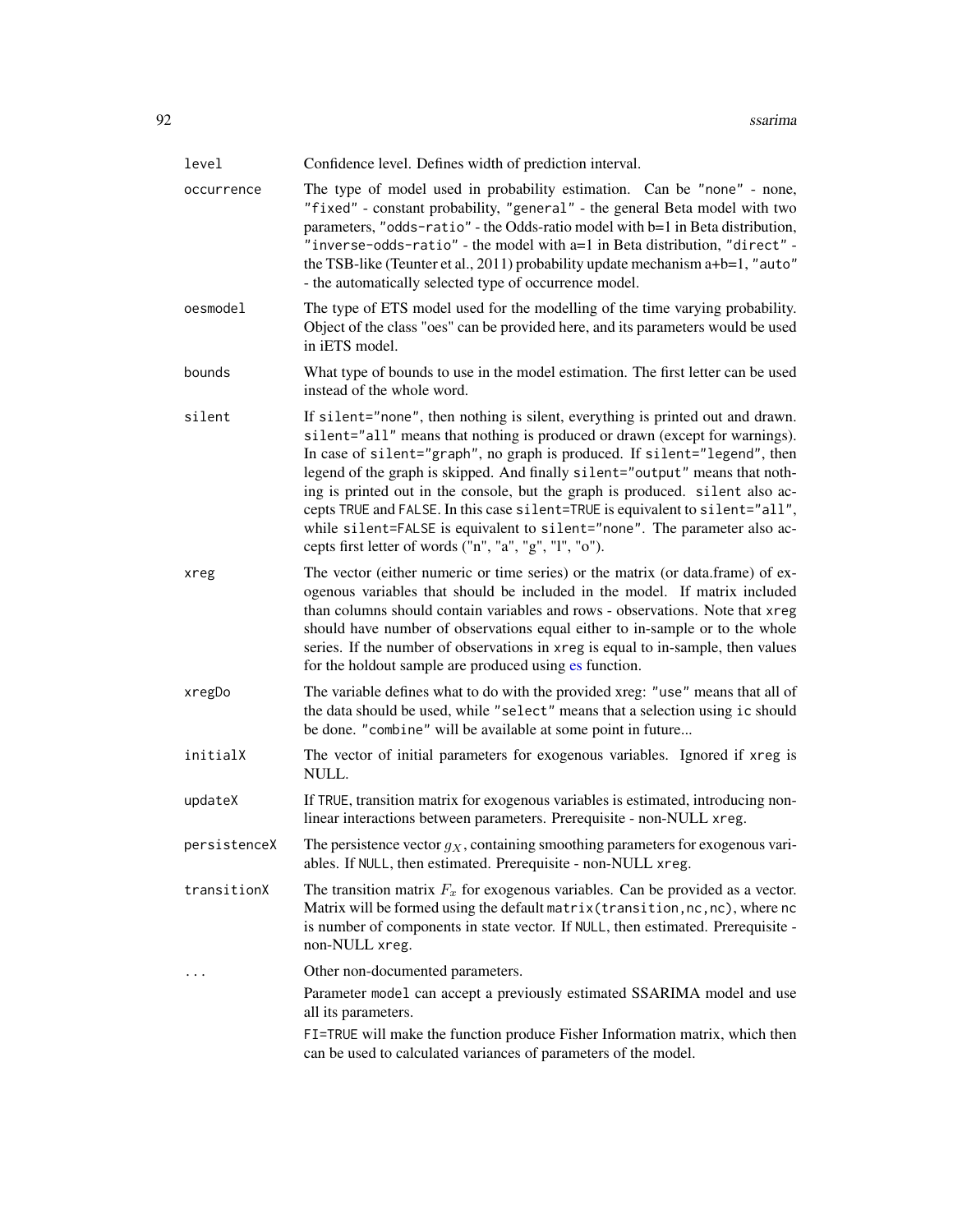<span id="page-92-0"></span>ssarima 93

#### Details

The model, implemented in this function, is discussed in Svetunkov & Boylan (2019).

The basic  $ARIMA(p,d,q)$  used in the function has the following form:

$$
(1 - B)d(1 - a1B - a2B2 - ... - apBp)y[t] = (1 + b1B + b2B2 + ... + bqBq)\epsilon[t] + c
$$

where  $y_{\vert}t$  is the actual values,  $\epsilon_{\vert}t$  is the error term,  $a_i, b_j$  are the parameters for AR and MA respectively and  $c$  is the constant. In case of non-zero differences  $c$  acts as drift.

This model is then transformed into ARIMA in the Single Source of Error State space form (proposed in Snyder, 1985):

$$
y_t = o_t(w'v_{t-l} + x_t a_{t-1} + \epsilon_t)
$$

$$
v_t = F v_{t-l} + g \epsilon_t
$$

 $a_t = F_X a_{t-1} + g_X \epsilon_t / x_t$ 

Where  $o_t$  is the Bernoulli distributed random variable (in case of normal data equal to 1),  $v_t$  is the state vector (defined based on orders) and l is the vector of lags,  $x_t$  is the vector of exogenous parameters.  $w$  is the measurement vector,  $F$  is the transition matrix,  $g$  is the persistence vector,  $a_t$  is the vector of parameters for exogenous variables,  $F_X$  is the transitionX matrix and  $g_X$  is the persistenceX matrix.

Due to the flexibility of the model, multiple seasonalities can be used. For example, something crazy like this can be constructed:  $SARIMA(1,1,1)(0,1,1)[24](2,0,1)[24*7](0,0,1)[24*30]$ , but the estimation may take some finite time... If you plan estimating a model with more than one seasonality, it is recommended to consider doing it using [msarima.](#page-42-0)

The model selection for SSARIMA is done by the [auto.ssarima](#page-13-0) function.

For some more information about the model and its implementation, see the vignette: vignette("ssarima","smooth")

#### Value

Object of class "smooth" is returned. It contains the list of the following values:

- model the name of the estimated model.
- timeElapsed time elapsed for the construction of the model.
- states the matrix of the fuzzy components of ssarima, where rows correspond to time and cols to states.
- transition matrix F.
- persistence the persistence vector. This is the place, where smoothing parameters live.
- measurement measurement vector of the model.
- AR the matrix of coefficients of AR terms.
- I the matrix of coefficients of I terms.
- MA the matrix of coefficients of MA terms.
- constant the value of the constant term.
- initialType Type of the initial values used.
- initial the initial values of the state vector (extracted from states).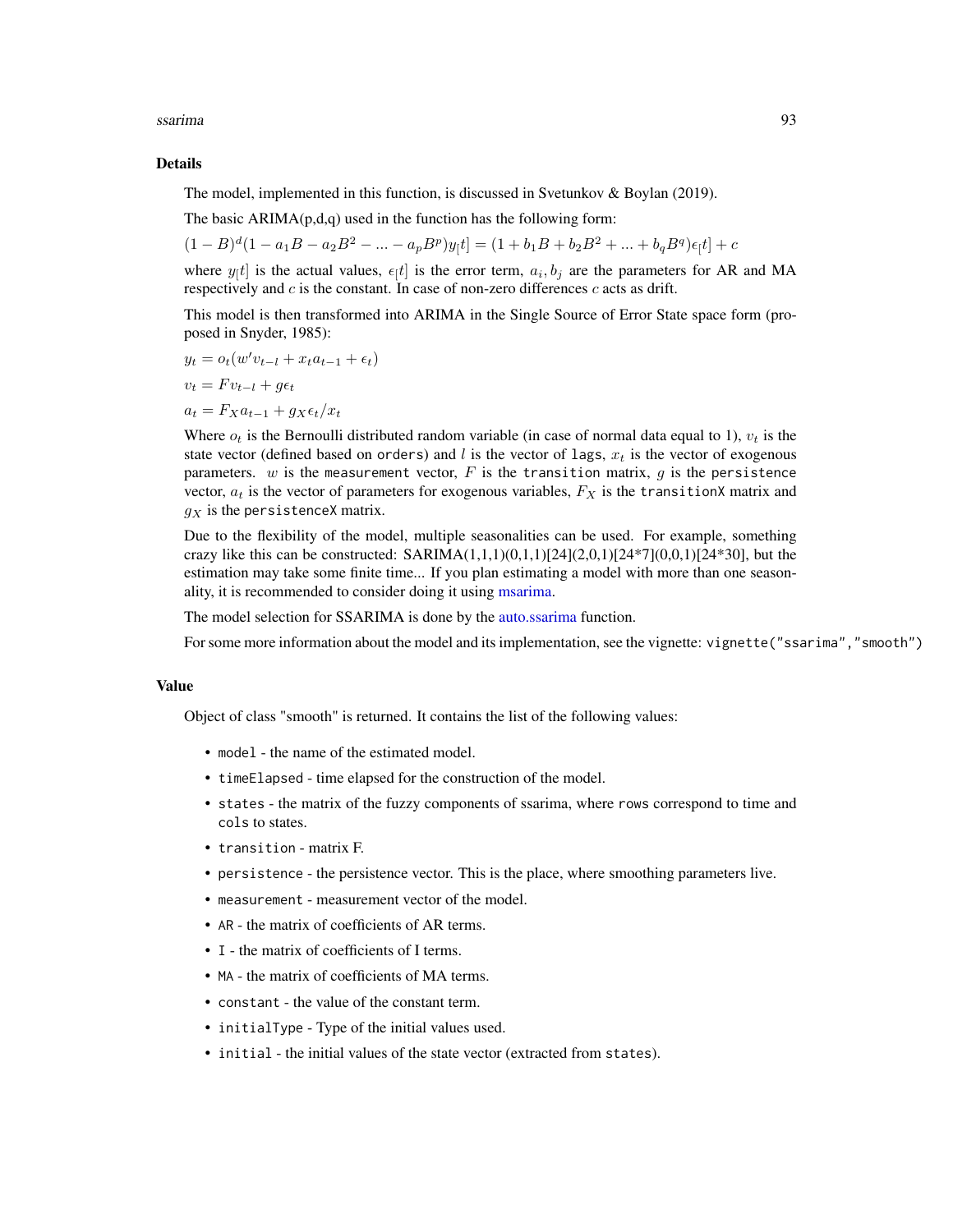- nParam table with the number of estimated / provided parameters. If a previous model was reused, then its initials are reused and the number of provided parameters will take this into account.
- fitted the fitted values.
- forecast the point forecast.
- lower the lower bound of prediction interval. When interval="none" then NA is returned.
- upper the higher bound of prediction interval. When interval="none" then NA is returned.
- residuals the residuals of the estimated model.
- errors The matrix of 1 to h steps ahead errors.
- s2 variance of the residuals (taking degrees of freedom into account).
- interval type of interval asked by user.
- level confidence level for interval.
- cumulative whether the produced forecast was cumulative or not.
- y the original data.
- holdout the holdout part of the original data.
- occurrence model of the class "oes" if the occurrence model was estimated. If the model is non-intermittent, then occurrence is NULL.
- xreg provided vector or matrix of exogenous variables. If xregDo="s", then this value will contain only selected exogenous variables.
- updateX boolean, defining, if the states of exogenous variables were estimated as well.
- initialX initial values for parameters of exogenous variables.
- persistenceX persistence vector g for exogenous variables.
- transitionX transition matrix F for exogenous variables.
- ICs values of information criteria of the model. Includes AIC, AICc, BIC and BICc.
- logLik log-likelihood of the function.
- lossValue Cost function value.
- loss Type of loss function used in the estimation.
- FI Fisher Information. Equal to NULL if FI=FALSE or when FI is not provided at all.
- accuracy vector of accuracy measures for the holdout sample. In case of non-intermittent data includes: MPE, MAPE, SMAPE, MASE, sMAE, RelMAE, sMSE and Bias coefficient (based on complex numbers). In case of intermittent data the set of errors will be: sMSE, sPIS, sCE (scaled cumulative error) and Bias coefficient. This is available only when holdout=TRUE.
- B the vector of all the estimated parameters.

#### Author(s)

Ivan Svetunkov, <ivan@svetunkov.ru>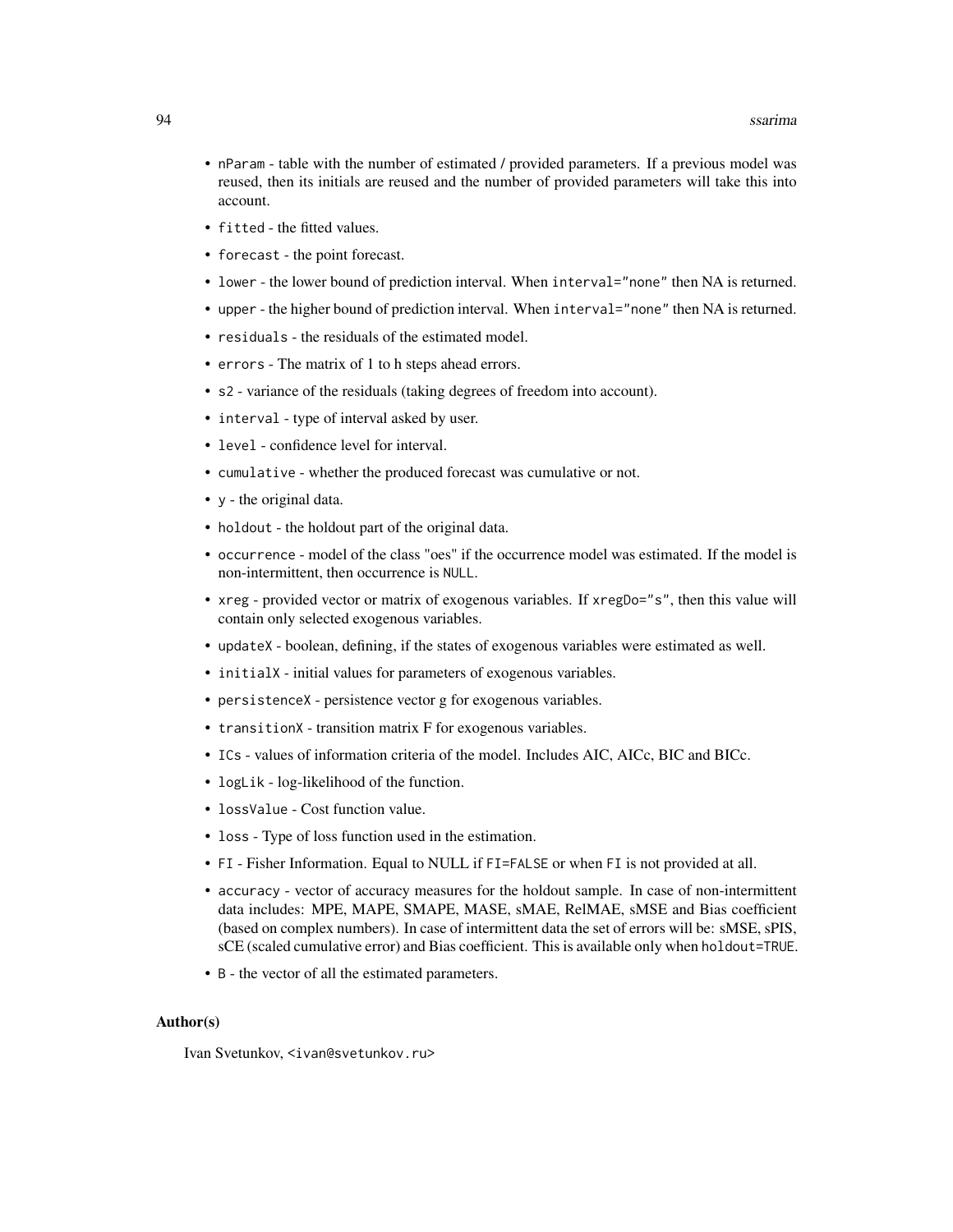#### <span id="page-94-0"></span>ssarima 95

#### References

- Taylor, J.W. and Bunn, D.W. (1999) A Quantile Regression Approach to Generating Prediction Intervals. Management Science, Vol 45, No 2, pp 225-237.
- Lichtendahl Kenneth C., Jr., Grushka-Cockayne Yael, Winkler Robert L., (2013) Is It Better to Average Probabilities or Quantiles? Management Science 59(7):1594-1611. DOI: [10.1287/mnsc.1120.1667](https://doi.org/10.1287/mnsc.1120.1667)
- Snyder, R. D., 1985. Recursive Estimation of Dynamic Linear Models. Journal of the Royal Statistical Society, Series B (Methodological) 47 (2), 272-276.
- Hyndman, R.J., Koehler, A.B., Ord, J.K., and Snyder, R.D. (2008) Forecasting with exponential smoothing: the state space approach, Springer-Verlag. [http://dx.doi.org/10.1007/](http://dx.doi.org/10.1007/978-3-540-71918-2) [978-3-540-71918-2](http://dx.doi.org/10.1007/978-3-540-71918-2).
- Svetunkov, I., & Boylan, J. E. (2019). State-space ARIMA for supply-chain forecasting. International Journal of Production Research, 0(0), 1–10. [https://doi.org/10.1080/00207543.](https://doi.org/10.1080/00207543.2019.1600764) [2019.1600764](https://doi.org/10.1080/00207543.2019.1600764)

## See Also

[auto.ssarima](#page-13-0)[,orders,](#page-57-0)[msarima,](#page-42-0)[auto.msarima,](#page-9-0)[sim.ssarima](#page-73-0)[,auto.arima](#page-0-0)

#### Examples

```
# ARIMA(1,1,1) fitted to some data
ourModel <- ssarima(rnorm(118,100,3),orders=list(ar=c(1),i=c(1),ma=c(1)),lags=c(1),h=18,
                             holdout=TRUE,interval="p")
# The previous one is equivalent to:
## Not run: ourModel <- ssarima(rnorm(118,100,3),ar.orders=c(1),i.orders=c(1),ma.orders=c(1),lags=c(1),h=18,
                    holdout=TRUE,interval="p")
## End(Not run)
# Model with the same lags and orders, applied to a different data
ssarima(rnorm(118,100,3),orders=orders(ourModel),lags=lags(ourModel),h=18,holdout=TRUE)
# The same model applied to a different data
ssarima(rnorm(118,100,3),model=ourModel,h=18,holdout=TRUE)
# Example of SARIMA(2,0,0)(1,0,0)[4]
## Not run: ssarima(rnorm(118,100,3),orders=list(ar=c(2,1)),lags=c(1,4),h=18,holdout=TRUE)
# SARIMA(1,1,1)(0,0,1)[4] with different initialisations
## Not run: ssarima(rnorm(118,100,3),orders=list(ar=c(1),i=c(1),ma=c(1,1)),
       lags=c(1,4),h=18,holdout=TRUE)
ssarima(rnorm(118,100,3),orders=list(ar=c(1),i=c(1),ma=c(1,1)),
       lags=c(1,4),h=18,holdout=TRUE,initial="o")
## End(Not run)
```
# SARIMA of a peculiar order on AirPassengers data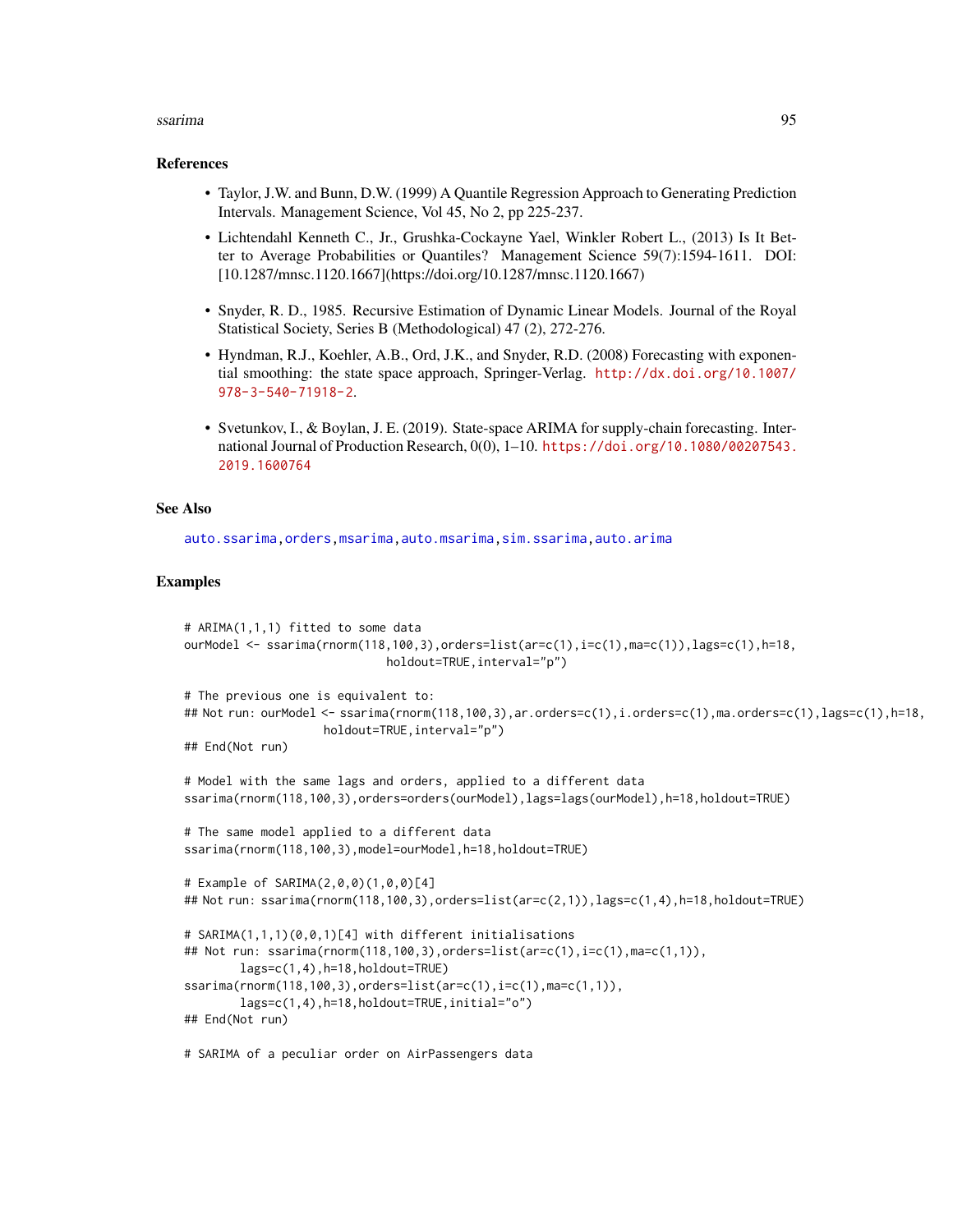```
## Not run: ssarima(AirPassengers,orders=list(ar=c(1,0,3),i=c(1,0,1),ma=c(0,1,2)),lags=c(1,6,12),
       h=10,holdout=TRUE)
## End(Not run)
# ARIMA(1,1,1) with Mean Squared Trace Forecast Error
## Not run: ssarima(rnorm(118,100,3),orders=list(ar=1,i=1,ma=1),lags=1,h=18,holdout=TRUE,loss="TMSE")
ssarima(rnorm(118,100,3),orders=list(ar=1,i=1,ma=1),lags=1,h=18,holdout=TRUE,loss="aTMSE")
## End(Not run)
# SARIMA(0,1,1) with exogenous variables
ssarima(rnorm(118,100,3),orders=list(i=1,ma=1),h=18,holdout=TRUE,xreg=c(1:118))
# SARIMA(0,1,1) with exogenous variables with crazy estimation of xreg
## Not run: ourModel <- ssarima(rnorm(118,100,3),orders=list(i=1,ma=1),h=18,holdout=TRUE,
                    xreg=c(1:118),updateX=TRUE)
## End(Not run)
summary(ourModel)
forecast(ourModel)
plot(forecast(ourModel))
```
<span id="page-95-0"></span>ves *Vector Exponential Smoothing in SSOE state space model*

## **Description**

Function constructs vector ETS model and returns forecast, fitted values, errors and matrix of states along with other useful variables.

## Usage

```
ves(y, model = "ANN", persistence = c("common", "individual", "dependent",
  "seasonal-common"), transition = c("common", "individual", "dependent"),
 phi = c("common", "individual"), initial = c("individual", "common"),
  initialSeason = c("common", "individual"), seasonal = c("individual",
  "common"), weights = rep(1/ncol(y), ncol(y)), loss = c("likelihood","diagonal", "trace"), ic = c("AICc", "AIC", "BIC", "BICc"), h = 10,
  holdout = FALSE, interval = c("none", "conditional", "unconditional",
  "individual", "likelihood"), level = 0.95, cumulative = FALSE,
  intermittent = c("none", "fixed", "logistic"), imodel = "ANN",
  iprobability = c("dependent", "independent"), bounds = c("admissible",
  "usual", "none"), silent = c("all", "graph", "output", "none"), ...
```
#### Arguments

y The matrix with the data, where series are in columns and observations are in rows.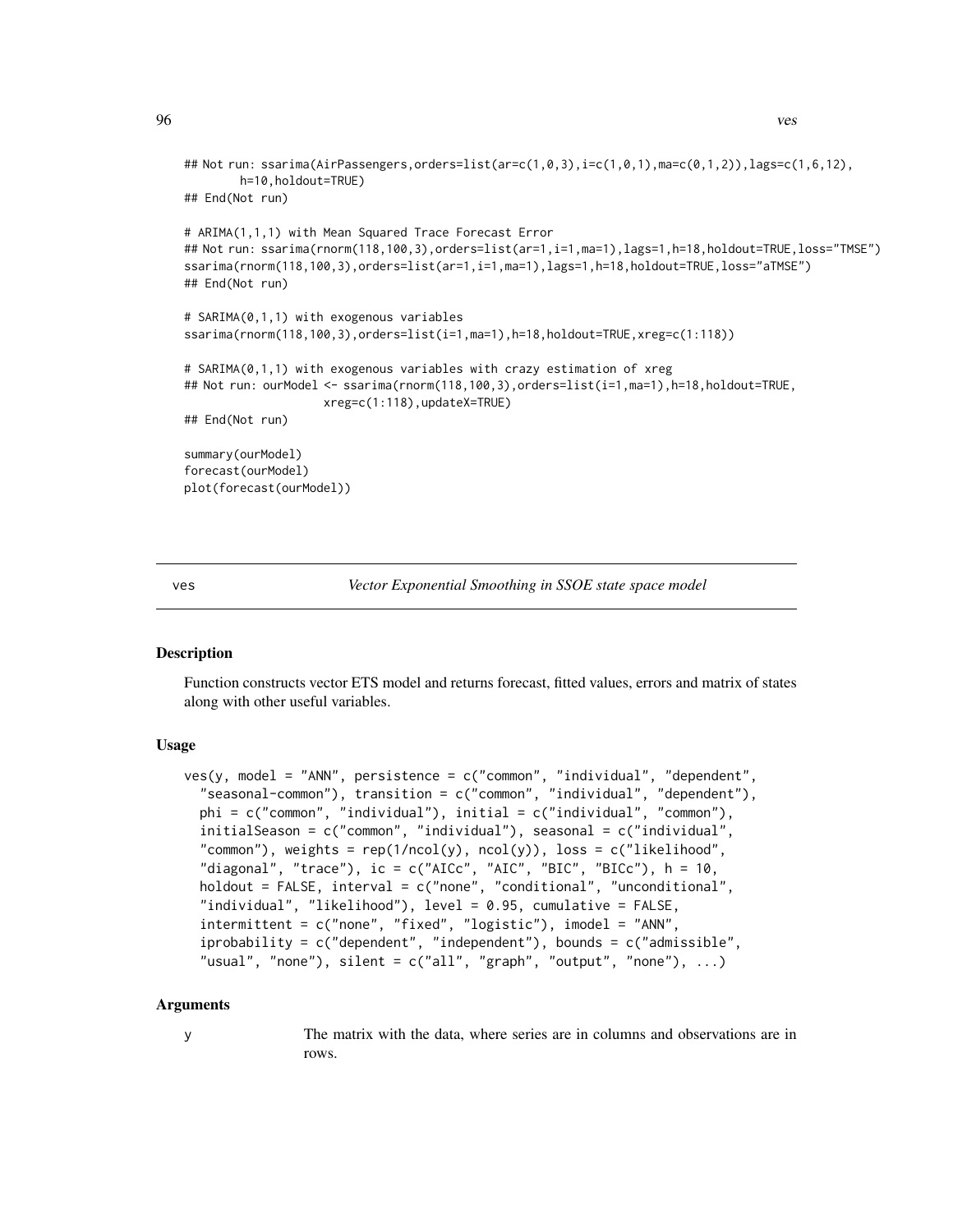| model         | The type of ETS model. Can consist of 3 or 4 chars: ANN, AAN, AAdN, AAA,<br>AAdA, MMdM etc. ZZZ means that the model will be selected based on the cho-<br>sen information criteria type. ATTENTION! ONLY PURE ADDITIVE AND<br>PURE MULTIPLICATIVE MODELS ARE CURRENTLY AVAILABLE + NO<br>MODEL SELECTION IS AVAILABLE AT THIS STAGE! Pure multiplicative<br>models are done as additive model applied to log(data).<br>Also model can accept a previously estimated VES model and use all its param-<br>eters.<br>Keep in mind that model selection with "Z" components uses Branch and Bound<br>algorithm and may skip some models that could have slightly smaller informa-<br>tion criteria.                                                                                                                                                         |
|---------------|----------------------------------------------------------------------------------------------------------------------------------------------------------------------------------------------------------------------------------------------------------------------------------------------------------------------------------------------------------------------------------------------------------------------------------------------------------------------------------------------------------------------------------------------------------------------------------------------------------------------------------------------------------------------------------------------------------------------------------------------------------------------------------------------------------------------------------------------------------|
| persistence   | Persistence matrix $G$ , containing smoothing parameters. Can be:                                                                                                                                                                                                                                                                                                                                                                                                                                                                                                                                                                                                                                                                                                                                                                                        |
| transition    | • "independent" - each series has its own smoothing parameters and no<br>interactions are modelled (all the other values in the matrix are set to zero);<br>• "dependent" - each series has its own smoothing parameters, but interac-<br>tions between the series are modelled (the whole matrix is estimated);<br>• "group" each series has the same smoothing parameters for respective<br>components (the values of smoothing parameters are repeated, all the other<br>values in the matrix are set to zero).<br>• "seasonal" - each component has its own smoothing parameter, except for<br>the seasonal one, which is common across the time series.<br>• provided by user as a vector or as a matrix. The value is used by the model.<br>You can also use the first letter instead of writing the full word.<br>Transition matrix $F$ . Can be: |
|               | • "independent" - each series has its own preset transition matrix and no<br>interactions are modelled (all the other values in the matrix are set to zero);<br>• "dependent" - each series has its own transition matrix, but interactions<br>between the series are modelled (the whole matrix is estimated). The esti-<br>mated model behaves similar to VAR in this case;<br>• "group" each series has the same transition matrix for respective compo-<br>nents (the values are repeated, all the other values in the matrix are set to<br>zero).<br>• provided by user as a vector or as a matrix. The value is used by the model.                                                                                                                                                                                                                 |
| phi           | You can also use the first letter instead of writing the full word.<br>In cases of damped trend this parameter defines whether the $phi$ should be esti-<br>mated separately for each series ("individual") or for the whole set ("common").<br>If vector or a value is provided here, then it is used by the model.                                                                                                                                                                                                                                                                                                                                                                                                                                                                                                                                     |
| initial       | Can be either character or a vector / matrix of initial states. If it is character,<br>then it can be "individual", individual values of the initial non-seasonal com-<br>ponents are used, or "common", meaning that the initials for all the time series<br>are set to be equal to the same value. If vector of states is provided, then it is au-<br>tomatically transformed into a matrix, assuming that these values are provided<br>for the whole group.                                                                                                                                                                                                                                                                                                                                                                                           |
| initialSeason | Can be either character or a vector / matrix of initial states. Treated the same<br>way as initial. This means that different time series may share the same initial<br>seasonal component.                                                                                                                                                                                                                                                                                                                                                                                                                                                                                                                                                                                                                                                              |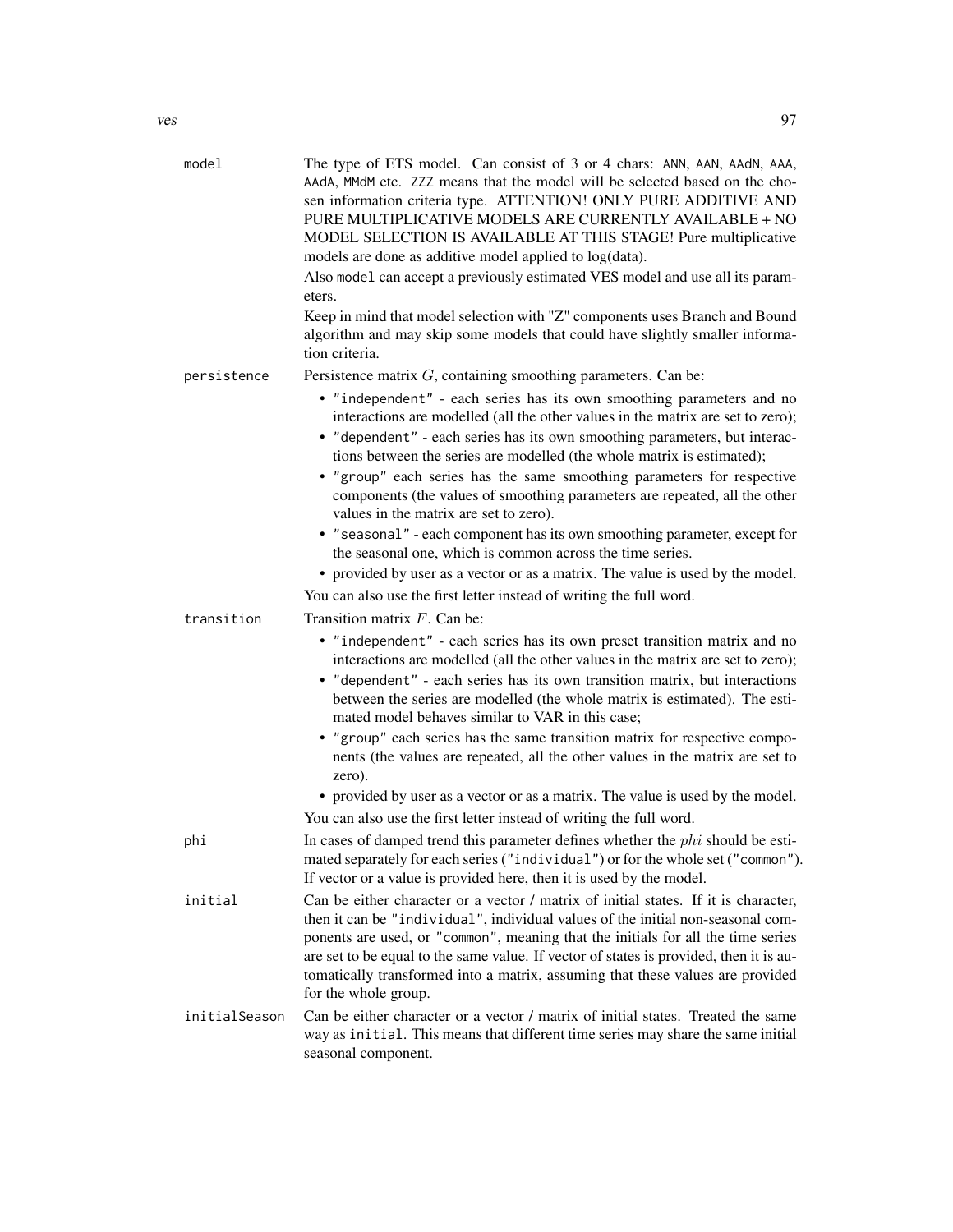| seasonal     | The type of seasonal component across the series. Can be "individual", so<br>that each series has its own component or "common", so that the component is<br>shared across the series.                                                                                                                                                                                                                        |
|--------------|---------------------------------------------------------------------------------------------------------------------------------------------------------------------------------------------------------------------------------------------------------------------------------------------------------------------------------------------------------------------------------------------------------------|
| weights      | The weights for the errors between the series with the common seasonal com-<br>ponent. Ignored if seasonal="individual".                                                                                                                                                                                                                                                                                      |
| loss         | Type of Loss Function used in optimization. loss can be:                                                                                                                                                                                                                                                                                                                                                      |
|              | • likelihood - which assumes the minimisation of the determinant of the<br>covariance matrix of errors between the series. This implies that the series<br>could be correlated;                                                                                                                                                                                                                               |
|              | • diagonal - the covariance matrix is assumed to be diagonal with zeros off<br>the diagonal. The determinant of this matrix is just a product of variances.<br>This thing is minimised in this situation in logs.                                                                                                                                                                                             |
|              | • trace - the trace of the covariance matrix. The sum of variances is min-<br>imised in this case.                                                                                                                                                                                                                                                                                                            |
| iс           | The information criterion used in the model selection procedure.                                                                                                                                                                                                                                                                                                                                              |
| h.           | Length of forecasting horizon.                                                                                                                                                                                                                                                                                                                                                                                |
| holdout      | If TRUE, holdout sample of size h is taken from the end of the data.                                                                                                                                                                                                                                                                                                                                          |
| interval     | Type of interval to construct.<br>This can be:                                                                                                                                                                                                                                                                                                                                                                |
|              | • "none", aka "n" - do not produce prediction interval.                                                                                                                                                                                                                                                                                                                                                       |
|              | • "conditional", "c" - produces multidimensional elliptic interval for each<br>step ahead forecast. NOT AVAILABLE YET!                                                                                                                                                                                                                                                                                        |
|              | • "unconditional", "u" - produces separate bounds for each series based on<br>ellipses for each step ahead. These bounds correspond to min and max val-<br>ues of the ellipse assuming that all the other series but one take values in the<br>centre of the ellipse. This leads to less accurate estimates of bounds (wider<br>interval than needed), but these could still be useful. NOT AVAILABLE<br>YET! |
|              | • "independent", "i" - produces interval based on variances of each sepa-<br>rate series. This does not take vector structure into account. In the calcula-<br>tion of covariance matrix, the division is done by T-k rather than T.                                                                                                                                                                          |
|              | • "likelihood", "l" - produces "individual" interval with the variance<br>matrix estimated from the likelihood, which is a biased estimate of the true<br>matrix. This means that the division of sum of squares is done by T rather<br>than T-k.                                                                                                                                                             |
|              | The parameter also accepts TRUE and FALSE. The former means that the inde-<br>pendent interval are constructed, while the latter is equivalent to none. You can<br>also use the first letter instead of writing the full word.                                                                                                                                                                                |
| level        | Confidence level. Defines width of prediction interval.                                                                                                                                                                                                                                                                                                                                                       |
| cumulative   | If TRUE, then the cumulative forecast and prediction interval are produced in-<br>stead of the normal ones. This is useful for inventory control systems.                                                                                                                                                                                                                                                     |
| intermittent | Defines type of intermittent model used. Can be:                                                                                                                                                                                                                                                                                                                                                              |
|              | • none, meaning that the data should be considered as non-intermittent;                                                                                                                                                                                                                                                                                                                                       |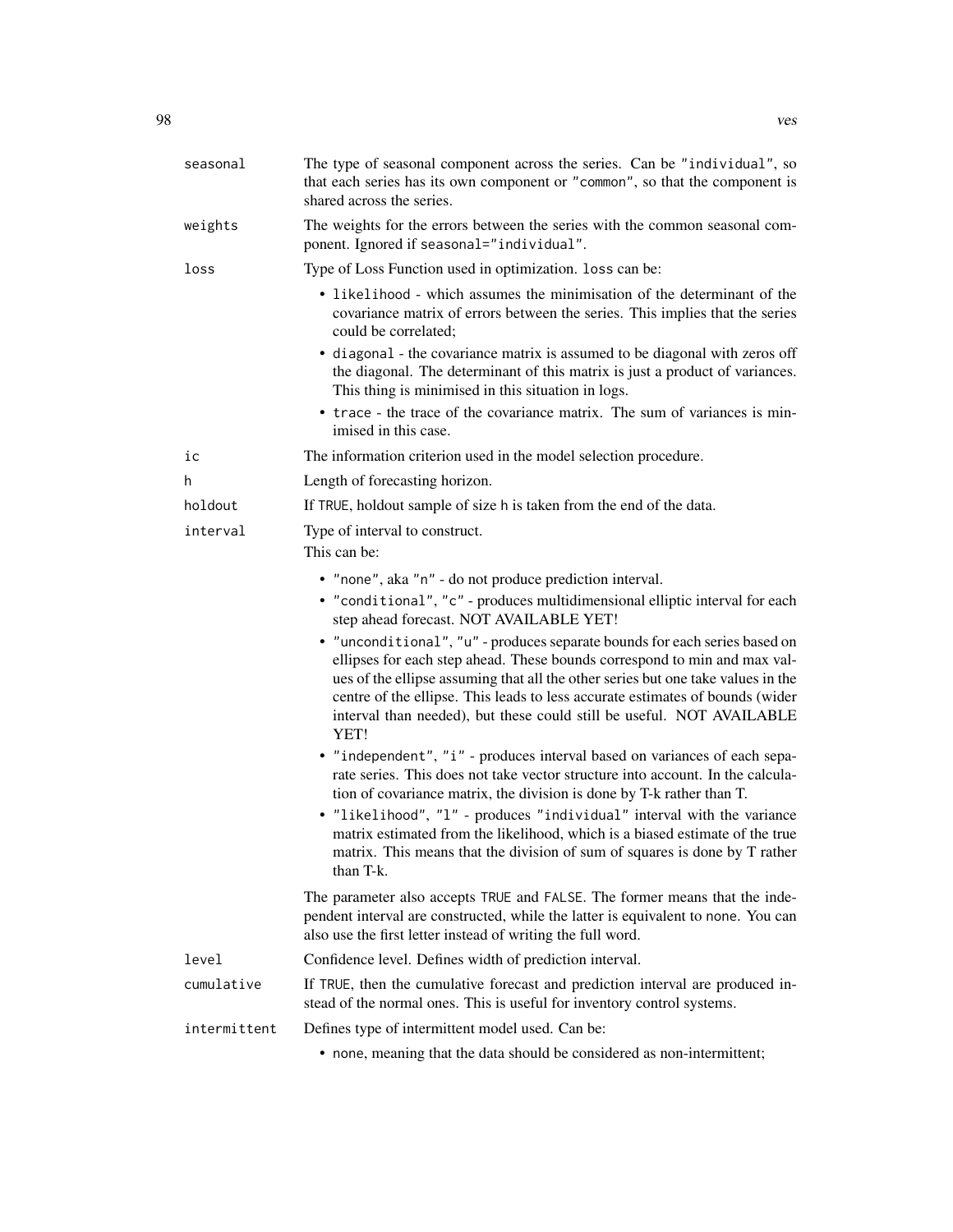<span id="page-98-0"></span>

|              | • fixed, taking into account constant Bernoulli distribution of demand oc-<br>currences;                                                                                                                                                                                                                                                                                                                                                                                                                                                                                                                                                                                                                                                                                                                                                                      |
|--------------|---------------------------------------------------------------------------------------------------------------------------------------------------------------------------------------------------------------------------------------------------------------------------------------------------------------------------------------------------------------------------------------------------------------------------------------------------------------------------------------------------------------------------------------------------------------------------------------------------------------------------------------------------------------------------------------------------------------------------------------------------------------------------------------------------------------------------------------------------------------|
|              | • tsb, based on Teunter et al., 2011 method.                                                                                                                                                                                                                                                                                                                                                                                                                                                                                                                                                                                                                                                                                                                                                                                                                  |
|              | • auto - automatic selection of intermittency type based on information cri-<br>teria. The first letter can be used instead.                                                                                                                                                                                                                                                                                                                                                                                                                                                                                                                                                                                                                                                                                                                                  |
| imodel       | Either character specifying what type of VES / ETS model should be used for<br>probability modelling, or a model estimated using viss function.                                                                                                                                                                                                                                                                                                                                                                                                                                                                                                                                                                                                                                                                                                               |
| iprobability | Type of multivariate probability used in the model. Can be either "independent"<br>or "dependent". In the former case it is assumed that non-zeroes occur in each<br>series independently. In the latter case each possible outcome is treated sepa-<br>rately.                                                                                                                                                                                                                                                                                                                                                                                                                                                                                                                                                                                               |
| bounds       | What type of bounds to use in the model estimation. The first letter can be used<br>instead of the whole word. "admissible" means that the model stability is<br>ensured, while "usual" means that the all the parameters are restricted by the<br>$(0, 1)$ region.                                                                                                                                                                                                                                                                                                                                                                                                                                                                                                                                                                                           |
| silent       | If silent="none", then nothing is silent, everything is printed out and drawn.<br>silent="all" means that nothing is produced or drawn (except for warnings).<br>In case of silent="graph", no graph is produced. If silent="legend", then<br>legend of the graph is skipped. And finally silent="output" means that noth-<br>ing is printed out in the console, but the graph is produced. silent also ac-<br>cepts TRUE and FALSE. In this case silent=TRUE is equivalent to silent="all",<br>while silent=FALSE is equivalent to silent="none". The parameter also ac-<br>cepts first letter of words ("n", "a", "g", "l", "o").                                                                                                                                                                                                                           |
| .            | Other non-documented parameters. For example FI=TRUE will make the func-<br>tion also produce Fisher Information matrix, which then can be used to calcu-<br>lated variances of smoothing parameters and initial states of the model. The<br>vector of initial parameter for the optimiser can be provided here as the vari-<br>able B. The upper bound for the optimiser is provided via ub, while the lower<br>one is 1b. maxeval=1000 is the default number of iterations for both optimisers<br>used in the function. algorithm1="NLOPT_LN_BOBYQA" is the algorithm used<br>in the first optimiser, while algorithm2="NLOPT_LN_NELDERMEAD" is the sec-<br>ond one. xtol_rel1=1e-8 is the relative tolerance in the first optimiser, while<br>xtol_rel2=1e-6 is for the second one. All of this can be amended and passed<br>in ellipsis for finer tuning. |

# Details

Function estimates vector ETS in a form of the Single Source of Error state space model of the following type:

$$
\mathbf{y}_t = \mathbf{o}_t(\mathbf{W}\mathbf{v}_{t-l} + \mathbf{x}_t\mathbf{a}_{t-1} + \epsilon_t)
$$

$$
\mathbf{v}_t = \mathbf{F} \mathbf{v}_{t-l} + \mathbf{G} \epsilon_t
$$

$$
\mathbf{a}_t = \mathbf{F_X} \mathbf{a}_{t-1} + \mathbf{G_X} \epsilon_t/\mathbf{x}_t
$$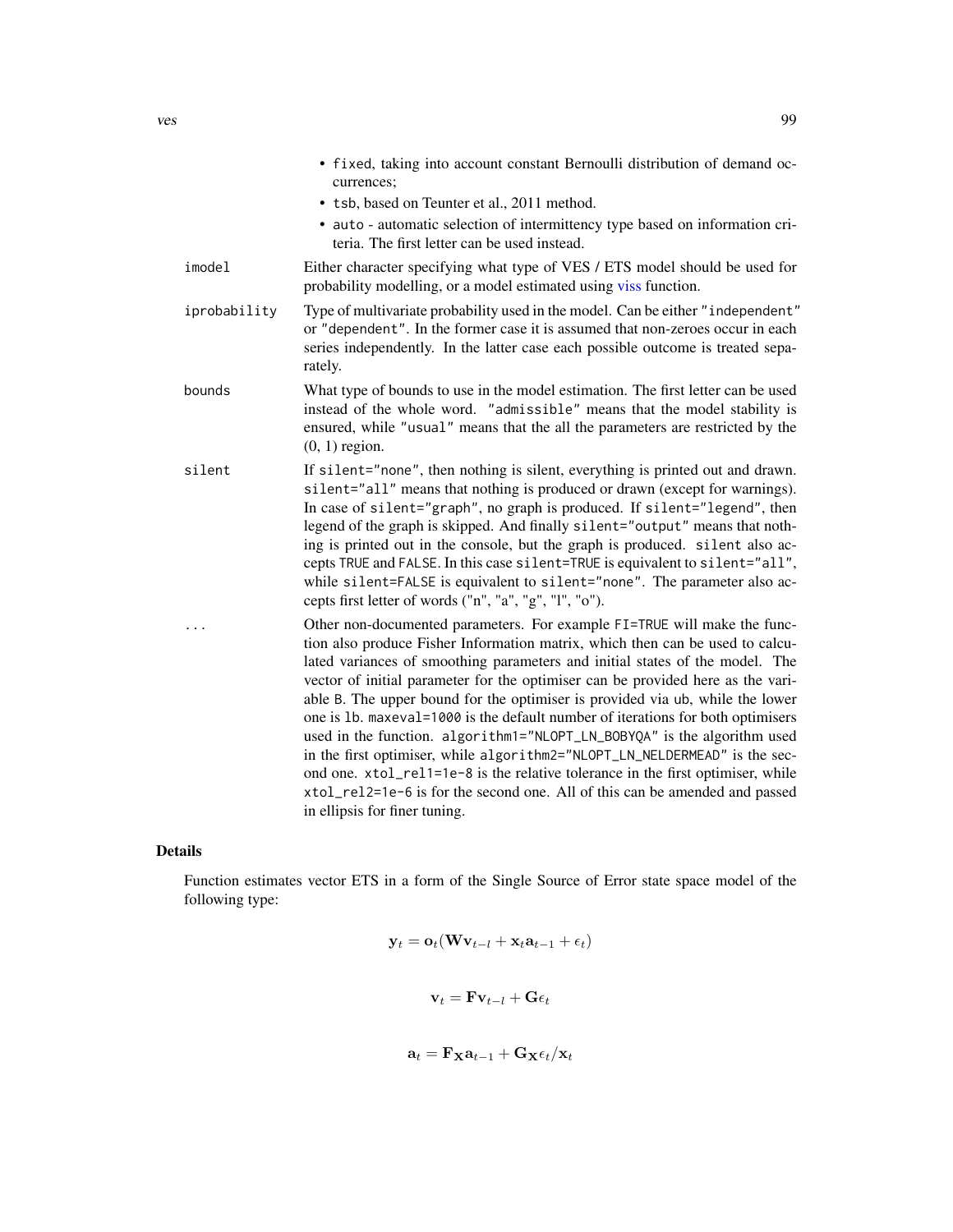Where  $y_t$  is the vector of time series on observation t,  $o_t$  is the vector of Bernoulli distributed random variable (in case of normal data it becomes unit vector for all observations),  $v_t$  is the matrix of states and l is the matrix of lags,  $x_t$  is the vector of exogenous variables. W is the measurement matrix, F is the transition matrix and G is the persistence matrix. Finally,  $\epsilon_t$  is the vector of error terms.

Conventionally we formulate values as:

$$
\mathbf{y}'_t = (y_{1,t}, y_{2,t}, \dots, y_{m,t})
$$

where  $m$  is the number of series in the group.

$$
\mathbf{v}'_t = (v_{1,t}, v_{2,t}, \dots, v_{m,t})
$$

where  $v_{i,t}$  is vector of components for i-th time series.

$$
\mathbf{W}'=(w_1,\ldots,0;\dot{z},\dot{\cdots},\dot{z};0,\dot{z},w_m)
$$

is matrix of measurement vectors.

For the details on the additive model see Hyndman et al. (2008), chapter 17.

In case of multiplicative model, instead of the vector  $y_t$  we use its logarithms. As a result the multiplicative model is much easier to work with.

For some more information about the model and its implementation, see the vignette: vignette("ves","smooth")

## Value

Object of class "vsmooth" is returned. It contains the following list of values:

- model The name of the fitted model;
- timeElapsed The time elapsed for the construction of the model;
- states The matrix of states with components in columns and time in rows;
- persistence The persistence matrix;
- transition The transition matrix;
- measurement The measurement matrix;
- phi The damping parameter value;
- B The vector of all the estimated coefficients;
- initial The initial values of the non-seasonal components;
- initialSeason The initial values of the seasonal components;
- nParam The number of estimated parameters;
- imodel The intermittent model estimated with VES;
- y The matrix with the original data;
- fitted The matrix of the fitted values;
- holdout The matrix with the holdout values (if holdout=TRUE in the estimation);
- residuals The matrix of the residuals of the model;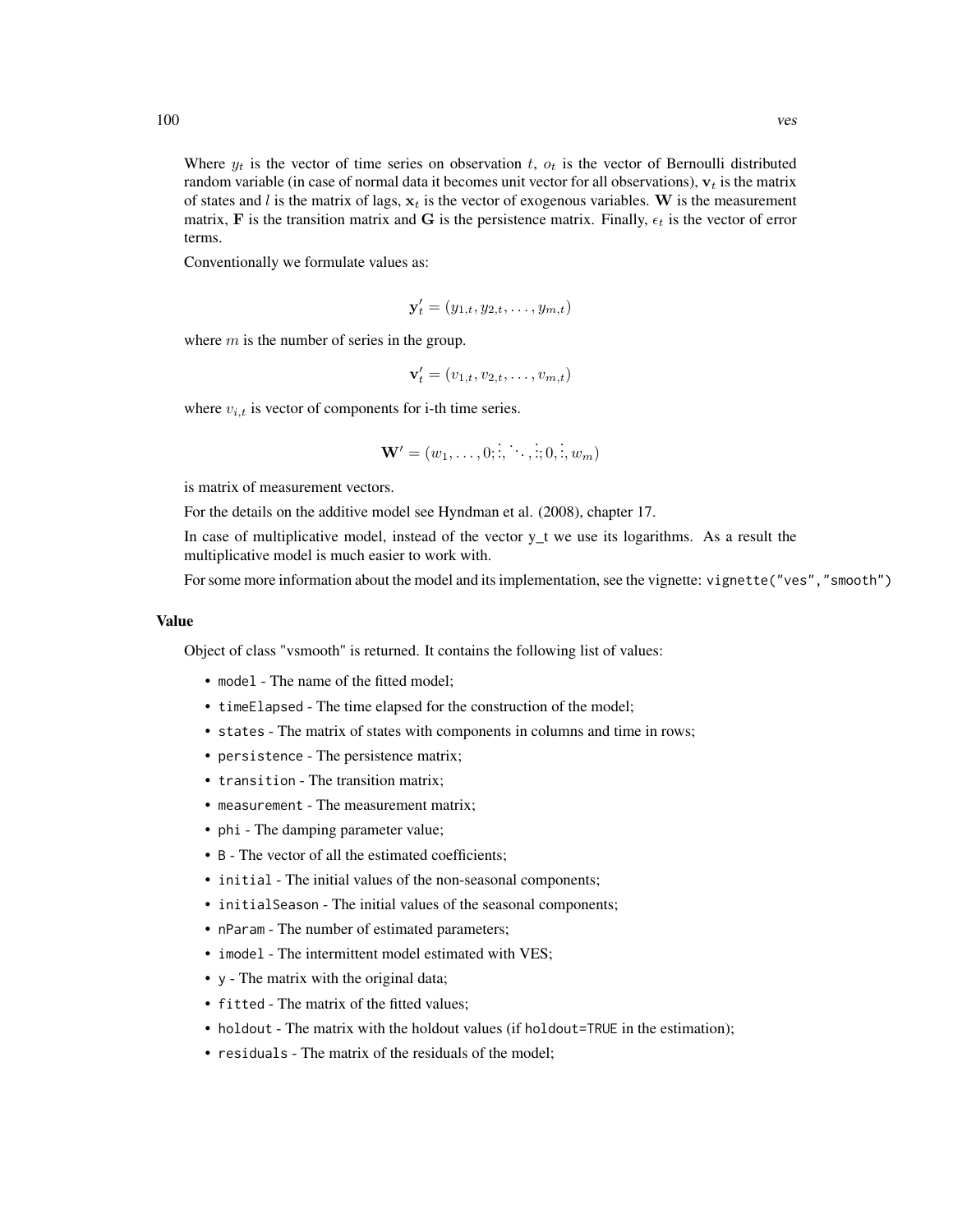- <span id="page-100-0"></span>• Sigma - The covariance matrix of the errors (estimated with the correction for the number of degrees of freedom);
- forecast The matrix of point forecasts;
- PI The bounds of the prediction interval;
- interval The type of the constructed prediction interval;
- level The level of the confidence for the prediction interval;
- ICs The values of the information criteria;
- logLik The log-likelihood function;
- lossValue The value of the loss function;
- loss The type of the used loss function;
- accuracy the values of the error measures. Currently not available.
- FI Fisher information if user asked for it using FI=TRUE.

#### Author(s)

Ivan Svetunkov, <ivan@svetunkov.ru>

#### References

- de Silva A., Hyndman R.J. and Snyder, R.D. (2010). The vector innovations structural time series framework: a simple approach to multivariate forecasting. Statistical Modelling, 10 (4), pp.353-374
- Hyndman, R.J., Koehler, A.B., Ord, J.K., and Snyder, R.D. (2008) Forecasting with exponential smoothing: the state space approach, Springer-Verlag. [http://www.exponentialsmoothi](http://www.exponentialsmoothing.net)ng. [net](http://www.exponentialsmoothing.net).
- Lütkepohl, H. (2005). New Introduction to Multiple Time Series Analysis. New introduction to Multiple Time Series Analysis. Berlin, Heidelberg: Springer Berlin Heidelberg. [https:](https://doi.org/10.1007/978-3-540-27752-1) [//doi.org/10.1007/978-3-540-27752-1](https://doi.org/10.1007/978-3-540-27752-1)

## See Also

[es](#page-24-0)[,ets](#page-0-0)

## **Examples**

 $Y \le f \le \text{cbind}(\text{rnorm}(100, 100, 10), \text{rnorm}(100, 75, 8))$ , frequency=12)

# The simplest model applied to the data with the default values ves(Y,model="ANN",h=10,holdout=TRUE)

```
# Damped trend model with the dependent persistence
ves(Y,model="AAdN",persistence="d",h=10,holdout=TRUE)
```

```
# Multiplicative damped trend model with individual phi
ves(Y,model="MMdM",persistence="i",h=10,holdout=TRUE,initialSeason="c")
```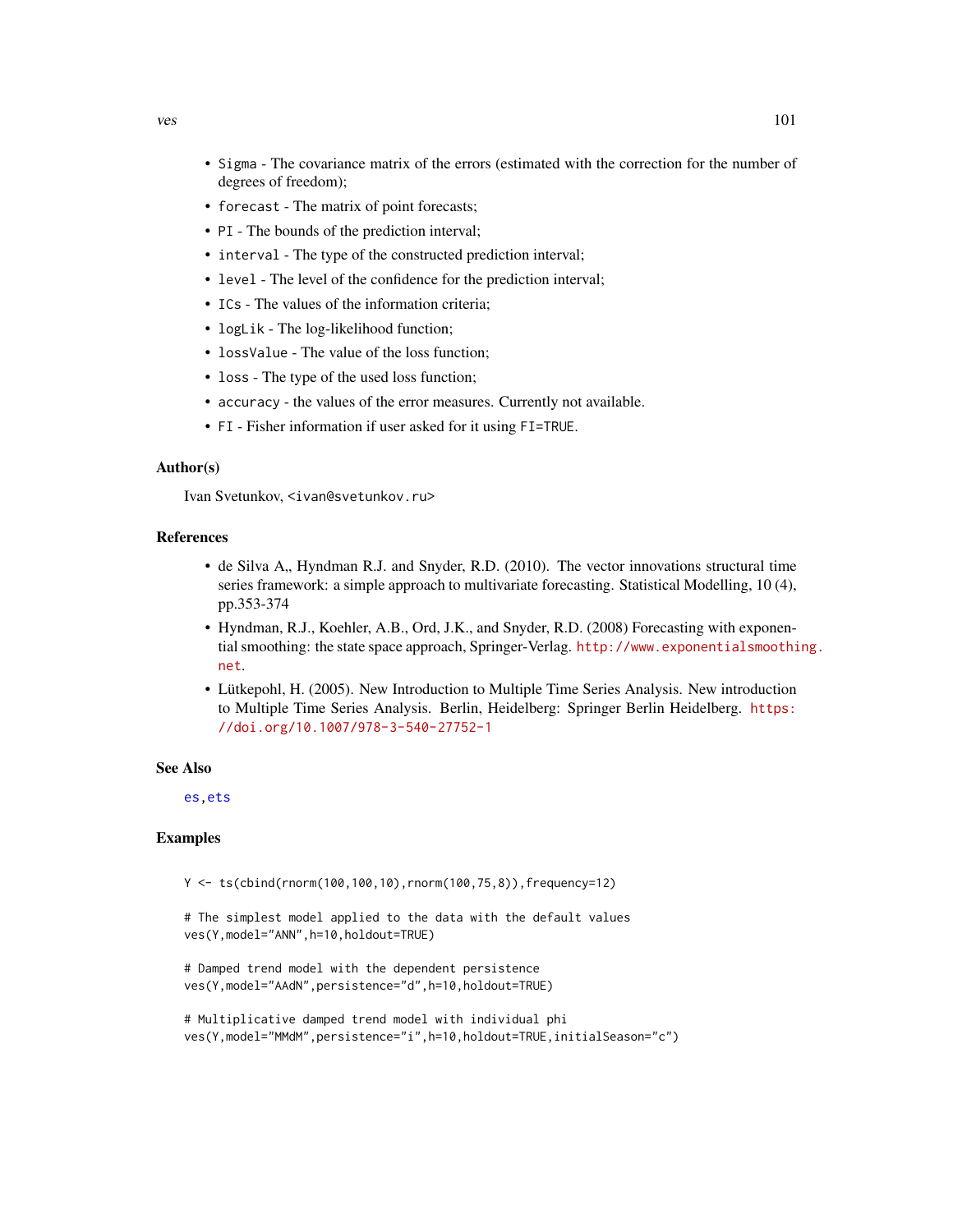```
Y \leq - \text{cbind}(c(\text{rpois}(25, 0.1), \text{rpois}(25, 0.5), \text{rpois}(25, 1), \text{rpois}(25, 5)),c(rpois(25,0.1),rpois(25,0.5),rpois(25,1),rpois(25,5)))
# Intermittent VES with logistic probability
ves(Y,model="MNN",h=10,holdout=TRUE,intermittent="l")
```
<span id="page-101-0"></span>

| × | ×<br>۰, | ۰. |
|---|---------|----|

## **Vector Intermittent State Space**

## Description

Function calculates the probability for vector intermittent state space model. This is needed in order to forecast intermittent demand using other functions.

## Usage

```
viss(y, intermittent = c("logistic", "none", "fixed"), ic = c("AICc",
  "AIC", "BIC", "BICc"), h = 10, holdout = FALSE,
 probability = c("dependent", "independent"), model = "ANN",
 persistence = NULL, transition = NULL, phi = NULL, initial = NULL,
  initialSeason = NULL, xreg = NULL, ...)
```
## Arguments

| y             | The matrix with data, where series are in columns and observations are in rows.                                                                                                                                                                                                   |
|---------------|-----------------------------------------------------------------------------------------------------------------------------------------------------------------------------------------------------------------------------------------------------------------------------------|
| intermittent  | Type of method used in probability estimation. Can be "none" - none, "fixed"<br>- constant probability or "logistic" - probability based on logit model.                                                                                                                          |
| ic            | Information criteria to use in case of model selection.                                                                                                                                                                                                                           |
| h             | Forecast horizon.                                                                                                                                                                                                                                                                 |
| holdout       | If TRUE, holdout sample of size h is taken from the end of the data.                                                                                                                                                                                                              |
| probability   | Type of probability assumed in the model. If "dependent", then it is assumed<br>that occurrence of one variable is connected with the occurrence with another<br>one. In case of "independent" the occurrence of the variables is assumed to<br>happen independent of each other. |
| model         | Type of ETS model used for the estimation. Normally this should be either<br>"ANN" or "MNN". If you assume that there are some tendencies in occurrence,<br>then you can use more complicated models. Model selection is not yet available.                                       |
| persistence   | Persistence matrix type. If NULL, then it is estimated. See ves for the details.                                                                                                                                                                                                  |
| transition    | Transition matrix type. If NULL, then it is estimated. See ves for the details.                                                                                                                                                                                                   |
| phi           | Damping parameter type. If NULL, then it is estimated. See ves for the details.                                                                                                                                                                                                   |
| initial       | Initial vector type. If NULL, then it is estimated. See ves for the details.                                                                                                                                                                                                      |
| initialSeason | Type of the initial vector of seasonal components. If NULL, then it is estimated.<br>See yes for the details.                                                                                                                                                                     |
| xreg          | Vector of matrix of exogenous variables, explaining some parts of occurrence<br>variable (probability).                                                                                                                                                                           |
| .             | Other parameters. This is not needed for now.                                                                                                                                                                                                                                     |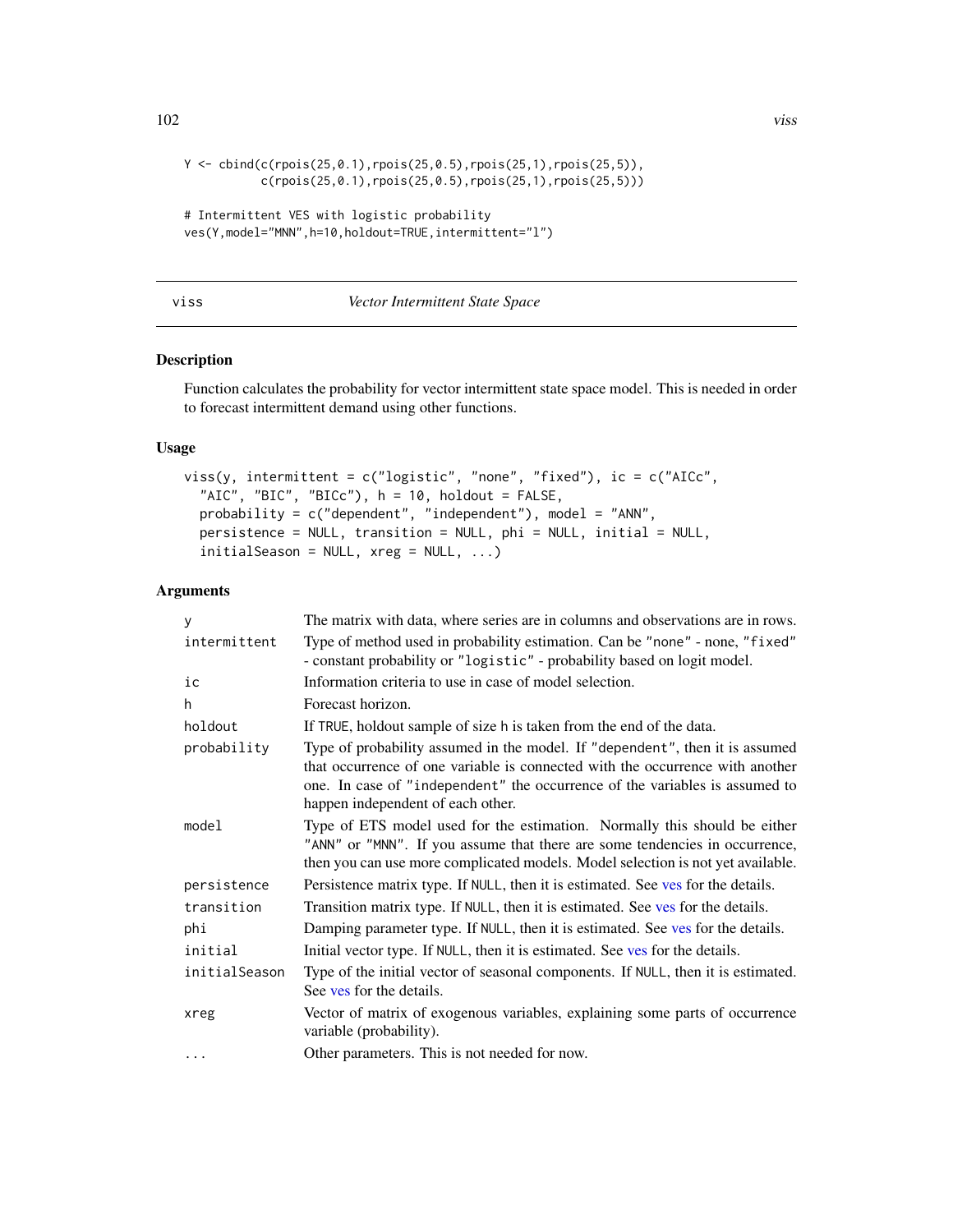## <span id="page-102-0"></span>Details

The function estimates probability of demand occurrence, using one of the VES state-space models.

#### Value

The object of class "iss" is returned. It contains following list of values:

- model the type of the estimated ETS model;
- fitted fitted values of the constructed model;
- forecast forecast for h observations ahead;
- states values of states (currently level only);
- variance conditional variance of the forecast;
- logLik likelihood value for the model
- nParam number of parameters used in the model;
- residuals residuals of the model;
- y actual values of probabilities (zeros and ones).
- persistence the vector of smoothing parameters;
- initial initial values of the state vector:
- initialSeason the matrix of initials seasonal states;
- intermittent type of intermittent model used;
- probability type of probability used;
- issModel intermittent state-space model used for calculations. Useful only in the case of intermittent="l" and probability="d".

## Author(s)

Ivan Svetunkov, <ivan@svetunkov.ru>

#### References

- Svetunkov Ivan and Boylan John E. (2017). Multiplicative State-Space Models for Intermittent Time Series. Working Paper of Department of Management Science, Lancaster University, 2017:4 , 1-43.
- Teunter R., Syntetos A., Babai Z. (2011). Intermittent demand: Linking forecasting to inventory obsolescence. European Journal of Operational Research, 214, 606-615.
- Croston, J. (1972) Forecasting and stock control for intermittent demands. Operational Research Quarterly, 23(3), 289-303.
- Syntetos, A., Boylan J. (2005) The accuracy of intermittent demand estimates. International Journal of Forecasting, 21(2), 303-314.

#### See Also

[ets](#page-0-0)[,forecast](#page-31-0)[,es](#page-24-0)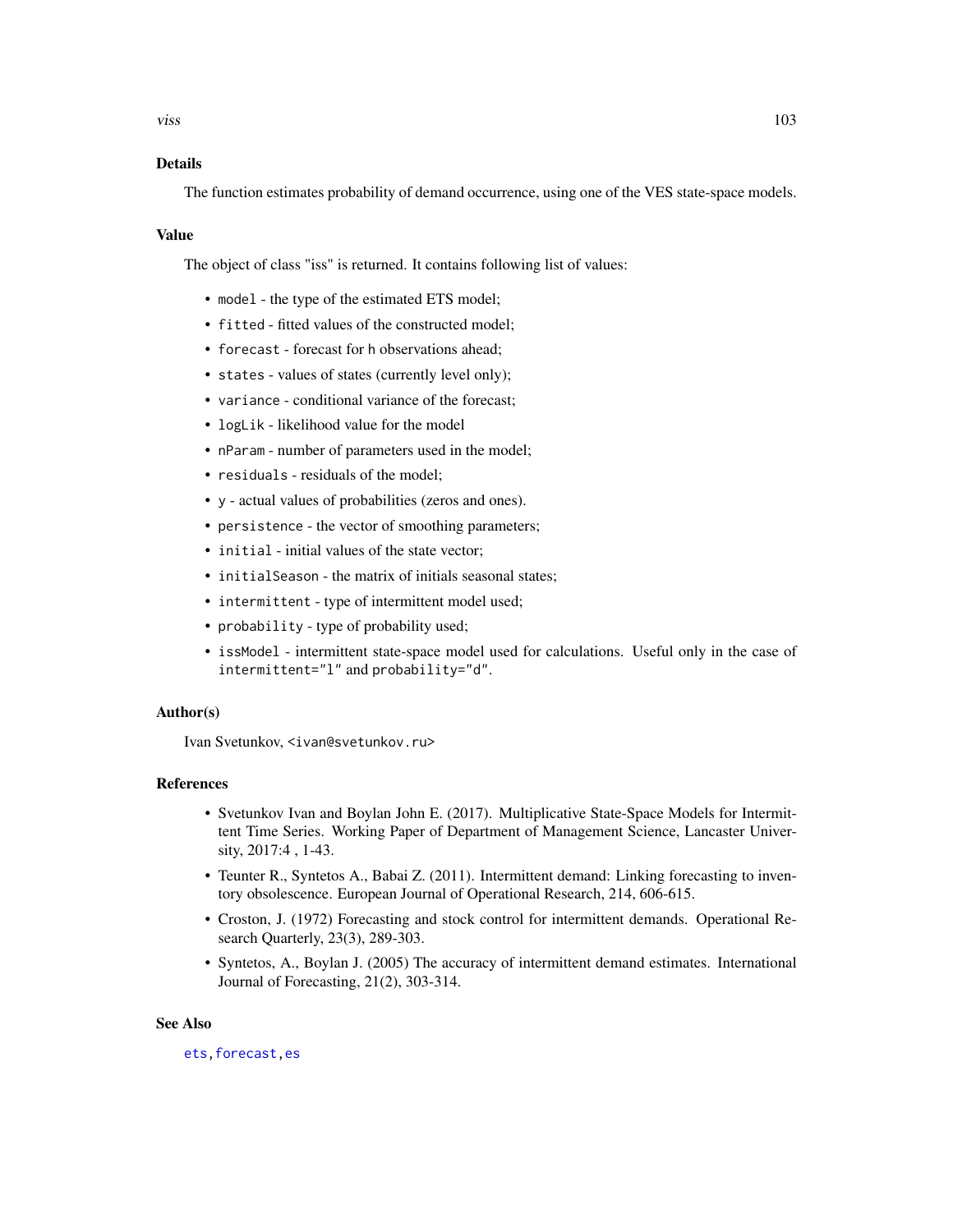# Y <- cbind(c(rpois(25,0.1),rpois(25,0.5),rpois(25,1),rpois(25,5)), c(rpois(25,0.1),rpois(25,0.5),rpois(25,1),rpois(25,5)))

```
viss(Y, intermittent="l")
viss(Y, intermittent="l", probability="i")
```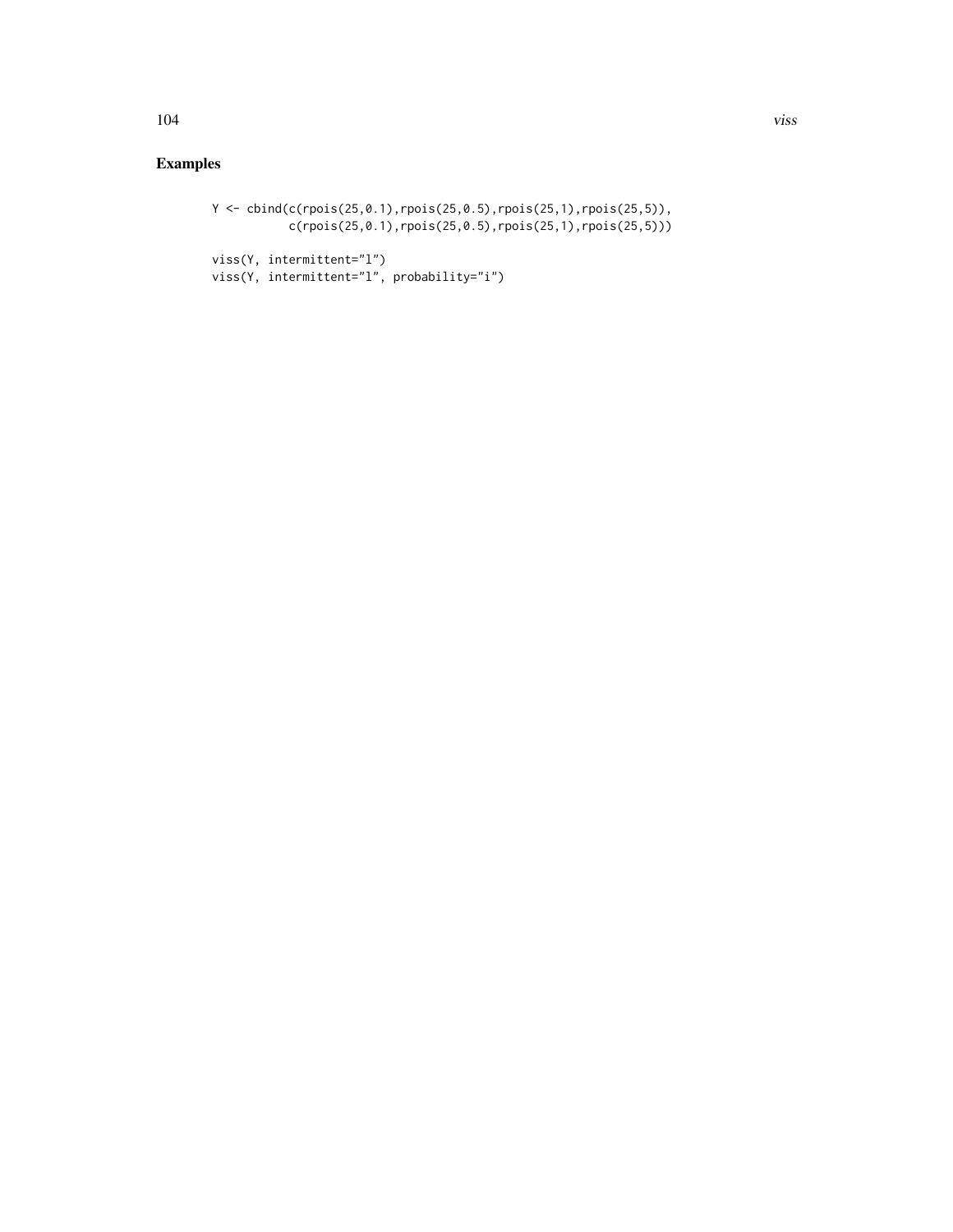# Index

∗Topic 42 sowhat , [89](#page-88-0) ∗Topic ARIMA sma , [79](#page-78-1) ∗Topic SARIMA sma , [79](#page-78-1) ∗Topic demand oes , [51](#page-50-0) oesg , [55](#page-54-0) viss , [102](#page-101-1) ∗Topic exponential oes , [51](#page-50-0) oesg , [55](#page-54-0) viss , [102](#page-101-1) ∗Topic forecasting oes , [51](#page-50-0) oesg , [55](#page-54-0) viss , [102](#page-101-1) ∗Topic intermittent oes , [51](#page-50-0) oesg , [55](#page-54-0) viss , [102](#page-101-1) ∗Topic iss oes , [51](#page-50-0) oesg , [55](#page-54-0) viss , [102](#page-101-1) ∗Topic models auto.ces , [3](#page-2-1) auto.gum, [6](#page-5-1) auto.msarima , [10](#page-9-1) auto.ssarima , [14](#page-13-1) ces , [18](#page-17-1) cma , [23](#page-22-1) es , [25](#page-24-1) gum , [34](#page-33-1) iss , [41](#page-40-1) msarima , [43](#page-42-1) msdecompose, [49](#page-48-0) multicov , [50](#page-49-1)

oes, <mark>5</mark>1 oesg , [55](#page-54-0) orders, [58](#page-57-1) pls , [62](#page-61-1) sim.ces, [63](#page-62-1) sim.es, [65](#page-64-1) sim.gum, [68](#page-67-1) sim.oes,[70](#page-69-0) sim.sma , [72](#page-71-1) sim.ssarima , [74](#page-73-1) sim.ves, [76](#page-75-0) sma , [79](#page-78-1) smooth, [82](#page-81-0) smoothCombine, [85](#page-84-1) ssarima, [90](#page-89-1) ves , [96](#page-95-1) viss , [102](#page-101-1) ∗Topic model oes , [51](#page-50-0) oesg , [55](#page-54-0) viss , [102](#page-101-1) ∗Topic multivariate sim.ves , [76](#page-75-0) ves , [96](#page-95-1) ∗Topic nonlinear auto.ces , [3](#page-2-1) auto.gum , [6](#page-5-1) auto.msarima , [10](#page-9-1) auto.ssarima, [14](#page-13-1) ces , [18](#page-17-1) cma , [23](#page-22-1) es , [25](#page-24-1) gum , [34](#page-33-1) iss , [41](#page-40-1) msarima , [43](#page-42-1) msdecompose , [49](#page-48-0) multicov , [50](#page-49-1) oes , [51](#page-50-0) oesg , [55](#page-54-0)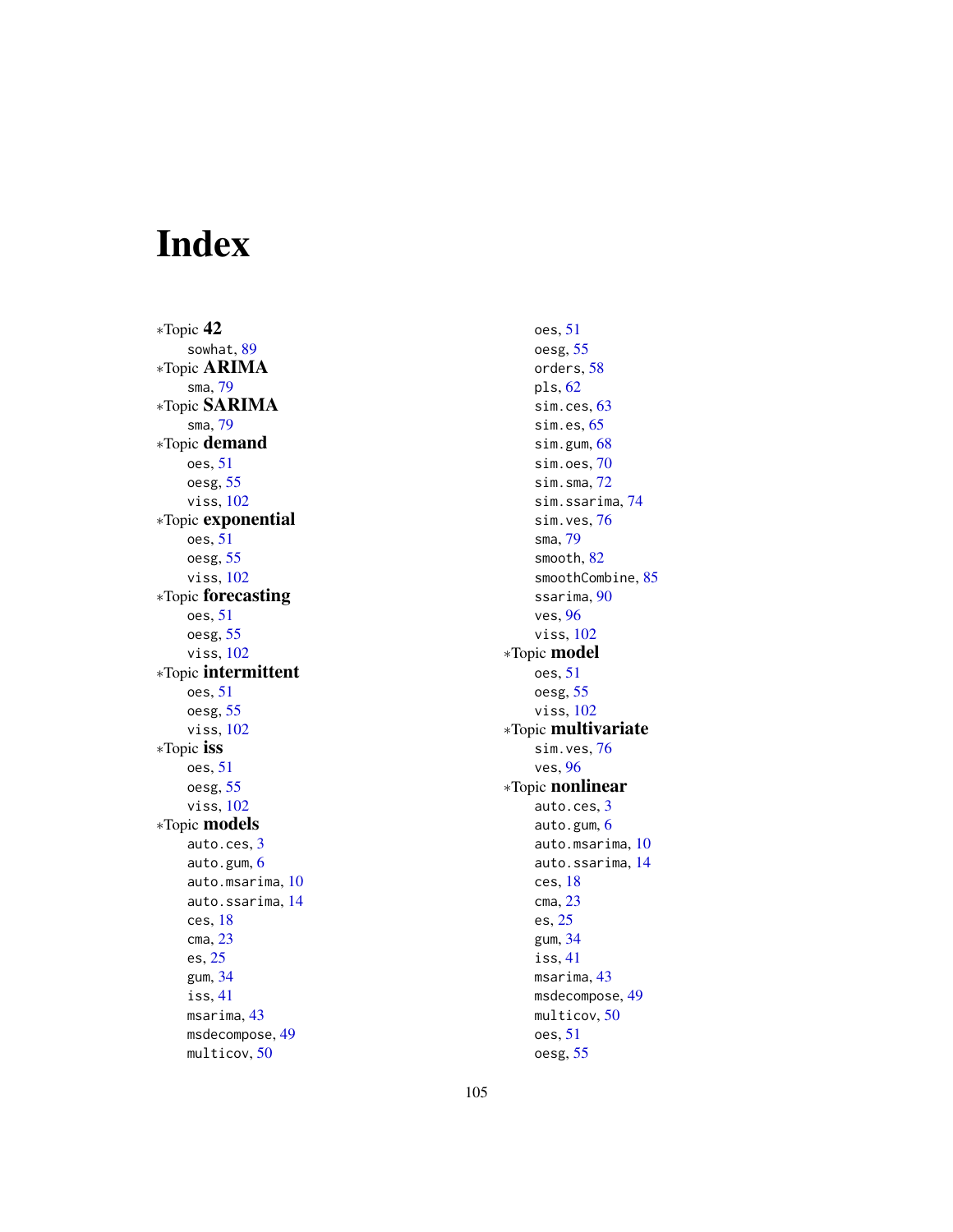## 106 INDEX

orders , [58](#page-57-1) pls , [62](#page-61-1) sim.ces, [63](#page-62-1) sim.es, [65](#page-64-1) sim.gum, [68](#page-67-1) sim.oes, [70](#page-69-0) sim.sma , [72](#page-71-1) sim.ssarima , [74](#page-73-1) sim.ves, [76](#page-75-0) sma , [79](#page-78-1) smooth , [82](#page-81-0) smoothCombine , [85](#page-84-1) ssarima , [90](#page-89-1) ves , [96](#page-95-1) viss , [102](#page-101-1) ∗Topic regression auto.ces , [3](#page-2-1) auto.gum, [6](#page-5-1) auto.msarima , [10](#page-9-1) auto.ssarima , [14](#page-13-1) ces , [18](#page-17-1) cma , [23](#page-22-1) es , [25](#page-24-1) gum , [34](#page-33-1) iss , [41](#page-40-1) msarima , [43](#page-42-1) msdecompose, [49](#page-48-0) multicov , [50](#page-49-1) oes , [51](#page-50-0) oesg , [55](#page-54-0) orders , [58](#page-57-1) pls , [62](#page-61-1) sim.ces, [63](#page-62-1) sim.es, [65](#page-64-1) sim.gum, [68](#page-67-1) sim.oes, [70](#page-69-0) sim.sma , [72](#page-71-1) sim.ssarima, [74](#page-73-1) sim.ves, [76](#page-75-0) sma , [79](#page-78-1) smooth , [82](#page-81-0) smoothCombine , [85](#page-84-1) ssarima, [90](#page-89-1) ves , [96](#page-95-1) viss , [102](#page-101-1) ∗Topic smoothing oes , [51](#page-50-0) oesg , [55](#page-54-0)

viss , [102](#page-101-1) ∗Topic smooth auto.ces , [3](#page-2-1) auto.gum , [6](#page-5-1) auto.msarima, <mark>[10](#page-9-1)</mark> auto.ssarima , [14](#page-13-1) ces , [18](#page-17-1) cma , [23](#page-22-1) es , [25](#page-24-1) gum , [34](#page-33-1) iss , [41](#page-40-1) msarima , [43](#page-42-1) msdecompose , [49](#page-48-0) multicov, <mark>5</mark>0 oes, <mark>5</mark>1 oesg , [55](#page-54-0) orders, <mark>[58](#page-57-1)</mark> pls , [62](#page-61-1) sim.ces, [63](#page-62-1) sim.es, [65](#page-64-1) sim.gum, [68](#page-67-1) sim.oes , [70](#page-69-0) sim.sma, [72](#page-71-1) sim.ssarima , [74](#page-73-1) sma , [79](#page-78-1) smooth, [82](#page-81-0) smoothCombine, [85](#page-84-1) ssarima, [90](#page-89-1) viss , [102](#page-101-1) ∗Topic sowhat sowhat , [89](#page-88-0) ∗Topic space oes, <mark>5</mark>1 oesg , [55](#page-54-0) viss , [102](#page-101-1) ∗Topic state oes, <mark>5</mark>1 oesg , [55](#page-54-0) viss , [102](#page-101-1) ∗Topic ts auto.ces , [3](#page-2-1) auto.gum , [6](#page-5-1) auto.msarima, <mark>[10](#page-9-1)</mark> auto.ssarima , [14](#page-13-1) ces , [18](#page-17-1) cma , [23](#page-22-1) es , [25](#page-24-1) forecast.smooth , [32](#page-31-1)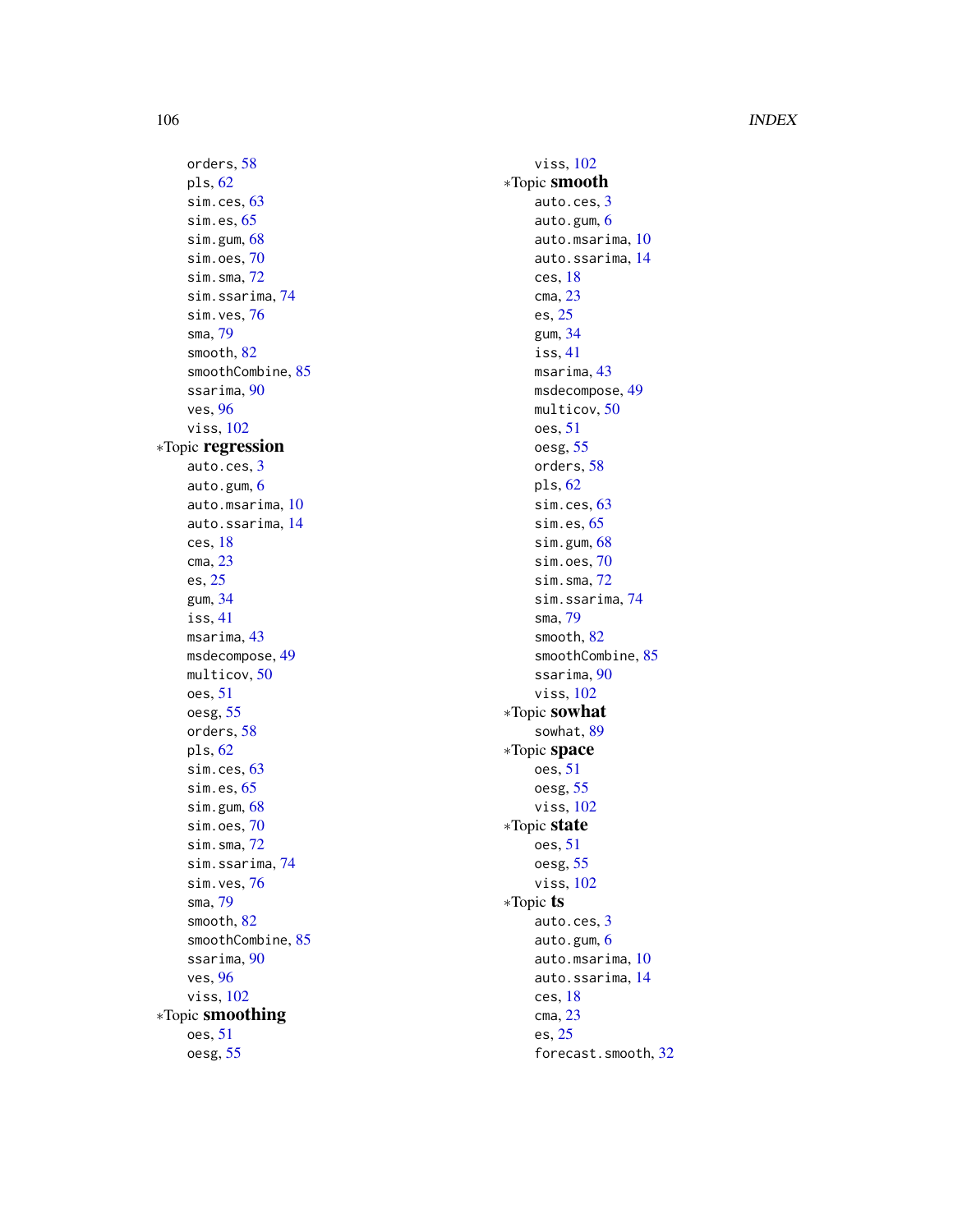#### INDEX  $107$

gum , [34](#page-33-1) is.smooth , [40](#page-39-0) iss , [41](#page-40-1) msarima , [43](#page-42-1) msdecompose, [49](#page-48-0) multicov , [50](#page-49-1) oes , [51](#page-50-0) oesg , [55](#page-54-0) orders , [58](#page-57-1) plot.smooth,  $60$ pls , [62](#page-61-1) sim.ces, [63](#page-62-1) sim.es, [65](#page-64-1) sim.gum, [68](#page-67-1) sim.oes, [70](#page-69-0) sim.sma , [72](#page-71-1) sim.ssarima , [74](#page-73-1) sim.ves, [76](#page-75-0) sma , [79](#page-78-1) smooth , [82](#page-81-0) smoothCombine , [85](#page-84-1) ssarima , [90](#page-89-1) ves , [96](#page-95-1) viss , [102](#page-101-1) ∗Topic univar auto.ces , [3](#page-2-1) auto.gum, [6](#page-5-1) auto.msarima , [10](#page-9-1) auto.ssarima , [14](#page-13-1) ces , [18](#page-17-1) cma , [23](#page-22-1) es , [25](#page-24-1) forecast.smooth , [32](#page-31-1) gum , [34](#page-33-1) is.smooth , [40](#page-39-0) iss , [41](#page-40-1) msarima , [43](#page-42-1) msdecompose, [49](#page-48-0) multicov , [50](#page-49-1) oes , [51](#page-50-0) oesg , [55](#page-54-0) orders , [58](#page-57-1) plot.smooth, [60](#page-59-0) pls , [62](#page-61-1) sim.ces, [63](#page-62-1) sim.es, [65](#page-64-1) sim.gum, [68](#page-67-1) sim.oes, [70](#page-69-0)

sim.sma, [72](#page-71-1) sim.ssarima, [74](#page-73-1) sma , [79](#page-78-1) smooth, [82](#page-81-0) smoothCombine, [85](#page-84-1) ssarima, [90](#page-89-1) viss , [102](#page-101-1) acf , *[61](#page-60-0)* alm , *[61](#page-60-0)* auto.arima , *[48](#page-47-0)* , *[95](#page-94-0)* auto.ces , [3](#page-2-1) , *[22](#page-21-0)* , *[83](#page-82-0)* , *[88](#page-87-0)* auto.gum , [6](#page-5-1) , *[88](#page-87-0)* auto.msarima , [10](#page-9-1) , *[17](#page-16-0)* , *[48](#page-47-0)* , *[95](#page-94-0)* auto.ssarima , *[12](#page-11-0)* , [14](#page-13-1) , *[44](#page-43-0)* , *[83](#page-82-0)* , *[88](#page-87-0)* , *[90](#page-89-1)* , *[93](#page-92-0)* , *[95](#page-94-0)* ces , *[3](#page-2-1)* , *[5](#page-4-0)* , *[9](#page-8-0)* , *[13](#page-12-0)* , *[17](#page-16-0)* , [18](#page-17-1) , *[33](#page-32-0)* , *[39](#page-38-0)* , *[41](#page-40-1)* , *[65](#page-64-1)* , *[83](#page-82-0) , [84](#page-83-0)* cma , [23](#page-22-1) , *[83](#page-82-0)* Distributions , *[64](#page-63-0) [–67](#page-66-0)* , *[69](#page-68-0) , [70](#page-69-0)* , *[72](#page-71-1) [–78](#page-77-0)* es, [4](#page-3-0), [8](#page-7-0), [9](#page-8-0), [12](#page-11-0), [13](#page-12-0), [16,](#page-15-0) [17](#page-16-0), [20](#page-19-0), [24](#page-23-0), [25](#page-24-1), [27](#page-26-0), [33](#page-32-0), *[36](#page-35-0)* , *[39](#page-38-0)* , *[41](#page-40-1)* , *[43](#page-42-1)* , *[45](#page-44-0)* , *[55](#page-54-0)* , *[58](#page-57-1)* , *[67](#page-66-0)* , *[74](#page-73-1)* , *[78](#page-77-0)* , *[82](#page-81-0)* , *[84](#page-83-0)* , *[87,](#page-86-0) [88](#page-87-0)* , *[92](#page-91-0)* , *[101](#page-100-0)* , *[103](#page-102-0)* ets, [5](#page-4-0), [9](#page-8-0), [13](#page-12-0), [17](#page-16-0), [22](#page-21-0), [31](#page-30-0), [34](#page-33-1), [39](#page-38-0), [43](#page-42-1), [55](#page-54-0), [67](#page-66-0), [74](#page-73-1), *[78](#page-77-0)* , *[101](#page-100-0)* , *[103](#page-102-0)* forecast , *[5](#page-4-0)* , *[22](#page-21-0)* , *[31](#page-30-0)* , *[34](#page-33-1)* , *[43](#page-42-1)* , *[59](#page-58-0)* , *[67](#page-66-0)* , *[74](#page-73-1)* , *[78](#page-77-0)* , *[84](#page-83-0)* , *[103](#page-102-0)* forecast *(*forecast.smooth *)* , [32](#page-31-1) forecast.smooth , [32](#page-31-1) ges *(*gum *)* , [34](#page-33-1) gum, *[8](#page-7-0)*, *[9](#page-8-0)*, *[13](#page-12-0)*, *[17](#page-16-0)*, *[33](#page-32-0)*, [34](#page-33-1), *[41](#page-40-1)*, *[70](#page-69-0)*, *[83](#page-82-0)*, *[84](#page-83-0)* is.iss *(*is.smooth *)* , [40](#page-39-0) is.msarima *(*is.smooth *)* , [40](#page-39-0) is.msdecompose *(*is.smooth *)* , [40](#page-39-0) is.oes *(*is.smooth *)* , [40](#page-39-0) is.oesg *(*is.smooth *)* , [40](#page-39-0) is.smooth, [40](#page-39-0) is.smoothC *(*is.smooth *)* , [40](#page-39-0) is.viss *(*is.smooth *)* , [40](#page-39-0) is.vsmooth *(*is.smooth *)* , [40](#page-39-0) iss , [41](#page-40-1) , *[83](#page-82-0)* lags *(*orders *)* , [58](#page-57-1) lowess , *[61](#page-60-0)* ma , *[24](#page-23-0)* , *[49](#page-48-0) , [50](#page-49-1)* , *[82](#page-81-0)*